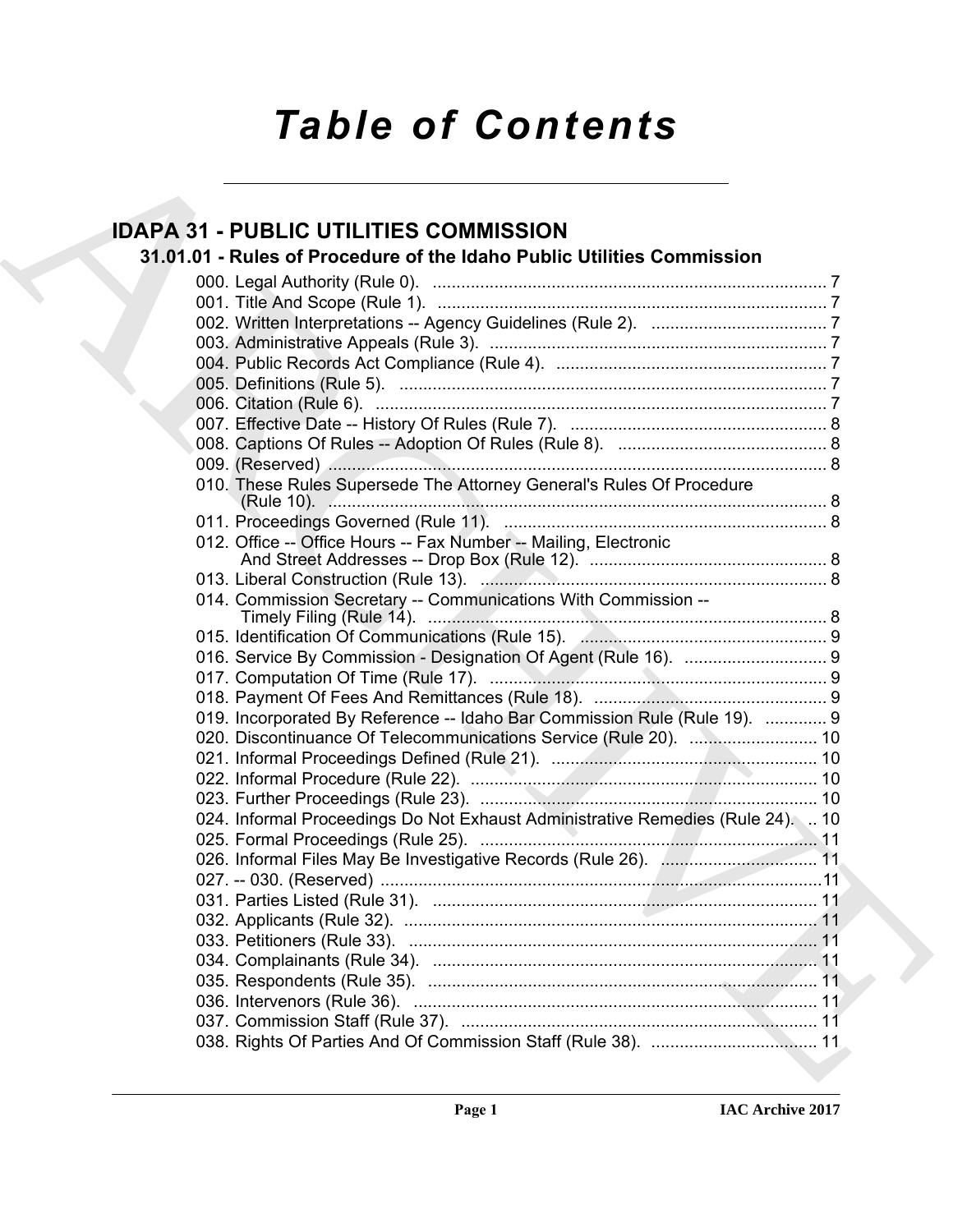| 039. Persons -- Persons Not Parties -- Interested Persons -- Public Involvement    |  |
|------------------------------------------------------------------------------------|--|
|                                                                                    |  |
| 041. Initial Pleading By Party -- Listing Of Representatives (Rule 41).  12        |  |
|                                                                                    |  |
|                                                                                    |  |
| 044. Service On Representatives Of Parties And Other Persons (Rule 44).  13        |  |
|                                                                                    |  |
| 046. Substitution Of Representative -- Withdrawal Of Representative (Rule 46).  13 |  |
|                                                                                    |  |
| 048. Former Employees -- Restriction On Representation Of Parties (Rule 48).  13   |  |
|                                                                                    |  |
|                                                                                    |  |
|                                                                                    |  |
| 052. Applications -- Defined -- Form And Contents (Rule 52).  14                   |  |
|                                                                                    |  |
| 054. Formal Complaints -- Defined -- Contents And Process (Rule 54).  15           |  |
|                                                                                    |  |
| 056. Motions -- Defined -- Form And Contents -- Time For Filing (Rule 56).  15     |  |
| 057. Answers -- Defined -- Form And Contents -- Time For Filing (Rule 57).  15     |  |
| 058. Consent Agreements -- Defined -- Form And Contents (Rule 58).  16             |  |
|                                                                                    |  |
|                                                                                    |  |
| 061. Filing Documents With The Commission -- Number Of Copies -- Discovery --      |  |
|                                                                                    |  |
|                                                                                    |  |
|                                                                                    |  |
|                                                                                    |  |
|                                                                                    |  |
|                                                                                    |  |
| 067. Information Exempt From Public Review -- Definitions -- Form -- Procedures    |  |
|                                                                                    |  |
|                                                                                    |  |
|                                                                                    |  |
|                                                                                    |  |
|                                                                                    |  |
|                                                                                    |  |
|                                                                                    |  |
|                                                                                    |  |
|                                                                                    |  |
|                                                                                    |  |
| 101. Form And Contents Of Petition For Declaratory Orders (Rule 101).  21          |  |
|                                                                                    |  |
|                                                                                    |  |
|                                                                                    |  |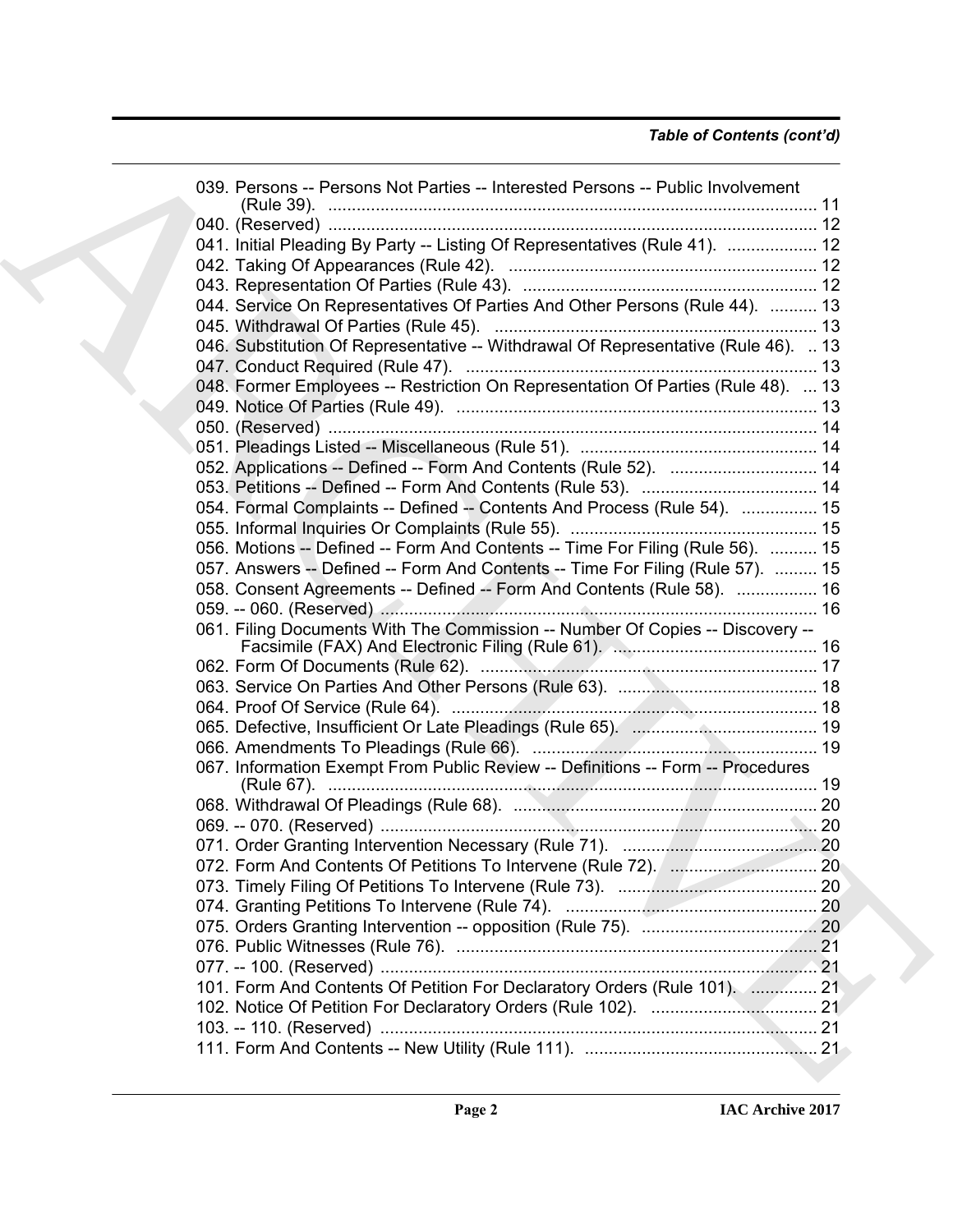### *Table of Contents (cont'd)*

| 114. Application For New Competitive Local Exchange Carrier (CLEC) -            |  |
|---------------------------------------------------------------------------------|--|
|                                                                                 |  |
| 121. Form And Contents Of Application To Change Rates (Rule 121).  25           |  |
|                                                                                 |  |
| 123. Proposed Changes To Rates Or Rules -- Effective Date --                    |  |
|                                                                                 |  |
| 124. Designation As General Rate Case In Notice Of Application (Rule 124).  26  |  |
| 125. Notices To Customers Of Proposed Changes In Rates (Rule 125).  27          |  |
| 126. Application To Approve Interconnection Agreements (Rule 126).  28          |  |
| 127. Public Workshops On Applications To Increase Rates (Rule 127).  28         |  |
|                                                                                 |  |
|                                                                                 |  |
|                                                                                 |  |
|                                                                                 |  |
|                                                                                 |  |
|                                                                                 |  |
|                                                                                 |  |
| 141. Form And Contents Of Application To Issue Securities (Rule 141).  29       |  |
|                                                                                 |  |
|                                                                                 |  |
| 144. Hearing -- Modified Procedure -- Summary Action (Rule 144).  31            |  |
|                                                                                 |  |
|                                                                                 |  |
|                                                                                 |  |
|                                                                                 |  |
| 151. Timetable For Decision -- Cable Pole Attachment Proceedings (Rule 151). 31 |  |
|                                                                                 |  |
|                                                                                 |  |
| 161. Cases In Which Intervenors May Apply For Funding (Rule 161).  32           |  |
| 162. Form And Contents Of Petition For Intervenor Funding (Rule 162).  32       |  |
|                                                                                 |  |
|                                                                                 |  |
|                                                                                 |  |
|                                                                                 |  |
|                                                                                 |  |
|                                                                                 |  |
|                                                                                 |  |
|                                                                                 |  |
|                                                                                 |  |
|                                                                                 |  |
|                                                                                 |  |
|                                                                                 |  |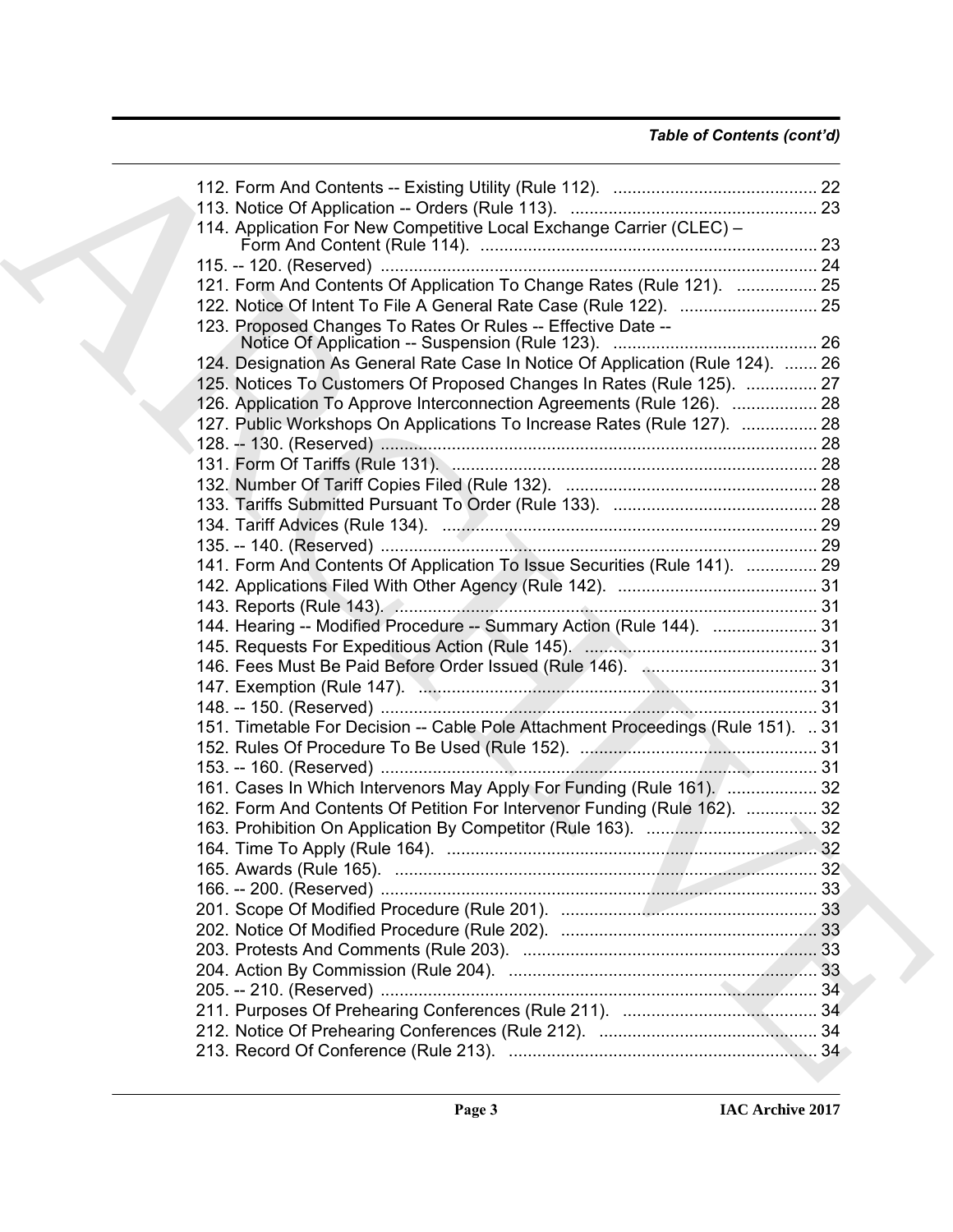| 214. Orders Resulting From Prehearing Conferences (Rule 214).  34                |  |
|----------------------------------------------------------------------------------|--|
|                                                                                  |  |
|                                                                                  |  |
|                                                                                  |  |
|                                                                                  |  |
|                                                                                  |  |
|                                                                                  |  |
| 225. Production Requests Or Written Interrogatories                              |  |
|                                                                                  |  |
|                                                                                  |  |
| 227. Statutory Examination And Audit -- Contrasted With Other Discovery          |  |
| 228. Answers To Production Requests Or Written Interrogatories                   |  |
|                                                                                  |  |
| 229. Filing And Service Of Discovery And Related Documents (Rule 229).  37       |  |
| 230. Exhibit Numbers -- Prepared Testimony And Exhibits (Rule 230).  37          |  |
|                                                                                  |  |
| 232. Sanctions For Failure To Obey Order Compelling Discovery (Rule 232).  38    |  |
| 233. Assertions That Discovered Material Is Protected From Public Inspections -- |  |
| 234. Assertion Of Right Against Self-Incrimination During Discovery --           |  |
|                                                                                  |  |
|                                                                                  |  |
| 242. Facilities At Or For Hearing And ADA Requirements (Rule 242).  39           |  |
|                                                                                  |  |
|                                                                                  |  |
|                                                                                  |  |
|                                                                                  |  |
|                                                                                  |  |
|                                                                                  |  |
|                                                                                  |  |
|                                                                                  |  |
|                                                                                  |  |
|                                                                                  |  |
|                                                                                  |  |
|                                                                                  |  |
| 255. Briefs -- Proposed Orders Of The Parties -- Statements Of Position --       |  |
|                                                                                  |  |
|                                                                                  |  |
| 258. Commissioners -- Hearing Examiners -- Procedure (Rule 258).  43             |  |
| 259. Assertion Of Right Against Self-Incrimination At Hearing -- Immunity        |  |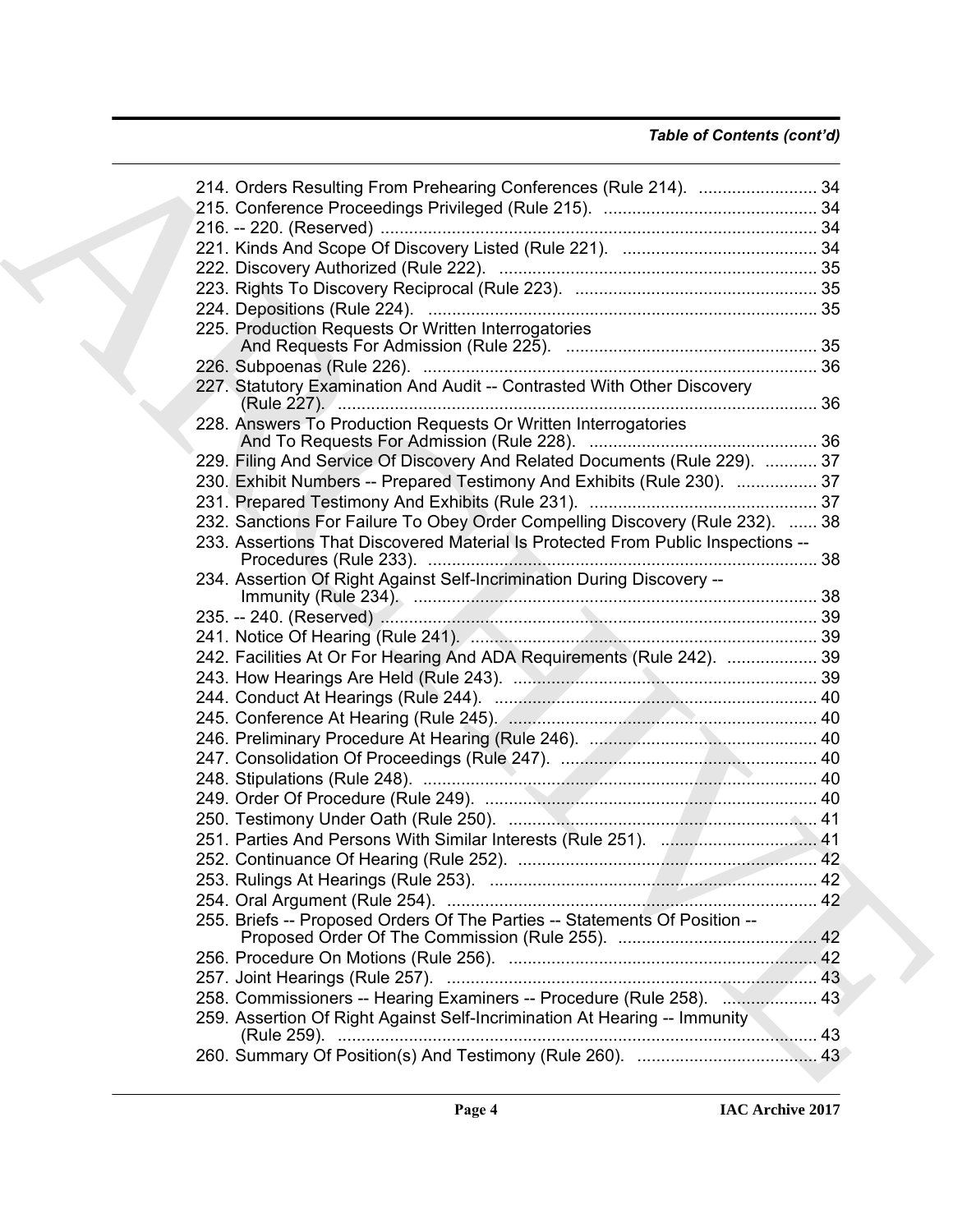| 261. Rules Of Evidence -- Evaluation Of Evidence (Rule 261).  43           |  |
|----------------------------------------------------------------------------|--|
| 262. Documentary Evidence -- Introduction Of Records In                    |  |
|                                                                            |  |
|                                                                            |  |
|                                                                            |  |
|                                                                            |  |
|                                                                            |  |
|                                                                            |  |
|                                                                            |  |
|                                                                            |  |
|                                                                            |  |
| 273. Suggestion For Or Inquiry About Settlements (Rule 273).  46           |  |
|                                                                            |  |
|                                                                            |  |
|                                                                            |  |
|                                                                            |  |
|                                                                            |  |
| 281. Records For Decision -- Relationship To Official File (Rule 281).  47 |  |
|                                                                            |  |
|                                                                            |  |
|                                                                            |  |
|                                                                            |  |
|                                                                            |  |
|                                                                            |  |
|                                                                            |  |
|                                                                            |  |
| 301. Failure To Answer Or Appear At Hearing -- Defaults (Rule 301).  50    |  |
|                                                                            |  |
|                                                                            |  |
|                                                                            |  |
|                                                                            |  |
|                                                                            |  |
|                                                                            |  |
|                                                                            |  |
|                                                                            |  |
|                                                                            |  |
| 326. Rescission, Alteration Or Amendment Of Final Orders (Rule 326).  51   |  |
|                                                                            |  |
|                                                                            |  |
| 331. Petitions And Cross-Petitions For Reconsideration (Rule 331).  52     |  |
|                                                                            |  |
|                                                                            |  |
|                                                                            |  |
|                                                                            |  |
|                                                                            |  |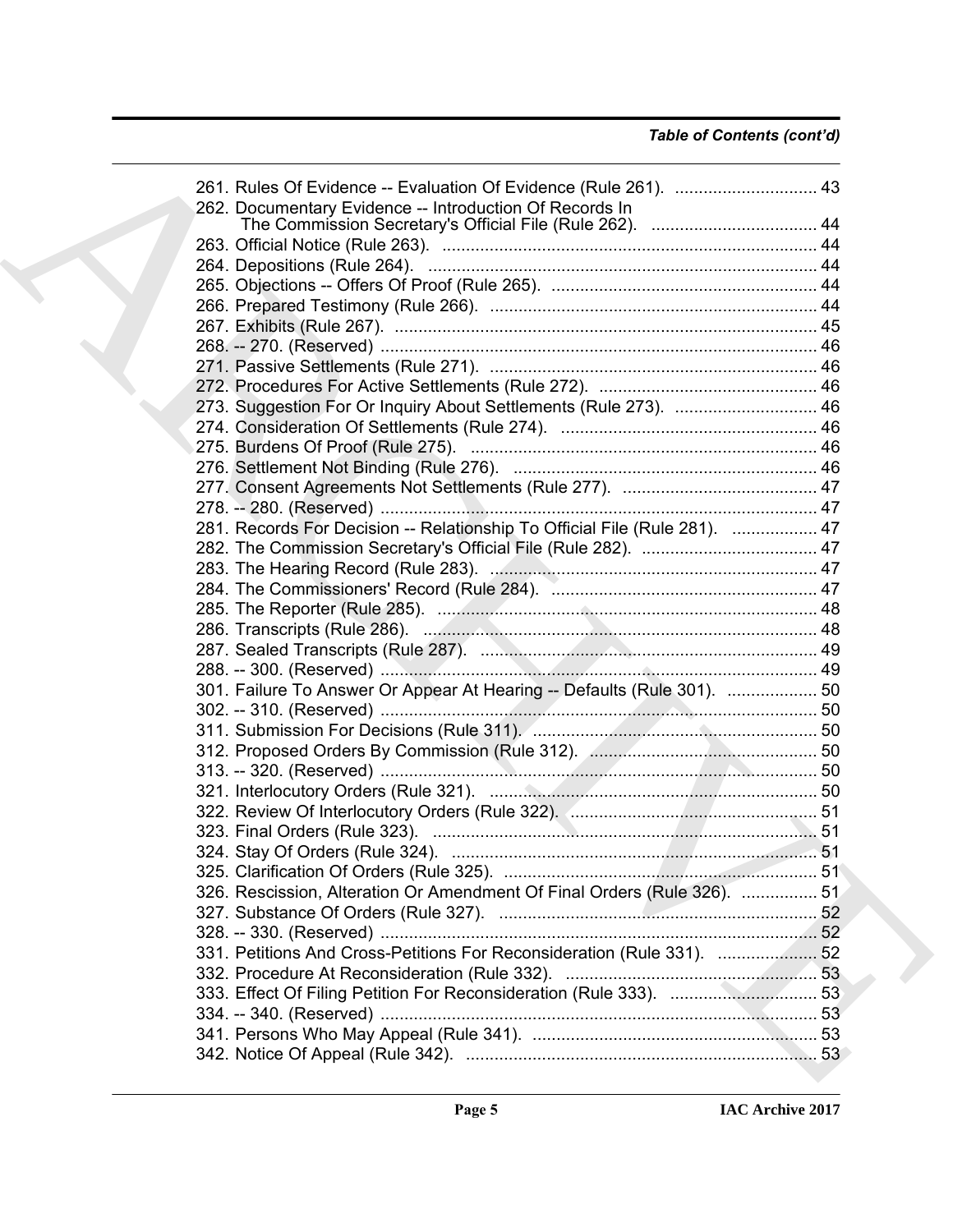### *Table of Contents (cont'd)*

| 401. Adoption Of Attorney General's Rules Of Procedure For Rulemaking |  |
|-----------------------------------------------------------------------|--|
|                                                                       |  |
|                                                                       |  |
|                                                                       |  |
|                                                                       |  |
|                                                                       |  |
|                                                                       |  |
|                                                                       |  |
|                                                                       |  |
|                                                                       |  |
|                                                                       |  |
|                                                                       |  |
|                                                                       |  |
|                                                                       |  |
|                                                                       |  |
|                                                                       |  |
|                                                                       |  |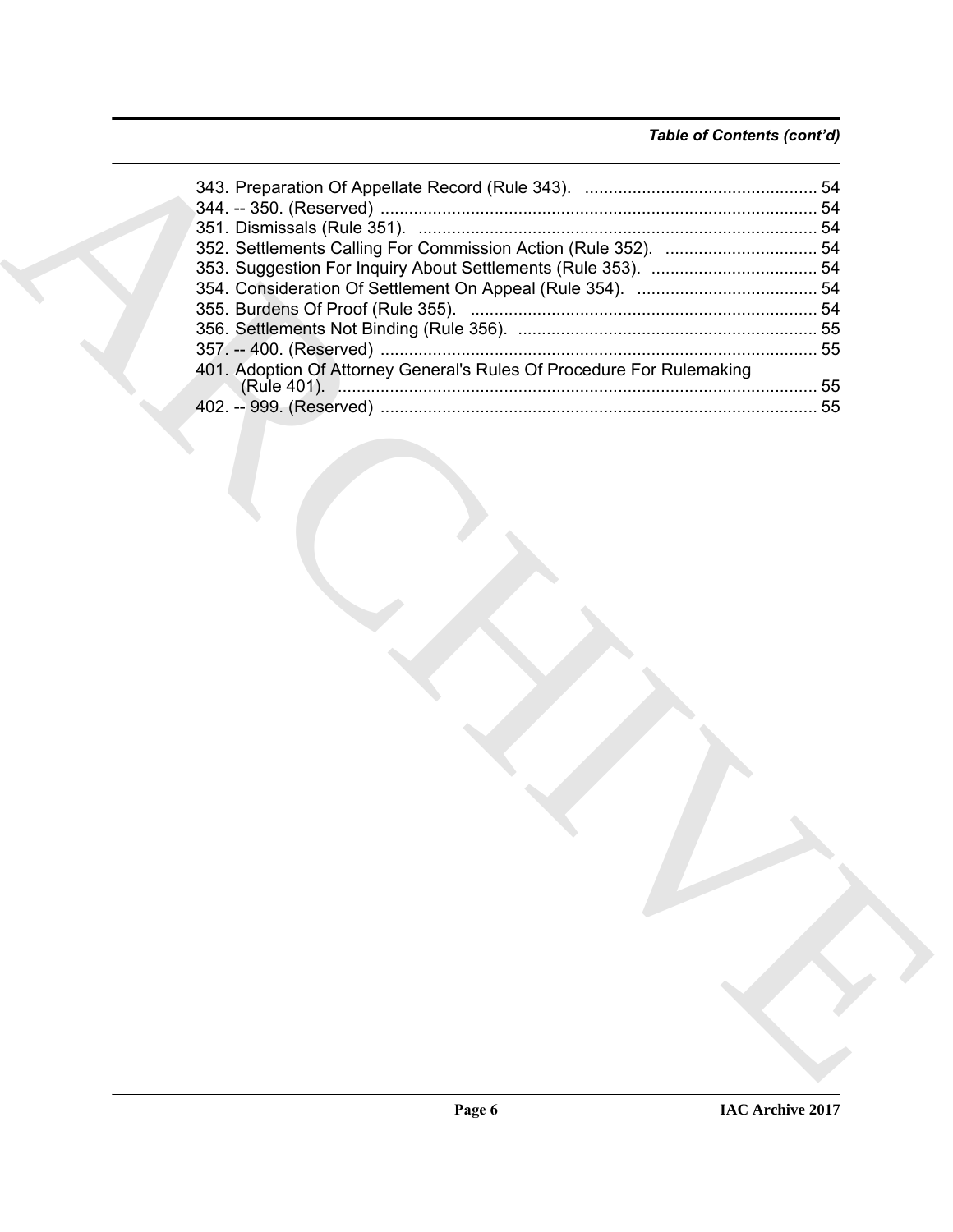#### **IDAPA 31 TITLE 01 CHAPTER 01**

### **IDAPA 31 - PUBLIC UTILITIES COMMISSION**

#### <span id="page-6-1"></span><span id="page-6-0"></span>**31.01.01 - RULES OF PROCEDURE OF THE IDAHO PUBLIC UTILITIES COMMISSION**

#### **SUBCHAPTER A -- GENERAL PROVISIONS RULES 0 THROUGH 20**

#### <span id="page-6-2"></span>**000. LEGAL AUTHORITY (RULE 0).**

These rules are adopted under the general legal authority of the Public Utilities Law, Chapters 1 through 7, Title 61, Idaho Code. Chapters 8 through 10, 13, 15 through 17, Title 61, Idaho Code; Chapters 3 and 4, Title 62, Idaho Code; the Telecommunications Act of 1988, as amended, Chapter 6, Title 62; Chapters 12 and 13, Title 62, Idaho Code; and the particular authority of Sections 56-904, 61-304 through 61-309, 61-501 through 61-505, 61-507, 61-516, 61-538, 61-541, 61-601 through 61-607, 61-610 through 61-619, 61-621 through 61-626, 61-803 through 61-806, 61-902 through 61-905, 61-909, 61-1003 through 61-1005, 61-1007, 61-1305, 61-1306, 61-1603 through 61-1607, 61-1703 through 61-1709, 62-304, 62-305, 62-424, 62-602 through 62-616A, 62-619, 62-622, 62-622A, 62-1201 through 62- 1207, 62-1303, 62-1304, 63-3029I, and 67-6528, Idaho Code. (4-7-11)

#### <span id="page-6-3"></span>**001. TITLE AND SCOPE (RULE 1).**

The name of this chapter is "Rules of Procedure of the Idaho Public Utilities Commission." This chapter has the following scope: These rules govern all procedure before the Idaho Public Utilities Commission (the Commission).  $(7-1-93)$ 

#### <span id="page-6-4"></span>**002. WRITTEN INTERPRETATIONS -- AGENCY GUIDELINES (RULE 2).**

**CHAPTER 01**<br> **IDAPA 31 - PUBLIC UTILITIES COMMISSION**<br> **ARCHIVE AND CONTINUES COMMISSION**<br>
ARCHIVE AND CONTINUES COMMISSION<br>
ARCHIVE AND CONTINUES COMMISSION<br>
ARCHIVE AND CONTINUES CONTINUES CONTINUES CONTINUES CONTINUES For rulemakings conducted before July 1, 1993, written interpretations to these rules in the form of explanatory comments accompanying the order of proposed rulemaking and review of comments submitted in the order adopting these rules are maintained in the files of the Secretary of the Idaho Public Utilities Commission and are available from the office of the Commission Secretary. The Commission Secretary may be contacted in writing at the Idaho Public Utilities Commission, PO Box 83720, Boise, Idaho 83720-0074, or may be reached by telephone at (208) 334- 0300. For rulemakings conducted after July 1, 1993, written interpretations to these rules in the form of explanatory comments accompanying the notice of proposed rulemaking that originally proposed the rules and review of comments submitted in the rulemaking decision adopting these rules are published in the issues of the Idaho Administrative Bulletin proposing or adopting the rules. (7-1-93)

#### <span id="page-6-5"></span>**003. ADMINISTRATIVE APPEALS (RULE 3).**

There are no provisions for administrative appeals within the Commission under these rules of procedure, except that under Rules 253 and 265 a presiding officer may in the presiding officer's discretion refer a ruling on evidence or a motion to the full Commission. (7-1-93)

#### <span id="page-6-6"></span>**004. PUBLIC RECORDS ACT COMPLIANCE (RULE 4).**

Except as provided by statute and Rules 26, 52, 67, 233, and 287, all materials filed with the Commission pursuant to these rules and all materials issued by the Commission pursuant to these rules are public documents subject to inspection, examination and copying. (4-7-11) inspection, examination and copying.

#### <span id="page-6-9"></span><span id="page-6-7"></span>**005. DEFINITIONS (RULE 5).**

Terms of art used throughout these rules are defined within the rules themselves. The term "utility" used in these rules includes every common carrier, pipeline corporation, gas corporation, electric corporation, telephone corporation, and water corporation as defined in Chapter 1, Title 61, Idaho Code, and Section 62-603, Idaho Code. (4-7-11)

#### <span id="page-6-8"></span>**006. CITATION (RULE 6).**

The official citation of these rules is IDAPA 31.01.01.000 et seq. For example, this rule is cited as IDAPA 31.01.01.006. In documents submitted to the Commission or issued by the Commission, these rules may be cited as Idaho Public Utilities Commission Rule of Procedure (IPUCRP or RP). For example, this rule may be cited as RP 6.

 $(7-1-93)$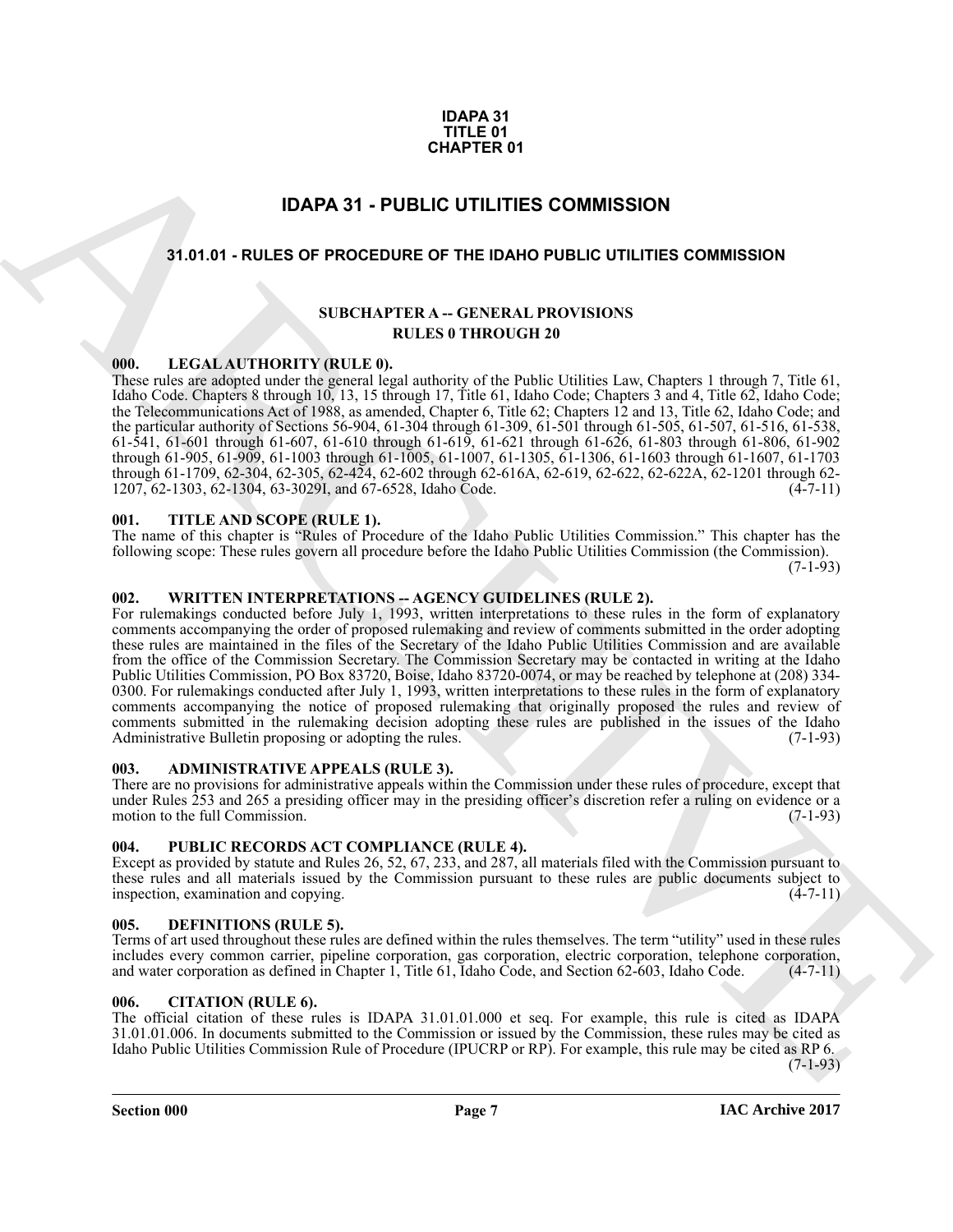#### <span id="page-7-0"></span>**007. EFFECTIVE DATE -- HISTORY OF RULES (RULE 7).**

**Foodie Commission**<br>
16. **EUVECT[IV](http://www.puc.idaho.gov)[E](mailto:secretary@puc.idaho.gov) DATE:** HISTORY OF RULES (RULE 7). **EVECTIVE DATE:** HISTORY IS a main and the main of the state of the state of the state of the state of the state of the state of the state of the state The predecessors to these rules were originally adopted shortly after the Commission's creation in 1913. Since 1980 they have been codified at IDAPA 31.A. They were readopted and reformatted by rulemaking decision in Docket Number 31-0101-9301 effective July 1, 1993. The history of these rulemaking proceedings from 1979 forward preceding the initiation of the publishing of the Idaho Administrative Bulletin and the Idaho Administrative Code is available from the Commission Secretary. The history of changes to these rules after July 1, 1993, is contained in the Idaho Administrative Bulletin. (7-1-93)

#### <span id="page-7-1"></span>**008. CAPTIONS OF RULES -- ADOPTION OF RULES (RULE 8).**

The captions and titles to these rules are part of these rules and are construed accordingly. The proposals for or adoption of these rules and the explanations in them provide a "legislative history" of these rules for aid in their interpretation or construction. (7-1-93) interpretation or construction.

#### <span id="page-7-2"></span>**009. (RESERVED)**

#### <span id="page-7-11"></span><span id="page-7-3"></span>**010. THESE RULES SUPERSEDE THE ATTORNEY GENERAL'S RULES OF PROCEDURE (RULE 10).**

Except as provided in Rule 401 addressing rulemaking, these rules are affirmatively promulgated to supersede the Idaho Rules of Administrative Procedure of the Attorney General, IDAPA 04.11.01.000 et seq. The Attorney General's Idaho Rules of Administrative Procedure do not apply to proceedings before the Commission except as provided in Rule 401. (7-1-93) provided in Rule 401.

#### <span id="page-7-10"></span><span id="page-7-4"></span>**011. PROCEEDINGS GOVERNED (RULE 11).**

Rules 11 through 401 govern all procedure before the Idaho Public Utilities Commission (the Commission) in all investigations, contested cases, licensing, rulemaking, and other matters specifically addressed by these rules, unless otherwise directed by the Commission. (7-1-93)

#### <span id="page-7-5"></span>**012. OFFICE -- OFFICE HOURS -- FAX NUMBER -- MAILING, ELECTRONIC AND STREET ADDRESSES -- DROP BOX (RULE 12).**

The principal office of the Commission is in Boise, Idaho. This office is open from 8 a.m. to 5 p.m., except Saturday, Sunday and legal holidays. The Commission's telephone number is (208) 334-0300. The hearing or speech impaired may reach the Commission through the Idaho Telecommunications Relay Service by dialing 711. The Commission has no drop box for filing documents after the close of business. (5-8-09)

**01. Fax Number, Mailing and Street Addresses**. The Commission's FAX number is (208) 334-3762. The Commission's mailing address is: Idaho Public Utilities Commission, PO Box 83720, Boise, Idaho 83720-0074. The street address of the Commission is: 472 West Washington, Boise, Idaho 83702-5918. Except as noted in Subsection 012.03 of this rule, all documents filed in all proceedings must be filed with the Commission at one (1) of these addresses. (5-8-09) these addresses.

**02. Internet Homepage**. The Commission's electronic address is http://www.puc.idaho.gov. (5-8-09)

**03. Electronic Address**. The Commission's e-mail address is secretary@puc.idaho.gov, for filing authorized documents per Subsections 061.02 through 061.04. (5-8-09)

#### <span id="page-7-6"></span>**013. LIBERAL CONSTRUCTION (RULE 13).**

These rules will be liberally construed to secure just, speedy and economical determination of all issues presented to the Commission. Unless prohibited by statute, the Commission may permit deviation from these rules when it finds compliance with them is impracticable, unnecessary or not in the public interest. (7-1-93) compliance with them is impracticable, unnecessary or not in the public interest.

#### <span id="page-7-8"></span><span id="page-7-7"></span>**014. COMMISSION SECRETARY -- COMMUNICATIONS WITH COMMISSION -- TIMELY FILING (RULE 14).**

<span id="page-7-9"></span>**01. The Commission Secretary**. The Commission Secretary is the custodian of all public files of the Commission and is responsible for service of all orders and notices of the Commission and of all complaints filed with the Commission. Unless otherwise directed by order, the Commission Secretary issues all official notices of the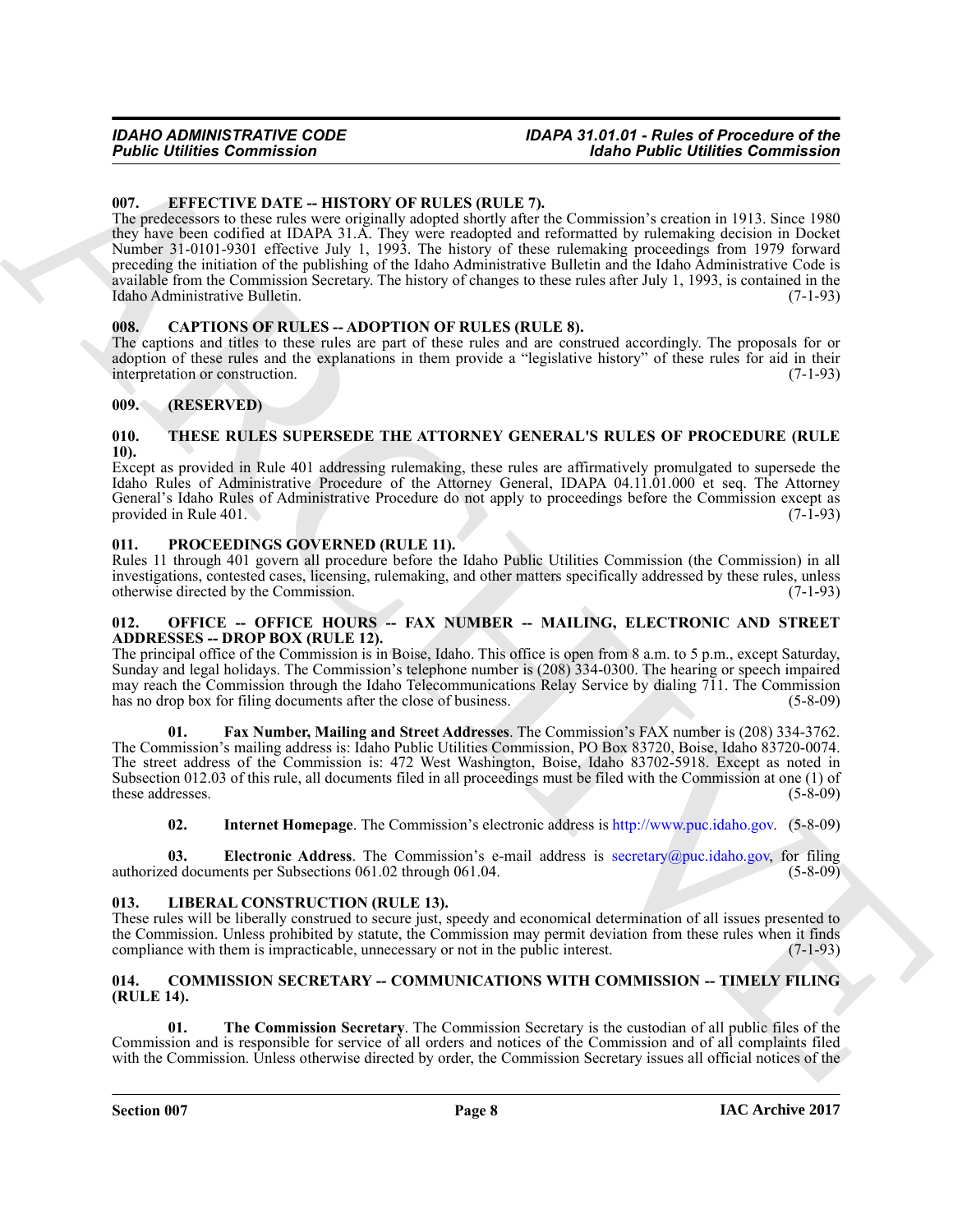Commission. All written communications and documents that are intended to be part of an official Commission record (other than a hearing record) must be filed with the Commission Secretary. (5-8-09) record (other than a hearing record) must be filed with the Commission Secretary.

<span id="page-8-6"></span>**02. Timely Filing**. Unless otherwise provided by statutes, these rules, order or notice, documents are considered filed when received by the Commission Secretary, not when mailed or otherwise transmitted. (5-8-09)

<span id="page-8-5"></span>**03. Case Information**. Information concerning proceedings before the Commission or the status of any matter before the Commission is available from the Commission Secretary or the Commission's Internet homepage. (5-8-09)

#### <span id="page-8-8"></span><span id="page-8-0"></span>**015. IDENTIFICATION OF COMMUNICATIONS (RULE 15).**

Parties' communications addressing or pertaining to a given case or proceeding must be written under that case caption and case number. General communications by other persons should refer to case captions, case numbers, permit numbers, or the like, if this information is known. (7-1-93)

#### <span id="page-8-12"></span><span id="page-8-1"></span>**016. SERVICE BY COMMISSION - DESIGNATION OF AGENT (RULE 16).**

<span id="page-8-14"></span>The Commission Secretary serves all notices, orders, summonses, and complaints issued by the Commission or by the Secretary. (7-1-93)

Folio Lembons Commission in the state of the state of the state of the state of the state of the state of the state of the state of the state of the state of the state of the state of the state of the state of the state o **01. Service of Orders and Notices**. All notices and orders served by the Commission may be served by United States mail. Notices and orders may also be served by electronic mail in cases designated by the Commission. Unless otherwise provided by statute, these rules, order or notice, service of orders and notices is complete when a copy, properly addressed and stamped, is either deposited in the United States mail or transmitted electronically. All orders and notices shall be affixed with the Commission Secretary's official service date on the first page. The Commission Secretary will serve all orders and notices in a proceeding on the representatives of each party designated pursuant to Rule 41 for that proceeding and upon other persons designated by these rules or by the Commission or any Commissioner. (3-16-04)

<span id="page-8-15"></span>Service of Summonses and Complaints. The Commission Secretary will serve complaints against utilities upon the person designated for that purpose by the utility. Summonses and complaints directed to regulated utilities or other persons shall be served by registered or certified mail. Writs of summons or subpoena and warrants of attachments directed to all other persons must be served by a person authorized to serve process by statute or by the Idaho Rules of Civil Procedure. (4-7-11)

<span id="page-8-13"></span>**03. Designation of Agent for Service**. All utilities shall designate a person as their agent to be served with summons and complaints. Utilities shall be responsible for maintaining on file with the Commission Secretary the current name, mailing address and e-mail address of the person designated as the agent to receive service.

 $(4 - 7 - 11)$ 

#### <span id="page-8-7"></span><span id="page-8-2"></span>**017. COMPUTATION OF TIME (RULE 17).**

Whenever statute, these or other rules, order, or notice requires an act to be done within a certain number of days of a given day, the given day is not included in the count. If the day the act must be done is a Saturday, Sunday or legal holiday, the act may be done on the first day following that is not a Saturday, Sunday or legal holiday. (7-1-93)

#### <span id="page-8-9"></span><span id="page-8-3"></span>**018. PAYMENT OF FEES AND REMITTANCES (RULE 18).**

<span id="page-8-11"></span>**01. Payments**. Fees and remittances to the Commission must be paid by money order, bank draft or check payable to "Idaho Public Utilities Commission." Remittances in currency or coin are wholly at the risk of the remitter, and the Commission assumes no responsibility for their loss.

<span id="page-8-10"></span>**02. Annual Regulatory Fees**. Utilities and railroads shall pay their annual special regulatory fees as required by Chapter 10, Title 61 and Section 62-611, Idaho Code. Utilities and railroads that fail to pay their special regulatory fees, are no longer conducting business in Idaho, and fail to maintain a designated agent for service with the Commission Secretary (Subsection 016.03) may be administratively removed from the list of utilities and railroads subject to the annual regulatory fee. (2-15-14) railroads subject to the annual regulatory fee.

#### <span id="page-8-4"></span>**019. INCORPORATED BY REFERENCE -- IDAHO BAR COMMISSION RULE (RULE 19).**

**Section 015 Page 9**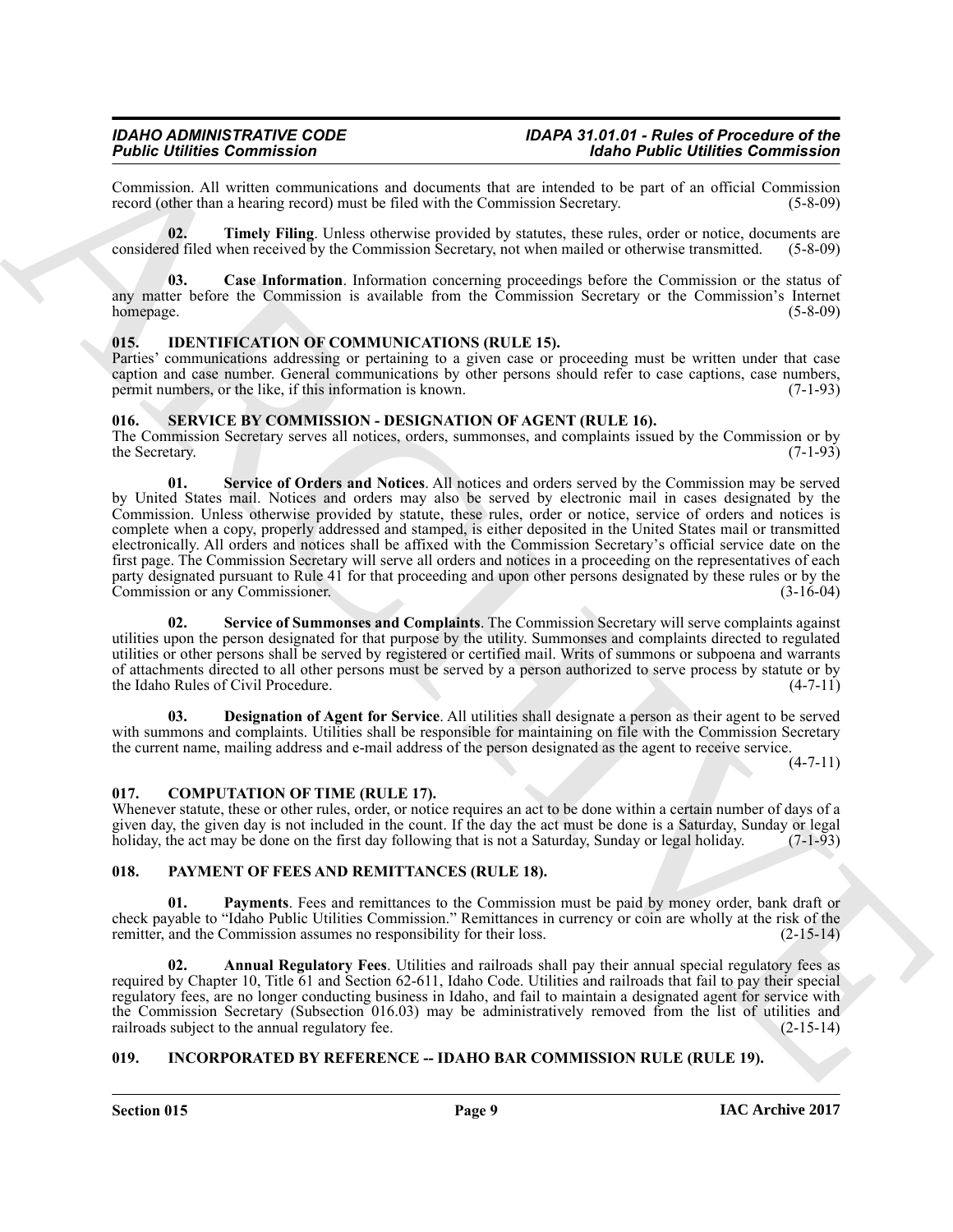Rule 43 incorporates by reference Idaho Bar Commission Rule 227 (Pro Hac Vice Admission). Bar Rule 227 is promulgated by the Idaho State Bar and adopted by order of the Idaho Supreme Court. Bar Rule 227 may be obtained from the Idaho State Bar, PO Box 895, Boise, ID 83701, or online at http://www.isb.idaho.gov. Bar Rule 227 is also available for inspection and copying at the Idaho State Law Library or at the offices of the Idaho Public Utilities Commission. (2-15-14)

#### <span id="page-9-6"></span><span id="page-9-0"></span>**020. DISCONTINUANCE OF TELECOMMUNICATIONS SERVICE (RULE 20).**

A telephone corporation that intends to discontinue service in Idaho shall file a notice with the Commission at least ninety (90) days in advance of the date that it intends to cease operations. The telephone corporation proposing to discontinue basic local exchange or message telecommunications services shall also publish a notice of such discontinuance in a legal newspaper circulated in its service area pursuant to Section 62-612, Idaho Code. If the telephone corporation held any customer deposits or advance payments, the telephone corporation shall indicate in the notice how the deposits are to be returned to customers. See also IDAPA 31.41.01, "Customer Relations Rules for Telephone Corporations Providing Services in Idaho Subject to Customer Service Regulation by the Idaho Public Utilities Commission," Section 312 (4-7-11)

### <span id="page-9-5"></span>**SUBCHAPTER B -- CONTESTED CASES RULES 21 THROUGH 400**

### **PART 1 -- DEFINITIONS AND GENERAL PROVISIONS RULES 21 THROUGH 100**

#### <span id="page-9-8"></span>**INFORMAL AND FORMAL PROCEEDINGS RULES 21 THROUGH 30**

#### <span id="page-9-10"></span><span id="page-9-1"></span>**021. INFORMAL PROCEEDINGS DEFINED (RULE 21).**

Informal proceedings are proceedings in cases authorized by statute, rule or order of the Commission to be conducted using informal procedures, i.e., procedures without a record to be preserved for later Commission or judicial review, without the necessity of representation according to Rule 43, without formal designation of parties, without the necessity of presiding officers, or without other formal procedures required by these rules for formal proceedings. Unless prohibited by statute, the Commission may provide that informal proceedings may precede formal proceedings in the consideration of a rulemaking or a case. (7-1-93)

#### <span id="page-9-9"></span><span id="page-9-2"></span>**022. INFORMAL PROCEDURE (RULE 22).**

These rules encourage the use of informal proceedings to settle or determine cases. Unless prohibited by statute, the Commission may provide for the use of informal procedure at any stage of a case. Informal procedure may include individual contacts by or with the Commission staff asking for information, advice or assistance from the Commission staff, or proposing informal resolution of formal disputes. Informal procedures may be conducted in writing, by telephone, or in person.  $(7-1-93)$ 

#### <span id="page-9-7"></span><span id="page-9-3"></span>**023. FURTHER PROCEEDINGS (RULE 23).**

Except as provided in Rule 24, any person participating in an informal proceeding must be given an opportunity for a later formal administrative proceeding before the Commission, at which time the parties may fully develop the record before the Commission. (7-1-93)

#### <span id="page-9-11"></span><span id="page-9-4"></span>**024. INFORMAL PROCEEDINGS DO NOT EXHAUST ADMINISTRATIVE REMEDIES (RULE 24).**

For the interaction of the state is a state of the state of the behind of the state of the state of the state of the state of the state of the state of the state of the state of the state of the state of the state of the Unless all parties agree to the contrary in writing, informal proceedings do not substitute for formal proceedings and do not exhaust administrative remedies, and informal proceedings are conducted without prejudice to the right of the parties to present the matter formally to the Commission. The Commission Staff will consider and investigate informal inquiries or complaints without prejudice to the right of the interested persons to present the matter formally to the Commission, unless all affected persons agree in writing to be bound by the informal decision. Settlement offers made in the course of informal proceedings are confidential and shall be excluded from the agency record of any later formal proceedings. Informal procedure is recommended and preferred for informal inquiries or complaints. However, the Commission itself may formally consider any informal inquiry or complaint presented to it or to the Staff.  $(7-1-93)$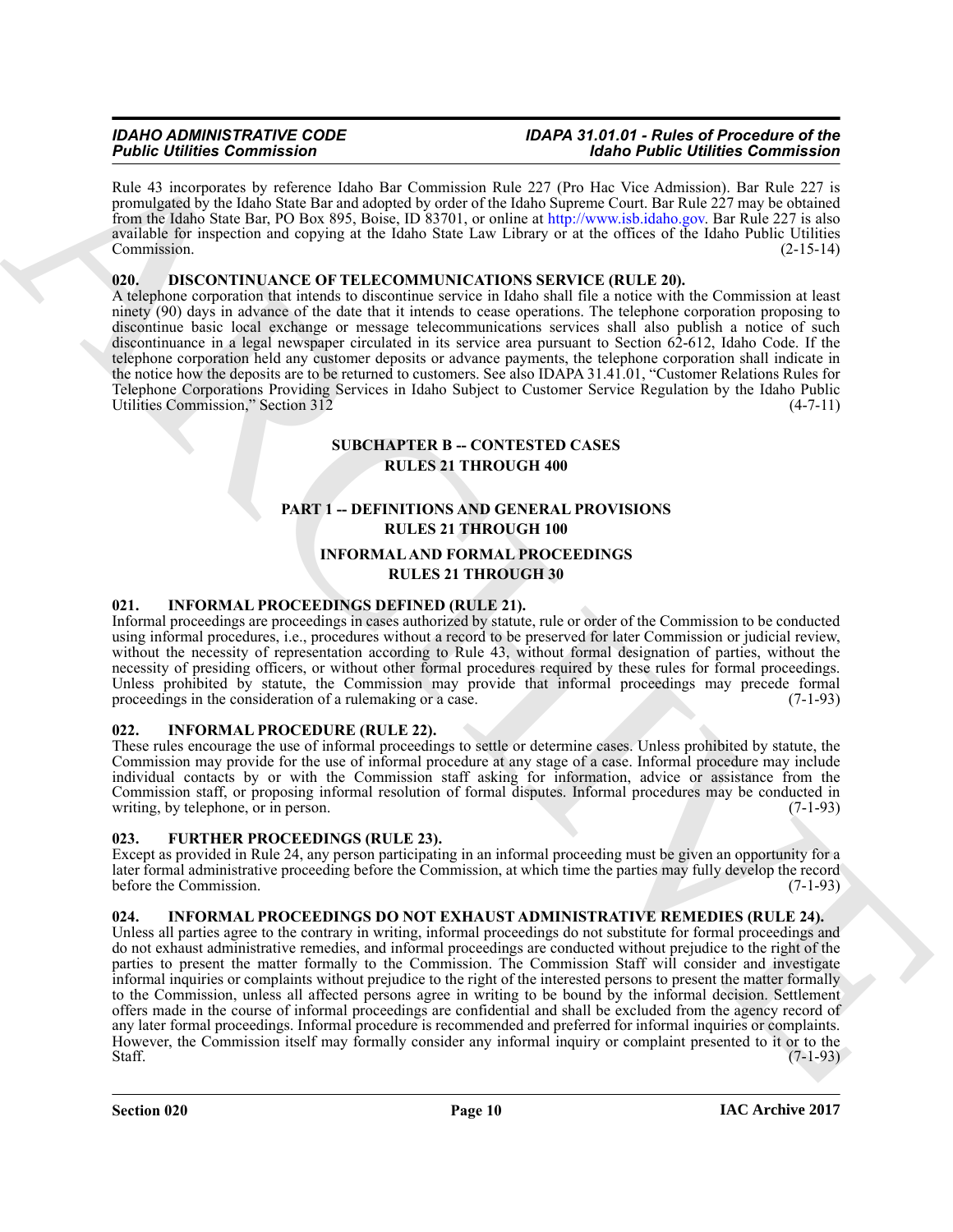#### <span id="page-10-15"></span><span id="page-10-0"></span>**025. FORMAL PROCEEDINGS (RULE 25).**

Formal proceedings, which are governed by rules of procedure other than Rules 21 through 24, must be initiated by a pleading listed in Rules 51 through 58. (7-1-93)

#### <span id="page-10-16"></span><span id="page-10-1"></span>**026. INFORMAL FILES MAY BE INVESTIGATIVE RECORDS (RULE 26).**

**Folding Commission**<br>
19. **FOLDAL INTEREST (ULLER)**<br>
19. **FOLDAL INTEREST (ULLER)**<br>
19. **FOLDAL INTEREST (ULLER)**<br>
19. **FOLDAL INTEREST (ULLER)**<br>
19. **FOLDAL INTEREST (ULLER)**<br>
19. **CONSULTANT INTEREST (ULLER)**<br>
19. **CONS** Files created by the Commission and its Staff in response to informal inquiries or complaints are investigatory records and are generally exempt from disclosure according to Section 74-105(1), Idaho Code, but are available under Section 74-113(1), Idaho Code, to the customer, applicant, utility, carrier, etc., that are the subjects of the investigation. (4-5-00)

#### <span id="page-10-2"></span>**027. -- 030. (RESERVED)**

### <span id="page-10-18"></span>**PARTIES -- OTHER PERSONS**

### **RULES 31 THROUGH 40**

#### <span id="page-10-19"></span><span id="page-10-3"></span>**031. PARTIES LISTED (RULE 31).**

Parties to proceedings before the Commission are called applicants, petitioners, complainants, respondents, or intervenors. Applicants, petitioners, complainants, and respondents are original parties. On reconsideration parties are called by their original titles listed above.

#### <span id="page-10-12"></span><span id="page-10-4"></span>**032. APPLICANTS (RULE 32).**

Persons who seek any right, license, award, or authority (except intervenors requesting intervenor funding) from the Commission are called "applicants." (7-1-93)

#### <span id="page-10-22"></span><span id="page-10-5"></span>**033. PETITIONERS (RULE 33).**

Persons not applicants who seek to modify, amend or stay existing orders or rules, to clarify their rights or obligations under law administered by the Commission, to ask the Commission to initiate a proceeding (other than an application or a complaint), or to otherwise take action that will result in the issuance of an order or rule, but not seeking a right or authority from the Commission, are called "petitioners." (7-1-93)

#### <span id="page-10-14"></span><span id="page-10-6"></span>**034. COMPLAINANTS (RULE 34).**

Persons charging other person(s) with any act or omission are called "complainants." In any proceeding which the Commission charges an act or omission, the Commission is called "complainant." (7-1-93)

#### <span id="page-10-23"></span><span id="page-10-7"></span>**035. RESPONDENTS (RULE 35).**

Persons against whom complaints or petitions are filed or about whom investigations are initiated are called "respondents." (7-1-93) "respondents."

#### <span id="page-10-17"></span><span id="page-10-8"></span>**036. INTERVENORS (RULE 36).**

Persons, not original parties to a proceeding, permitted to participate as parties pursuant to Rules 71 through 75, are called "intervenors." (7-1-93)

#### <span id="page-10-13"></span><span id="page-10-9"></span>**037. COMMISSION STAFF (RULE 37).**

The Commission Staff, without intervention, may appear at any hearing and has all rights of participation as a party to the proceeding. If counsel is desired, a Deputy Attorney General for the Commission represents the Staff. (3-16-04)

#### <span id="page-10-24"></span><span id="page-10-10"></span>**038. RIGHTS OF PARTIES AND OF COMMISSION STAFF (RULE 38).**

Subject to Rules 249, 251 and 261, all parties and the Commission Staff may appear at hearing or argument, introduce evidence, examine witnesses, make and argue motions, state positions, and otherwise fully participate in hearings or arguments. (7-1-93)

#### <span id="page-10-20"></span><span id="page-10-11"></span>**039. PERSONS -- PERSONS NOT PARTIES -- INTERESTED PERSONS -- PUBLIC INVOLVEMENT (RULE 39).**

<span id="page-10-21"></span>**01. Persons and Person Not Parties**. The term "person" includes natural persons, partnerships,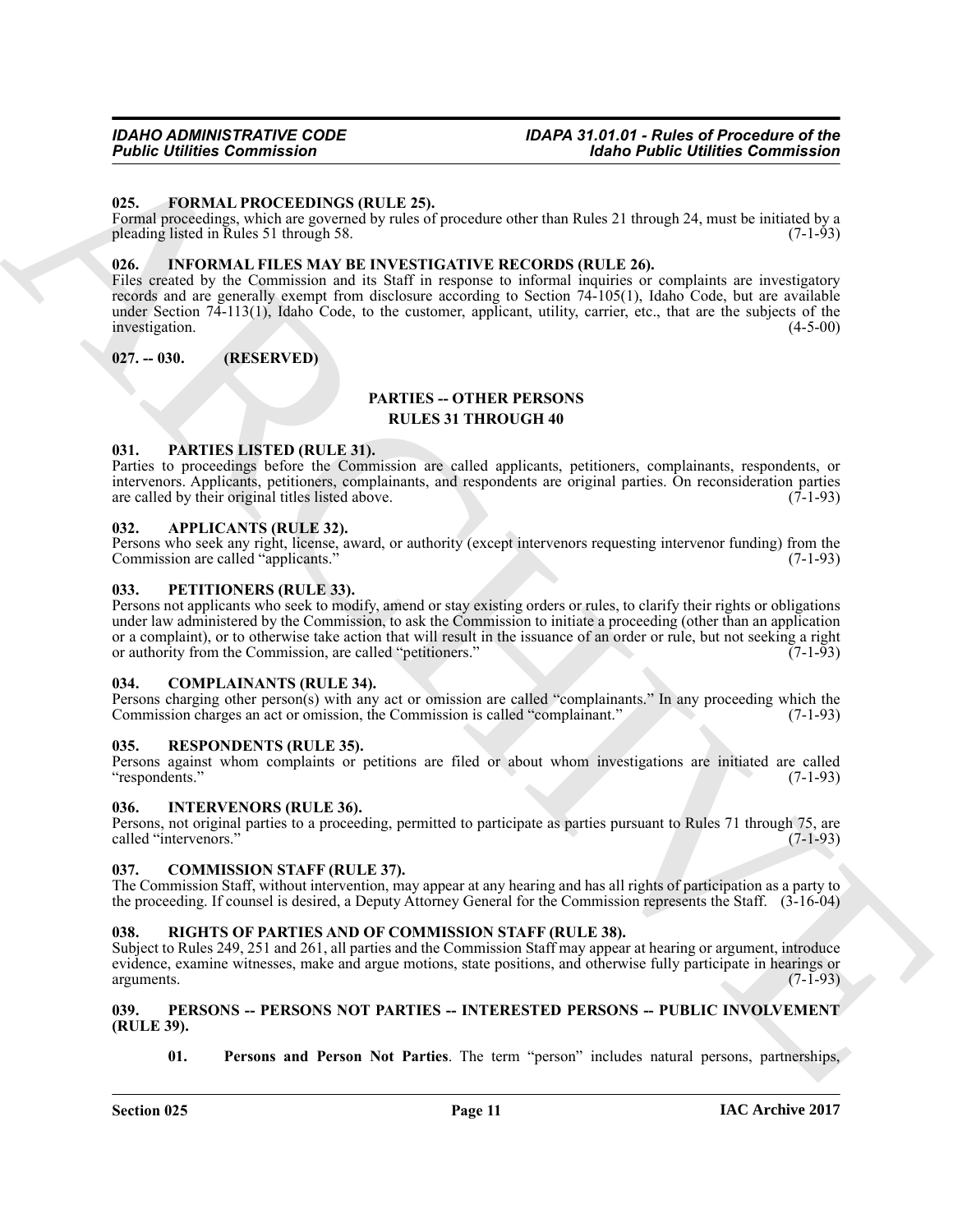corporations, associations, municipalities, government entities and subdivisions, and any other entity authorized by law to participate in administrative proceedings. Persons other than the persons named in Rules 32 through 37 are not parties for the purpose of any statute or rule addressing rights or obligations of parties. (2-15-14)

<span id="page-11-8"></span><span id="page-11-7"></span>**02. Interested Persons**. Interested persons for purposes of the Commission Secretary's service of notice under Rules 113, 123, and 202 are municipalities, counties, and chambers of commerce in the area affected by a proceeding and persons who were parties in any proceeding of a similar kind involving the same utility or railroad in the preceding three (3) years. This rule defines interested persons for purposes of Rules 113, 123, and 202, but not for purposes of Section 61-626, Idaho Code. (2-15-14)

For the interaction of the state of the state of the state of the behind the state of the state of the state of the state of the state of the state of the state of the state of the state of the state of the state of the s **03. Public Involvement**. Persons interested in receiving periodic updates about filings made in certain groups of cases, in individual cases, or the issuance of press releases, orders and notices may subscribe to the Commission's Rich Site Summary (RSS) feed located on the Commission's home page at: www.puc.idaho.gov. Subscription to general information will be available at the home page at "Keep Me Updated" and case specific subscription will be available at each case summary page. The Commission's home page also contains links to other utility or Commission topics. (2-15-14)

#### <span id="page-11-0"></span>**040. (RESERVED)**

### <span id="page-11-12"></span>**REPRESENTATIVES OF PARTIES RULES 41 THROUGH 50**

#### <span id="page-11-4"></span><span id="page-11-1"></span>**041. INITIAL PLEADING BY PARTY -- LISTING OF REPRESENTATIVES (RULE 41).**

<span id="page-11-5"></span>**Designation of Representative Required.** The initial pleading of each party to a proceeding (be it an application, petition, complaint, motion, or answer) must name the party's representative(s) for service and state each representative's mailing and electronic (if available) address for purposes of receipt of all official documents. Service of documents on the named representative(s) by mail or by electronic mail is valid service upon the party for all purposes in that proceeding. If no person is explicitly named as a party's representative, the person signing the pleading will be considered the party's representative. (3-16-04)

<span id="page-11-6"></span>**02. Number of Representatives**. No more than two (2) persons may be designated as a party's representatives for purposes of service or receipt of official documents unless otherwise authorized by order. The Commission may condition such an order upon reasonable terms concerning payment of copying costs and mailing costs to additional representatives. (7-1-93)

#### <span id="page-11-13"></span><span id="page-11-2"></span>**042. TAKING OF APPEARANCES (RULE 42).**

The presiding officer at hearing or prehearing conference will take appearances to identify the representatives of all parties at the hearing. Parties whose pleadings have not been received by or distributed to all other parties may be required to state their interests at the hearing. (7-1-93)

### <span id="page-11-9"></span><span id="page-11-3"></span>**043. REPRESENTATION OF PARTIES (RULE 43).**

Proceedings before the Commission are sometimes administrative in nature or quasi-judicial in nature. General requirements for the representation of parties are outlined below. (2-15-14) requirements for the representation of parties are outlined below.

<span id="page-11-10"></span>**01. Administrative Proceedings**. Administrative proceedings before the Commission include matters such as the filing of tariff schedules, tariff advices, price lists, certificates to provide local exchange service, interconnection agreements, rulemaking, written comments in modified procedure, or written comments provided at a customer hearing. These filings may be made by a natural person pro se, a partner in a partnership, an employee or officer of a corporation, or a licensed attorney. (4-7-11)

<span id="page-11-11"></span>**02. Quasi-Judicial Proceedings**. The representation of parties at quasi-judicial proceedings for the purpose of adjudicating the legal rights or duties of a party is restricted as set out below. Quasi-judicial proceedings before the Commission include matters such as formal complaints, petitions, motions, applications for modified procedure or technical/evidentiary hearings. Representation of parties of these types of proceedings shall be as follows: (4-7-11) follows: (4-7-11)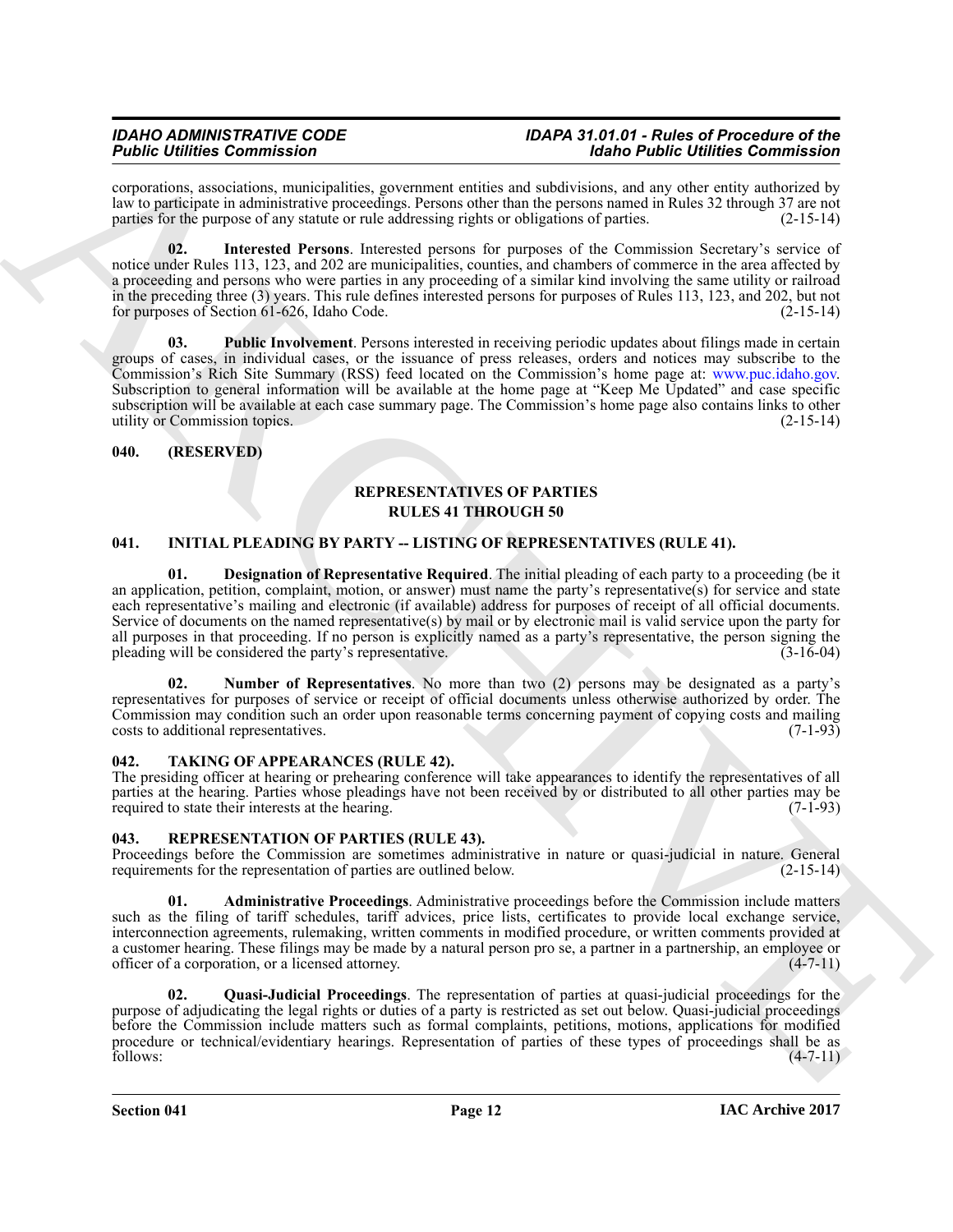**a.** A natural person may represent himself or herself or be represented by a licensed attorney.  $(4-7-11)$ 

<span id="page-12-9"></span>**b.** A partnership or corporation shall be represented by a licensed attorney. (4-7-11)

**c.** A municipal corporation; a state, federal, tribal, or local government agency; an unincorporated on: a non-profit organization, or other entity shall be represented by a licensed attorney. (4-7-11) association; a non-profit organization, or other entity shall be represented by a licensed attorney.

**03. Attorney Representation**. Only an active member of the Idaho State Bar may represent a party as an attorney except as provided by Idaho Bar Commission Rule 227 (Pro Hac Vice Admission). The Commission adopts by incorporation Bar Rule 227 as modified below. (2-15-14)

**a.** Limited admission by out-of-state attorneys will not be necessary in conjunction with administrative proceedings. Out-of-state attorneys representing the same party in one (1) or more quasi-judicial proceedings must request limited admission at least one (1) time per calendar year. (4-7-11)

**b.** An attorney applying for limited admission to appear before the Commission in a representative capacity shall file a written motion with the Commission Secretary and serve a copy on all parties. The motion shall be substantially in the form set out in Bar Rule 227(j) with references to the Commission instead of the court.

 $(2-15-14)$ 

**c.** A copy of the written motion shall be submitted to the Idaho State Bar accompanied by the fee prescribed in Bar Rule 227.

#### <span id="page-12-10"></span><span id="page-12-0"></span>**044. SERVICE ON REPRESENTATIVES OF PARTIES AND OTHER PERSONS (RULE 44).**

From the time a party files its initial pleading in a proceeding, that party must serve and all other parties must serve all future documents listed in Rule 51 upon all other parties' representatives designated pursuant to Rule 41, unless otherwise directed by order or notice or by the presiding officer on the record. The Commission may order parties to serve past documents filed in the case upon those representatives. The Commission may order parties to serve past or future documents filed in the case upon persons not parties to the proceedings before the Commission. (3-16-04)

#### <span id="page-12-12"></span><span id="page-12-1"></span>**045. WITHDRAWAL OF PARTIES (RULE 45).**

Any party must move the Commission in writing or at hearing to withdraw from a proceeding. (7-1-93)

#### <span id="page-12-11"></span><span id="page-12-2"></span>**046. SUBSTITUTION OF REPRESENTATIVE -- WITHDRAWAL OF REPRESENTATIVE (RULE 46).**

**Folding Commission**<br>
A A standard or commission (and the spectral distribution of the properties) of the spectral distribution (4.5)<br>
A A standard or competition and the spectral distribution (b) and the spectral distrib A party's representative may be changed and a new representative may be substituted by notice to the Commission and to all other parties so long as the proceedings are not unreasonably delayed. The presiding officer at hearing may permit substitution of representatives at hearing in the presiding officer's discretion. Persons representing a party who wish to withdraw their representation of a party in a proceeding before the Commission must immediately file in writing a notice of withdrawal of representation and serve that notice on the party represented and all other parties.  $(7-1-93)$ 

<span id="page-12-6"></span><span id="page-12-3"></span>**047. CONDUCT REQUIRED (RULE 47).**

Representatives of parties and parties appearing in a proceeding must conduct themselves in an ethical and courteous manner. (7-1-93)

#### <span id="page-12-7"></span><span id="page-12-4"></span>**048. FORMER EMPLOYEES -- RESTRICTION ON REPRESENTATION OF PARTIES (RULE 48).**

No former employee of the Commission or member of the Attorney General's staff may appear in a representative capacity or as an expert witness on behalf of other parties in a formal proceeding in which he or she previously took an active part.

#### <span id="page-12-8"></span><span id="page-12-5"></span>**049. NOTICE OF PARTIES (RULE 49).**

As reasonably necessary in a proceeding, and in any event, at least once in every proceeding, the Commission Secretary will issue to the parties a notice of parties. The notice of parties will list all parties, their representative(s) under Rule 41, their representative's(s') mailing or electronic address(es), exhibit numbers assigned to the parties, and any other information required by the Commission. The Commission Secretary will maintain on file a current list of all parties to a proceeding and issue a revised notice of parties as reasonably necessary to reflect changes in the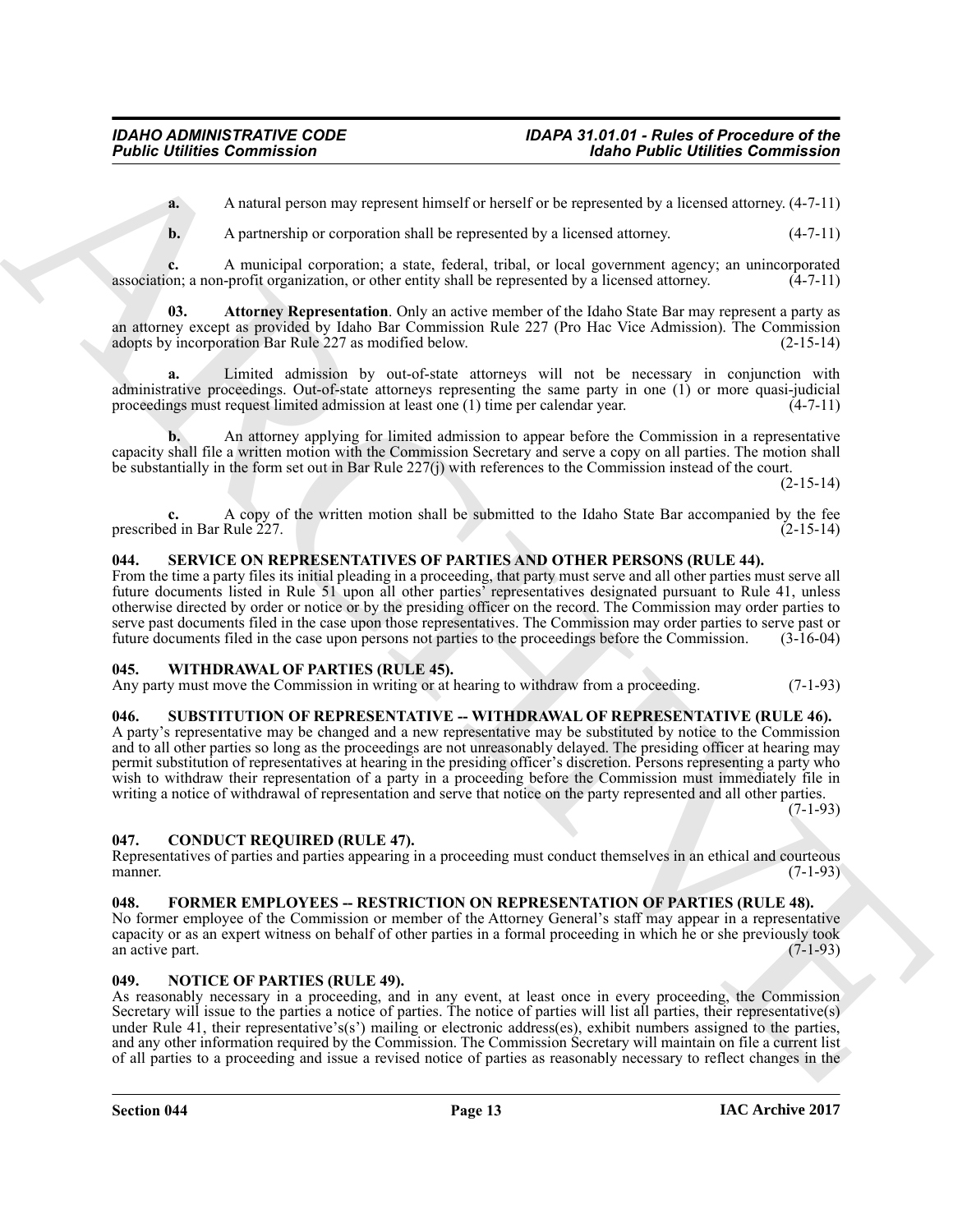previous notice of parties. (4-5-00)

#### <span id="page-13-0"></span>**050. (RESERVED)**

#### <span id="page-13-16"></span>**PLEADINGS -- IN GENERAL RULES 51 THROUGH 60**

#### <span id="page-13-17"></span><span id="page-13-1"></span>**051. PLEADINGS LISTED -- MISCELLANEOUS (RULE 51).**

Pleadings before the Commission are called applications, petitions, complaints, motions, answers and consent agreements. Affidavits may be filed in support of any pleading. Initial pleadings must comply with Rule 41. All pleadings must be filed in accordance with Rules 61 through 66. A party may adopt or join any other party's pleading. Two (2) or more separately stated grounds, claims or answers concerning the same subject matter may be included in one (1) pleading.  $(7-1-93)$ 

#### <span id="page-13-4"></span><span id="page-13-2"></span>**052. APPLICATIONS -- DEFINED -- FORM AND CONTENTS (RULE 52).**

All pleadings requesting a right, certificate, permit, or authority from the Commission are called "applications." Applications must: (2-15-14)

<span id="page-13-15"></span><span id="page-13-13"></span>

| 01.<br><b>State Facts.</b> Fully state the facts upon which they are based.<br>$(7-1-93)$ |
|-------------------------------------------------------------------------------------------|
|-------------------------------------------------------------------------------------------|

**02. Refer to Provisions**. Refer to the particular provisions of statute, rule, order, or other controlling law upon which they are based, and (7-1-93)

<span id="page-13-11"></span><span id="page-13-10"></span><span id="page-13-9"></span><span id="page-13-5"></span>

| 03. | <b>Pray for the Action Sought.</b> Request the action desired. | $(3-16-04)$ |
|-----|----------------------------------------------------------------|-------------|
|-----|----------------------------------------------------------------|-------------|

<span id="page-13-12"></span><span id="page-13-7"></span><span id="page-13-3"></span>**04. Public Information**. Unless otherwise exempted from disclosure by statute, information in applications is public information not exempt from disclosure under Section 74-106(8) and 74-106(9), Idaho Code. (3-16-04)

# **Folding Commission**<br>
The Commission (4-5-40)<br>
(1935 KWTM)<br>
(1938 KWTM)<br>
(1938 KWTM)<br>
(1938 KWTM)<br>
(1938 KWTM)<br>
(1938 KWTM)<br>
(1938 KWTM) (1938 THEODOCH 60<br>
(1938 The Commission control of the Commission of the Commission **053. PETITIONS -- DEFINED -- FORM AND CONTENTS (RULE 53).** All pleadings requesting: (7-1-93) **01. Modification, Amendment or Stay of Existing Orders or Rules**. (7-1-93) **02. Clarification or Construction of Orders, Rules or Statute**. (7-1-93) **03.** Initiation of Proceeding. The initiation of a proceeding not an application or a proceeding that will be issuance of an order. (7-1-93) lead to the issuance of an order. **04. Reconsideration**. (2-15-14) **05. Request for Intervenor Funding**. (2-15-14) **06. Intervention are Called "Petitions."** (2-15-14) **07.** Form and Content. Petitions must: (2-15-14) **a.** Fully state the facts upon which they are based,  $(7-1-93)$ **b.** Refer to the particular provisions of statute, rule, order or other controlling law upon which they are  $\beta$  based,  $(7-1-93)$ **c.** Pray for the relief desired, and (7-1-93)

<span id="page-13-14"></span><span id="page-13-8"></span><span id="page-13-6"></span>**d.** State the name of the person petitioned against (the respondent), if any. (7-1-93)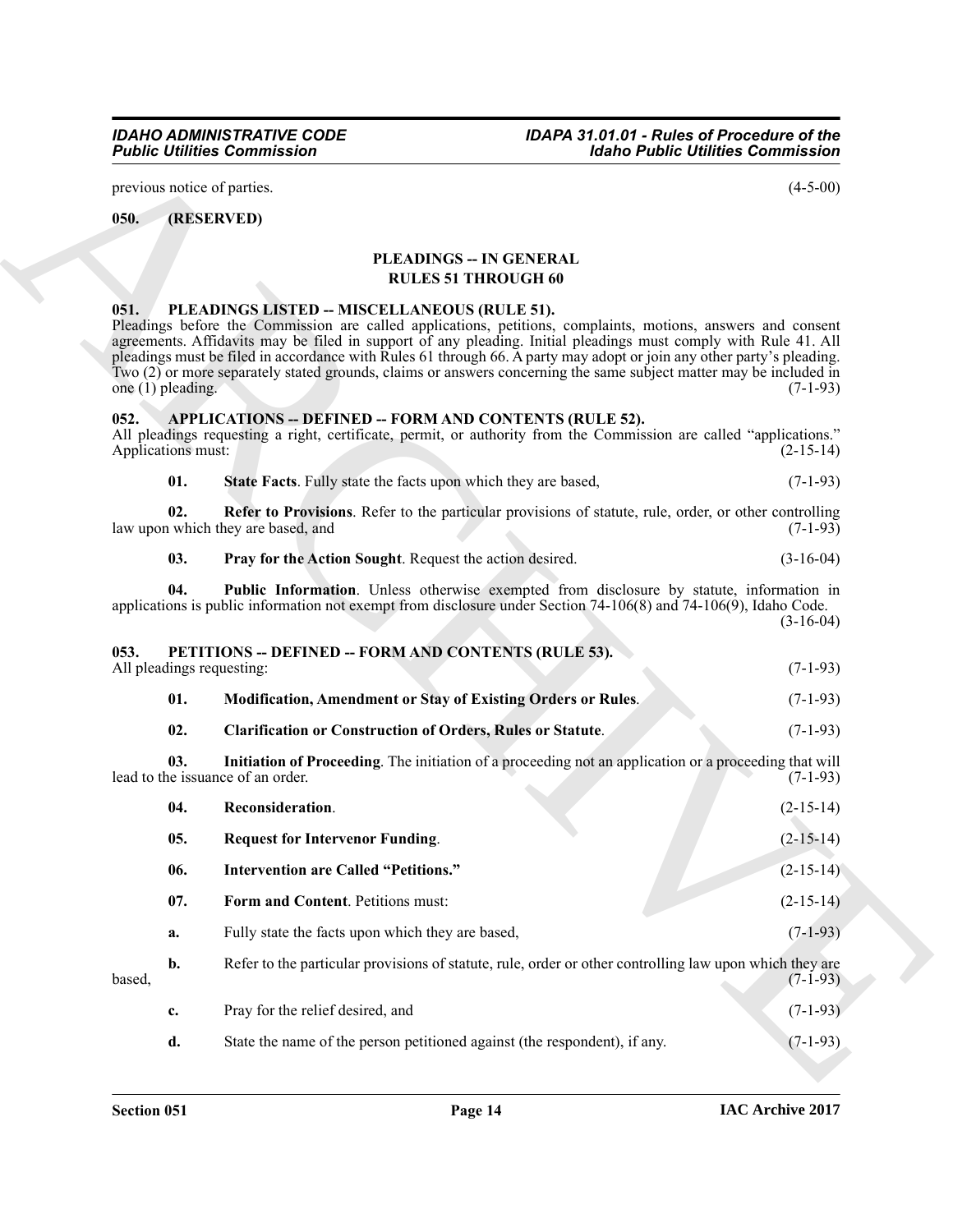#### <span id="page-14-7"></span><span id="page-14-0"></span>**054. FORMAL COMPLAINTS -- DEFINED -- CONTENTS AND PROCESS (RULE 54).**

All pleadings charging utilities or other person(s) with acts or omissions under law administered by the Commission are called "formal complaints." Formal complaints must be in writing and: (5-8-09)

<span id="page-14-8"></span>**01. Name the Respondent**. State the name of the utility or person complained against (the respondent). (5-8-09)

<span id="page-14-11"></span>**02. State the Facts**. Fully state the facts constituting the acts or omissions of the utility or person against whom the complaint is filed and the dates when the acts or omissions occurred. (5-8-09)

**03. Refer to Applicable Provisions**. Refer to the specific provision of statute, rule, order, notice, tariff or other controlling law that the utility or person has violated. (5-8-09)

<span id="page-14-12"></span><span id="page-14-10"></span><span id="page-14-9"></span>**04. State the Relief Desired**. State what action or outcome should be taken to resolve the complaint.  $(5-8-09)$ 

**05. Process**. The Commission encourages the use of informal proceeding (see Rules 21 through 26) to resolve or settle formal complaints. The Commission shall determine how a formal complaint should be processed, e.g., issuance of a summons, open an investigation, informal procedure with Staff. The Commission Secretary may serve a copy of the formal complaint upon the utility or person to which the formal complaint is directed. (5-8-09)

#### <span id="page-14-13"></span><span id="page-14-1"></span>**055. INFORMAL INQUIRIES OR COMPLAINTS (RULE 55).** Informal inquiries or complaints are addressed in Rules 21 through 26. (7-1-93)

#### <span id="page-14-14"></span><span id="page-14-2"></span>**056. MOTIONS -- DEFINED -- FORM AND CONTENTS -- TIME FOR FILING (RULE 56).**

All other pleadings requesting the Commission to take any other action, except consent agreements or pleadings specifically answering other pleadings, are called "motions." Motions must: (7-1-93)

<span id="page-14-17"></span><span id="page-14-16"></span><span id="page-14-15"></span>**01.** State the Facts. Fully state the facts upon which they are based. (7-1-93)

**02.** Refer to Provisions. Refer to the particular provision of statute, rule, order, notice, or other ng law upon which they are based. (7-1-93) controlling law upon which they are based.

**FIGURE COMMENTS CONTINUES CONTINUES AND PROCESS INCLUSION COMMENTS CONTINUES CONTINUES CONTINUES CONTINUES CONTINUES CONTINUES CONTINUES CONTINUES CONTINUES CONTINUES CONTINUES CONTINUES CONTINUES CONTINUES CONTINUES CON 03. Pray for the Relief Sought**. If the moving party desires oral argument or hearing on the motion, the moving party must so state in the motion. Any motion to dismiss, strike or limit a complaint or petition must be filed before the answer is due or be included in the answer, if the movant is obligated to file an answer. If a motion is directed to an answer, it must be filed within fourteen (14) days after service of the answer. Other motions may be filed at any time upon compliance with Rule 256. The Commission will act on motions as provided in Rule 256.

(7-1-93)

#### <span id="page-14-4"></span><span id="page-14-3"></span>**057. ANSWERS -- DEFINED -- FORM AND CONTENTS -- TIME FOR FILING (RULE 57).**

<span id="page-14-5"></span>**01. Answers Defined**. All pleadings responding to the allegations or requests of applications, complaints, petitions or motions are called "answers." All pleadings responding to the allegations or prayers of complaints, petitions or motions are called "answers." (7-1-93) complaints, petitions or motions are called "answers."

<span id="page-14-6"></span>**02. Answers to Complaints or Petitions**. Answers to complaints or petitions must be filed with the Commission and served on all parties of record within twenty-one (21) days after service of the complaint or petition, unless the Commission modifies the time within which answer may be made or a motion to dismiss is made within twenty-one  $(21)$  days.  $(7-1-93)$ twenty-one  $(21)$  days.

**a.** Answers to complaints or petitions must admit or deny each material allegation of the complaint or petition. Any material allegation not specifically admitted shall be considered to be denied. Matters alleged by crosscomplaint or affirmative defense must be separately stated and numbered. (7-1-93)

**b.** A party that fails to answer a complaint or petition within the prescribed time will be treated as generally denying the allegations of the complaint or petition and will be precluded, except for good cause shown,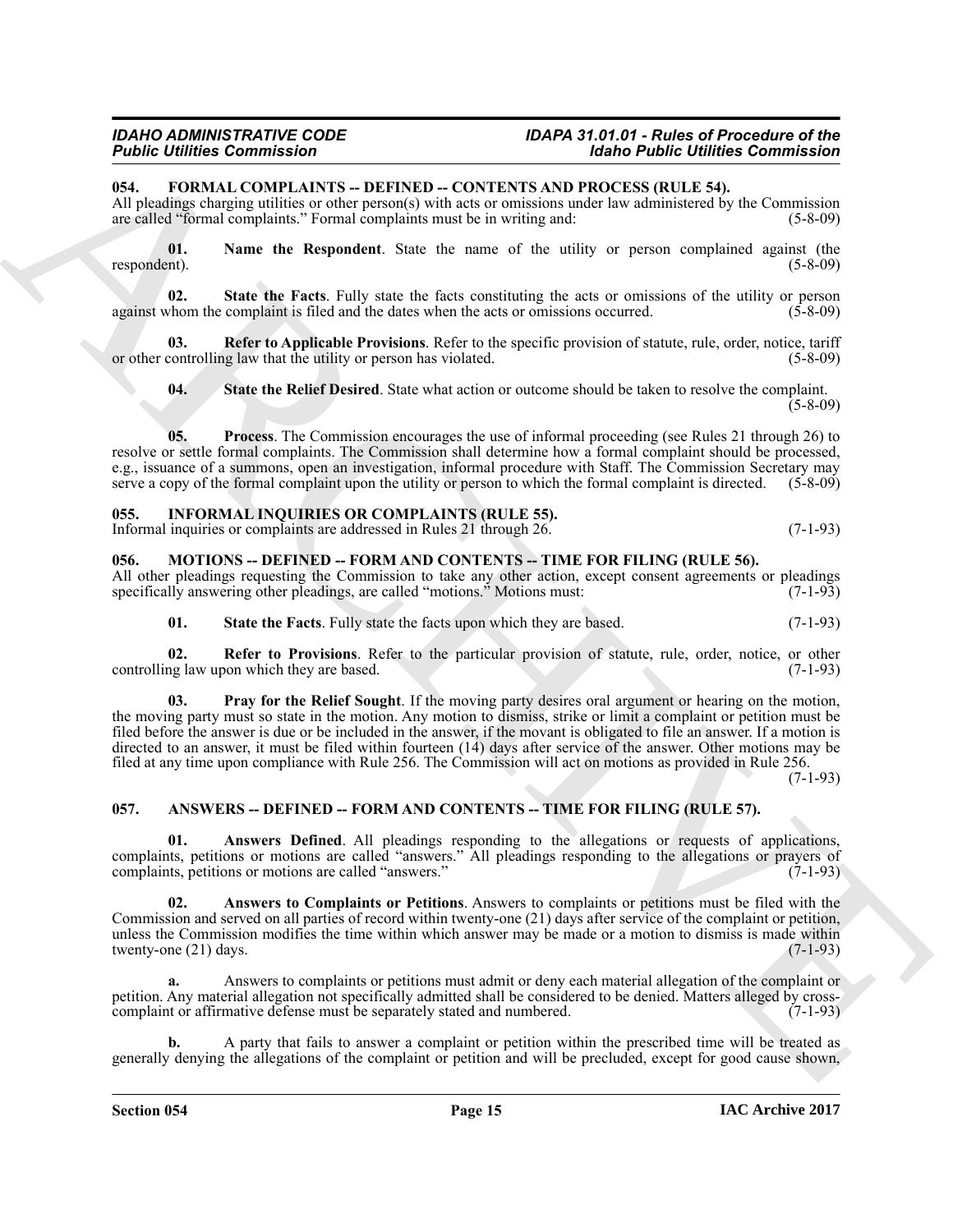from setting up any affirmative defense in the proceeding. In these cases, the Commission may proceed with the matter solely upon the issues set forth in the complaint or petition. The complainant or petitioner must offer evidence of its allegations regardless of whether the complaint or petition is answered or denied. (7-1-93)

<span id="page-15-3"></span>**03. Answers to Motions**. Answers to motions may be filed by persons or parties who are the object of a motion or by parties opposing a motion. The person or party answering the motion must do so with all deliberate and reasonable speed. In no event is a party entitled to more than fourteen (14) days to answer a motion or to file a motion for additional time to answer. The Commission may act upon a motion under Rule 256. (7-1-93)

#### <span id="page-15-5"></span><span id="page-15-4"></span><span id="page-15-0"></span>**058. CONSENT AGREEMENTS -- DEFINED -- FORM AND CONTENTS (RULE 58).**

Figure 10 contribute Conservation Conservative and the previous lie line was a figure of the conservative and the state of the state of the state of the state of the state of the state of the state of the state of the sta **01. Definition of Consent Agreement**. Agreements between a regulated utility or carrier and the Commission Staff, a customer or another utility or regulated carrier in which one (1) or more parties agree prospectively to engage in certain conduct mandated by statute, rule, order, tariff, or other provision of law, or to refrain from engaging in certain conduct prohibited by statute, rule, order, tariff, or other provision of law, are called "consent agreements." Consent agreements are intended to require compliance with existing law. Settlements of differing positions in ongoing cases under Rules 271 through 277 in the development of new rules, orders, tariffs, etc., are not consent agreements. (7-1-93)

<span id="page-15-6"></span>

| 02. |  | Form and Content of Consent Agreement. Consent agreements must: | $(7-1-93)$ |
|-----|--|-----------------------------------------------------------------|------------|
|     |  |                                                                 |            |

**a.** Recite Parties. Recite the parties to the agreement; and (7-1-93)

**b.** Statement of Conduct. Fully state the conduct proscribed or prescribed by the consent agreement. In addition, consent agreements may; (7-1-93)

| $c_{\rm}$ | Recite the consequences of failure to abide by the consent agreement;       | $(7-1-93)$ |
|-----------|-----------------------------------------------------------------------------|------------|
| d.        | Provide for payment of civil or administrative penalties authorized by law; | $(7-1-93)$ |
| e.        | Provide for payment of reparations of overcharges authorized by law;        | $(7-1-93)$ |

**f.** Provide for loss of rights, licenses, awards or authority; (7-1-93)

**g.** Provide for consent to adjustment of rates, charges, certificates, permits, tariffs, or other action as authorized by law; or (7-1-93)

**h.** Provide that parties waive all further procedural rights (including hearing, consultation with counsel, etc.) with regard to enforcement of the consent agreement. (7-1-93)

#### <span id="page-15-1"></span>**059. -- 060. (RESERVED)**

#### <span id="page-15-9"></span>**FILING, SERVICE, AMENDMENT AND WITHDRAWAL OF DOCUMENTS RULES 61 THROUGH 70**

#### <span id="page-15-7"></span><span id="page-15-2"></span>**061. FILING DOCUMENTS WITH THE COMMISSION -- NUMBER OF COPIES -- DISCOVERY -- FACSIMILE (FAX) AND ELECTRONIC FILING (RULE 61).**

The following numbers of documents shall be filed with the Commission Secretary: (5-8-09)

<span id="page-15-8"></span>**01. Printed Filings**. When filing printed material: (4-5-00)

**a.** In utilities cases (other than those cases specified in Subsections 061.01.b. and 061.01.c. of this rule): (5-8-09)

Pleadings (applications, petitions, complaints, motions, answers and consent agreements)--an original (unbound and unstapled) and seven (7) copies. (5-8-09)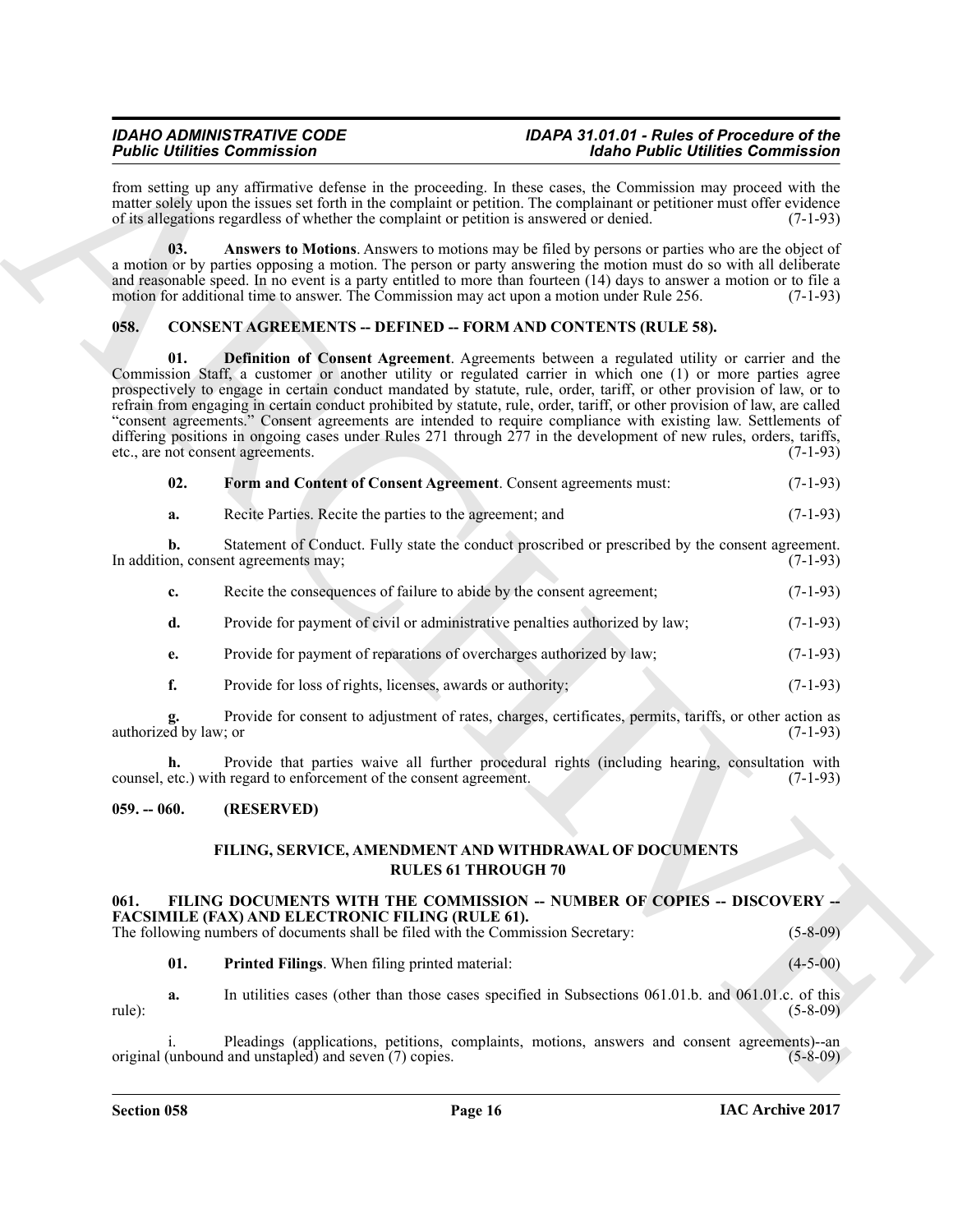<span id="page-16-2"></span>

|                                                                                                                                                                                                                                                                                                                                                                                                                                                                                                                                                                                                                                                                                                                                                                                                             | <b>Idaho Public Utilities Commission</b> |
|-------------------------------------------------------------------------------------------------------------------------------------------------------------------------------------------------------------------------------------------------------------------------------------------------------------------------------------------------------------------------------------------------------------------------------------------------------------------------------------------------------------------------------------------------------------------------------------------------------------------------------------------------------------------------------------------------------------------------------------------------------------------------------------------------------------|------------------------------------------|
| Briefs, proposed orders, statements of position, and exceptions under Rule 312--an original<br>(unbound and unstapled) and seven (7) copies.                                                                                                                                                                                                                                                                                                                                                                                                                                                                                                                                                                                                                                                                | $(5-8-09)$                               |
| Prepared testimony and exhibits--nine (9) copies (one (1) copy designated as reporter's copy) plus                                                                                                                                                                                                                                                                                                                                                                                                                                                                                                                                                                                                                                                                                                          | $(5-8-09)$                               |
|                                                                                                                                                                                                                                                                                                                                                                                                                                                                                                                                                                                                                                                                                                                                                                                                             | $(4-5-00)$                               |
| Pleadings--an original (unbound and unstapled) and four (4) copies.                                                                                                                                                                                                                                                                                                                                                                                                                                                                                                                                                                                                                                                                                                                                         | $(5-8-09)$                               |
| Other documents except for discovery-related documents -- three (3) copies.                                                                                                                                                                                                                                                                                                                                                                                                                                                                                                                                                                                                                                                                                                                                 | $(5 - 8 - 09)$                           |
| Telecommunication interconnection agreements:                                                                                                                                                                                                                                                                                                                                                                                                                                                                                                                                                                                                                                                                                                                                                               | $(3-16-04)$                              |
| Pleadings--an original (unbound and unstapled) and three (3) copies.                                                                                                                                                                                                                                                                                                                                                                                                                                                                                                                                                                                                                                                                                                                                        | $(5-8-09)$                               |
| All other documents -- two (2) copies.                                                                                                                                                                                                                                                                                                                                                                                                                                                                                                                                                                                                                                                                                                                                                                      | $(3-16-04)$                              |
| Filing Discovery. Discovery-related documents (notice of taking deposition, production requests,<br>written interrogatories, requests for admission, answers to discovery, explanations in lieu of discovery under Rule<br>225, and objections to discovery) shall be filed in either printed or electronic format.                                                                                                                                                                                                                                                                                                                                                                                                                                                                                         | $(5-8-09)$                               |
| If printed filing -- three (3) copies to the Commission Secretary.                                                                                                                                                                                                                                                                                                                                                                                                                                                                                                                                                                                                                                                                                                                                          | $(5-8-09)$                               |
| If electronic filing -- the discovery document(s) shall be submitted to the Commission Secretary as<br>attachments to an e-mail or placed on a CD-ROM and the CD-ROM is filed with the Secretary. The electronic<br>discovery documents shall be in a computer searchable form of Adobe Acrobat in portable document format (PDF)<br>without password protection. The transmitting e-mail or CD-ROM shall be labeled with the case number, case name,<br>and the name of the person and the party submitting the discovery.                                                                                                                                                                                                                                                                                 | $(5-8-09)$                               |
| FAX and Electronic Filings. Notices of withdrawal of party or of withdrawal of representative,<br>stipulations, and documents requiring emergency or immediate action by the Commission may be filed with the<br>Commission Secretary as an attachment to an e-mail or by facsimile transmission (FAX). The attached electronic<br>document shall be in a computer searchable form of Adobe Acrobat (PDF) without password protection. Whenever<br>any such document is filed by electronic mail or by FAX, the required number of printed documents per Subsection<br>061.01 must be delivered to the Commission by overnight mail on the next working day. The use of electronic mail or<br>FAX is prohibited to file prepared testimony and exhibits, discovery-related documents or any other documents | $(5-8-09)$                               |
| Reducing the Number or Changing the Form of Filing. The Commission Secretary is authorized<br>to reduce the number of required copies or allow electronic copies to be filed in lieu of a printed original or copies.                                                                                                                                                                                                                                                                                                                                                                                                                                                                                                                                                                                       | $(5-8-09)$                               |
| FORM OF DOCUMENTS (RULE 62).                                                                                                                                                                                                                                                                                                                                                                                                                                                                                                                                                                                                                                                                                                                                                                                |                                          |
| Information to be Listed. All documents listed in Rule 61 submitted by a party and intended to be                                                                                                                                                                                                                                                                                                                                                                                                                                                                                                                                                                                                                                                                                                           | $(7-1-93)$                               |
| Be submitted on white eight and one-half inch by eleven inch $(8\frac{1}{2}$ " by 11") paper copied on either                                                                                                                                                                                                                                                                                                                                                                                                                                                                                                                                                                                                                                                                                               | $(5-8-09)$                               |
|                                                                                                                                                                                                                                                                                                                                                                                                                                                                                                                                                                                                                                                                                                                                                                                                             | $(7-1-93)$                               |
| State the case caption, case number and title of the document;                                                                                                                                                                                                                                                                                                                                                                                                                                                                                                                                                                                                                                                                                                                                              |                                          |
| Include on the upper left corner of the first page:                                                                                                                                                                                                                                                                                                                                                                                                                                                                                                                                                                                                                                                                                                                                                         | $(3-16-04)$                              |

#### <span id="page-16-5"></span><span id="page-16-4"></span><span id="page-16-3"></span><span id="page-16-1"></span><span id="page-16-0"></span>**062. FORM OF DOCUMENTS (RULE 62).**

| b.               | State the case caption, case number and title of the document; | $(7-1-93)$  |
|------------------|----------------------------------------------------------------|-------------|
| c.               | Include on the upper left corner of the first page:            | $(3-16-04)$ |
| $\overline{1}$ . | The name $(s)$ :                                               | $(3-16-04)$ |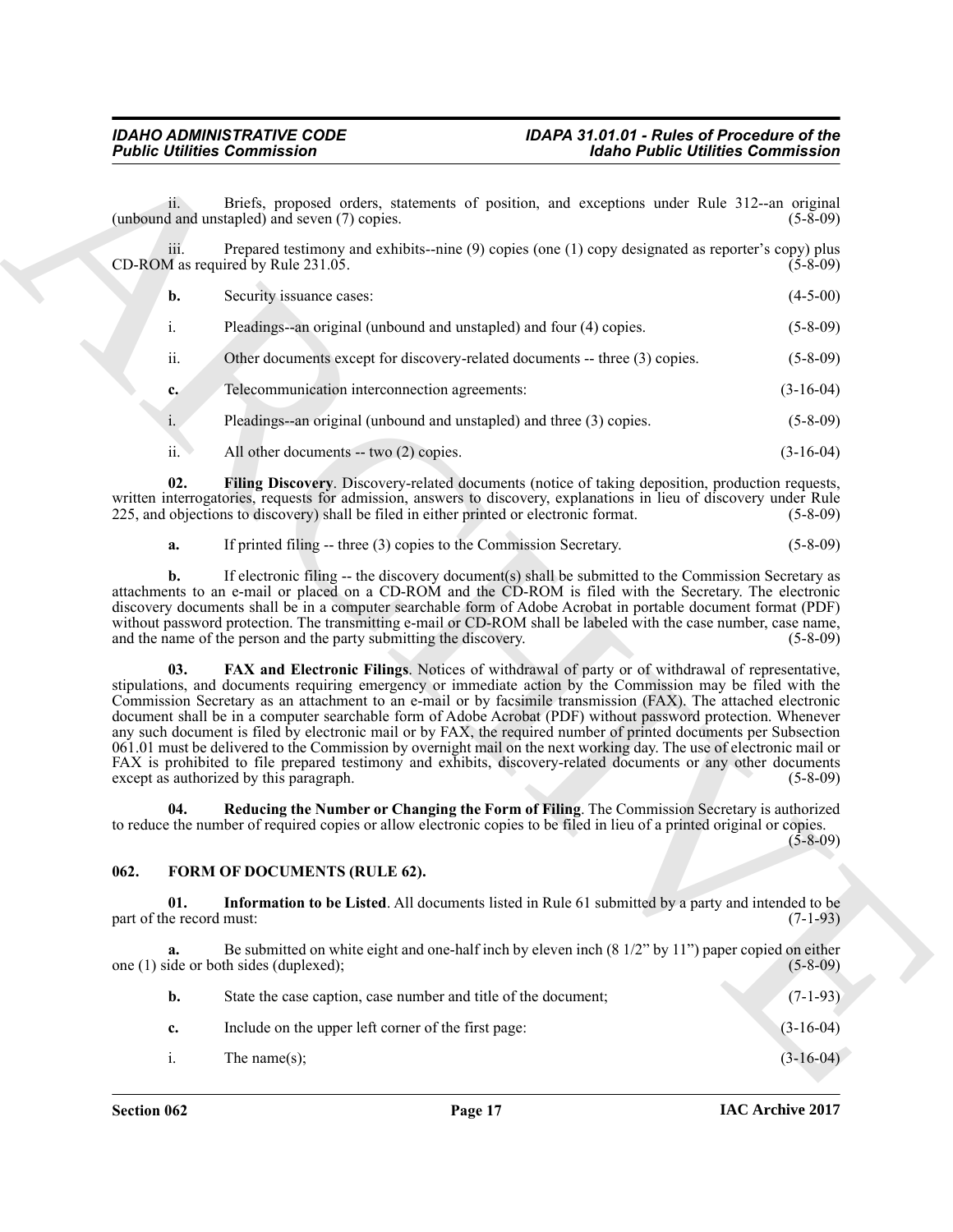**Figure 10. Commission**<br> **A**<br> **EXERCIS CONFIRM ARCHIVE CONTINUES CONTINUES (2018)<br>
<b>EXERCIS CONTINUES CONTINUES** (The pressure of the pressure of the second of the pressure of the Pressure of the Pressure of the Pressur ii. Mailing, street and e-mail address(es); and (3-16-04) iii. Telephone and  $FAX$  number(s) of the person(s) filing the document or the person(s) to whom questions about the document can be directed; and (3-16-04) (3-16-04) **d.** Have at least one-inch (1") left and top margins. (7-1-93) **02. Example**. These documents complying with this rule will be in the following form: Name of Representative (State Bar No. if applicable) Mailing Address of Representative Street Address of Representative (if different) Telephone Number of Representative FAX Number of Representative (if there is one) E-mail address (if available) Attorney/Representative (for Name of Party) BEFORE THE IDAHO PUBLIC UTILITIES COMMISSION

<span id="page-17-3"></span><span id="page-17-2"></span>(Title of Proceeding)

) CASE NO. ABC-X-XX-XX ) TITLE OF DOCUMENT

(5-8-09)

**03. Identification of Parties**. Every document filed under this rule must identify the party filing it in its title. The party must be identified by both the party's designation as a party (e.g., intervenor) and the party's name. For example, the Intervenor ABC Company would title its motion to strike as "Motion to Strike of Intervenor ABC Company." A short title of the document must appear at the bottom left corner of each page of the document. For example, the short title of the motion above could be: "ABC's Motion to Strike." (7-1-93)

<span id="page-17-4"></span>**04. Original Documents**. All original documents filed with the Commission Secretary shall be unbound and unstapled. Copies of original documents may be bound or stapled. (5-8-09)

#### <span id="page-17-6"></span><span id="page-17-0"></span>**063. SERVICE ON PARTIES AND OTHER PERSONS (RULE 63).**

)

<span id="page-17-8"></span>**01. Service in General**. All documents referred to in Rule 61 (except as noted below) must be served upon the representatives of every party of record concurrently with filing with the Commission Secretary. When a document has been filed with the Commission Secretary by FAX or electronic mail, it must be served upon all other parties with FAX facilities or by electronic mail, respectively. For parties without electronic capability, service shall be made by overnight mail, hand delivery, or the next best available service if these services are not available. The Commission may direct that some or all of these documents be served on interested or affected persons who are not parties. The Commission Secretary's notice of parties (and revisions to it) will list all persons whom the parties must serve and their representatives as of the date of the notice or its revision. (5-8-09)

<span id="page-17-7"></span>**02.** Service by Electronic Mail. The Commission may direct or the parties may agree that service arties be accomplished by electronic mail. among parties be accomplished by electronic mail.

<span id="page-17-9"></span>**Service of Discovery**. The service of discovery documents on parties shall be accomplished by electronic mail (as attachments to e-mail). For parties without electronic mail capability, service shall be made by overnight mail, hand delivery, or the next best available service if these services are not available. See Rule 229.

(5-8-09)

#### <span id="page-17-5"></span><span id="page-17-1"></span>**064. PROOF OF SERVICE (RULE 64).**

**Section 063 Page 18**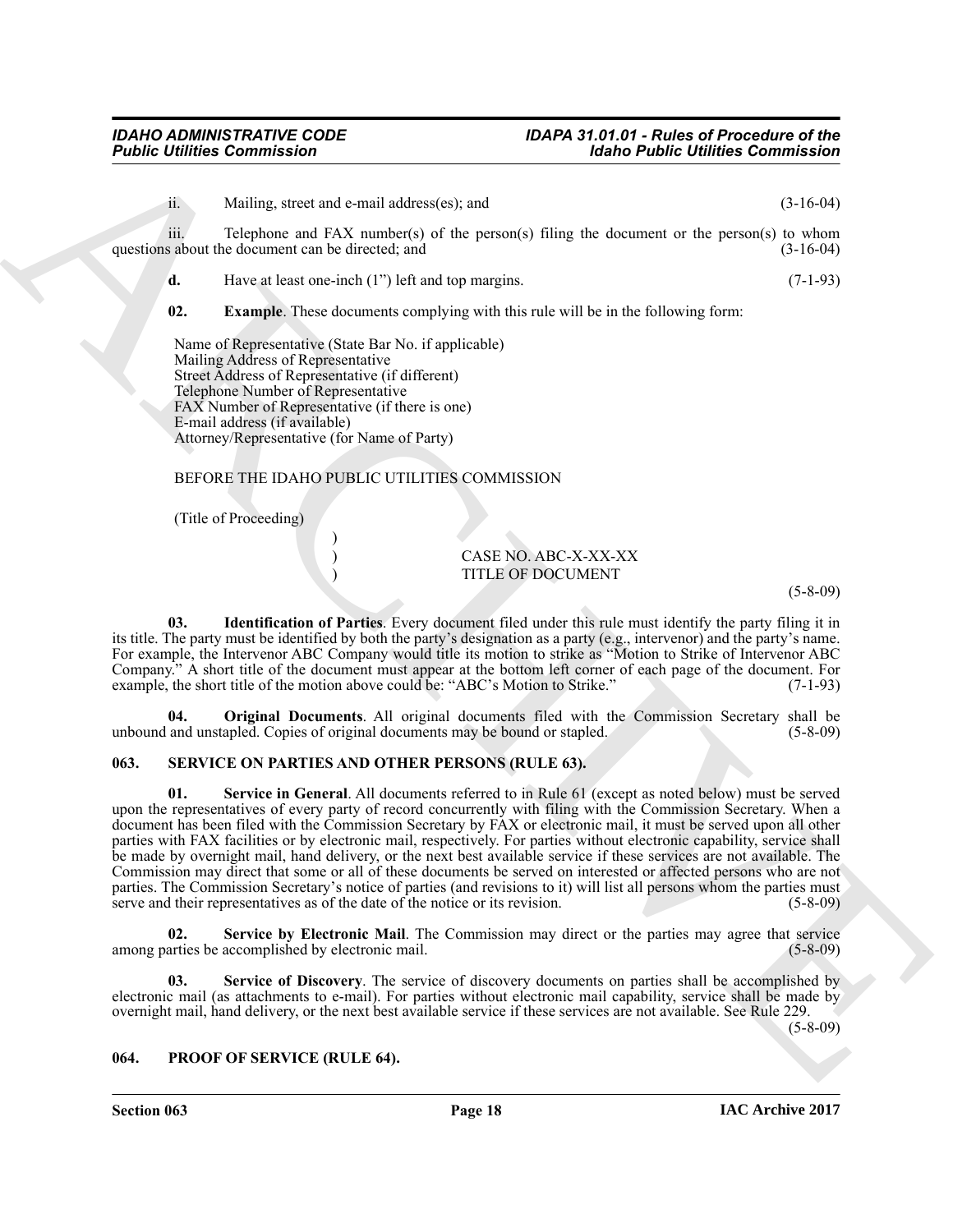Every document that is filed with the Commission and intended to be part of the record for decision must be attached to or accompanied by proof of service by the following or similar certificate: (7-1-93) to or accompanied by proof of service by the following or similar certificate:

I HEREBY CERTIFY (swear or affirm) that I have this day of, served the foregoing (name(s) of document(s)) upon all parties of record in this proceeding, (by delivering a copy thereof in person: (list names)) (by mailing a copy thereof, properly addressed with postage prepaid, to: (list names)). (Signature)

Each certificate of service must individually list the names and addresses of each person served. (7-1-93)

#### <span id="page-18-4"></span><span id="page-18-0"></span>**065. DEFECTIVE, INSUFFICIENT OR LATE PLEADINGS (RULE 65).**

Defective, insufficient or late pleadings may be returned or dismissed, except that applications under Rule 121 cannot be dismissed during the period of suspension of rates under Rule 123, but can only be returned for correction once the suspension period has begun. (7-1-93)

#### <span id="page-18-3"></span><span id="page-18-1"></span>**066. AMENDMENTS TO PLEADINGS (RULE 66).**

The Commission may allow any pleading to be amended or corrected or any omission to be supplied. Pleadings will be liberally construed, and defects that do not affect substantial rights of the parties will be disregarded. (7-1-93)

#### <span id="page-18-5"></span><span id="page-18-2"></span>**067. INFORMATION EXEMPT FROM PUBLIC REVIEW -- DEFINITIONS -- FORM -- PROCEDURES (RULE 67).**

#### <span id="page-18-6"></span>**01. Definitions**. (4-5-00)

**a.** "Trade secrets" filed with the Commission are exempt from public inspection, examination, and copying pursuant to Section 74-107(1), Idaho Code. Trade secrets means information, including a formula, pattern, compilation, program, computer program, device, method, technique, process, or unpublished or in progress research  $t$ hat:  $(4-5-00)$ 

i. Derives independent economic value, actual or potential, from not being generally known to, and not being readily ascertainable by proper means by other persons who can obtain economic value from its disclosure or use; and  $(4-5-00)$ 

<span id="page-18-7"></span>ii. Is the subject of efforts that are reasonable under the circumstances to maintain its secrecy.  $(4-5-00)$ 

**b.** "Confidential information" means information, documents, or records filed with the Commission that are specifically exempt from public inspection, examination and copying pursuant to Sections 74-104 through 74-109, Idaho Code. (4-5-00)

**02.** Form. In addition to the requirements of Rule 62 (except Subsection 062.01.a.), information that is alleged to be trade secrets, confidential or otherwise exempt from public disclosure shall be served upon the Commission and other parties who have entered into a protective agreement pursuant to Subsection 067.04 in either printed or electronic format. (4-5-00)

**a.** If in printed form, the page(s) containing the trade secret or confidential information shall be reproduced on yellow paper. Each page shall be marked as "TRADE SECRETS" or "CONFIDENTIAL." See Rule 61 for the number of printed copies. (5-8-09)

For continuous later since the based of the material scheme of the based of the continuous continuous and the state of the continuous continuous continuous continuous continuous later state of the continuous continuous la **b.** If in electronic form, the trade secret or confidential information shall be reproduced separately on a CD-ROM or other electronic storage format approved by the Commission Secretary; and not included with other material electronically filed. Each CD-ROM or other storage device containing trade secret or confidential information shall be clearly identified with the case caption, case number, title of document and marked as "TRADE SECRETS" or "CONFIDENTIAL." (5-8-09)

<span id="page-18-8"></span>**Procedure**. Whenever a party believes that information contained in pleadings or other documents are trade secrets, confidential or otherwise exempt from public disclosure, the attorney of such party designated by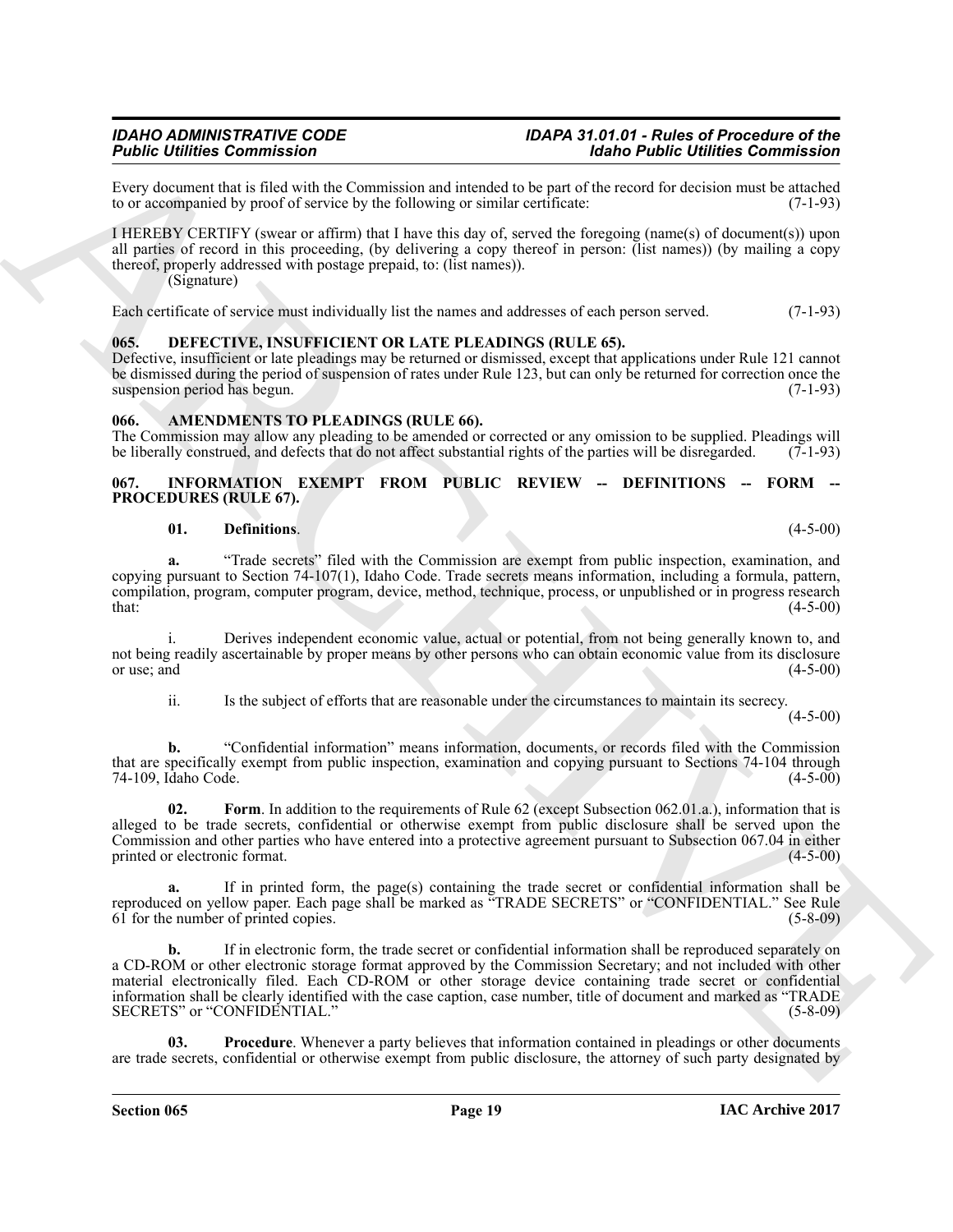**Form the computer state of the computer state of the set of the both Collins are computed in the computer state of the set of the set of the set of the set of the set of the set of the set of the set of the set of the se** Rule 41 must state in writing that the information is protected by law from public inspection, examination or copying, citing the specific grounds and legal authority for that assertion. Documents containing trade secrets or confidential information shall be separated from documents not containing trade secrets or confidential information. Trade secrets or confidential information contained in documents will be removed and replaced with a page marked: "This page allegedly contains trade secrets or confidential material and is separately filed." All materials for which no assertion of protection from public inspection, examination and copying is made will be placed in files available for public inspection. Trade secrets, confidential information and other records exempt from public inspection shall be separately stored in a secured location with limited access and safeguarded from unauthorized disclosure. (4-5-00)

<span id="page-19-9"></span>**Protective Agreements**. In proceedings before the Commission involving trade secrets or other confidential information, parties may enter into protective agreements to facilitate and safeguard the exchange of necessary information. Protective agreements may include procedures for copying, exchanging, serving, safeguarding, or challenging the characterization of trade secrets or confidential information. The Commission shall not be a party and will not be bound by the terms of a protective agreement. (4-5-00)

#### <span id="page-19-14"></span><span id="page-19-0"></span>**068. WITHDRAWAL OF PLEADINGS (RULE 68).**

A party desiring to withdraw a pleading must file a notice of withdrawal of the pleading with the Commission and serve all parties with it. Unless otherwise ordered by the Commission, the notice is effective fourteen (14) days after filing. (3-30-01)

### <span id="page-19-1"></span>**069. -- 070. (RESERVED)**

### <span id="page-19-10"></span>**INTERVENTION -- PUBLIC WITNESSES RULES 71 THROUGH 80**

#### <span id="page-19-11"></span><span id="page-19-2"></span>**071. ORDER GRANTING INTERVENTION NECESSARY (RULE 71).**

Persons not original parties to a proceeding who claim a direct and substantial interest in the proceeding may petition for an order from the Commission granting intervention to become a party. (7-1-93)

#### <span id="page-19-7"></span><span id="page-19-3"></span>**072. FORM AND CONTENTS OF PETITIONS TO INTERVENE (RULE 72).**

Petitions to intervene must comply with Rules 41, 61, and 62. The petition must set forth the name and address of the petitioner and clearly and concisely state the direct and substantial interest of the petitioner in the proceeding. If affirmative relief is sought, the petition must state the relief sought and the basis for granting it. Petitions for intervenor funding should be made in a separate document from the petition to intervene. (2-15-14)

#### <span id="page-19-13"></span><span id="page-19-4"></span>**073. TIMELY FILING OF PETITIONS TO INTERVENE (RULE 73).**

Petitions to intervene must be filed at least fourteen (14) days before the date set for hearing or prehearing conference, whichever is earlier, unless a different time is provided by order or notice. Petitions not timely filed must state a substantial reason for delay. The Commission may deny or conditionally grant petitions to intervene that are not timely filed for failure to state good cause for untimely filing, to prevent disruption, prejudice to existing parties or undue broadening of the issues, or for other reasons. Intervenors who do not file timely petitions are bound by orders and notices earlier entered as a condition of granting the untimely petition. (7-1-93) orders and notices earlier entered as a condition of granting the untimely petition.

#### <span id="page-19-8"></span><span id="page-19-5"></span>**074. GRANTING PETITIONS TO INTERVENE (RULE 74).**

If a petition to intervene shows direct and substantial interest in any part of the subject matter of a proceeding and does not unduly broaden the issues, the Commission or the presiding officer will grant intervention, subject to reasonable conditions. If it later appears that an intervenor has no direct or substantial interest in the proceeding, or that the intervention is not in the public interest, the Commission may dismiss the intervenor from the proceeding.

 $(7-1-93)$ 

#### <span id="page-19-12"></span><span id="page-19-6"></span>**075. ORDERS GRANTING INTERVENTION -- OPPOSITION (RULE 75).**

No order granting a petition to intervene will be acted upon fewer than seven (7) days after its filing, except in a hearing in which any party may be heard. Any party opposing a petition to intervene must do so by motion in opposition filed within seven (7) days after receipt of the petition to intervene and served upon all parties of record and upon the person petitioning to intervene. (7-1-93)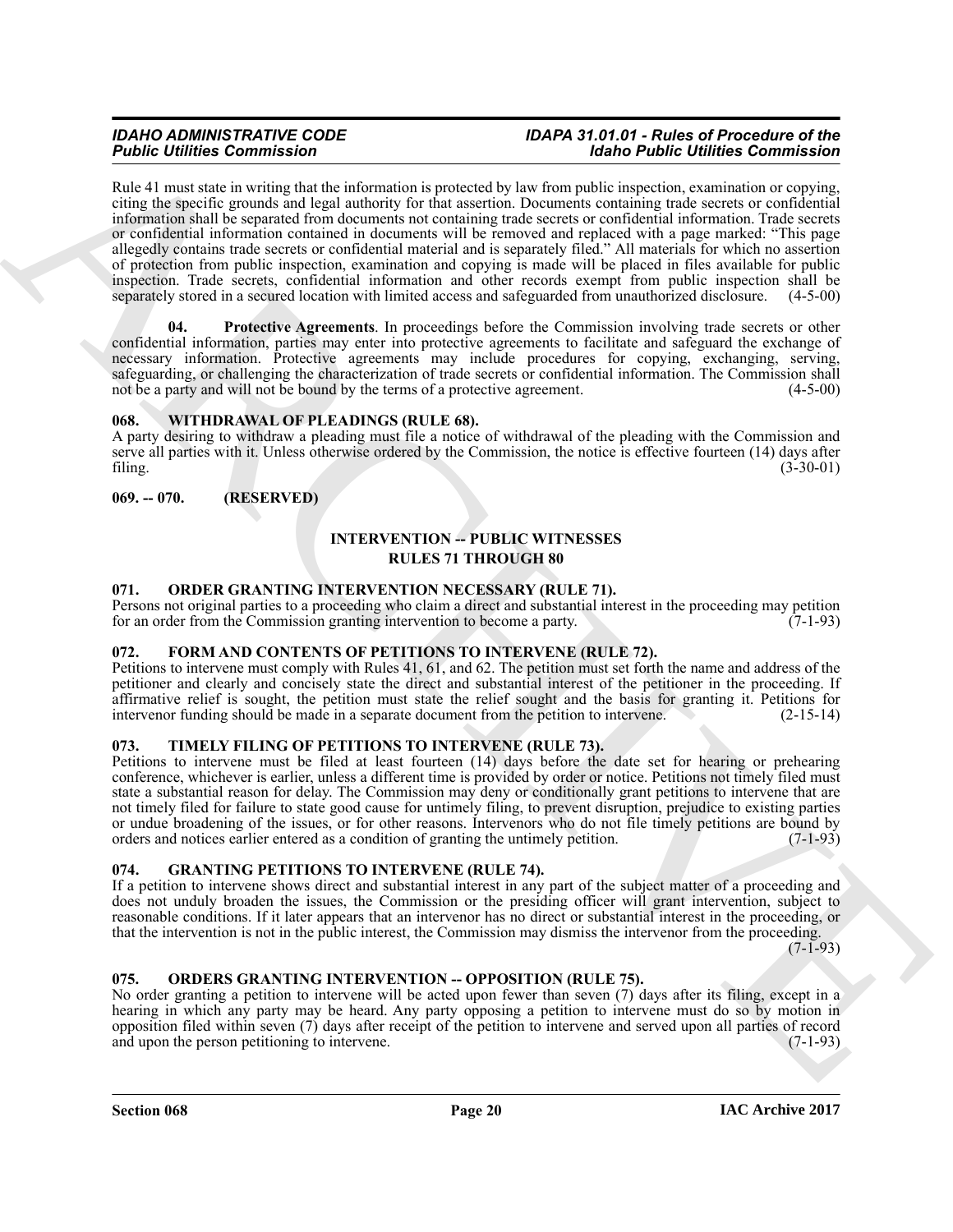#### <span id="page-20-14"></span><span id="page-20-0"></span>**076. PUBLIC WITNESSES (RULE 76).**

#### <span id="page-20-1"></span>**077. -- 100. (RESERVED)**

#### <span id="page-20-15"></span>**PART 2 - SPECIFIC REQUIREMENTS OF CERTAIN FILINGS -- RELATED RULES RULES 101 THROUGH 200**

### <span id="page-20-13"></span>**PETITIONS FOR DECLARATORY ORDERS RULES 101 THROUGH 110**

#### <span id="page-20-7"></span><span id="page-20-2"></span>**101. FORM AND CONTENTS OF PETITION FOR DECLARATORY ORDERS (RULE 101).**

<span id="page-20-9"></span><span id="page-20-8"></span>

| form. | 01. | Form of Petition. Any person petitioning for a declaratory ruling must substantially follow this | $(7-1-93)$ |
|-------|-----|--------------------------------------------------------------------------------------------------|------------|
|       | 02. | <b>Contents of Petition.</b> The petition shall:                                                 | $(7-1-93)$ |
|       | а.  | Identify the petitioner and state the petitioner's interest in the matter,                       | $(7-1-93)$ |
|       | b.  | State the declaratory ruling that the petitioner seeks, and                                      | $(7-1-93)$ |

#### <span id="page-20-12"></span><span id="page-20-3"></span>**102. NOTICE OF PETITION FOR DECLARATORY ORDERS (RULE 102).**

#### <span id="page-20-4"></span>**103. -- 110. (RESERVED)**

#### <span id="page-20-11"></span><span id="page-20-10"></span><span id="page-20-6"></span>**APPLICATIONS FOR CERTIFICATES OF CONVENIENCE AND NECESSITY RULES 111 THROUGH 120**

#### <span id="page-20-5"></span>111. FORM AND CONTENTS -- NEW UTILITY (RULE 111).

|                    | <b>Public Utilities Commission</b>                                                         | <b>Idaho Public Utilities Commission</b>                                                                                                                                                                                                                                                                                                                                                                                                                                                                                                                                                                                                                                                                                                     |            |
|--------------------|--------------------------------------------------------------------------------------------|----------------------------------------------------------------------------------------------------------------------------------------------------------------------------------------------------------------------------------------------------------------------------------------------------------------------------------------------------------------------------------------------------------------------------------------------------------------------------------------------------------------------------------------------------------------------------------------------------------------------------------------------------------------------------------------------------------------------------------------------|------------|
| 076.<br>objection. | PUBLIC WITNESSES (RULE 76).                                                                | Persons not parties and not called by a party who testify at hearing are called "public witnesses." Public witnesses do<br>not have parties' rights to examine witnesses or otherwise participate in the proceedings. Subject to Rules 249 and<br>251, public witnesses have a right to introduce evidence at hearing by their written or oral statements and exhibits<br>introduced at hearing, except that public witnesses offering expert opinions at hearing or detailed analysis or detailed<br>exhibits must comply with Rule 231 with regard to filing and service of testimony and exhibits to the same extent as<br>witnesses of parties. Public witnesses' written or oral statements and exhibits are subject to examination and | $(4-5-00)$ |
| $077. - 100.$      | (RESERVED)                                                                                 |                                                                                                                                                                                                                                                                                                                                                                                                                                                                                                                                                                                                                                                                                                                                              |            |
|                    |                                                                                            | <b>PART 2 - SPECIFIC REQUIREMENTS OF CERTAIN FILINGS -- RELATED RULES</b><br><b>RULES 101 THROUGH 200</b><br>PETITIONS FOR DECLARATORY ORDERS                                                                                                                                                                                                                                                                                                                                                                                                                                                                                                                                                                                                |            |
|                    |                                                                                            | <b>RULES 101 THROUGH 110</b>                                                                                                                                                                                                                                                                                                                                                                                                                                                                                                                                                                                                                                                                                                                 |            |
| 101.               |                                                                                            | <b>FORM AND CONTENTS OF PETITION FOR DECLARATORY ORDERS (RULE 101).</b>                                                                                                                                                                                                                                                                                                                                                                                                                                                                                                                                                                                                                                                                      |            |
| 01.<br>form.       |                                                                                            | Form of Petition. Any person petitioning for a declaratory ruling must substantially follow this                                                                                                                                                                                                                                                                                                                                                                                                                                                                                                                                                                                                                                             | $(7-1-93)$ |
| 02.                | <b>Contents of Petition.</b> The petition shall:                                           |                                                                                                                                                                                                                                                                                                                                                                                                                                                                                                                                                                                                                                                                                                                                              | $(7-1-93)$ |
| a.                 | Identify the petitioner and state the petitioner's interest in the matter,                 |                                                                                                                                                                                                                                                                                                                                                                                                                                                                                                                                                                                                                                                                                                                                              | $(7-1-93)$ |
| b.                 | State the declaratory ruling that the petitioner seeks, and                                |                                                                                                                                                                                                                                                                                                                                                                                                                                                                                                                                                                                                                                                                                                                                              | $(7-1-93)$ |
|                    | cases and/or statutory provisions.                                                         | Indicate the statute, order, rule, or other controlling law, and the factual allegations upon which the<br>petitioner relies to support the petition. Legal assertions in these paragraphs may be accompanied by citations of                                                                                                                                                                                                                                                                                                                                                                                                                                                                                                                | $(7-1-93)$ |
| 102.               | NOTICE OF PETITION FOR DECLARATORY ORDERS (RULE 102).<br>served on all affected utilities. | Notice of petition for declaratory ruling will be issued to all affected utilities. Orders disposing of the petition will be                                                                                                                                                                                                                                                                                                                                                                                                                                                                                                                                                                                                                 | $(4-5-00)$ |
| $103. - 110.$      | (RESERVED)                                                                                 |                                                                                                                                                                                                                                                                                                                                                                                                                                                                                                                                                                                                                                                                                                                                              |            |
|                    |                                                                                            | <b>APPLICATIONS FOR CERTIFICATES OF CONVENIENCE AND NECESSITY</b><br><b>RULES 111 THROUGH 120</b>                                                                                                                                                                                                                                                                                                                                                                                                                                                                                                                                                                                                                                            |            |
| 111.               | FORM AND CONTENTS -- NEW UTILITY (RULE 111).                                               | Applicants for the issuance of a certificate of convenience and necessity for a new utility under Section 61-526, Idaho<br>Code, or Commission order, must submit the data required by this rule (where relevant) with their applications.                                                                                                                                                                                                                                                                                                                                                                                                                                                                                                   | $(4-5-00)$ |
| 01.                | Name, Address and Form of Business.                                                        |                                                                                                                                                                                                                                                                                                                                                                                                                                                                                                                                                                                                                                                                                                                                              | $(7-1-93)$ |
| a.                 | If the applicant is a sole proprietor:                                                     |                                                                                                                                                                                                                                                                                                                                                                                                                                                                                                                                                                                                                                                                                                                                              | $(7-1-93)$ |
| i.                 |                                                                                            | The name, business address, and electronic address (if available) of the applicant; and                                                                                                                                                                                                                                                                                                                                                                                                                                                                                                                                                                                                                                                      | $(4-5-00)$ |
|                    |                                                                                            |                                                                                                                                                                                                                                                                                                                                                                                                                                                                                                                                                                                                                                                                                                                                              |            |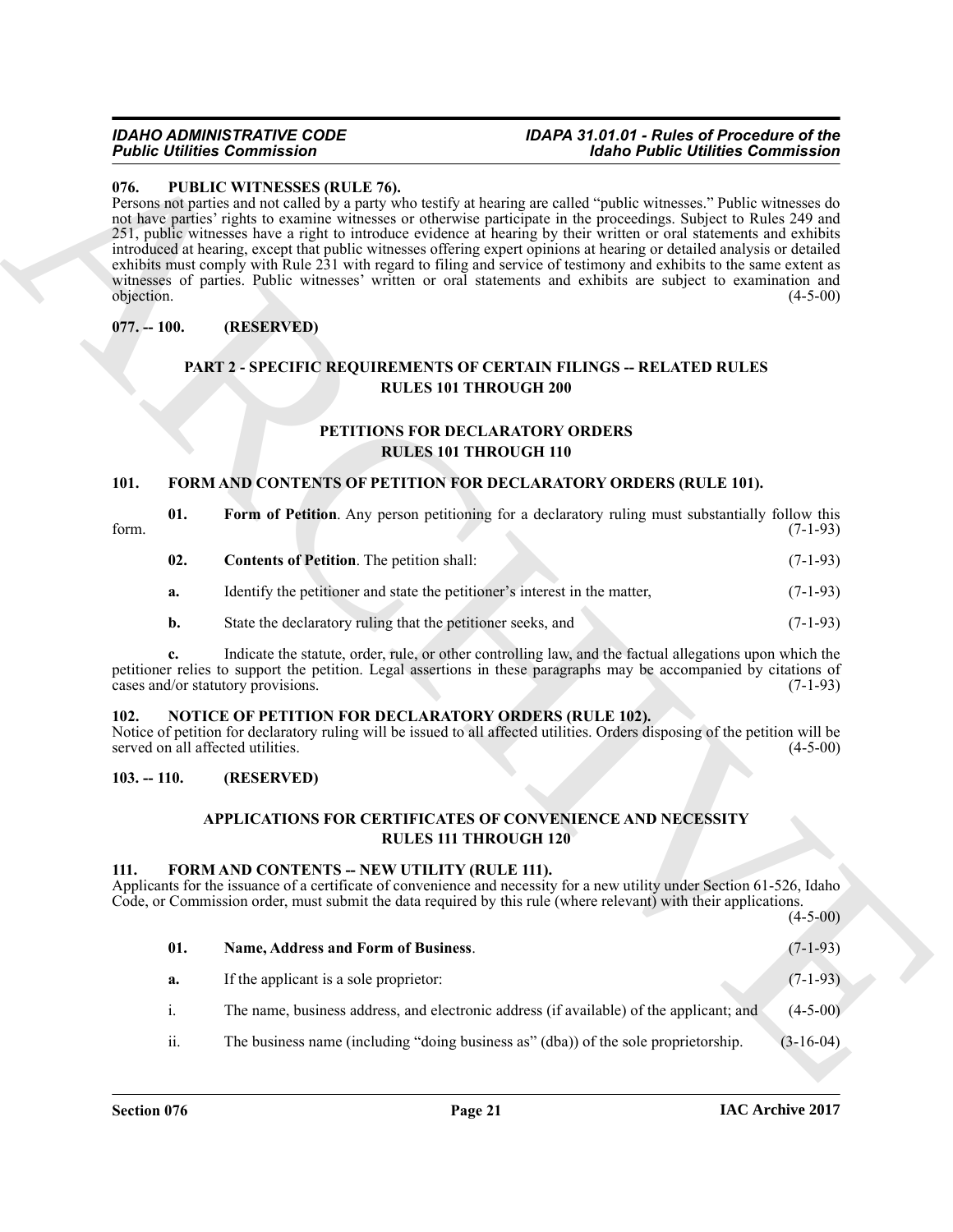| <b>Public Utilities Commission</b> |                                                                                                                                                                                                                                                                                                                             | <b>Idaho Public Utilities Commission</b> |
|------------------------------------|-----------------------------------------------------------------------------------------------------------------------------------------------------------------------------------------------------------------------------------------------------------------------------------------------------------------------------|------------------------------------------|
| b.                                 | If the applicant is a partnership:                                                                                                                                                                                                                                                                                          | $(7-1-93)$                               |
| 1.<br>and                          | A list of the names, business addresses, and electronic addresses (if available) of all the partners;                                                                                                                                                                                                                       | $(4-5-00)$                               |
| ii.                                | The business name (including dba) of the partnership.                                                                                                                                                                                                                                                                       | $(3-16-04)$                              |
| c.                                 | If the applicant is a corporation or limited liability company (LLC):                                                                                                                                                                                                                                                       | $(2-15-14)$                              |
| $\mathbf{i}$ .                     | A short statement of the character of public service in which it may engage;                                                                                                                                                                                                                                                | $(7-1-93)$                               |
| ii.                                | The name of the entity (including dba) and the state in which it is incorporated or organized;                                                                                                                                                                                                                              | $(2-15-14)$                              |
| iii.<br>available);                | Its principal business address, its principal business address within Idaho, and electronic address (if                                                                                                                                                                                                                     | $(4-5-00)$                               |
| iv.                                | A certified copy of its articles of incorporation or its certificate of organization if an LLC; and                                                                                                                                                                                                                         | $(2-15-14)$                              |
| V.                                 | If not incorporated or organized in Idaho, a certificate of authority from the Idaho Secretary of<br>State, a certificate of good standing issued by the secretary of state of the state in which it is incorporated or<br>organized, and the name and address of its registered agent for service in Idaho.                | $(2-15-14)$                              |
| 02.                                | Written Explanation Why Service Is Proposed. A statement or prepared testimony and exhibits<br>explaining why the proposed utility service is or will be in the public convenience and necessity.                                                                                                                           | $(7-1-93)$                               |
| 03.                                | <b>Proposed Operations.</b> A full description of the proposed location, route or routes of the utility<br>service, including a description of the manner of construction, and the names of all public utilities, corporations, or<br>persons with whom the proposed new utility is likely to compete.                      | $(7-1-93)$                               |
| 04.                                | Maps. A map of suitable scale showing the location of the utility service and its relation to other<br>public utilities in the area that offer or provide similar utility service.                                                                                                                                          | $(7-1-93)$                               |
| 05.                                | Financing of Construction. A statement of the manner in which the applicant proposes to finance<br>new utility service construction, the time when the applicant proposes to begin construction and the time when the<br>applicant proposes to begin service.                                                               | $(7-1-93)$                               |
| 06.                                | Cost of Service. Estimates of the cost of extending to and the annual cost of serving the territory<br>for which the certificate is sought, of the number of service connections already made or to be made, of the annual<br>revenue from them or expected annual revenue from them, and of anticipated rates and charges. | $(7-1-93)$                               |
| 07.                                | Financial Statement. A financial statement of the applicant.                                                                                                                                                                                                                                                                | $(7-1-93)$                               |
| 112.                               | FORM AND CONTENTS -- EXISTING UTILITY (RULE 112).<br>Existing utilities applying for the issuance of or the amendment of a certificate of convenience and necessity under<br>Section 61-526, Idaho Code, must submit the following data (where relevant):                                                                   | $(4-5-00)$                               |
| 01.                                | <b>Statement and Explanation.</b> A statement or prepared testimony and exhibits explaining why the<br>proposed construction or expansion is or will be in the public convenience and necessity.                                                                                                                            | $(7-1-93)$                               |
| 02.                                | <b>Description of Construction or Expansion.</b> A full description of the proposed construction or<br>expansion, including the manner of construction or expansion, and if an expansion, the names of all public utilities,<br>corporations, or persons with whom the expanded utility is likely to compete.               | $(7-1-93)$                               |
| 03.                                | Map. A map of suitable scale showing the location of the construction or expansion and its relation                                                                                                                                                                                                                         |                                          |

#### <span id="page-21-10"></span><span id="page-21-9"></span><span id="page-21-8"></span><span id="page-21-7"></span><span id="page-21-6"></span><span id="page-21-5"></span><span id="page-21-4"></span><span id="page-21-3"></span><span id="page-21-2"></span><span id="page-21-1"></span><span id="page-21-0"></span>**112. FORM AND CONTENTS -- EXISTING UTILITY (RULE 112).**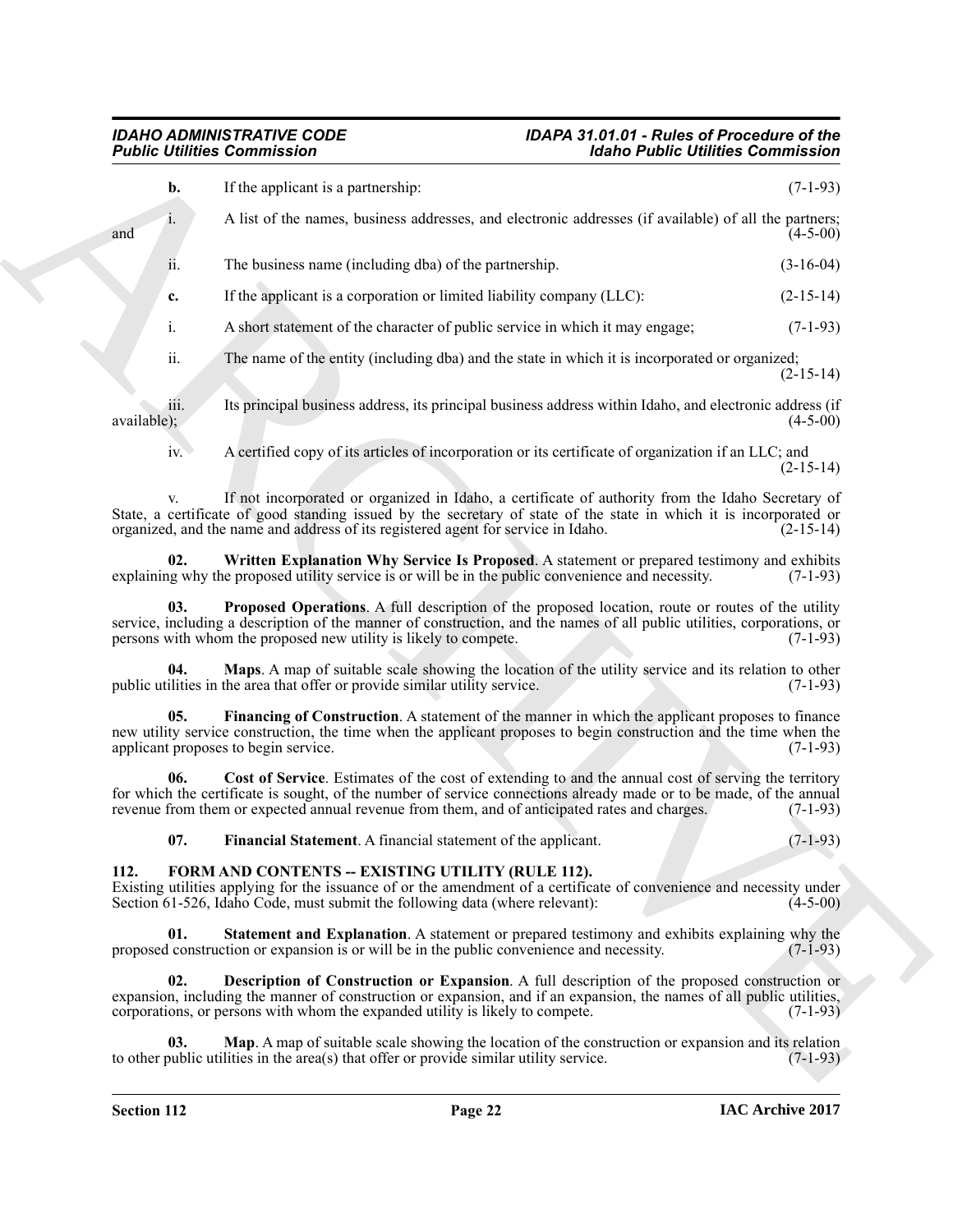<span id="page-22-6"></span><span id="page-22-5"></span>**04. Financial Statement and Construction Timelines**. A statement of the manner in which the applicant proposes to finance the construction or expansion, the time when the applicant proposes to begin the construction or expansion, and the time when the applicant proposes to complete the construction or expansion.

(7-1-93)

**Folding Commission 11.1**<br> **Column Commission 12.1**<br> **Column Commission 12.1**<br> **Column Commission 12.1**<br> **Column Commission 12.1**<br> **Column Commission 22.1**<br> **Column Commission 22.1**<br> **Column Commission 22.1**<br> **Column Comm 05. Cost Estimates and Revenue Requirements**. Estimates of the cost of the construction or expansion, the number of additional customers to be served by the construction or expansion, the revenues to be derived from the construction or expansion, and of the effects of the construction or expansion on revenue requirements. (7-1-93)

#### <span id="page-22-7"></span><span id="page-22-0"></span>113. NOTICE OF APPLICATION -- ORDERS (RULE 113).

Notice of application for a certificate of convenience and necessity will be issued to all interested persons in all cases in which statute requires formal consideration of the application or in which the Commission intends to conduct formal proceedings to consider the application. (4-5-00) (4-5-00)

#### <span id="page-22-2"></span><span id="page-22-1"></span>**114. APPLICATION FOR NEW COMPETITIVE LOCAL EXCHANGE CARRIER (CLEC) – FORM AND CONTENT (RULE 114).**

The Commission issues Certificates of Public Convenience and Necessity to competitive local exchange carriers (CLECs) seeking to provide local exchange services in Idaho. The Commission uses the certification process to register and review applications to provide local telecommunications services. See Commission Order No. 26665 issued November 7, 1996. Each CLEC application shall include the following information: (5-8-09) issued November 7, 1996. Each CLEC application shall include the following information:

#### <span id="page-22-3"></span>**01. Name, Address and Form of Business**. (5-8-09)

**a.** If the applicant is the sole proprietor, provide the name and business address of the applicant and the business name of the sole proprietorship. (5-8-09)

**b.** If the applicant is a partnership, provide a list of the names and business addresses of all the partners, and the business name of the partnership. (5-8-09) (5-8-09)

**c.** If the applicant is a corporation or limited liability company (LLC), along with the entity's name (and dba, if any), provide, if applicable: (2-15-14)

i. A short statement of the character of public service in which it is engaged; (5-8-09)

ii. The name of the entity (including dba, if any) and the state in which it is incorporated or organized;  $(2 - 15 - 14)$ 

iii. Its principal business address and its principal address within Idaho; (5-8-09)

iv. A certified copy of its articles of incorporation or its certificate of organization if an LLC;  $(2 - 15 - 14)$ 

- v. The names and addresses of the officers and directors of applicant; (5-8-09)
- vi. The names and addresses of subsidiaries owned or controlled by applicant; (5-8-09)

vii. If not incorporated or organized in Idaho, a certificate of authority from the Idaho Secretary of State, a certificate of good standing issued by the secretary of state in the state it is incorporated or organized, and the name and address of its registered agent for service in Idaho; and (2-15-14)

viii. The name and address of any corporation, association, or similar organization holding a five percent (5%) or greater ownership or a managerial interest in the applicant, and indicate the amount and character of the ownership interest. Include a copy of any management agreement with the application. (5-8-09) the ownership interest. Include a copy of any management agreement with the application.

<span id="page-22-4"></span>**02. Services and Territory**. The application shall include: (5-8-09)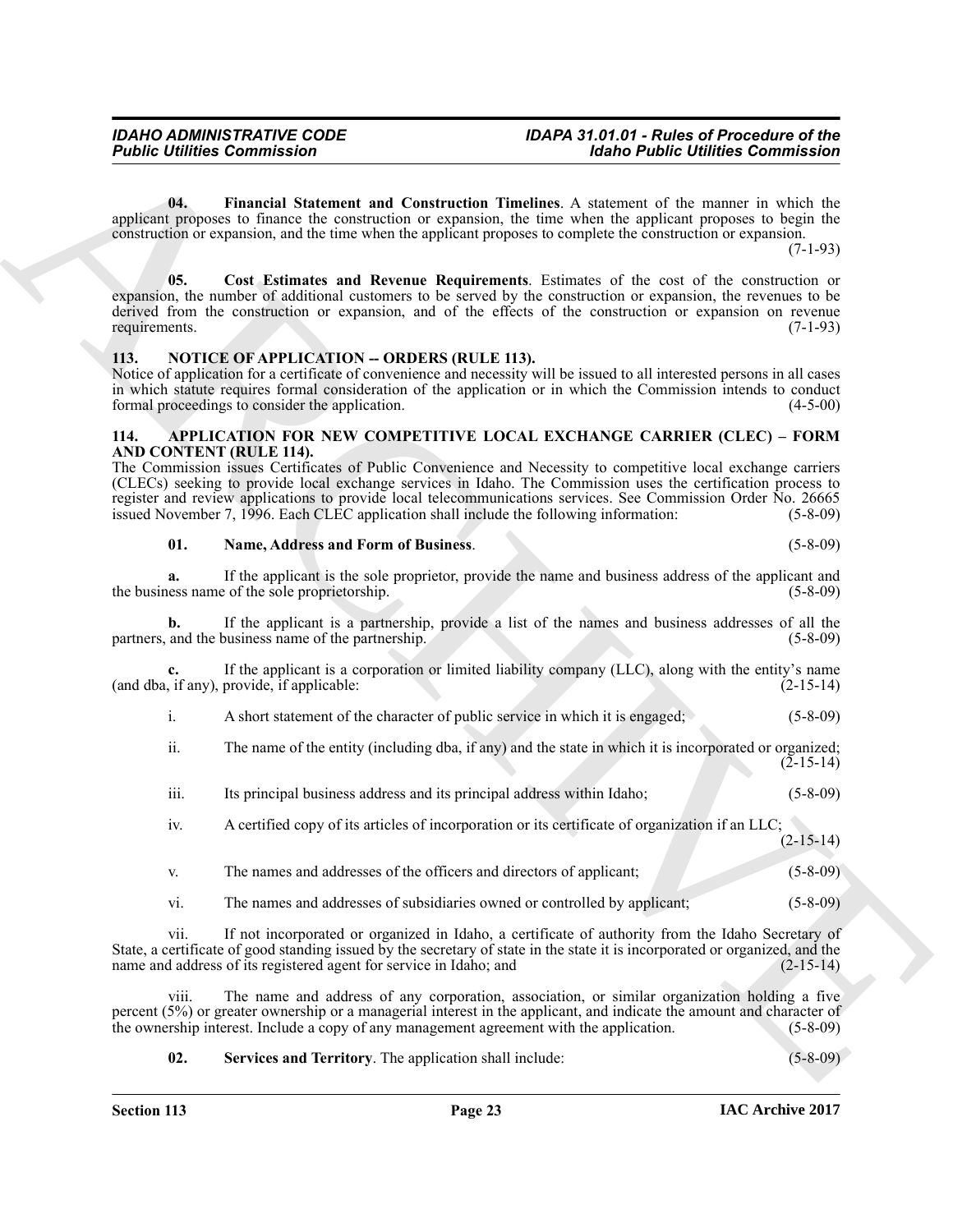**a.** A written description of customer classes and customer services that the applicant proposes to offer to the public. The application shall indicate the date on which the applicant proposes to begin construction or<br>anticipates it will begin to provide service in Idaho. (5-8-09) anticipates it will begin to provide service in Idaho.

**b.** A description sufficient for determining whether service is to be offered in a particular location and the names of incumbent local exchange corporations (ILECs) with whom the proposed utility is likely to compete. The application shall include a description of the intended manner of service, e.g., resold services or facilities-based services; and a general description of the property owned or controlled by applicant. (5-8-09)

**c.** A map of reasonable size and detail showing where the applicant is proposing to provide service including exchanges (if different from existing exchanges), rural zones, and local calling areas. If the service area is identical to an incumbent LEC's service area, then applicant may refer to the incumbent's service are identical to an incumbent LEC's service area, then applicant may refer to the incumbent's service area.

<span id="page-23-3"></span>**03. Financial Information**. (5-8-09)

**a.** The application shall provide the current detailed balance sheets, including a detailed income and profit and loss statements of applicant reflecting current and prior year balance for the twelve (12) months ending as of the date of the balance sheet, or if not readily available, for the period since the close of the preceding calendar year. If a balance sheet and income statement are not available, the applicant shall submit financial data sufficient to establish it possesses adequate financial resources to provide the proposed services. (5-8-09)

<span id="page-23-6"></span>**b.** The application shall include the latest annual report, if any. (5-8-09)

**04. Tariffs and Price Lists**. The application shall include proposed initial tariffs or price sheets setting forth rates, rules, terms, and regulations applicable to the contemplated service. Initial tariffs and price lists filings shall be in an electronic form as well as paper. The tariffs and price lists in electronic format will be in computer searchable Adobe Acrobat (PDF), or submitted on a CD-ROM or other format as prescribed by the Commission Secretary. (5-8-09)

<span id="page-23-5"></span>**05. Tariff and Customer Contact**. The application shall include the name, address, and telephone number for those persons responsible for tariff and price list questions, as well as customer complaints and inquiries. The application shall state the toll-free telephone number for customer inquiries and complaints. (5-8-09)

<span id="page-23-4"></span>**06. Interconnection Agreements**. The application shall state whether the applicant has initiated interconnection negotiations and, if so, when and with whom. Include copies of any interconnection contracts which have been completed for the provision of telecommunication services. (5-8-09)

<span id="page-23-2"></span><span id="page-23-1"></span>**07. Compliance with Commission Rules**. The application shall contain a written statement that the applicant has reviewed all of the Commission's rules and agrees to comply with them, or include a request for waiver of those rules believed to be inapplicable. (5-8-09)

**Former Communistics**<br>
we due that  $\frac{1}{2}$  a result control the computer of construct these and content there are described to the transformation of the computer species in the propose of the former content of the propo **08. Conservation of Telephone Numbers**. The application shall contain a written statement acknowledging that non-paging telecommunications carriers with telephone numbering resources in Idaho shall be subject to numbering conservation measures including mandatory one thousand (1,000) block pooling. See Commission Order No. 30425. All CLECs shall evaluate their numbering resources and donate to the numbering resource pool unused one thousand (1,000) number blocks and one thousand (1,000) number blocks that have fewer than ten percent (10%) of the telephone numbers assigned. Applicable carriers shall also file the necessary utilization reports with NeuStar and semi-annual report their number resource utilization/forecast (NRUF) data at the one thousand (1,000) block level for each rate center within their service territory. The Federal Communications Commission has appointed NeuStar to manage the assignment and conservation of telephone area codes and telephone numbers in North America. (5-8-09)

#### <span id="page-23-0"></span>**115. -- 120. (RESERVED)**

#### <span id="page-23-7"></span>**APPLICATIONS TO CHANGE RATES OR RULES**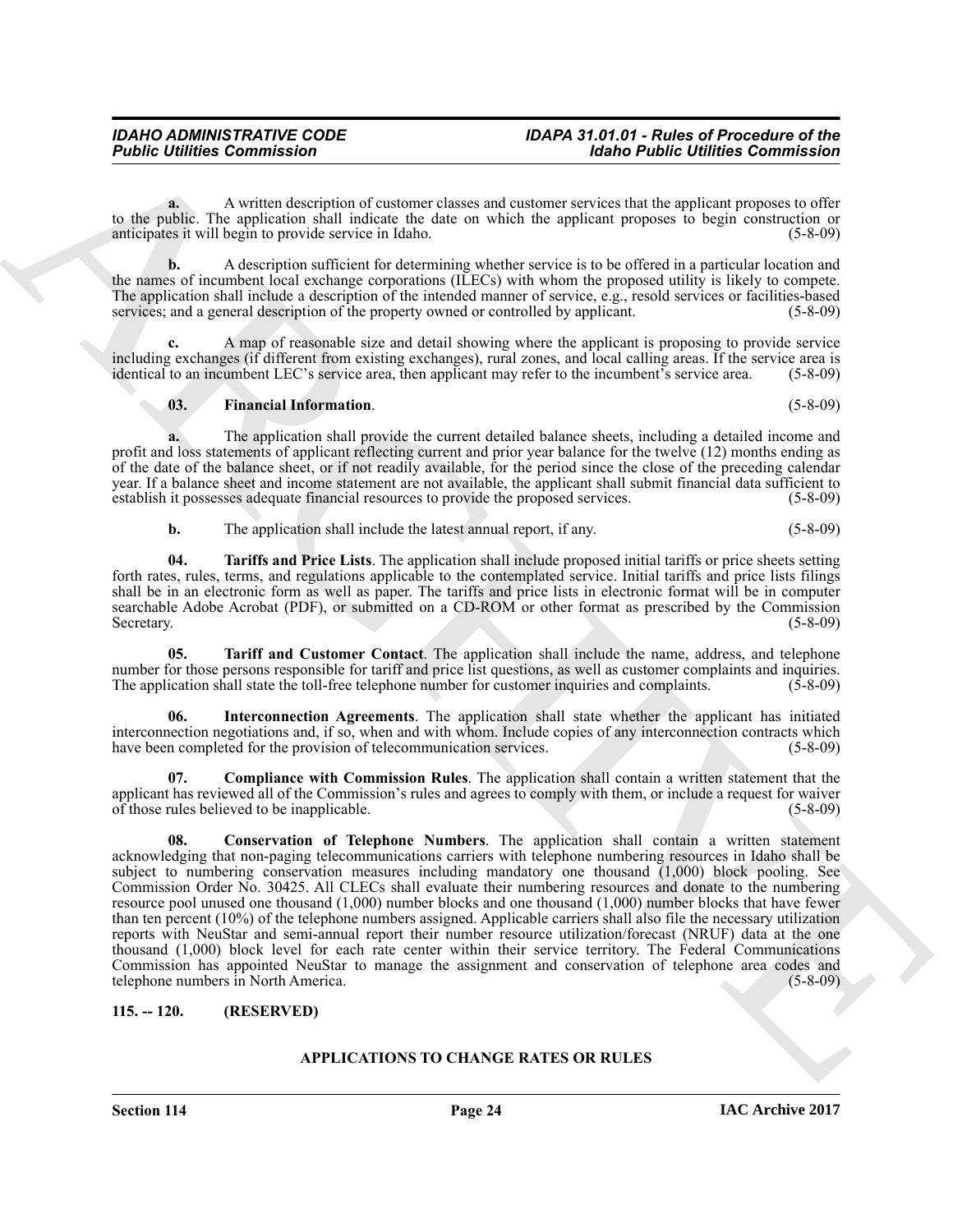#### **RULES 121 THROUGH 130**

#### <span id="page-24-2"></span><span id="page-24-0"></span>**121. FORM AND CONTENTS OF APPLICATION TO CHANGE RATES (RULE 121).**

<span id="page-24-5"></span>**01. Utility Applications to Change Rates**. Applications by any public utility subject to Title 61, Idaho Code, to increase, decrease or change any rate, fare, toll, rental or charge or any classification, contract, practice, rule or regulation resulting in any such increase, decrease or change must include the following data: or regulation resulting in any such increase, decrease or change must include the following data:

**a.** An exhibit showing in full each proposed change in rates, tolls, rentals, charges, rules or regulation by striking over proposed deletions to existing tariffs and underlining proposed additions or amendments to existing tariffs, except applications to increase or decrease all or almost all rates and charges by a uniform percentage or by a uniform amount may be made by filing a tariff listing the proposed change and all unchanged rates and charges or rates and charges not changed by a uniform percentage or a uniform amount, or by use of another designation previously approved by the Commission that clearly calls attention to all proposed changes in numbers or wording.

(7-1-93)

**b.** If the application is subject to Rule 122, a complete justification of the proposed increase in the form of testimony and exhibits or a narrative exposition. (7-1-93)

**c.** If the application is subject to Rule 122, a statement showing how and when the application has been or will be brought to the attention of affected customers and a copy of the press release and customer notice required by Rule 125. (2-15-14) required by Rule  $125.$ 

**d.** A statement that the applicant stands ready for immediate consideration of the application. (7-1-93)

**e.** If the application is subject to Rule 122, testimony and exhibits showing financial statements, cost of capital and appropriate cost of service studies. (7-1-93)

<span id="page-24-4"></span>**f.** Workpapers or documentation showing how test year data were adjusted. (7-1-93)

**g.** If the applicant provides utility service in states other than Idaho or utility service subject to federal regulation, a jurisdictional separation of all investments, revenues and expenses allocated or assigned in whole or in part to Idaho intrastate utility business regulated by this Commission showing allocations or assignments to Idaho.

(7-1-93)

**Fourier Communistics**<br> **REARCHIVE CONTENTS OF APPLICATION TO CHANGE RATE (REARCH)**<br> **REARCHIVE CONTENTS OF APPLICATION TO CHANGE RATE (REARCH)**<br> **REARCHIVE CONTENTS OF APPLICATION TO CHANGE RATE (REARCH)**<br> **REARCHIVE CON 02. Proposals Based upon Computer Modeling**. In addition, in any application in which a computer model is used to represent or simulate processes from which the revenue requirement is derived or upon which allocations of the revenue requirement to different customer classes are based, complete documentation of all those computer models must be supplied to the Staff, upon request, and be available in the utility's office or other depository. The Staff may request that the computer model itself be provided. A computer model includes the representation or simulation of a process, but does not mean or include the compilation of actual data. The application must state that the documentation of the models already on file in the applicant's office or other depository fully describes the models or that necessary updates or additions to previous documentation that will fully describe the models is on file and will be supplied on request. models is on file and will be supplied on request.

<span id="page-24-3"></span>**03. Grounds for Returning or Dismissing Application**. Failure to comply with Rule 121.01 and 121.02 of this rule is grounds to return or dismiss an application under Rule 65. (7-1-93)

#### <span id="page-24-6"></span><span id="page-24-1"></span>**122. NOTICE OF INTENT TO FILE A GENERAL RATE CASE (RULE 122).**

<span id="page-24-7"></span>**01. Which Utilities Must File Notice**. Utilities with annual gross revenues from retail customers in the State of Idaho exceeding three million dollars (\$3,000,000) must file with the Commission a "notice of intent to file a general rate case" at least sixty (60) days before filing a general rate case. If the general rate case described in the notice is not filed within one-hundred twenty (120) days after filing of the notice of intent to file a general rate case, by operation of this rule a notice of intent to file a general rate case will be considered withdrawn unless it is supplemented with a written statement that the utility still intends to file a general rate case of the kind described in its notice of intent to file a general rate case. (7-1-93)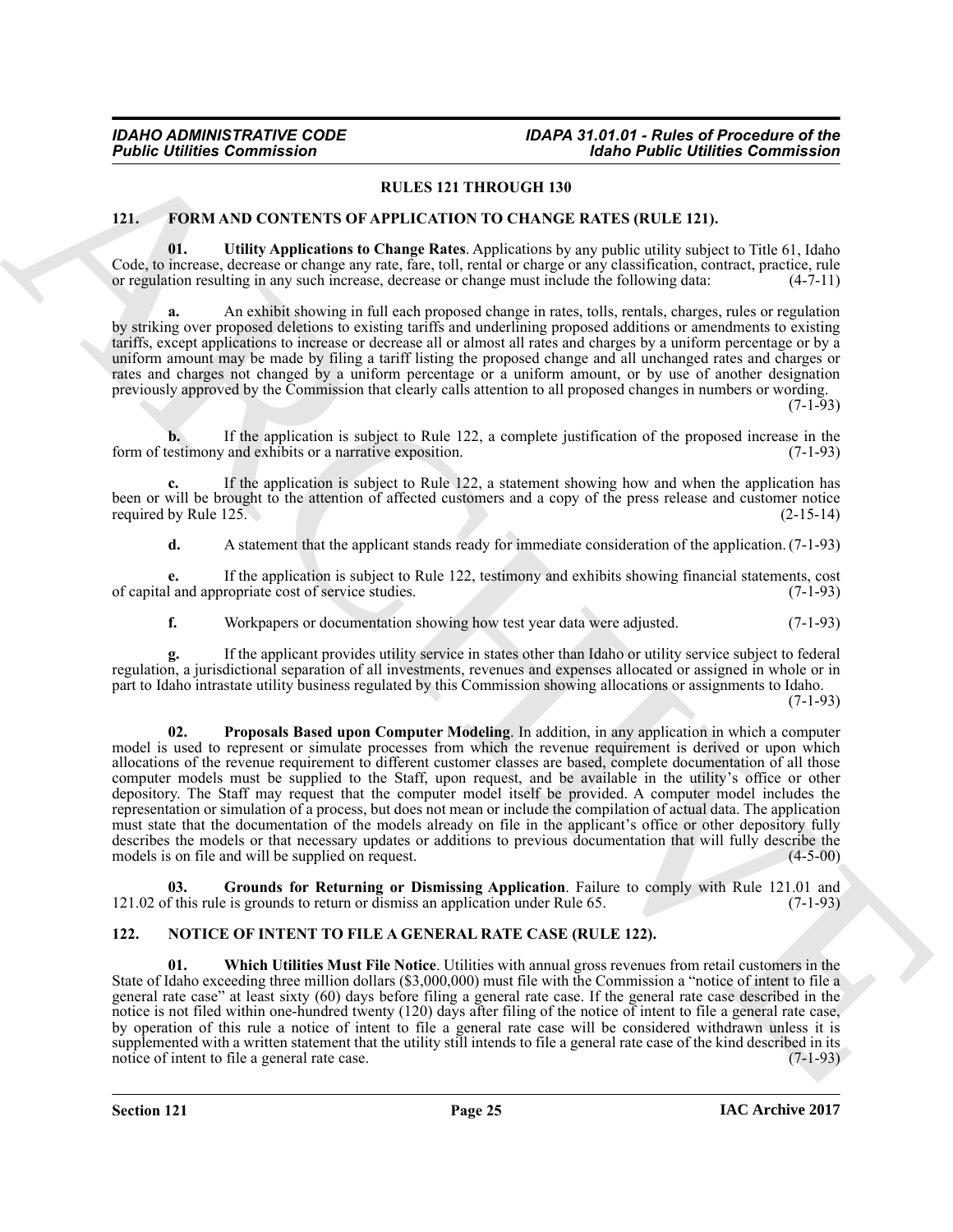<span id="page-25-5"></span>**02. Exceptions for Trackers or Annual Cost Adjustments**. This rule applies only to general rate increases. Examples of cases outside the scope of this rule include (but are not limited to) fuel cost adjustments (e.g., PGA), power cost adjustment (PCA), commodity or purchased power tracker rate increases, emergency or other short-notice increases caused by disaster or weather-related or other conditions unexpectedly increasing a utility's expenses, rate increases designed to recover governmentally-imposed increases in costs of doing business, such as changes in tax laws or ordinances, or other increases designed to recover increased expenses arising on short notice and beyond the utility's control. (5-8-09)

#### <span id="page-25-8"></span><span id="page-25-6"></span><span id="page-25-0"></span>**123. PROPOSED CHANGES TO RATES OR RULES -- EFFECTIVE DATE -- NOTICE OF APPLICATION -- SUSPENSION (RULE 123).**

For the Commutation<br>
U.S. Lacely the Commutation Commutation (1988) and the Commutation Case in the signal of the Commutation and the Commutation of the Commutation and the Commutation of the Commutation Case in the Commu **01. Statutory Notice of Rate Changes**. No application by any public utility to change any rate, fare, toll, rental, charge or classification, or any rule, regulation, or contract relating to or affecting any rate, fare, toll, rental, charge, classification, or service, or in any privilege or facility, can be effective unless notice is given to the Commission and the public pursuant to Section 61-307, Idaho Code. If the application for such a change proposes an effective date fewer than thirty (30) days after the application is filed, the effective date of the change is delayed until thirty (30) days after the application is filed by operation of Section 61-307, Idaho Code, unless the Commission by order approves an earlier effective date for good cause shown. In the absence of an order approving or suspending any or all such proposed changes, the changes not suspended or approved go into effect thirty (30) days after filing or on their proposed effective date, whichever is later. If no effective date is proposed for the changes, the changes do not go into effect until approved by order. (4-5-00) not go into effect until approved by order.

<span id="page-25-7"></span>**02. Notice of Application**. Within twenty-one (21) days of the date of any application to change any rate, fare, toll, charge, or classification, or any rule, regulation or contract relating to or affecting any rate, fare, toll, rental, charge, classification, or service, or in any privilege or facility, the Commission Secretary will issue a notice of application to all interested persons, unless notice is issued pursuant to modified procedure or the application is earlier approved or described by order. (4-5-00) earlier approved or described by order.

<span id="page-25-9"></span>**03. Suspension of Proposed Rate Changes**. At any time before proposed changes take effect pursuant to Sections 61-307, Idaho Code and Rule 123.01 of this rule, the Commission may suspend the effectiveness of the changes pursuant to Sections 61-622, Idaho Code. Whenever the Commission suspends proposed changes for less than the maximum period of suspension allowed by statute, it may extend the period of the suspension to the statutory maximum consistent with the statutory standards. (7-1-93)

#### <span id="page-25-2"></span><span id="page-25-1"></span>**124. DESIGNATION AS GENERAL RATE CASE IN NOTICE OF APPLICATION (RULE 124).**

When a notice of application designates a proceeding as a general rate case, all persons are thereby put upon notice that the following are at issue and the Commission may make decisions addressing them, whether the notice explicitly repeats the following or not: (7-1-93)

<span id="page-25-4"></span>**01. Revenue Requirement**. The utility's Idaho intrastate revenue requirement, and every component of it, both rate base and expense, are at issue. The Commission may grant, deny, or modify the revenue requirement requested and may find a revenue requirement different from that proposed by any party is just, fair and reasonable.

 $(7-1-93)$ 

<span id="page-25-3"></span>**02. Rates, Charges, and Service**. The rates and charges of all Idaho retail customers, both recurring and non-recurring, including those of special contract customers, are at issue, and every component of every existing and proposed rate and charge is at issue. The Commission may approve, reject or modify the rates and charges proposed and may find that rates and charges different from those proposed by any party are just, fair and reasonable. (7-1-93)

**a.** The Commission may approve, reject or modify existing or proposed relationships between and among rates and charges within, between or among customer classes or rate groupings and may approve, reject or modify existing or proposed relationships among and between customer classes or rate groupings. (7-1-93)

**b.** The Commission may abolish, reduce or create rate blocks or categories of rates and charges, abolish, create or reduce components of rates and charges, abolish, reduce or create customer classes or rate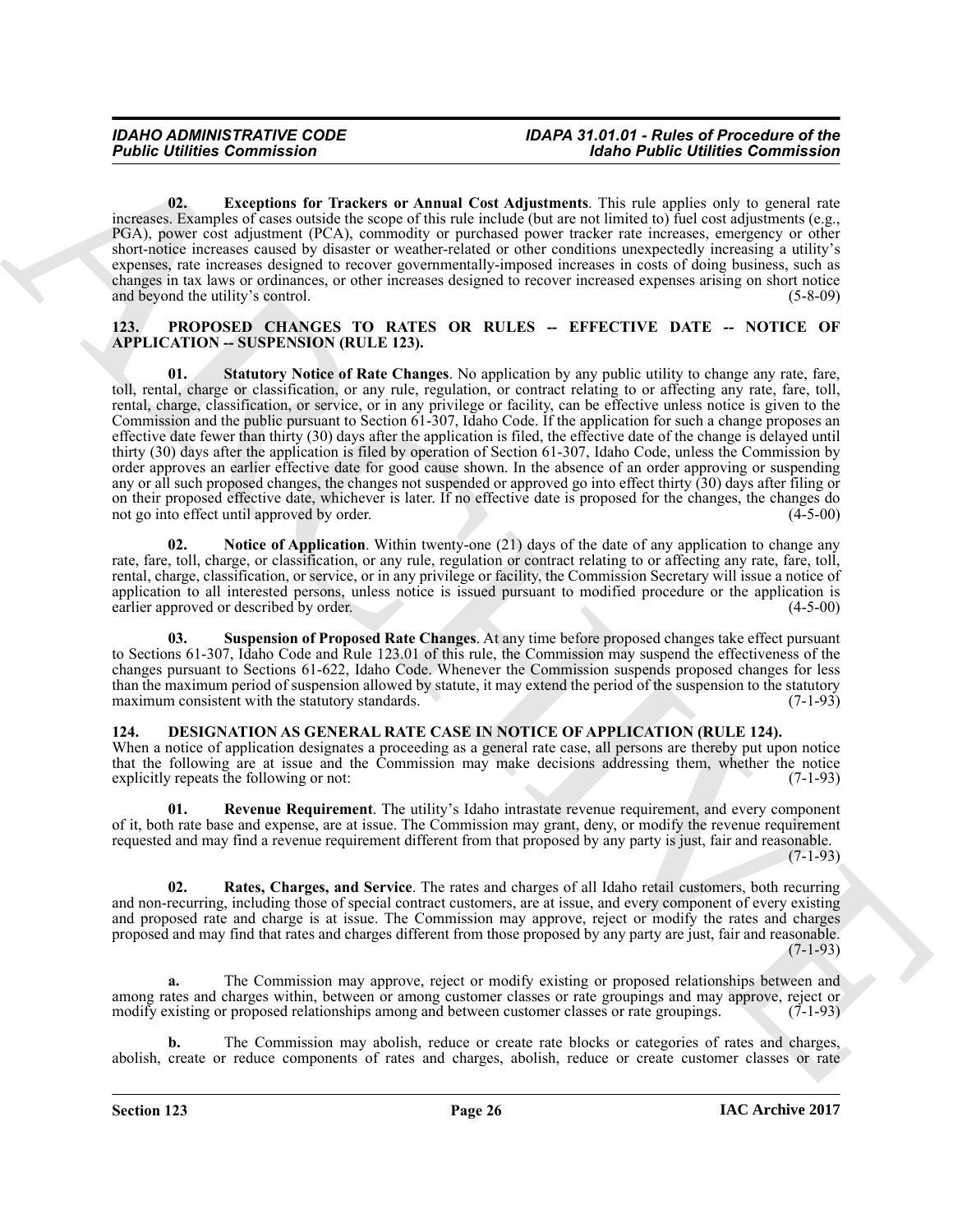groupings, and abolish, reduce or create absolute or relative differences among and between existing classes or rate groupings of customers. (7-1-93) groupings of customers.

**c.** The tariffs, practices, rules and regulations, service, instrumentalities, equipment, facilities, classifications, and customer relations of the utility are at issue, and the Commission may address any of them in its order. (7-1-93)

#### <span id="page-26-0"></span>**125. NOTICES TO CUSTOMERS OF PROPOSED CHANGES IN RATES (RULE 125).**

#### <span id="page-26-2"></span><span id="page-26-1"></span>**01. Customer Notice of a Change in Rates**. (4-7-11)

**a.** If a utility is requesting a rate increase, the utility shall issue a customer notice to each customer. The customer notice shall include a brief explanation of the utility's need for additional revenue and the dollar amount requested. The notice shall give the proposed overall percentage change from current rates as well as the proposed percentage increase in revenue for each major customer class. (4-7-11)

**b.** If the utility is requesting a rate decrease, the utility shall issue a customer notice to each customer. The customer notice shall include a brief explanation of the reason for the decrease, the overall dollar amount of the proposed decrease, and the proposed percentage decrease for each major customer class. (4-7-11)

**c.** The customer notice shall make it clear that the application is a proposal, subject to public review and a Commission decision. It shall also inform customers that a copy of the utility's application is available for public review at the offices of both the Commission and the utility, and on the Commission's homepage at www.puc.idaho.gov. (2-15-14)

**d.** The customer notice shall inform customers that written comments regarding the utility's application may be filed with the Commission. It shall also inform customers that they may subscribe to the Commission's RSS feed (Subsection 039.03) to receive periodic updates via e-mail about the case. (2-15-14) Commission's RSS feed (Subsection 039.03) to receive periodic updates via e-mail about the case.

<span id="page-26-7"></span>**02. Timing of Notice for Trackers or Annual Cost Adjustments**. Tracker adjustments occasioned by federal action that result in an increase or decrease in rates may be brought to the attention of customers in compliance with this rule after approval by the Commission. Other tracker or annual cost adjustment cases that result in an increase in rates remain subject to the requirements of advance notice contained in this rule. Other tracker or annual cost adjustment cases that result in a decrease in rates may be brought to the attention of customers in compliance with this rule after being approved by the Commission.  $(4-7-11)$ compliance with this rule after being approved by the Commission.

<span id="page-26-6"></span>**03. Timely Distribution of Customer Notices**. The customer notices referred to in Subsection 125.01 may be mailed separately to customers or included in the customer's regular bill as a bill stuffer. At the customer's option, the customer notice may be provided electronically. The information required by this rule is to be clearly identified, easily understood, and pertain only to the proposed rate change. Distribution of customer notices shall commence when the utility files its application or as soon as possible thereafter.  $(2-15-14)$ 

<span id="page-26-4"></span>**04. Press Release**. In instances covered by Subsection 125.01, the utility shall also send a press release containing, at minimum, the same information presented in the customer notices to all newspapers, radio, and television stations listed on the Commission's news organization list for that utility. The press releases shall be mailed<br>or delivered simultaneously with filing of the application. (5-8-09) or delivered simultaneously with filing of the application.

<span id="page-26-5"></span><span id="page-26-3"></span>**Filing of a Press Release and Customer Notice**. A copy of the press release and customer notice the application. (5-8-09) shall be filed with the application.

Figure 12 continues the proposition of the selection of the selection of the selection of the selection of the selection of the selection of the selection of the selection of the selection of the selection of the selectio **06. Purposes and Effects of This Rule**. The purposes of Subsections 125.01 through 125.05 of this rule are to encourage wide dissemination to customers of information concerning proposed rate changes for utility services. It is not a purpose of these subsections to create due process or other procedural rights in customers by expanding, contracting, or otherwise modifying the notice and due process rights of customers under the Public Utilities Law and the Commission's Rules of Procedure, IDAPA 31.01.01. Accordingly, Subsections 125.01 through 125.05 of this rule create no individual procedural rights in any customer for notice that would give rise to a due process or other procedural claim cognizable by the Commission, but failure to comply with Subsections 125.01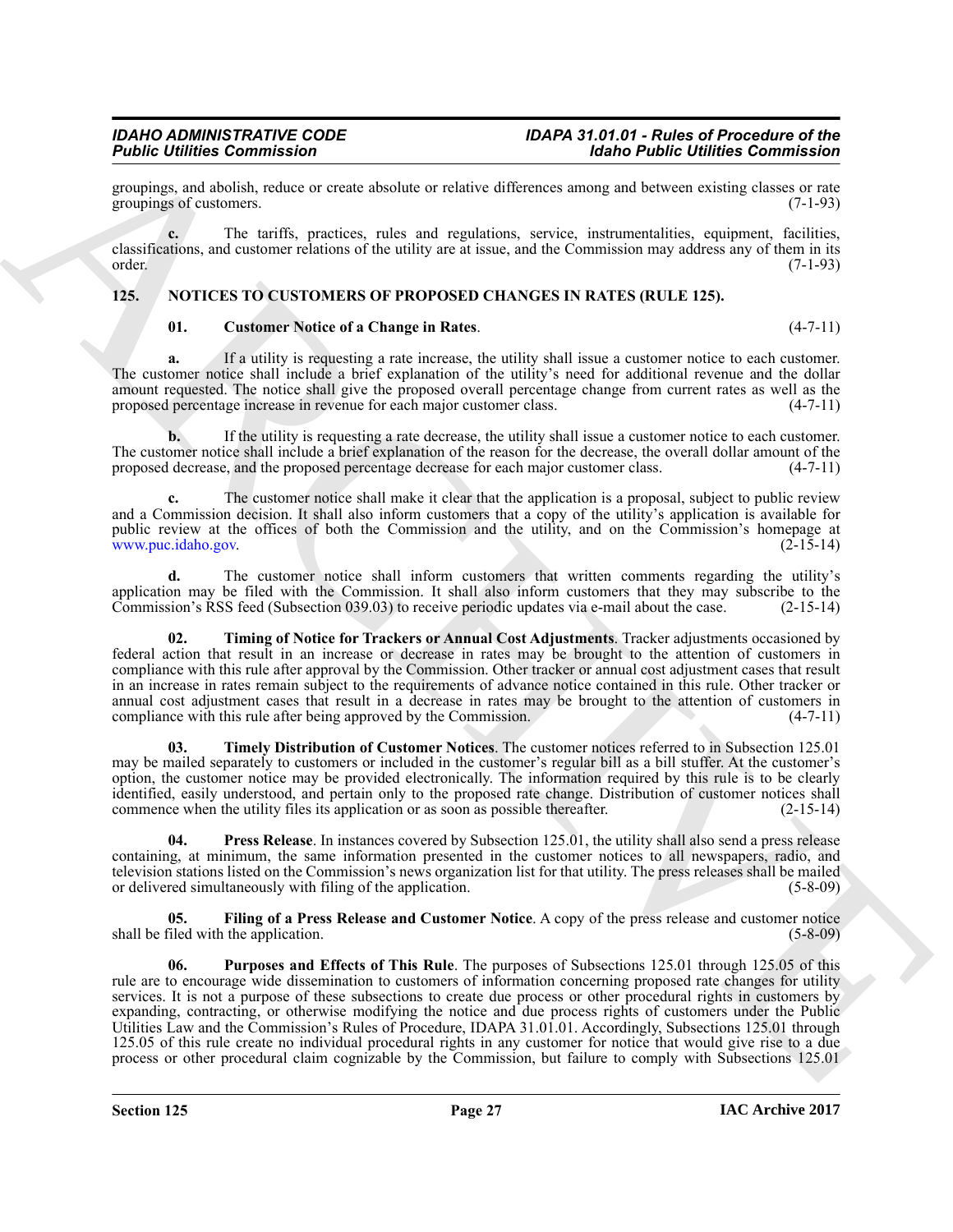through 125.05 of this rule can be grounds for returning an application for incompleteness. (5-8-09)

#### <span id="page-27-8"></span><span id="page-27-6"></span><span id="page-27-0"></span>**126. APPLICATION TO APPROVE INTERCONNECTION AGREEMENTS (RULE 126).**

**Foother Determination**<br>
Archive Commission<br>
1966 Public Collision Commission<br>
1966 Public Collision Commission<br>
1966 Public Collision Commission<br>
1966 Public Commission<br>
1966 Public Commission Commission<br>
1966 Public Com **01. Uncontested Agreements**. A telephone corporation may file an application for the Commission to approve voluntarily negotiated, adopted or amended interconnection agreements pursuant to Section 252 of the federal Telecommunications Act of 1996, http://www.fcc.gov/telecom.html. The Commission acts on adopted or negotiated interconnection agreements and uncontested amendments to previously approved agreements with the assistance of an ex parte recommendation of the Commission Staff. (5-8-09)

<span id="page-27-7"></span>**02. Contested Agreements**. Petitions to arbitrate, mediate or otherwise resolve interconnection disputes between or among telecommunication carriers shall be processed under Rule 53. (3-16-04)

#### <span id="page-27-14"></span><span id="page-27-1"></span>**127. PUBLIC WORKSHOPS ON APPLICATIONS TO INCREASE RATES (RULE 127).**

<span id="page-27-17"></span>**01. Public Workshop**. When a public utility files an application to increase any rate, fare, toll, rental or charge regarding any classification or service, the Commission will determine if the staff should conduct a public workshop. The purpose of any workshop is for the staff to dispense information concerning the utility's application and to receive written or oral comments from the public prior to the staff filing testimony or comments in the case. (3-16-04)

<span id="page-27-16"></span>**02. Notice and Location of Workshop**. Notice of the public workshop shall be disseminated a minimum of seven (7) days prior to the workshop to newspapers of general circulation and radio and television stations in the affected area. The Commission shall determine the location for the workshop within the area served by the public utility. The notice shall also be posted on the Commission's website. (3-16-04)

<span id="page-27-15"></span>**03. Exemptions**. The requirements of Subsection 127.01 shall not apply to applications regarding uniform statewide surcharges under Sections 56-904, 62-610 and 62-610F, Idaho Code, or to utility tariff advices.

(5-8-09)

#### <span id="page-27-2"></span>**128. -- 130. (RESERVED)**

#### <span id="page-27-18"></span>**TARIFF SCHEDULES RULES 131 THROUGH 140**

#### <span id="page-27-9"></span><span id="page-27-3"></span>**131. FORM OF TARIFFS (RULE 131).**

Tariff schedules of utilities must show the designation "Idaho Public Utilities Commission" on their title page. A blank space approximately three by one and one-half inches  $(3' x 1-1/2'')$  must be provided for the Commission's stamp of approval in the upper right or lower right corner of each schedule filed.  $(4-5-00)$ 

#### <span id="page-27-10"></span><span id="page-27-4"></span>**132. NUMBER OF TARIFF COPIES FILED (RULE 132).**

The Commission encourages public utilities to file their tariff schedules via electronic mail. (3-16-04)

<span id="page-27-12"></span>**01. Electronic Tariffs**. For electronically filed tariffs, each utility shall submit its tariff schedules prepared in searchable Adobe Acrobat in portable document format (PDF) as an attachment to an e-mail, secretary@puc.idaho.gov, message sent to the Commission Secretary. Electronic tariff schedules may also be submitted as PDF documents on appropriately formatted CD-ROM or other electronic storage format approved by the Commission Secretary. (5-8-09)

<span id="page-27-13"></span>**02. Printed Tariffs**. To file printed tariffs, each utility shall file an original and two (2) copies of their tariff schedules with the Commission Secretary. (3-16-04)

<span id="page-27-11"></span>Approval. The Commission will stamp its approval in the space provided on each copy of an approved tariff, placing the original in its files and returning one  $(1)$  copy to the public utility.  $(3-16-04)$ 

#### <span id="page-27-19"></span><span id="page-27-5"></span>**133. TARIFFS SUBMITTED PURSUANT TO ORDER (RULE 133).**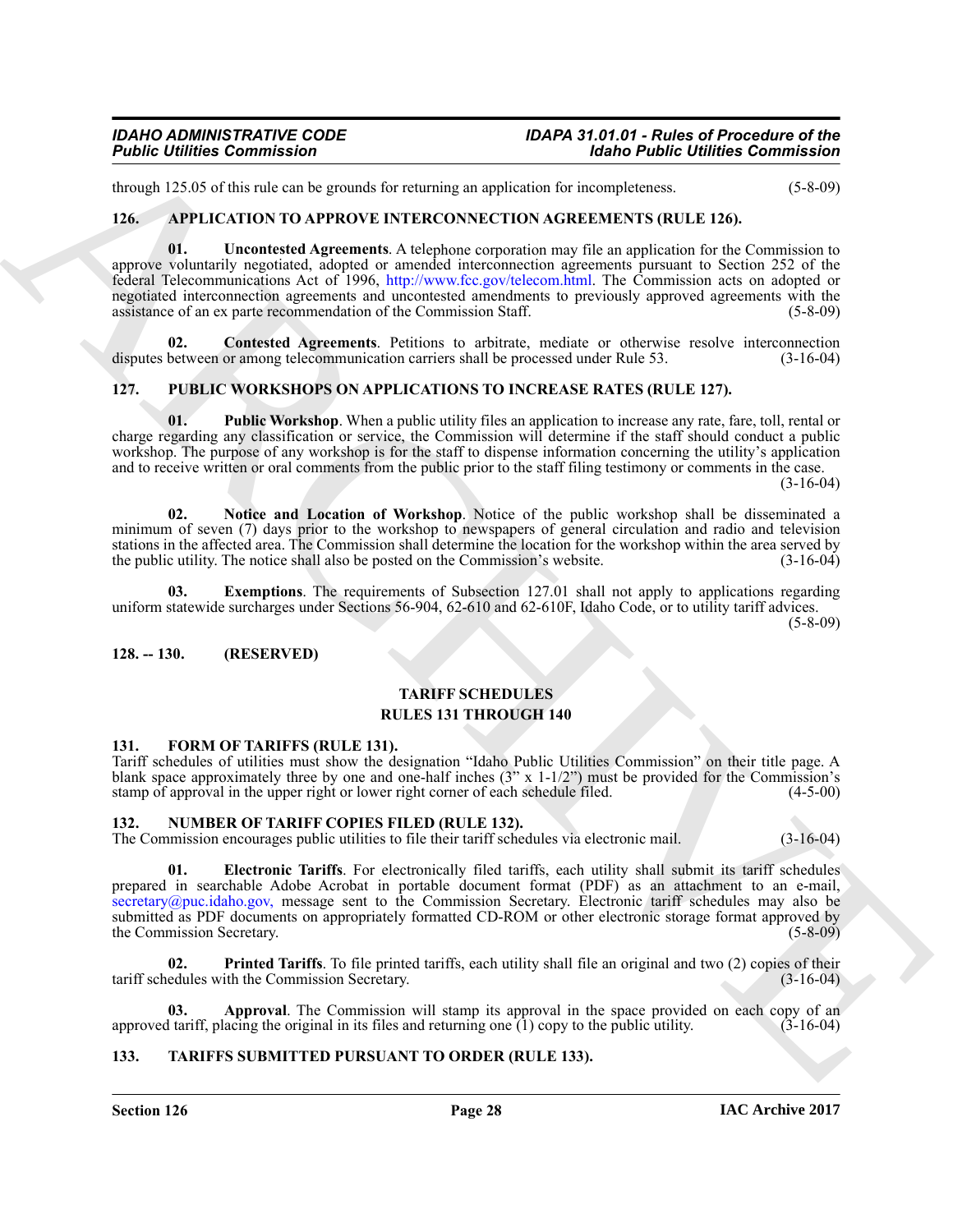<span id="page-28-12"></span>**01. Order May Require Submission of Tariffs**. When the Commission directs or authorizes by order that certain tariffs be filed, the order may require the tariff submissions to the Commission to be accompanied by appropriate explanatory documents, summaries, workpapers, or similar material. When the Commission authorizes a utility to file new tariffs pursuant to order in a general rate case, the Commission may require the utility to file a complete set of tariffs containing both pages with changed rates and charges and those without. (7-1-93)

<span id="page-28-13"></span>**02. Staff Review of Tariffs Filed Pursuant to Order**. When a utility files tariffs with the Commission pursuant to an order of the Commission in a proceeding in which other persons are party, the responsibility for reviewing the tariff submission to determine whether it complies with the Commission's order is upon the Commission Staff, which shall promptly report to the Commission whether the tariffs do comply. The review of tariffs filed pursuant to order is an ex parte, ministerial responsibility of the Commission Staff. Tariffs may be approved in the minutes of the Commission's decision meetings or by minute entry after Staff review without further order. (5-8-09)

<span id="page-28-11"></span>**03. Motions With Regard to Tariffs Submitted Pursuant to Order**. If the Commission has approved tariffs, parties or persons contending that approved tariffs are inconsistent with the Commission's orders may file appropriate motions asking that approval be reviewed. (7-1-93)

#### <span id="page-28-7"></span><span id="page-28-0"></span>**134. TARIFF ADVICES (RULE 134).**

<span id="page-28-10"></span><span id="page-28-9"></span>**01. Tariff Advices Authorized**. Public utilities may file tariffs adding new or modifying existing services, providing for new or modified rules, or otherwise making minor changes to existing schedules by tariff advice. The tariff advice must include a letter of transmittal from the utility listing all tariff pages changed or added by the tariff advice and stating briefly the reason for filing the tariff advice. If existing tariffs are changed, the advice must contain two (2) copies of each changed page: one (1) showing all the changes with appropriate symbols for deletions, additions, etc., and one (1) showing the pages after the changes as they will appear in the proposed new tariffs. (7-1-93)  $\arcsin(7-1-93)$ 

**Foodie Commission**<br>
U. (Dolby May Require Submission of Thefth. We<br>can be commission of the U. (Apple of the U. (Apple of the U. (Apple of the U. (Apple of the U. (Apple of the U. (Apple of the U. (Apple of the U. (Apple **02. Filing of Tariff Advice**. No tariff advice can be effective unless notice is given to the Commission and the public pursuant to Sections 61-307 and 61-622, Idaho Code. If the tariff advice proposes an effective date fewer than thirty (30) days after it is filed, the effective date of the tariff is delayed until thirty (30) days after the tariff advice is filed by operation of Sections 61-307 and 61-622, Idaho Code, unless the Commission by order approves an earlier effective date for good cause shown. In the absence of an order approving or suspending the tariff advice, the tariff advice not suspended or approved goes into effect thirty (30) days after filing or on the proposed effective date, whichever is later. If no effective date is proposed for the tariff advice, the tariff advice does not go into effect until approved by order or minute entry. If a tariff advice is suspended, the Commission will open a formal proceeding and treat the tariff advice as an application. (7-1-93)

<span id="page-28-8"></span>**03. Ex Parte Action**. Ordinarily, the Commission acts upon tariff advices with the assistance of a written ex parte recommendation of the Commission Staff. The Commission acts upon tariff advices at its open meetings.  $(5-8-09)$ 

#### <span id="page-28-1"></span>**135. -- 140. (RESERVED)**

#### <span id="page-28-3"></span>**APPLICATIONS FOR APPROVAL TO ISSUE SECURITIES RULES 141 THROUGH 150**

#### <span id="page-28-4"></span><span id="page-28-2"></span>**141. FORM AND CONTENTS OF APPLICATION TO ISSUE SECURITIES (RULE 141).**

Except as provided in Rule 142, 147 or Section 61-909, Idaho Code, any utility applying to issue securities under Sections 61-901 through 61-904, Idaho Code, must submit an application with the following information: (4-5-00)

- <span id="page-28-6"></span>**01. Description**. A general description of the applicant's field of operations. (7-1-93)
- <span id="page-28-5"></span>**02. A Full Description of the Securities**. Including the proposed: (7-1-93)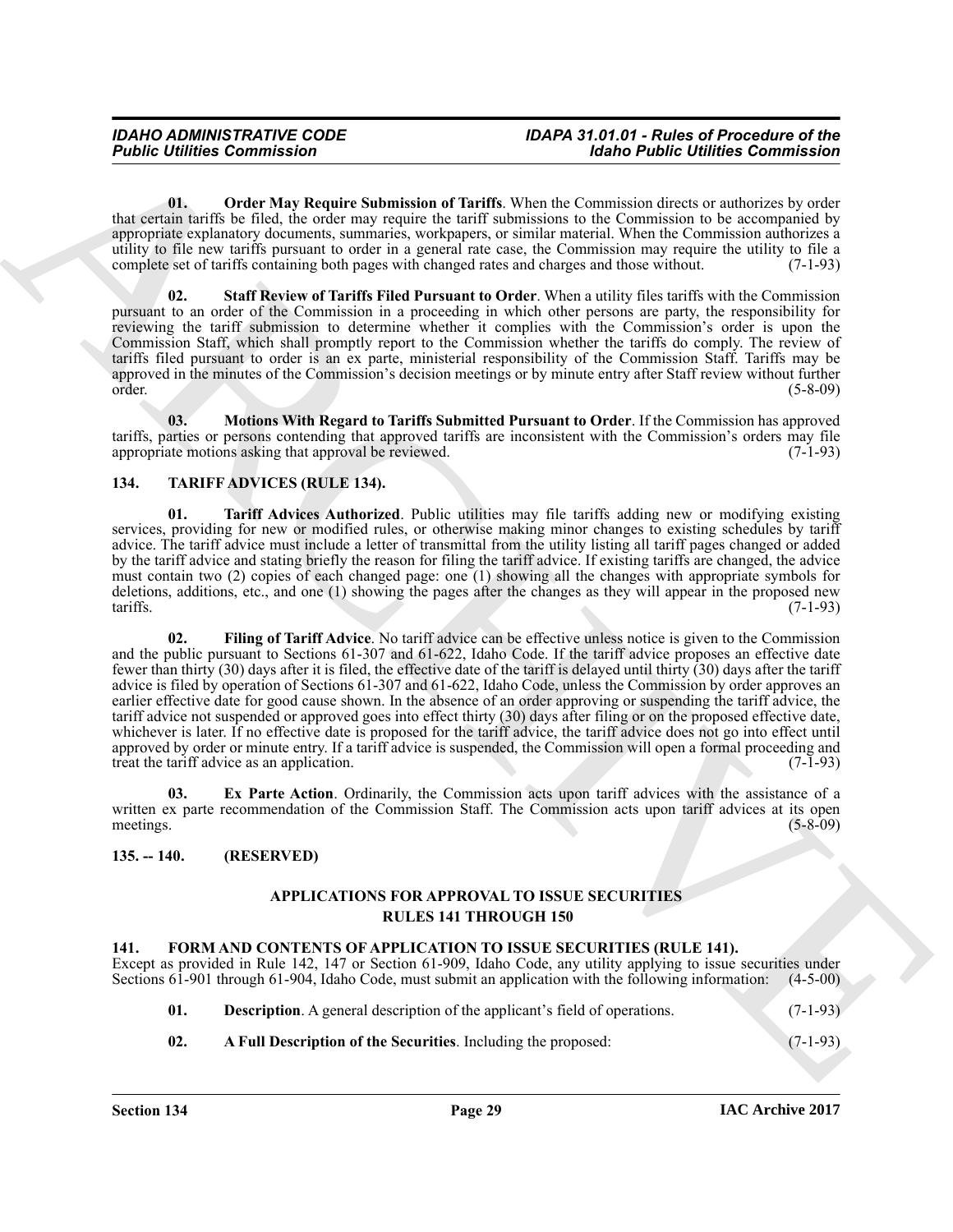<span id="page-29-5"></span><span id="page-29-4"></span><span id="page-29-3"></span><span id="page-29-2"></span><span id="page-29-1"></span><span id="page-29-0"></span>

| <b>Public Utilities Commission</b> |                                                                                                                                                                                                                                                                                                                                                    | <b>Idaho Public Utilities Commission</b> |
|------------------------------------|----------------------------------------------------------------------------------------------------------------------------------------------------------------------------------------------------------------------------------------------------------------------------------------------------------------------------------------------------|------------------------------------------|
| a.                                 | Amount;                                                                                                                                                                                                                                                                                                                                            | $(7-1-93)$                               |
| $\mathbf{b}$ .                     | Interest or dividend rates;                                                                                                                                                                                                                                                                                                                        | $(7-1-93)$                               |
| c.                                 | Date of issue (or statement that the securities will be a shelf registration);                                                                                                                                                                                                                                                                     | $(7-1-93)$                               |
| d.                                 | Date of maturity;                                                                                                                                                                                                                                                                                                                                  | $(7-1-93)$                               |
| e.                                 | Voting privileges;                                                                                                                                                                                                                                                                                                                                 | $(7-1-93)$                               |
| f.                                 | Call or redemption provisions; and                                                                                                                                                                                                                                                                                                                 | $(7-1-93)$                               |
| g.                                 | Sinking fund or other provisions for securing payment.                                                                                                                                                                                                                                                                                             | $(7-1-93)$                               |
| 03.                                | A Statement of the Proposed.                                                                                                                                                                                                                                                                                                                       | $(7-1-93)$                               |
| a.                                 | Method of marketing;                                                                                                                                                                                                                                                                                                                               | $(7-1-93)$                               |
| b.                                 | Terms of sale;                                                                                                                                                                                                                                                                                                                                     | $(7-1-93)$                               |
| c.                                 | Underwriting discounts or commissions;                                                                                                                                                                                                                                                                                                             | $(7-1-93)$                               |
| d.                                 | Sale price; and                                                                                                                                                                                                                                                                                                                                    | $(7-1-93)$                               |
|                                    | Net proceeds to the applicant, including itemized statements of all fees and expenses (estimated if<br>not known) to be paid in connection with the proposed transaction.                                                                                                                                                                          | $(7-1-93)$                               |
| 04.<br>will be used, including:    | A Statement of the Purposes. Statement of the purposes for which the proceeds from the securities                                                                                                                                                                                                                                                  | $(7-1-93)$                               |
| (estimated if not known);          | A description of the property to be acquired or constructed and a statement of its cost or value                                                                                                                                                                                                                                                   | $(7-1-93)$                               |
| b.<br>or                           | A description of obligations to be refunded or expenditures for which reimbursement is intended;                                                                                                                                                                                                                                                   | $(7-1-93)$                               |
| c.                                 | Other information advising the Commission of the nature and purposes of the proposed transaction.                                                                                                                                                                                                                                                  | $(7-1-93)$                               |
| 05.<br>a public utility.           | Statement of Explanation. A statement explaining why the proposed transaction is consistent with<br>the public interest and necessary or appropriate for or consistent with the applicant's proper performance of service as                                                                                                                       | $(7-1-93)$                               |
| 06.                                | Financial Statement. A financial statement showing the authorized and outstanding classes of the<br>applicant's securities and certified copies of the resolutions of stockholders or directors authorizing the proposed<br>transaction and other instruments relating to the transaction.                                                         | $(7-1-93)$                               |
| 07.                                | Proposed Order. A proposed order granting the application, captioned proposed order of<br>applicant, suitable for adoption by reference if the application is granted.                                                                                                                                                                             | $(7-1-93)$                               |
| 08.                                | <b>Statement of Public Notice Application.</b> A statement that notice of the application has been<br>published in those newspapers in general circulation in the applicant's service area in Idaho or nearest applicant's<br>service area in Idaho or will be published within seven (7) days of the application. These newspapers are: the Coeur |                                          |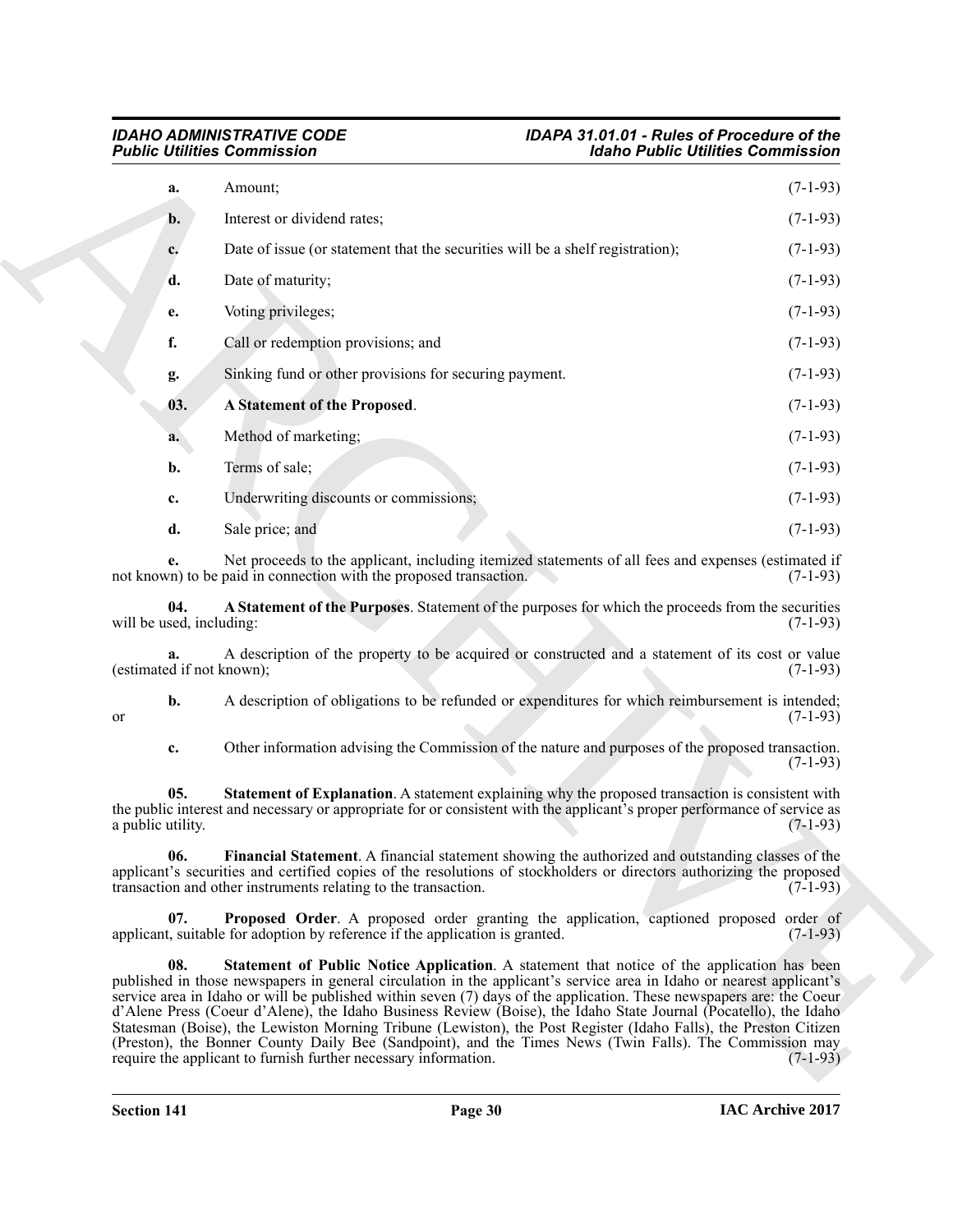### <span id="page-30-10"></span><span id="page-30-0"></span>**142. APPLICATIONS FILED WITH OTHER AGENCY (RULE 142).**

If the applicant files a similar application with any federal or other state agency, it may file a copy of the federal or other state application in lieu of the application required by this rule. The Commission may require the applicant to furnish further necessary information. (7-1-93)

### <span id="page-30-1"></span>**143. REPORTS (RULE 143).**

When the information becomes available, the applicant must file with the Commission a verified report or a copy of a verified report filed with another regulatory agency showing the amount realized by the applicant, including the itemized costs and expenses incurred in connection with the transaction. (7-1-93)

### <span id="page-30-14"></span><span id="page-30-2"></span>**144. HEARING -- MODIFIED PROCEDURE -- SUMMARY ACTION (RULE 144).**

The Commission may consider applications to issue securities without hearing, place the matter on modified procedure, or set the matter for formal hearing. (7-1-93)

### <span id="page-30-15"></span><span id="page-30-3"></span>**145. REQUESTS FOR EXPEDITIOUS ACTION (RULE 145).**

If a pleading requests the Commission to issue an order authorizing issuance of securities sooner than thirty (30) days after initial filing with the Commission, each copy of the pleading making that request must be accompanied by a cover letter stating the following:

### ATTENTION COMMISSION SECRETARY AND HEAD LEGAL SECRETARY:

(Name of party) requests that the Commission issue an

Order approving issuance of these securities on or before (date).

 $(4-5-00)$ 

#### <span id="page-30-13"></span><span id="page-30-4"></span>**146. FEES MUST BE PAID BEFORE ORDER ISSUED (RULE 146).**

No orders authorizing security issuances will be issued until fees required by Section 61-905, Idaho Code, are paid.  $(7-1-93)$ 

#### <span id="page-30-12"></span><span id="page-30-5"></span>**147. EXEMPTION (RULE 147).**

Pursuant to Section 61-909, Idaho Code, the Commission may, by order, exempt any security or a class of security or a class of public utility from the provisions of Sections 61-902 through 61-905, Idaho Code, if it finds the public interest will not be adversely affected. See Commission Order No. 26959. (4-5-00)

#### <span id="page-30-6"></span>**148. -- 150. (RESERVED)**

#### <span id="page-30-11"></span>**CABLE POLE ATTACHMENTS RULES 151 THROUGH 160**

#### <span id="page-30-17"></span><span id="page-30-7"></span>**151. TIMETABLE FOR DECISION -- CABLE POLE ATTACHMENT PROCEEDINGS (RULE 151).**

**Fourier Commission 1997**<br>
14. **APPLICATIONS INTERPRETATION CONTROLLY (IRENT)**<br>
14. **APPLICATIONS INTERPRETATION**<br>
14. **APPLICATIONS INTERPRETATION CONTROLLY (IRENT)**<br>
14. **APPLICATIONS INTERPRETATIONS INTO A CONTROLLY CO** Whenever a public utility, as defined in Section 61-538, Idaho Code, and a cable television company, as defined in Section 61-538, Idaho Code, are unable to agree upon the rates, terms, or conditions for pole attachments or the terms, conditions, or cost of production of space needed for pole attachments, and either the public utility or the cable television company files an application, complaint, or petition asking the Commission to establish and regulate rates, terms, or conditions, the Commission shall decide the case within thirty (30) days; provided, the Commission shall have the right, upon reasonable notice, to enter upon a hearing concerning the propriety of such proposed rate, term, or condition and to extend its period for considering the application, complaint, or petition an additional thirty (30) days plus five (5) months and, for good cause shown on the record, an additional sixty (60) days.  $(7$ days plus five  $(5)$  months and, for good cause shown on the record, an additional sixty  $(60)$  days.

#### <span id="page-30-16"></span><span id="page-30-8"></span>**152. RULES OF PROCEDURE TO BE USED (RULE 152).**

These Rules of Procedure apply to all proceedings concerning the rates, terms, or conditions for cable pole attachments, provided, that any such proceeding, whether denominated an application, complaint or petition, shall be processed according to the timetable of Rule 151. (7-1-93)

#### <span id="page-30-9"></span>**153. -- 160. (RESERVED)**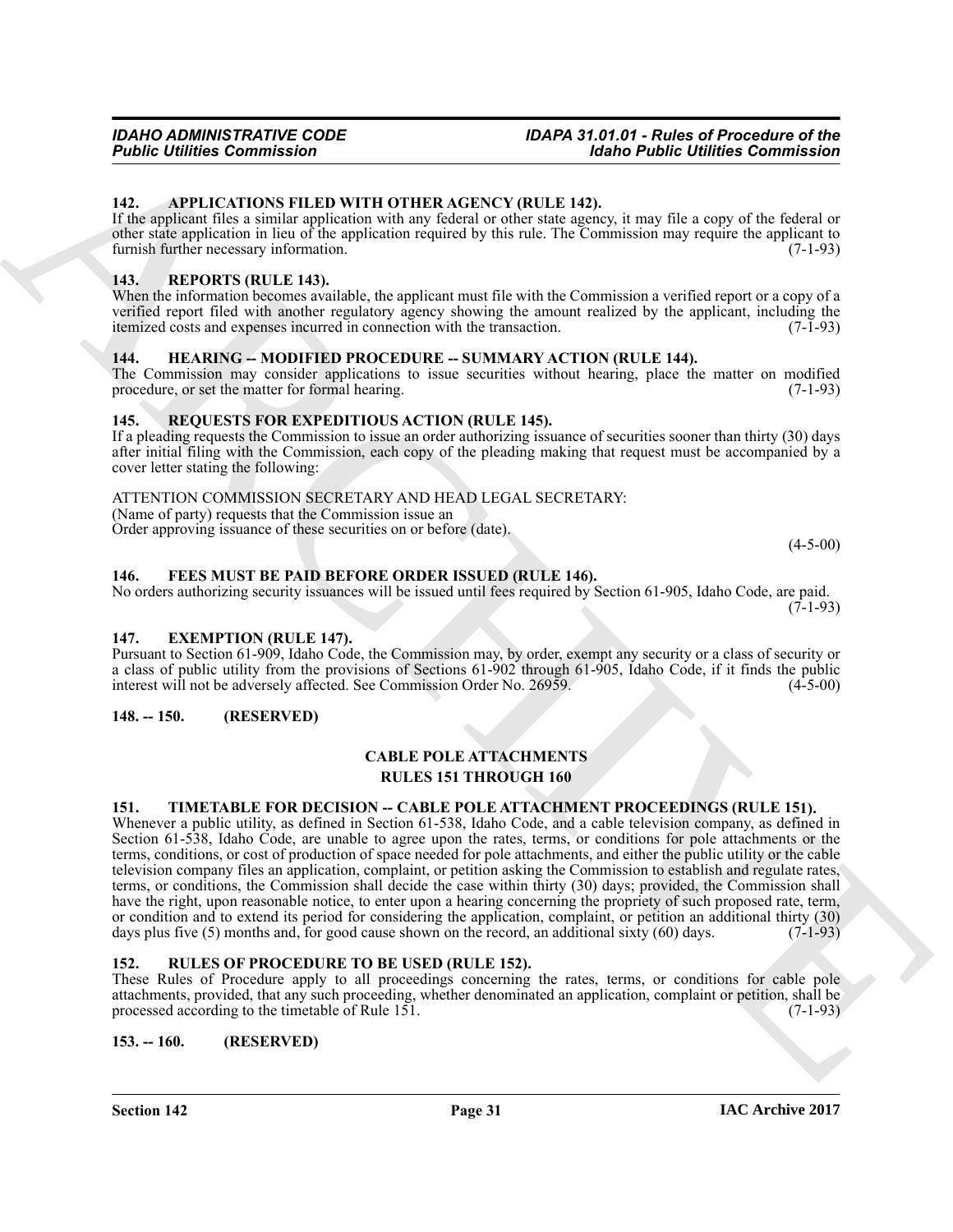### <span id="page-31-5"></span>**APPLICATIONS FOR INTERVENOR FUNDING RULES 161 THROUGH 170**

#### <span id="page-31-8"></span><span id="page-31-0"></span>**161. CASES IN WHICH INTERVENORS MAY APPLY FOR FUNDING (RULE 161).**

In any case involving regulated electric, gas, water or telephone utilities with gross Idaho intrastate annual revenues exceeding three million five hundred thousand dollars (\$3,500,000), intervenors may apply for intervenor funding.  $(3-16-04)$ 

### <span id="page-31-9"></span><span id="page-31-1"></span>**162. FORM AND CONTENTS OF PETITION FOR INTERVENOR FUNDING (RULE 162).**

<span id="page-31-11"></span>A petition for intervenor funding must contain the following: (2-15-14)

**01. Itemized List of Expenses**. An itemized list of expenses that the intervenor requests to recover broken down into categories such as legal fees, witness fees, or reproduction fees. Legal and witness fees shall, where applicable, indicate hourly rates.

<span id="page-31-13"></span>**Statement of Proposed Findings**. A statement of the intervenor's proposed finding or that the intervenor wishes the Commission to adopt. (7-1-93) recommendation that the intervenor wishes the Commission to adopt.

<span id="page-31-16"></span>**03.** Statement Showing Costs. A statement showing that the costs that the intervenor proposes to the reasonable in amount. (7-1-93) recover are reasonable in amount.

<span id="page-31-10"></span>**04. Explanation of Cost Statement**. A statement explaining why the costs described in Rule 162.01 constitute a significant financial hardship for the intervenor.

<span id="page-31-12"></span>**05.** Statement of Difference. A statement showing how the intervenor's proposed finding or endation in the case differs materially from the testimony and exhibits of the Commission Staff. (4-5-00) recommendation in the case differs materially from the testimony and exhibits of the Commission Staff.

<span id="page-31-14"></span>**06. Statement of Recommendation**. A statement showing how the intervenor's recommendation or position addressed issues of concern to the general body of utility users or consumers, and (7-1-93)

<span id="page-31-15"></span>**07.** Statement Showing Class of Customer. A statement showing the class of customer on whose e intervenor appeared. (7-1-93) behalf the intervenor appeared.

#### <span id="page-31-17"></span><span id="page-31-2"></span>**163. PROHIBITION ON APPLICATION BY COMPETITOR (RULE 163).**

No intervenor in direct competition with a public utility involved in a proceeding is entitled to intervenor funding for that proceeding. (7-1-93) (3-1-93)

#### <span id="page-31-18"></span><span id="page-31-3"></span>**164. TIME TO APPLY (RULE 164).**

**Fositic infinite Commission**<br>
APPLICATIONS FOR INTERVENOUS PLAYS FOR EXPRESSION (FIGURE 1616)<br>
16. CASES IN WHICH INTERVENOUS FOR INTERVENOUS PLAYS FOR INTERVENOUS PLAYS FOR INTERVENOUS PLAYS FOR INFINITE CRIMINAL CONTIN Unless otherwise provided by order, an intervenor requesting intervenor funding must apply no later than fourteen (14) days after the last evidentiary hearing in a proceeding or the deadline for submitting briefs, proposed orders, or statements of position, whichever is last. Motions in opposition to intervenor funding must be filed within fourteen (14) days after the request for intervenor funding is filed. (7-1-93)

#### <span id="page-31-6"></span><span id="page-31-4"></span>**165. AWARDS (RULE 165).**

**01. Order Awarding Intervenor Funding**. The Commission may by order award intervenor funding pursuant to Section 61-617A, Idaho Code. The total award for all intervening parties combined shall not exceed forty thousand dollars (\$40,000) in any proceeding. The Commission must find that: (3-16-04)

- <span id="page-31-7"></span>**a.** The intervenor's presentation materially contributed to the Commission's decision, (7-1-93)
- **b.** The costs of intervention awarded are reasonable in amount,  $(7-1-93)$
- **c.** The costs of intervention were a significant hardship for the intervenors, (7-1-93)

**d.** The recommendations of the intervenor differed materially from the testimony and exhibits of the Commission Staff, and (7-1-93)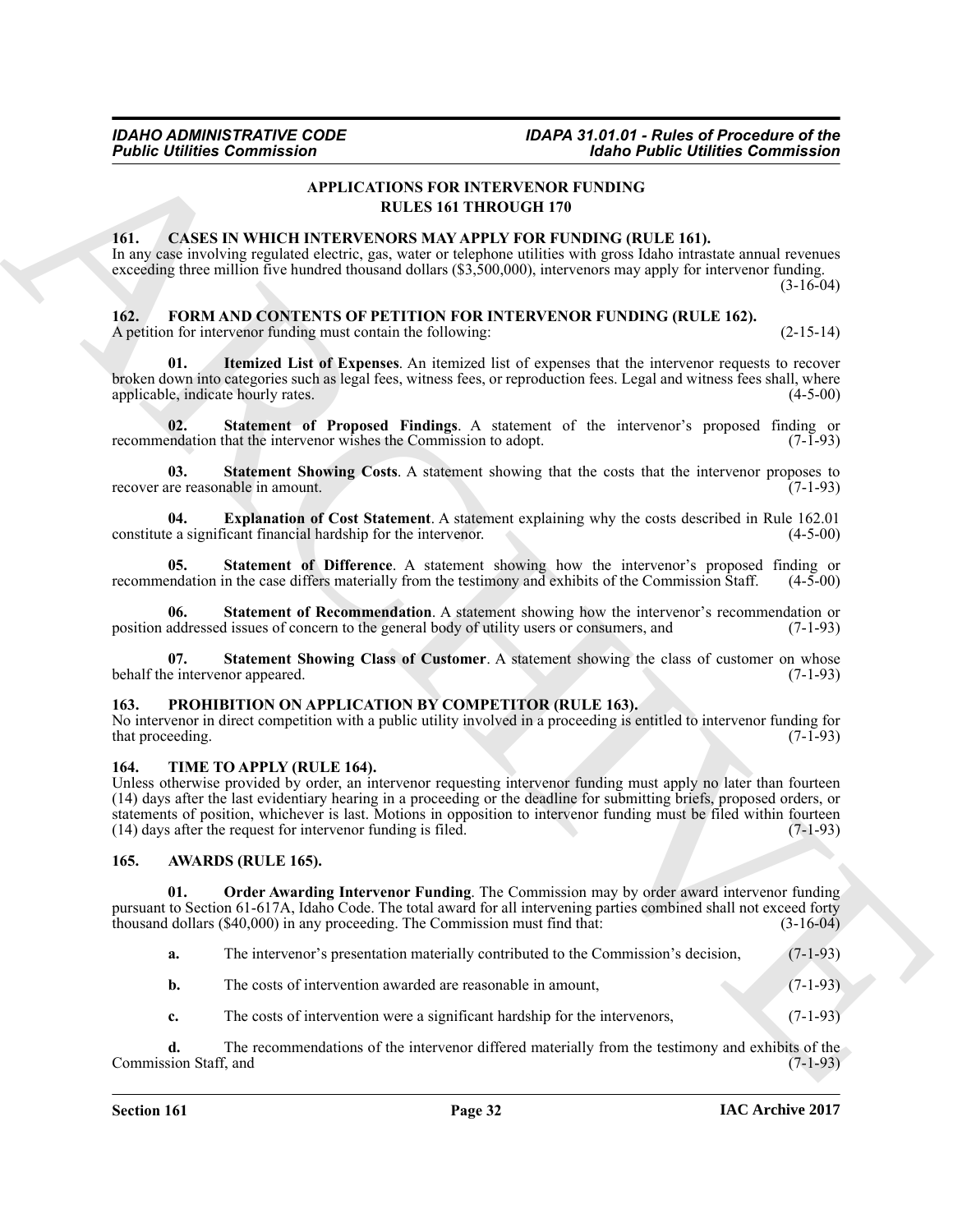<span id="page-32-7"></span><span id="page-32-6"></span>**e.** The intervenor addressed issues of concern to the general body of users or consumers. (7-1-93)

**02. Payment of Awards**. Awards of intervenor funding must be paid within twenty-eight (28) days of the order of the Commission awarding intervenor funding, unless the order of the Commission is stayed. (7-1-93)

**03. Recovery of Awards of Intervenor Funding**. Awards of intervenor funding paid by electric, gas, water or telephone utilities will be an allowable business expense in the pending rate case or, if the proceeding is not a rate case, in the utility's next rate case. Awards of intervenor funding shall be chargeable to the class of customers represented by the intervenors. (7-1-93)

#### <span id="page-32-0"></span>**166. -- 200. (RESERVED)**

### <span id="page-32-11"></span>**PART 3 -- POST-PLEADING PROCEDURE RULES 201 THROUGH 300 MODIFIED PROCEDURE RULES 201 THROUGH 210**

#### <span id="page-32-13"></span><span id="page-32-1"></span>**201. SCOPE OF MODIFIED PROCEDURE (RULE 201).**

The Commission may preliminarily find that the public interest may not require a hearing to consider the issues presented in a proceeding and that the proceeding may be processed under modified procedure, i.e., by written submissions rather than by hearing. (4-5-00) submissions rather than by hearing.

#### <span id="page-32-8"></span><span id="page-32-2"></span>**202. NOTICE OF MODIFIED PROCEDURE (RULE 202).**

**01. Notice of Modified Procedure**. When the Commission finds that it may not be in the public interest to hold a hearing in a matter, notice of modified procedure will be issued. It will: (7-1-93)

<span id="page-32-10"></span>

| Describe the issues presented in the proceeding: |  |  |
|--------------------------------------------------|--|--|
|                                                  |  |  |

**b.** Summarize the moving party's justification for the proposed changes and its position; (7-1-93)

**c.** State that the Commission finds that it may be in the public interest not to hold a hearing in the proceeding and will not do so unless it receives written protests or comments opposing the use of modified procedure and stating reasons why modified procedure should not be used; and  $(7-1-93)$ and stating reasons why modified procedure should not be used; and

<span id="page-32-9"></span>**d.** Establish the deadline for filing written protests or comments, and a reply by the moving party.  $(5-8-09)$ 

**02. Distribution of Notice**. Copies of the notice of modified procedure will be provided to all interested persons, including newspapers, municipalities, counties, and chambers of commerce located within the territorial scope of the application, petition or complaint whose readers, citizens or members may be affected by the proceedings and to all parties. Unless otherwise provided by the notice of modified procedure, all interested persons will have at least twenty-one (21) days from the date of the notice to file a written protest or comment will have at least twenty-one  $(21)$  days from the date of the notice to file a written protest or comment.

#### <span id="page-32-12"></span><span id="page-32-3"></span>**203. PROTESTS AND COMMENTS (RULE 203).**

**Folding Commission 1988**<br>
The intervention shares of sometimes of sometimes of sometimes of sometimes of sometimes of sometimes of sometimes of sometimes of sometimes of sometimes of sometimes of the commission of the co Any person affected by the proposal of the moving party may file a written protest, support or comment before the deadline of the notice of modified procedure. Protests, supports and comments must contain a statement of the reasons for the protest, support or comment, but need not ask for a hearing. Persons desiring a hearing must specifically request a hearing in their written protests or comments. A copy of the person's protest, support or comment must be served on the representative of the moving party. (4-5-00)

#### <span id="page-32-5"></span><span id="page-32-4"></span>**204. ACTION BY COMMISSION (RULE 204).**

If no protests, supports or comments are received within the deadline, the Commission may consider the matter and enter its order without a hearing. If protests, supports, comments or a reply are filed within the deadlines, the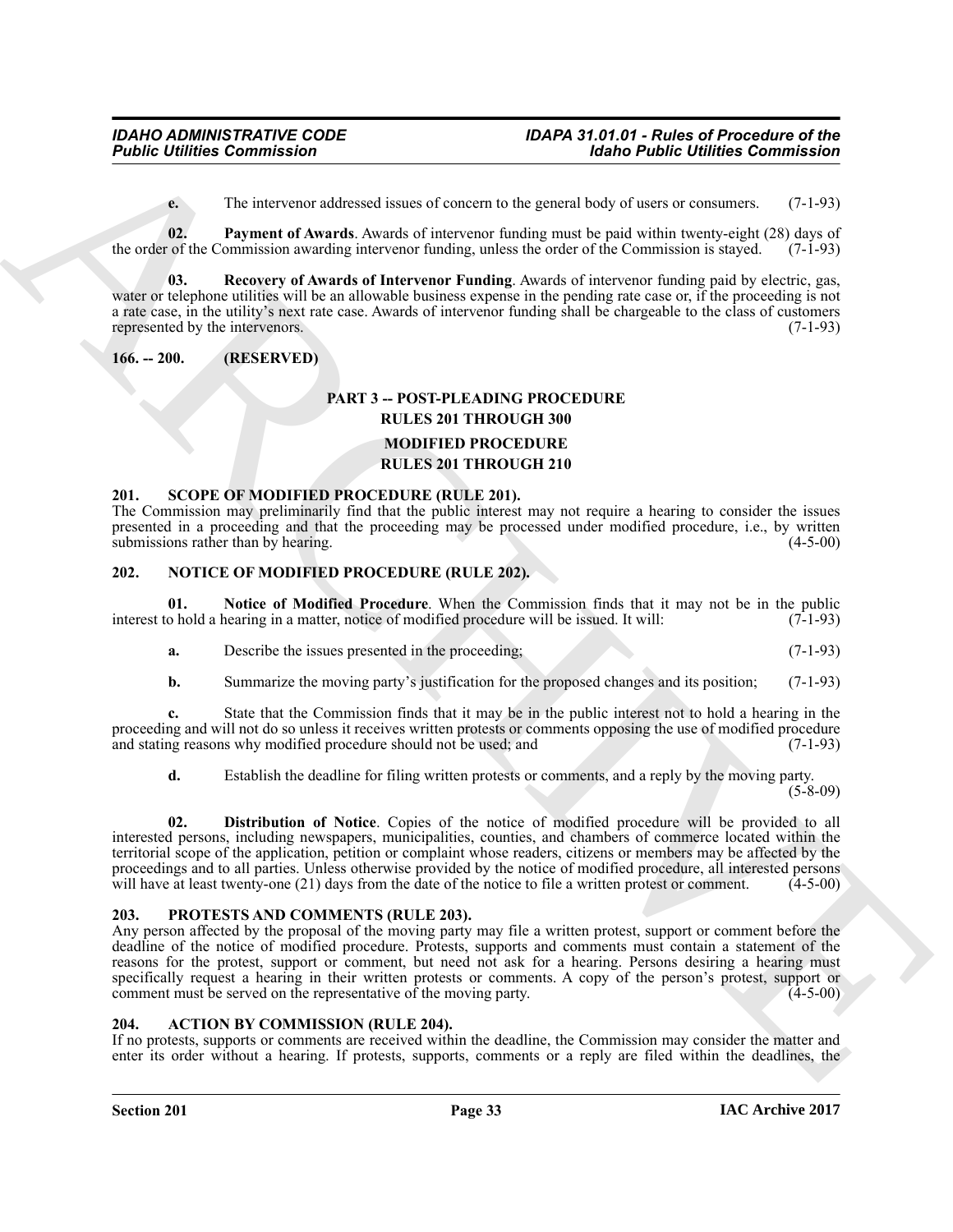#### <span id="page-33-0"></span>**205. -- 210. (RESERVED)**

#### <span id="page-33-17"></span>**PREHEARING CONFERENCES RULES 211 THROUGH 220**

#### <span id="page-33-18"></span><span id="page-33-1"></span>**211. PURPOSES OF PREHEARING CONFERENCES (RULE 211).**

#### <span id="page-33-15"></span><span id="page-33-2"></span>**212. NOTICE OF PREHEARING CONFERENCES (RULE 212).**

### <span id="page-33-19"></span><span id="page-33-3"></span>**213. RECORD OF CONFERENCE (RULE 213).**

#### <span id="page-33-16"></span><span id="page-33-4"></span>**214. ORDERS RESULTING FROM PREHEARING CONFERENCES (RULE 214).**

#### <span id="page-33-8"></span><span id="page-33-5"></span>**215. CONFERENCE PROCEEDINGS PRIVILEGED (RULE 215).**

#### <span id="page-33-6"></span>**216. -- 220. (RESERVED)**

#### <span id="page-33-12"></span><span id="page-33-11"></span><span id="page-33-9"></span>**DISCOVERY -- RELATED PREHEARING PROCEDURE RULES 221 THROUGH 240**

#### <span id="page-33-14"></span><span id="page-33-13"></span><span id="page-33-10"></span><span id="page-33-7"></span>**221. KINDS AND SCOPE OF DISCOVERY LISTED (RULE 221).**

|               | <b>Public Utilities Commission</b>                                                                                      |                                                                                                                                                                                                                                                                                                                                                                                                                                                                                                                                                                                                        | <b>Idaho Public Utilities Commission</b> |
|---------------|-------------------------------------------------------------------------------------------------------------------------|--------------------------------------------------------------------------------------------------------------------------------------------------------------------------------------------------------------------------------------------------------------------------------------------------------------------------------------------------------------------------------------------------------------------------------------------------------------------------------------------------------------------------------------------------------------------------------------------------------|------------------------------------------|
|               | basis of the written positions before it.                                                                               | Commission will consider them and may set the matter for hearing or may decide the matter and issue its order on the                                                                                                                                                                                                                                                                                                                                                                                                                                                                                   | $(5-8-09)$                               |
| $205. - 210.$ | (RESERVED)                                                                                                              |                                                                                                                                                                                                                                                                                                                                                                                                                                                                                                                                                                                                        |                                          |
|               |                                                                                                                         | PREHEARING CONFERENCES<br><b>RULES 211 THROUGH 220</b>                                                                                                                                                                                                                                                                                                                                                                                                                                                                                                                                                 |                                          |
|               |                                                                                                                         |                                                                                                                                                                                                                                                                                                                                                                                                                                                                                                                                                                                                        |                                          |
| 211.          | PURPOSES OF PREHEARING CONFERENCES (RULE 211).<br>orderly conduct and disposition of the proceeding or its settlement.  | The Commission may by order or notice issued to all parties and to all interested persons as defined in Rule 39<br>convene a prehearing conference for the purposes of formulating or simplifying the issues, obtaining concessions of<br>fact or of identification documents to avoid unnecessary proof, scheduling discovery, arranging for the exchange of<br>proposed exhibits or prepared testimony, limiting witnesses, scheduling hearings, establishing procedure at the<br>hearings, discussing settlement offers or making settlement offers, and addressing other matters that may expedite | $(7-1-93)$                               |
| 212.          | <b>NOTICE OF PREHEARING CONFERENCES (RULE 212).</b>                                                                     |                                                                                                                                                                                                                                                                                                                                                                                                                                                                                                                                                                                                        |                                          |
|               |                                                                                                                         | Notice of the place, date and hour of a prehearing conference will be served at least fourteen (14) days before the time<br>set for the conference, unless the Commission finds by order that the public necessity requires the conference to be<br>held earlier. Notices for prehearing conferences must contain the same information as notices of hearing with regard<br>to the Commission's obligations under the Americans with Disabilities Act. See Rule 242.                                                                                                                                   | $(7-1-93)$                               |
| 213.          | <b>RECORD OF CONFERENCE (RULE 213).</b>                                                                                 |                                                                                                                                                                                                                                                                                                                                                                                                                                                                                                                                                                                                        |                                          |
|               | Secretary after formal or informal conferences.                                                                         | Prehearing conferences may be held formally (on the record) or informally (off the record) before or in the absence of<br>a Commissioner or hearing examiner, according to order or notice. Agreements by the parties to the conference may<br>be recorded by the reporter during formal conferences or may be reduced to writing and filed with the Commission                                                                                                                                                                                                                                        | $(7-1-93)$                               |
| 214.          | of subsequent proceedings unless modified by the Commission for good cause.                                             | <b>ORDERS RESULTING FROM PREHEARING CONFERENCES (RULE 214).</b><br>The Commission may issue a prehearing order or notice based upon the results of the agreements reached at a<br>prehearing conference. The order or notice will bind all persons who could have participated in the prehearing<br>conference, but did not, and all those who later file untimely interventions. A prehearing order will control the course                                                                                                                                                                           | $(7-1-93)$                               |
| 215.          | <b>CONFERENCE PROCEEDINGS PRIVILEGED (RULE 215).</b>                                                                    | Facts disclosed, offers made and all other aspects of negotiation (except agreements reached) in prehearing<br>conferences are privileged and are not part of the record. Except by agreement, facts disclosed cannot be used against<br>participating parties, before the Commission or elsewhere, unless proved by independent evidence. Offers made and<br>other aspects of negotiations or settlement other than a final agreement itself are privileged.                                                                                                                                          | $(3-16-04)$                              |
| $216. - 220.$ | (RESERVED)                                                                                                              |                                                                                                                                                                                                                                                                                                                                                                                                                                                                                                                                                                                                        |                                          |
|               |                                                                                                                         | DISCOVERY -- RELATED PREHEARING PROCEDURE                                                                                                                                                                                                                                                                                                                                                                                                                                                                                                                                                              |                                          |
|               |                                                                                                                         | <b>RULES 221 THROUGH 240</b>                                                                                                                                                                                                                                                                                                                                                                                                                                                                                                                                                                           |                                          |
| 221.          | KINDS AND SCOPE OF DISCOVERY LISTED (RULE 221).<br>The kinds of discovery recognized and authorized by these rules are: |                                                                                                                                                                                                                                                                                                                                                                                                                                                                                                                                                                                                        | $(7-1-93)$                               |
| 01.           | Depositions.                                                                                                            |                                                                                                                                                                                                                                                                                                                                                                                                                                                                                                                                                                                                        | $(7-1-93)$                               |
| 02.           | <b>Production Requests or Written Interrogatories.</b>                                                                  |                                                                                                                                                                                                                                                                                                                                                                                                                                                                                                                                                                                                        | $(7-1-93)$                               |
| 03.           | <b>Requests for Admission.</b>                                                                                          |                                                                                                                                                                                                                                                                                                                                                                                                                                                                                                                                                                                                        | $(7-1-93)$                               |
| 04.           | Subpoenas.                                                                                                              |                                                                                                                                                                                                                                                                                                                                                                                                                                                                                                                                                                                                        | $(7-1-93)$                               |
|               |                                                                                                                         |                                                                                                                                                                                                                                                                                                                                                                                                                                                                                                                                                                                                        |                                          |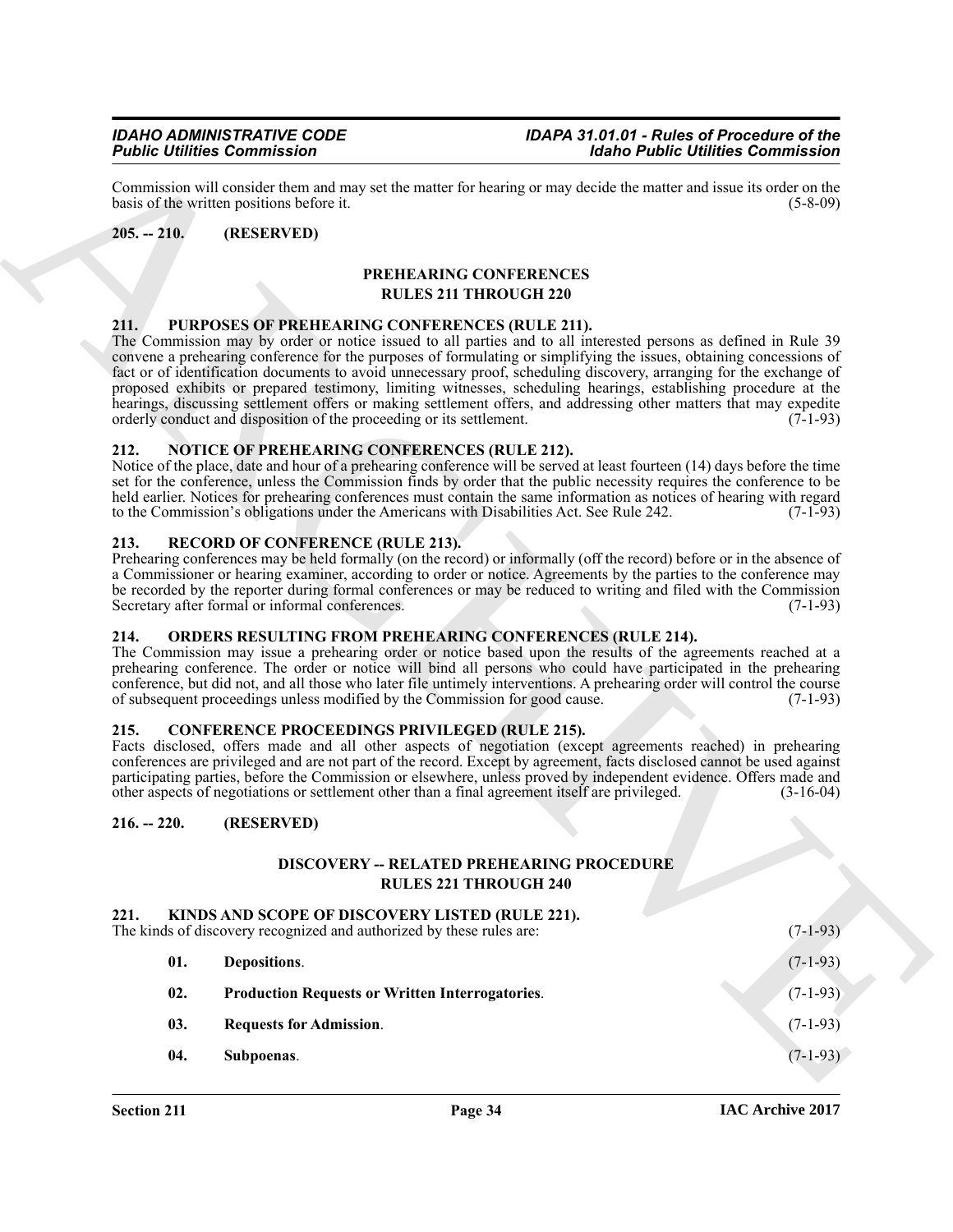<span id="page-34-6"></span>**05. Statutory Examination and Audit**. Unless otherwise provided by these rules, order, or notice, the scope and procedure of discovery, other than statutory examination and audit, is governed by the Idaho Rules of Civil Procedure. (See Idaho Rule of Civil Procedure 26(b)). (7-1-93)

#### <span id="page-34-5"></span><span id="page-34-0"></span>**222. DISCOVERY AUTHORIZED (RULE 222).**

The Commission, individual Commissioners, and all parties to a proceeding have a right of discovery of all other parties to a proceeding. The Commission may by order authorize or compel necessary discovery not listed in these rules. (7-1-93)

#### <span id="page-34-12"></span><span id="page-34-1"></span>**223. RIGHTS TO DISCOVERY RECIPROCAL (RULE 223).**

All parties to a proceeding and the Commission Staff have a right of discovery of all other parties to the proceeding and the Commission Staff according to these rules. The Commission may by order direct further discovery not provided by these rules. (7-1-93)

#### <span id="page-34-4"></span><span id="page-34-2"></span>**224. DEPOSITIONS (RULE 224).**

Depositions may be taken in accordance with Section 61-605, Idaho Code, and the Idaho Rules of Civil Procedure for any purpose allowed by statute, Idaho Rule of Civil Procedure, rule of the Commission, order or notice. Depositions may be taken of expert witnesses notwithstanding contrary provisions of the Idaho Rules of Civil Procedure. Depositions rather than production requests or written interrogatories should be used to obtain statements of opinion or policy not previously written or published. Unless otherwise provided by order or notice or agreed to by the deponent or the deponent's attorney, notice of deposition must be given at least fourteen (14) days before deposition is taken.  $\frac{1}{7-1-93}$  is taken.

#### <span id="page-34-7"></span><span id="page-34-3"></span>**225. PRODUCTION REQUESTS OR WRITTEN INTERROGATORIES AND REQUESTS FOR ADMISSION (RULE 225).**

<span id="page-34-11"></span>**01. When Requests May Be Used**. Production requests or written interrogatories and requests for admission may be taken in accordance with the Idaho Rules of Civil Procedure for any purpose allowed by statute, Idaho Rule of Civil Procedure, rule of the Commission, order or notice, except: (7-1-93)

**a.** Production requests or written interrogatories should not be used to obtain statements of opinion or policy not previously written or published and may be objected to on that ground; and (7-1-93)

<span id="page-34-8"></span>**b.** Requests for admission concerning a matter of opinion or policy or the application of law, order or rule to fact may be denied generally and the reasons for denial required to be discovered by deposition rather than by request for admission, but a request for admission on any matter of opinion or policy or application of law to fact on an uncontested matter must be answered. (7-1-93)

**Fourier Commission**<br>
16. Matter Commission (1988)<br>
2016 Commission (1988) Advise to the commission and Andil Union of the commission (1988) about the commission<br>
2022 Commission (1988) Advise to the commission of the com **02. Form of Requests**. The caption of a production request or written interrogatory and of a request for admission must identify the party making the request or interrogatory, the party to whom the request or interrogatory is directed, and the number of the request or interrogatory to that party. Separate questions within a production request or written interrogatory or within a request for admission must be numbered consecutively within the request or interrogatory and consecutively with earlier production requests or written interrogatories and requests for admission, respectively, from the same party submitting the questions to the same party answering them. For example, if the last question of the Third Production Request of the Commission Staff to XYZ Electric Company is numbered 33, the first question of the Fourth Production Request of the Commission Staff to XYZ Electric Company must be numbered 34. But, if the Staff's next production request is its first to intervenor ABC Company, that request must begin with question one (1) to that intervenor.  $(7-1-93)$ 

<span id="page-34-10"></span>**03. Time for Objection and Answer**. Unless otherwise provided by order, notice, or these rules, or pursuant to agreement with or acquiescence of the answering party, parties have at minimum fourteen (14) days to object or explain why a question cannot be answered according to this rule and twenty-one (21) days to answer.

(5-8-09)

<span id="page-34-9"></span>**04. Numbers of Requests**. The number of production requests or written interrogatories and of requests for admission and individual questions or subparts in them may be limited by order, notice or rule of the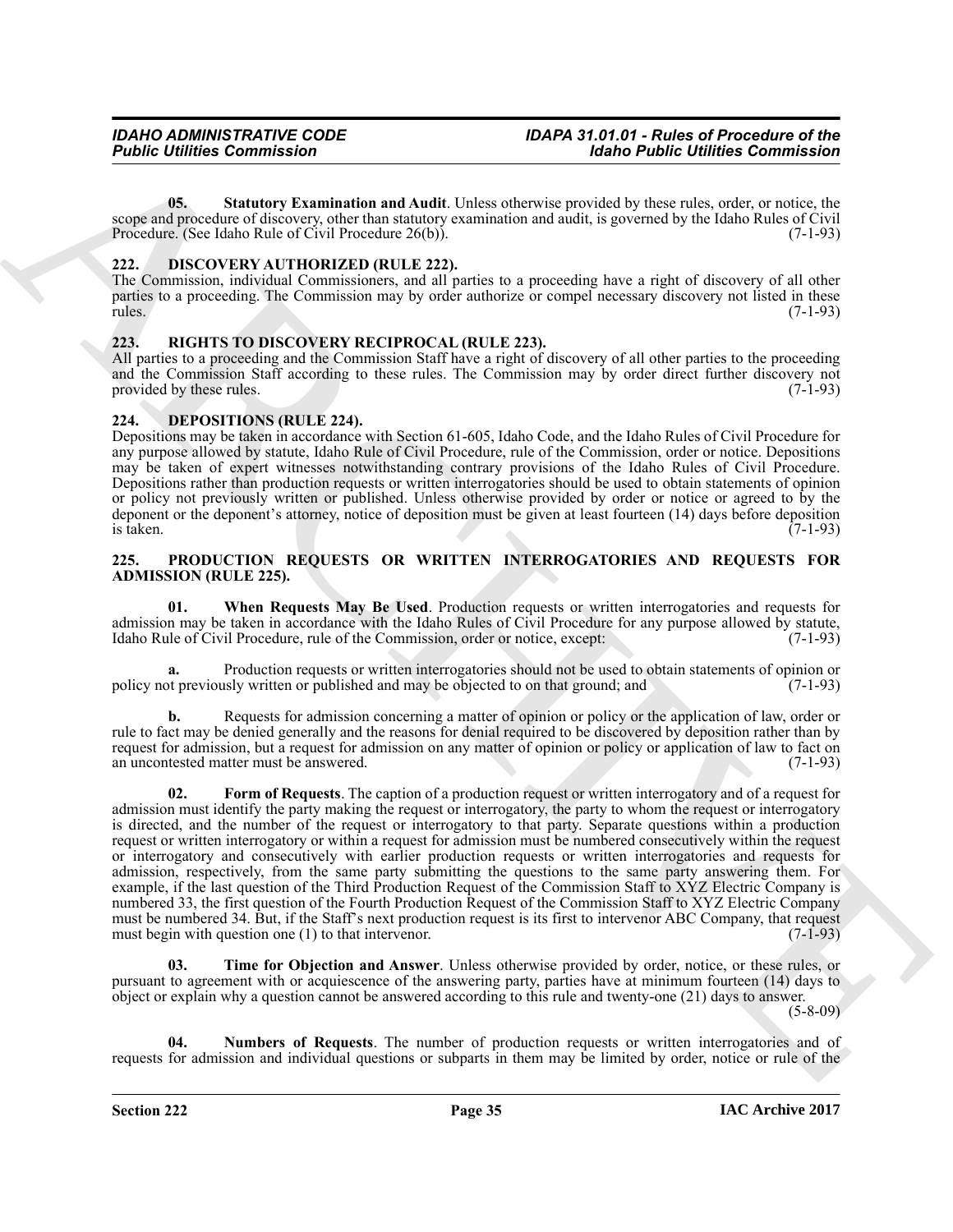<span id="page-35-7"></span><span id="page-35-0"></span>

| Commission, but are not limited by the provisions of the Idaho Rules of Civil Procedure. | $(7-1-93)$ |
|------------------------------------------------------------------------------------------|------------|
| 226.<br>SUBPOENAS (RULE 226).                                                            |            |

**01. Issuance of Subpoenas**. Upon a motion in writing, or upon a Commissioner's own initiative without motion, any Commissioner may issue subpoenas: (7-1-93)

- <span id="page-35-8"></span>**a.** Requiring the attendance of a witness from any place in Idaho; (7-1-93)
- <span id="page-35-10"></span>**b.** The production of documents from any place in Idaho; or (7-1-93)

**c.** The production of any books, accounts, papers or records of a utility or carrier kept within or without Idaho to any designated place of deposition, hearing or investigation for the purpose of taking testimony or examining documents before the Commission, a Commissioner or hearing examiner. (7-1-93)

**02. Witness or Travel Fees**. A party's motion to issue a subpoena must be accompanied by a statement that the party will tender to the subpoenaed person all fees required by statute and rules if the subpoena is issued.

(7-1-93)

**03. Motions to Quash**. The Commission upon motion to quash made promptly, and in any event, before the time to comply with the subpoena, may: (7-1-93)

- <span id="page-35-9"></span>**a.** Quash the subpoena; or (7-1-93)
- <span id="page-35-6"></span>**b.** Condition denial of the motion to quash upon reasonable terms. (7-1-93)

#### <span id="page-35-1"></span>**227. STATUTORY EXAMINATION AND AUDIT -- CONTRASTED WITH OTHER DISCOVERY (RULE 227).**

**Folding Commission**<br>
Commission  $\pi$ <br>
Commission Case of the state field of the state field of the state field of the state field of the state field<br>
21. Support of Northern Commission of the block fields of Commission c Statutory examination and audit refers to the right of the Commission, an individual Commissioner, or an authorized member of the Commission Staff to review and inspect the books, records and premises of regulated utilities and carriers pursuant to statute. This right of statutory examination and audit is independent of any right of discovery in formal proceedings and may be exercised whether or not a regulated utility or carrier is party to a formal proceeding before the Commission. Information obtained from statutory examination and audit may be used in formal proceedings or for any other regulatory purpose. The rights of deposition, production request or written interrogatory, request for admission, and subpoenas can be used by parties only in connection with formal proceedings before the Commission. (7-1-93)

#### <span id="page-35-3"></span><span id="page-35-2"></span>**228. ANSWERS TO PRODUCTION REQUESTS OR WRITTEN INTERROGATORIES AND TO REQUESTS FOR ADMISSION (RULE 228).**

<span id="page-35-5"></span>**01. When Answers Not Filed**. Answers to production requests or written interrogatories and to requests for admission need not be filed and served in the following circumstances: (7-1-93)

**a.** Voluminous answers may be filed in a depository designated and agreed to by the parties or designated by the Commission, and an explanation notifying the parties of the availability of the answers at the depository must be filed and served in their stead. (7-1-93) depository must be filed and served in their stead.

**b.** Answers involving data compiled by computer may be transmitted in computer-readable form (e.g., by disk or other mutually agreed means) to the party requesting them and to all other parties requesting them in similar computer-readable forms and an explanation notifying the parties of their distribution must be filed and served in their stead. (3-16-04)

<span id="page-35-4"></span>**02. Filing of Answers**. Except as provided in Rule 228.01, answers to production requests or written interrogatories and to requests for admission must restate in full each question asked, then state in full the party's response to the question and the persons who will be able to answer questions about or sponsor the answer at hearing. Answers to production requests or interrogatories need not be separately answered under oath by each person preparing the party's response to the question or each witness who will be able to answer questions about or sponsor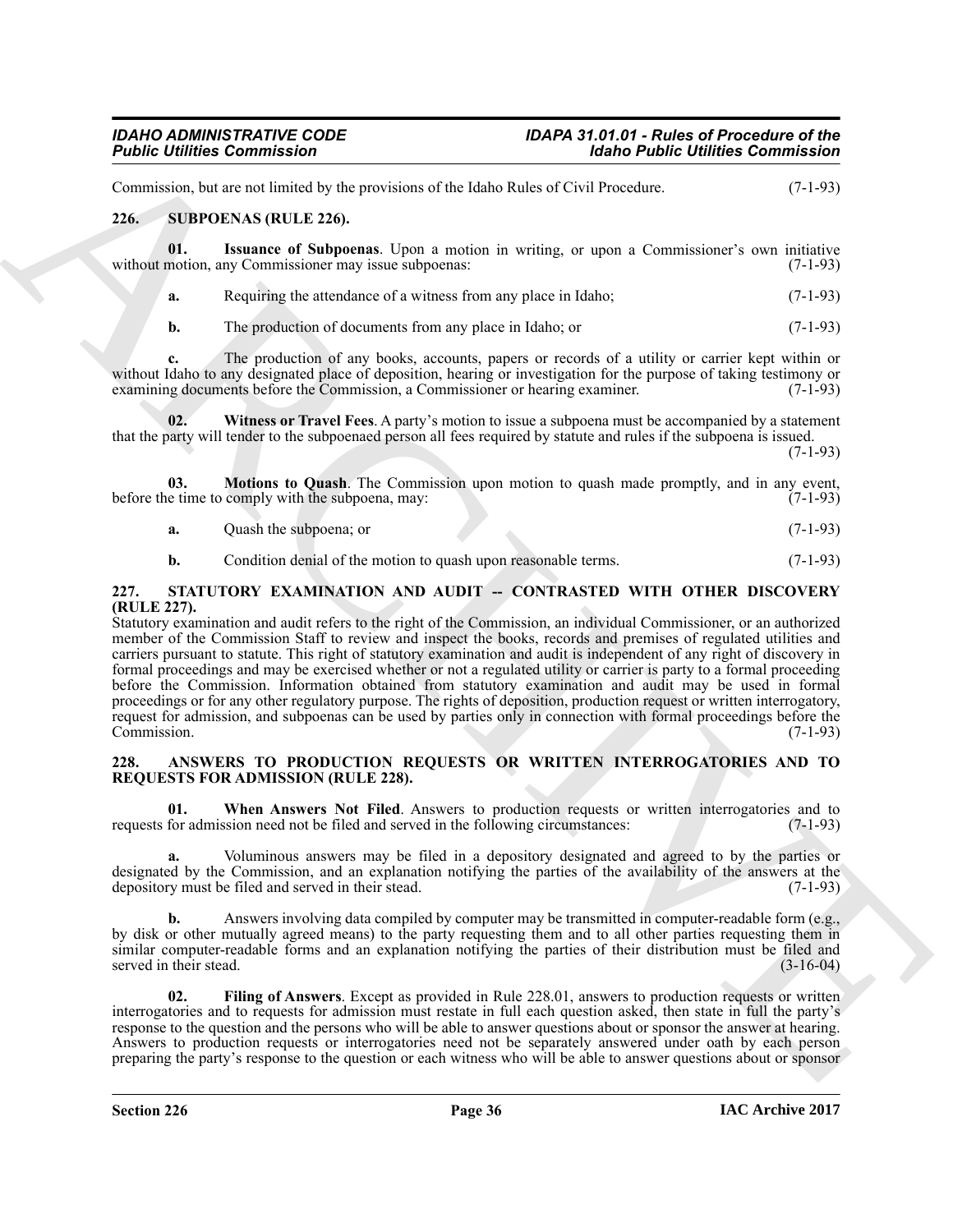the answer, but instead can be generally subscribed by the party's representative. The restatement of the question and its accompanying answer must begin on a new page whenever the preceding answer refers to other documents or whenever the preceding question in the particular production request or written interrogatory is not answered in full in that document. (7-1-93)

#### <span id="page-36-4"></span><span id="page-36-0"></span>**229. FILING AND SERVICE OF DISCOVERY AND RELATED DOCUMENTS (RULE 229).**

Notices of deposition, production requests or written interrogatories, requests for admission, answers to production requests or written interrogatories, answers to requests for admission, explanations in lieu of answers under Rule 228.01, and objections to discovery shall be filed with the Commission Secretary and copies served on all parties  $\alpha$  according to Rules 61, 62, 63, and 64. (5-8-09)

#### <span id="page-36-3"></span><span id="page-36-1"></span>**230. EXHIBIT NUMBERS -- PREPARED TESTIMONY AND EXHIBITS (RULE 230).**

The Commission Secretary assigns exhibit numbers to each party. Applicants, petitioners, or complainants are assigned exhibit nos. 1-100. If the Commission is complainant, the Staff is assigned exhibit nos. 1-100. In all other cases, the Staff is assigned exhibit nos. 101-200. Respondents and intervenors are assigned exhibit nos. 201-300, 301- 400, etc., as they make their first pleading, but the lower series are reserved first for respondents, then for intervenors.<br>These assigned numbers should be used in all prepared testimony. (7-1-93) These assigned numbers should be used in all prepared testimony.

#### <span id="page-36-5"></span><span id="page-36-2"></span>**231. PREPARED TESTIMONY AND EXHIBITS (RULE 231).**

**01. Prepared Testimony May Be Required**. Order, notice or rule may require a party or parties to repared testimony and exhibits to be presented at hearing. (7-1-93) submit prepared testimony and exhibits to be presented at hearing.

#### <span id="page-36-7"></span><span id="page-36-6"></span>**02. Format for Prepared Testimony**. (7-1-93)

**a.** Prepared testimony and exhibits must be accompanied by a cover sheet showing the case caption and case title, the person testifying, the party for whom the testimony is offered, and the nature of the testimony (direct. rebuttal, etc.).  $(direct,$  rebuttal, etc.).

**b.** The first page of prepared testimony should contain testimony only (i.e., it should begin with the stion to the witness and not repeat the information on the cover page). (7-1-93) first question to the witness and not repeat the information on the cover page).

**c.** Prepared testimony must be submitted on white eight and one-half by eleven inch  $(8-1/2)$ <sup>"</sup> x 11") paper, be double-spaced (except for quoted material and tables or other collections of numerical data), and contain no more than ten (10) characters per inch and no less than twenty-five (25) lines of double-spaced testimony or more than thirty (30) lines per page. Each page may be printed on the front and back (duplexed). (4-7-11)

For Confirmer Commutes of the system of the system of the for Collinson Commute Commute Commute Confirmed the system of the system of the system of the system of the system of the system of the system of the system of the **d.** Each line of prepared testimony must be numbered at the left margin (except single-spaced quotations or tables of numerical data, which may be numbered at the left margin as though they were doublespaced). Each page of testimony must have a one and one-half  $(1-1/2)$  inch left margin that will allow the page to be bound on its left side without obscuring the printed material. Indentations for paragraphing and for "Q" and "A" must be seven (7) spaces.  $(7-1-93)$ 

**e.** Each page of prepared testimony must be numbered at the lower right corner and must be blank in the center of the bottom margin to allow the reporter to insert transcript page numbers there. Each page of prepared testimony must have at least a one-inch  $(1)$  top and bottom margin.  $(7-1-93)$ testimony must have at least a one-inch  $(1")$  top and bottom margin.

**f.** Each page of prepared testimony must contain the witness's surname followed by the designation "Di" (signifying direct testimony) or "Di-Reb" (signifying direct testimony on rebuttal) and the name of the party sponsoring the testimony printed in the lower right margin. For example, the marginal notation on page 5 of the testimony of the witness Lynn Accountant of ABC Company would be:

Accountant, Di ABC Company ABC Company

5 or Accountant, Di 5

 $(7 - 1 - 93)$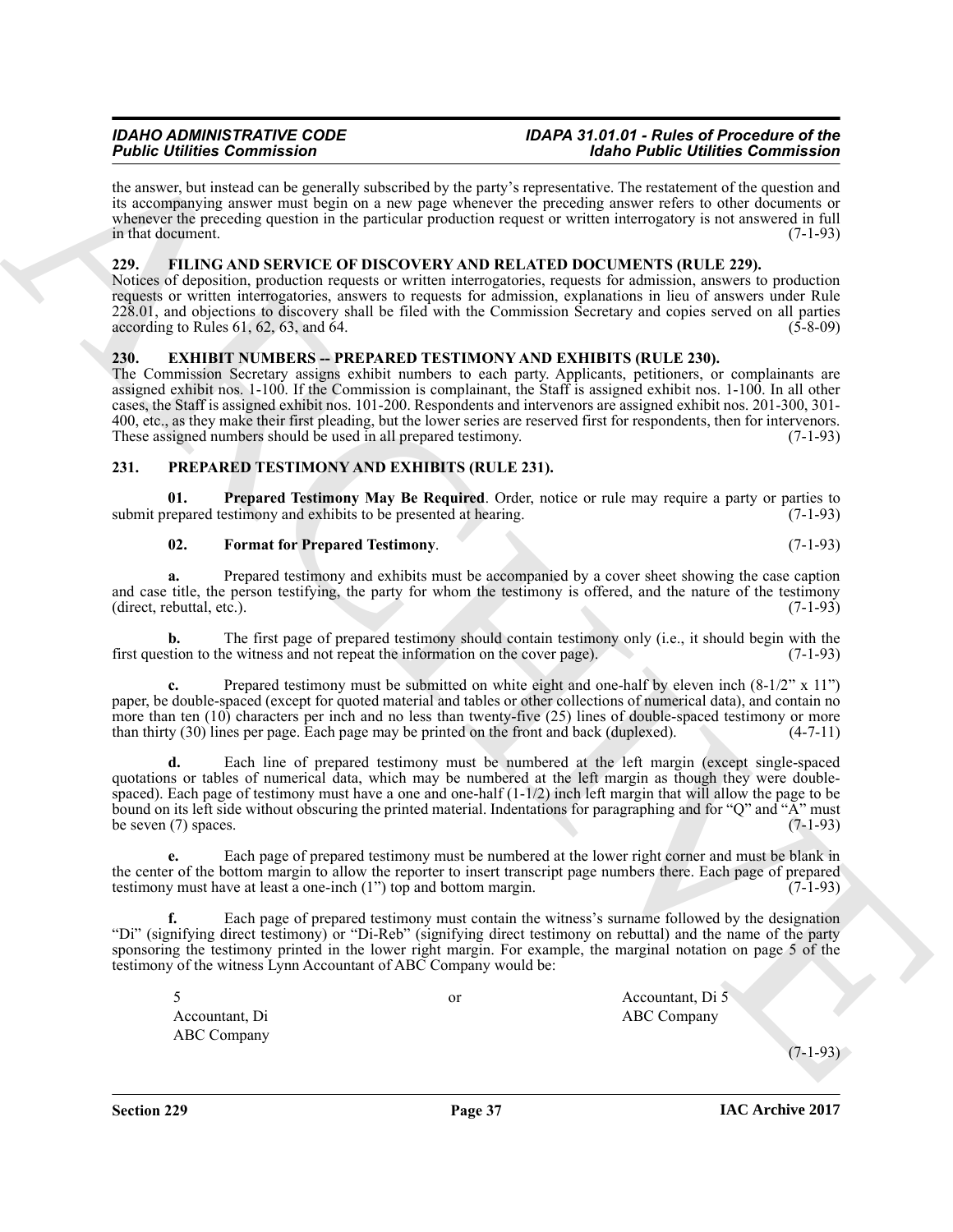<span id="page-37-11"></span>**03. References to Exhibits**. All references to exhibits in prepared testimony must refer to the exhibits by their number as assigned by the Commission Secretary. Exhibits accompanying prepared testimony must be consecutively numbered from the first exhibit number assigned to the party by the Commission Secretary if the party has not previously identified exhibits, or from the highest exhibit number previously identified by that party. Exhibits must be filed on eight and one-half by eleven inch  $(8-1/2" \times 11")$  paper unless it is impractical to make them that size. Exhibits accompanying prepared testimony must comply with Rule 267. (7-1-93)

<span id="page-37-10"></span>**04. Number of Copies -- Filing and Service**. Unless otherwise provided by order, notice or agreement of the parties, nine (9) legible copies of prepared testimony and exhibits must be filed with the Commission Secretary and copies filed on all parties pursuant to Rules 61, 62, 63 and 64 at least fourteen (14) days before the hearing at which they will be presented. The original, if there is an original, or one (1) of the copies, if there is not, must be specifically designated as the reporter's copy by cover sheet, attached note or otherwise, and be included with the copies filed with the Commission Secretary. In special circumstances, notice or order may provide that the reporter's copy of prepared testimony and exhibits be served directly on the reporter rather than the Commission Secretary.

(7-1-93)

<span id="page-37-9"></span>**05. Computer-Searchable Copies of Testimony**. In addition to the paper copies of prepared testimony, the Commission Secretary may also require or the parties may agree that some or all of the prepared testimony to be submitted to the Secretary, parties and the reporter in computer searchable CD-ROM without password protection. The CD-ROM shall be in Adobe Acrobat (PDF) or other searchable format agreed upon by the reporter and the parties. Each CD-ROM shall be labeled with the Commission's case number, case name, the name of each witness and the sponsoring party. (4-7-11) each witness and the sponsoring party.

<span id="page-37-12"></span><span id="page-37-0"></span>**232. SANCTIONS FOR FAILURE TO OBEY ORDER COMPELLING DISCOVERY (RULE 232).** The Commission may impose all sanctions recognized by the Public Utilities Law for failure to comply with an order compelling discovery. (7-1-93)

#### <span id="page-37-6"></span><span id="page-37-1"></span>**233. ASSERTIONS THAT DISCOVERED MATERIAL IS PROTECTED FROM PUBLIC INSPECTIONS -- PROCEDURES (RULE 233).**

<span id="page-37-8"></span><span id="page-37-7"></span>Assertion of Protection. Whenever any party to a request for discovery believes that material otherwise discoverable is protected by statute or rule of law from inspection, examination or copying by the general public, the attorney for the party asserting the material is protected by law from inspection, examination or copying must state that the answer or some portion of it is protected, citing the specific statute or other legal authority for that position. The attorney's assertion constitutes a representation that the attorney is familiar with the material claimed not to be available for public inspection, examination and copying and in good faith believes there is a basis in law for  $\text{that claim.}$  (4-5-00)

For the matter is not applied to the binder of the state of the state of the binder control of the control of the state of the state of the state of the state of the state of the state of the state of the state of the sta **02.** Procedures. When an answer contains material, some of which is protected by law from public inspection, examination, and copying and some of which is not, the protected material must be reproduced on yellow paper and separated from material available for public review. Each page of the material exempt from public review must be marked "Trade Secrets" or "Confidential." All material exempt from public review shall be filed with the Commission Secretary and served on all parties under seal pursuant to Rule 229. Material exempt from public review shall be separately stored in a secure location with limited access and safeguarded from unauthorized disclosure. All material for which no assertion of protection against public inspection, examination and copying is made will be placed in files available for public inspection. (5-8-09) placed in files available for public inspection.

#### <span id="page-37-3"></span><span id="page-37-2"></span>**234. ASSERTION OF RIGHT AGAINST SELF-INCRIMINATION DURING DISCOVERY IMMUNITY (RULE 234).**

<span id="page-37-4"></span>**01.** Assertion of Right. During discovery any person may assert the right not to testify or not to produce documents upon the ground that the testimony or production of documents may tend to incriminate the person or subject him or her to penalty or forfeiture. (7-1-93)

<span id="page-37-5"></span>**02. Granting of Immunity**. The Commission or any Commissioner may direct that person to testify or produce documents by written order or upon the record at hearing. In such case, that person shall not be prosecuted, punished or subjected to any forfeiture or penalty for or on account of any act, transaction, matter or thing concerning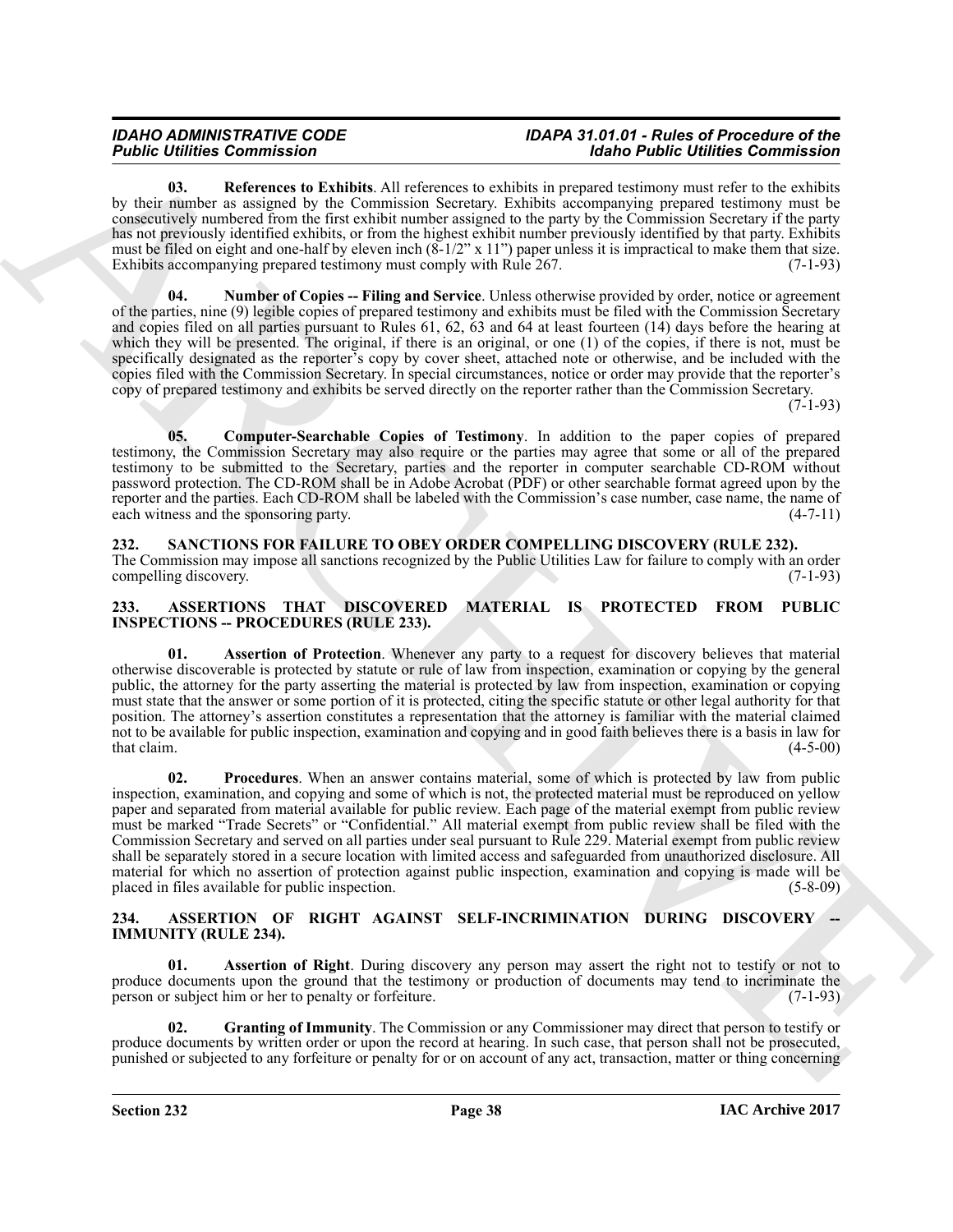which he or she shall under oath have testified or produced documentary evidence: provided, that no person so testifying shall be exempt from prosecution or punishment for any periury committed in that testimony. (7-1-93) testifying shall be exempt from prosecution or punishment for any perjury committed in that testimony.

<span id="page-38-4"></span>**03. No Immunity Without Assertion of Right**. No immunity is granted under this rule or under Section 61-606, Idaho Code, in the absence of a specific assertion of the persons' rights under Section 61-606, Idaho Code, and the Commission's or a Commissioner's written order or direction on the record at hearing compelling the person to testify or produce written documents and immunizing the person from prosecution, punishment, forfeiture or penalty according to this rule and Section 61-606, Idaho Code. No immunity granted under this rule or Section 61- 606, Idaho Code, shall extend to any public utility. (7-1-93)

<span id="page-38-0"></span>**235. -- 240. (RESERVED)**

### <span id="page-38-11"></span><span id="page-38-6"></span>**HEARINGS -- MISCELLANEOUS PROCEDURE RULES 241 THROUGH 260**

#### <span id="page-38-9"></span><span id="page-38-1"></span>**241. NOTICE OF HEARING (RULE 241).**

**01.** Timing of Notice. Notice of the place, date and hour of hearing will be served at least fourteen (14) days, or in the case of formal complaints, twenty-one (21) days, before the time set for hearing, unless the Commission finds by order that the public necessity requires the hearing to be held earlier. (7-1-93)

<span id="page-38-10"></span>**02. Contents of Notice**. Notices must comply with Rule 242's requirements. Notices must list the names of the parties (or the lead parties if the parties are too numerous to name), the case number, and the name of the hearing officer who will conduct the hearing if the case will not be heard by one (1) or more Commissioners. If no document previously issued by the Commission has listed the legal authority of the Commission to conduct the hearing, the notice of hearing must do so. The notice of hearing shall state that the hearing will be conducted under these rules of procedure and inform the parties where they may read or obtain a copy. (7-1-93)

**03. Locations of Hearing**. Hearings may be held in Boise, Idaho, or at other places designated by notice or order. (7-1-93)

<span id="page-38-12"></span>**04. Types of Formal Hearings**. The Commission generally conducts two (2) types of formal public hearings.  $(5-8-09)$ 

**a.** A technical hearing is a public hearing where parties present witnesses and their prepared testimony and exhibits. (5-8-09) (5-8-09)

**b.** A customer hearing is a public hearing for customers, public officials, and other persons not related to parties in the case to provide testimony. Unless otherwise ordered by the presiding officer, parties are prohibited from presenting evidence at the customer hearing. (5-8-09)

#### <span id="page-38-5"></span><span id="page-38-2"></span>**242. FACILITIES AT OR FOR HEARING AND ADA REQUIREMENTS (RULE 242).**

Fold continue Commission<br>
Collider Commission Continue Continue Continue Continue Continue Continue Continue Continue Continue Continue Continue Continue Continue Continue Continue Continue Continue Continue Continue Cont All hearings must be held in facilities meeting the accessibility requirements of the Americans with Disabilities Act (ADA). All notices of hearing must inform the parties that the hearing will be conducted in facilities meeting the accessibility requirements of the Americans with Disabilities Act. All notices of hearing must inform the parties and other persons notified that if they require assistance of the kind that the Commission is required to provide under the Americans with Disabilities Act (e.g., sign language interpreters, Braille copies of documents) in order to participate in or understand the hearing, the Commission will supply that assistance upon request made seven (7) days before hearing. (7-1-93) hearing. (7-1-93)

#### <span id="page-38-7"></span><span id="page-38-3"></span>**243. HOW HEARINGS ARE HELD (RULE 243).**

<span id="page-38-8"></span>**01. All Hearings Presumed Open**. All hearings conducted by the Commission are open to the public except when a hearing may be partially closed to safeguard trade secrets or other confidential information protected from public disclosure. If parties intend to cross-examine or offer testimony that may necessitate the parital closure of a hearing, they shall advise the Commission or presiding officer at the beginning of the hearing or as soon as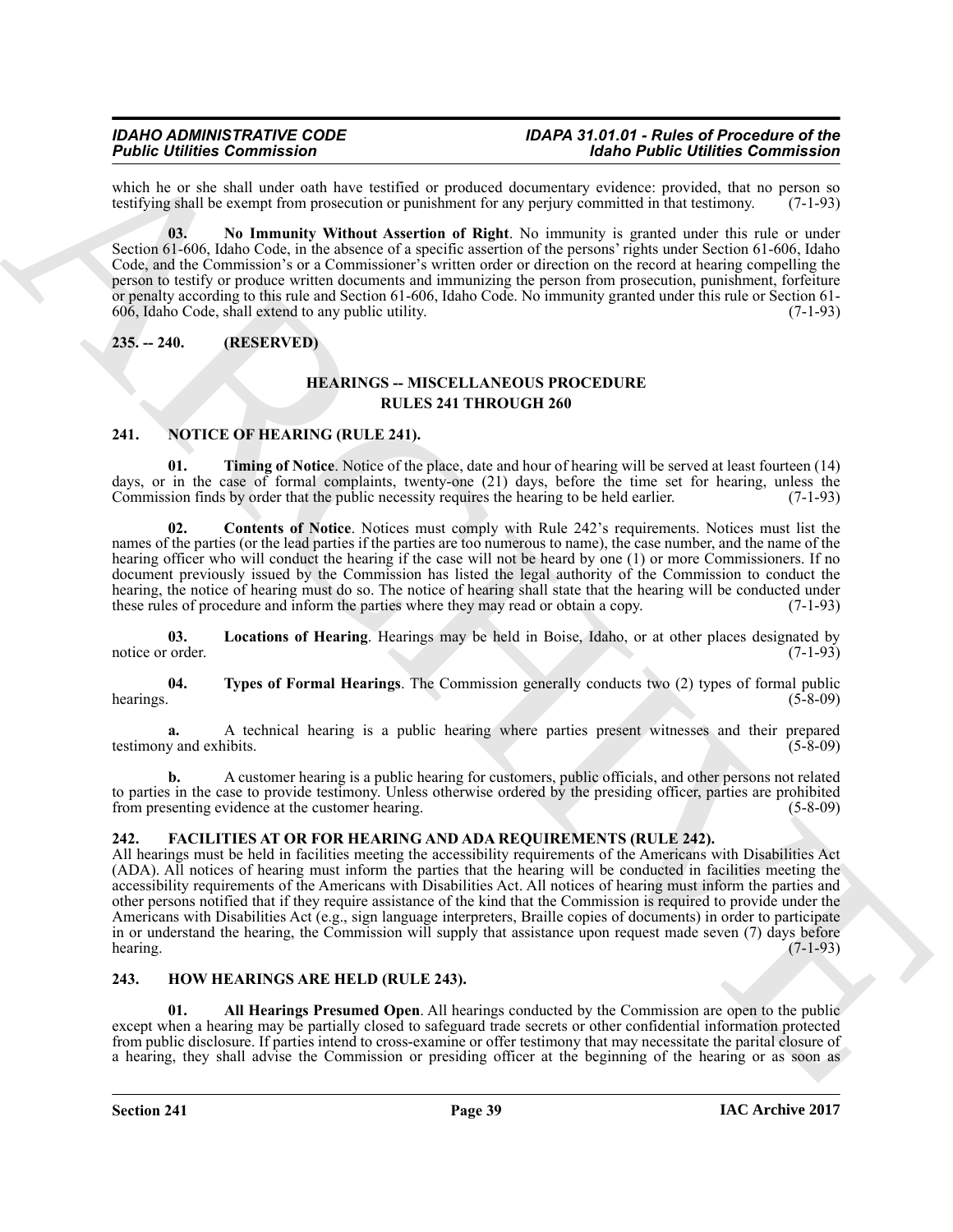thereafter as practical. The Commission disfavors closed hearings and parties shall take all reasonable measures to avoid the need to close a public hearing. Such measures include: (4-5-00) avoid the need to close a public hearing. Such measures include:

| a. | Using references to page and line or column numbers;               | $(4-5-00)$ |
|----|--------------------------------------------------------------------|------------|
| b. | Using summaries or generalizations;                                | $(4-5-00)$ |
| c. | Stipulating that the evidence be offered in the public hearing; or | $(4-5-00)$ |
|    | Offering testimony in writing.                                     | $(4-5-00)$ |

<span id="page-39-9"></span>**02. Methods of Conducting Hearings**. Hearings may be held in person or by telephone or television or other electronic means, if each participant to the hearing has an opportunity to participate in the entire proceeding while it is taking place. (4-5-00)

#### <span id="page-39-6"></span><span id="page-39-0"></span>**244. CONDUCT AT HEARINGS (RULE 244).**

All persons attending a hearing must conduct themselves in a respectful and courteous manner. Persons disrupting the hearing shall be asked to leave by the presiding officer. See Rule 47 and Section 18-6409(1), Idaho Code. Smoking is not permitted at hearings. (5-8-09) (5-8-09)

#### <span id="page-39-7"></span><span id="page-39-1"></span>**245. CONFERENCE AT HEARING (RULE 245).**

In any proceeding the presiding officer may convene the parties before hearing or recess the hearing to discuss formulation or simplification of the issues, admissions of fact or identification of documents to avoid unnecessary proof, exchanges of documents, exhibits or prepared testimony, limitation of witnesses, establishment of order of procedure, and other matters that may expedite orderly conduct of the hearing. The presiding officer will state the results of the conference on the record. (7-1-93) results of the conference on the record.

#### <span id="page-39-12"></span><span id="page-39-2"></span>**246. PRELIMINARY PROCEDURE AT HEARING (RULE 246).**

Before taking evidence the presiding officer will call the hearing to order, take appearances of parties, and act upon any pending motions or petitions. The presiding officer may allow opening statements as necessary or appropriate to explain a party's presentation. (7-1-93) explain a party's presentation.

#### <span id="page-39-8"></span><span id="page-39-3"></span>**247. CONSOLIDATION OF PROCEEDINGS (RULE 247).**

The Commission may consolidate two (2) or more proceedings for hearing when it finds that they present issues that are related and that the rights of the parties will not be prejudiced. In consolidated hearings the presiding officer determines the order of the proceeding. (7-1-93)

#### <span id="page-39-13"></span><span id="page-39-4"></span>**248. STIPULATIONS (RULE 248).**

Folio Point Forming the Communication of the state of the state of the state of the state of the state of the state of the state of the state of the state of the state of the state of the state of the state of the state o Parties may stipulate among themselves to any fact at issue by written statement filed with the Commission Secretary or presented at hearing or by oral statement on the hearing record. A stipulation binds all parties agreeing to it only according to its terms. The Commission may regard a stipulation as evidence, but the Commission may require proof by evidence of the facts stipulated. The Commission is not bound to adopt a stipulation of the parties, but may by order do so. If the Commission rejects a stipulation, it will do so before issuing a final order, and it will provide an additional opportunity for the parties to present evidence and arguments on the subject matter of the rejected stipulation. (7-1-93)

#### <span id="page-39-10"></span><span id="page-39-5"></span>**249. ORDER OF PROCEDURE (RULE 249).**

**01. Order of Presentation of Evidence**. The parties' evidence will ordinarily be introduced in the g order: (7-1-93) following order:

<span id="page-39-11"></span>

| a.  | Upon applications: | $(7-1-93)$ |
|-----|--------------------|------------|
| 1.  | Applicant;         | $(7-1-93)$ |
| ii. | Intervenors;       | $(7-1-93)$ |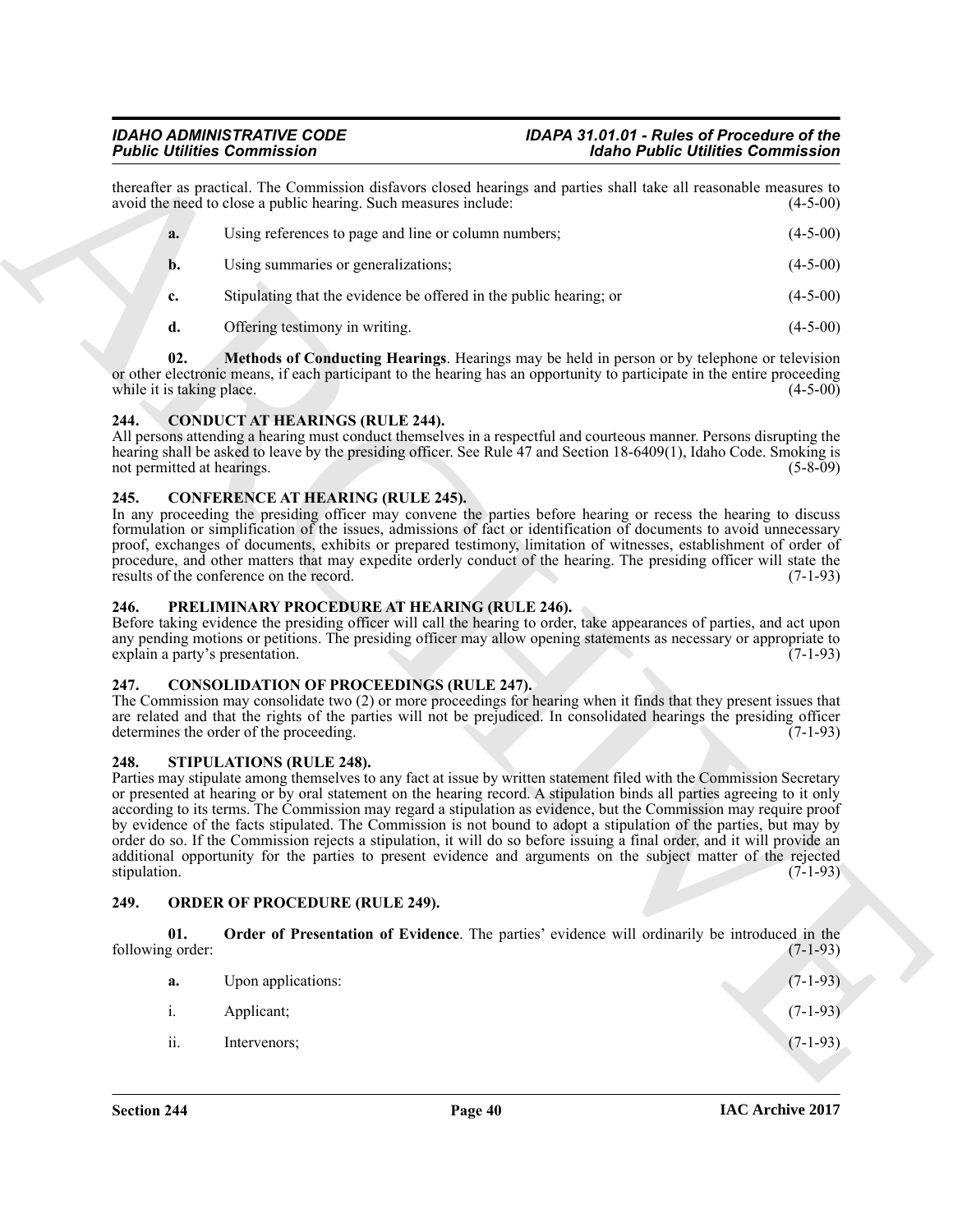| <b>Public Utilities Commission</b>    | <b>Idaho Public Utilities Commission</b>                                                                                                                                                                                                                                                                                                             |            |
|---------------------------------------|------------------------------------------------------------------------------------------------------------------------------------------------------------------------------------------------------------------------------------------------------------------------------------------------------------------------------------------------------|------------|
| iii.                                  | Commission Staff; and                                                                                                                                                                                                                                                                                                                                | $(7-1-93)$ |
| iv.                                   | Rebuttal by applicant.                                                                                                                                                                                                                                                                                                                               | $(7-1-93)$ |
| b.                                    | Upon formal complaints or petitions (except when the Commission is complainant):                                                                                                                                                                                                                                                                     | $(7-1-93)$ |
| i.                                    | Complainant or petitioner;                                                                                                                                                                                                                                                                                                                           | $(7-1-93)$ |
| ii.                                   | Intervenors;                                                                                                                                                                                                                                                                                                                                         | $(7-1-93)$ |
| iii.                                  | Commission Staff;                                                                                                                                                                                                                                                                                                                                    | $(7-1-93)$ |
| iv.                                   | Respondents; and                                                                                                                                                                                                                                                                                                                                     | $(7-1-93)$ |
| V.                                    | Rebuttal by complainant or petitioner.                                                                                                                                                                                                                                                                                                               | $(7-1-93)$ |
| $c_{\cdot}$                           | Upon complaints by Commission:                                                                                                                                                                                                                                                                                                                       | $(7-1-93)$ |
| i.                                    | Commission Staff;                                                                                                                                                                                                                                                                                                                                    | $(7-1-93)$ |
| ii.                                   | Intervenors;                                                                                                                                                                                                                                                                                                                                         | $(7-1-93)$ |
| iii.                                  | Respondents; and                                                                                                                                                                                                                                                                                                                                     | $(7-1-93)$ |
| iv.                                   | Rebuttal by Commission Staff. This order of presentation of evidence may be modified by the<br>Commission or presiding officer. Additional evidence may be taken in the discretion of the Commission or presiding<br>officer. Evidence of public witnesses may be taken at any time.                                                                 | $(7-1-93)$ |
| 02.<br>order:                         | Order of Examination of Witnesses. Witnesses will ordinarily be examined in the following                                                                                                                                                                                                                                                            | $(7-1-93)$ |
| a.                                    | Direct examination by sponsoring party or direct statement of public witness;                                                                                                                                                                                                                                                                        | $(7-1-93)$ |
| b.                                    | Examination by applicants, petitioners or complainants;                                                                                                                                                                                                                                                                                              | $(7-1-93)$ |
| c.                                    | Examination by intervenors;                                                                                                                                                                                                                                                                                                                          | $(7-1-93)$ |
| d.                                    | Examination by respondents;                                                                                                                                                                                                                                                                                                                          | $(7-1-93)$ |
| e.                                    | Examination by Commission Staff (except when the Staff acts as complainant);                                                                                                                                                                                                                                                                         | $(7-1-93)$ |
| f.                                    | Examination by Commissioners or hearing examiners; and                                                                                                                                                                                                                                                                                               | $(7-1-93)$ |
| g.<br>similar to the witness.         | Redirect examination or rebuttal statement. The presiding officer may allow additional examination<br>of witnesses or vary the order of examination of witnesses. The presiding officer may vary the order of examination<br>of witnesses to allow parties with interests adverse to the witness to examine the witness after parties with interests | $(7-1-93)$ |
| 250.<br>truth.                        | TESTIMONY UNDER OATH (RULE 250).<br>All testimony presented in formal hearings will be given under oath. Before testifying each witness must swear or<br>affirm that the testimony the witness will give before the Commission is the truth, the whole truth, and nothing but the                                                                    | $(7-1-93)$ |
| 251.<br>argue motions and objections. | PARTIES AND PERSONS WITH SIMILAR INTERESTS (RULE 251).<br>If two (2) or more parties or persons have substantially like interests or positions, to expedite the proceeding and<br>avoid duplication the presiding officer may limit the number of them who testify, examine witnesses, or make and                                                   | $(7-1-93)$ |

<span id="page-40-2"></span>

| order: | 02. | Order of Examination of Witnesses. Witnesses will ordinarily be examined in the following | $(7-1-93)$ |
|--------|-----|-------------------------------------------------------------------------------------------|------------|
|        | a.  | Direct examination by sponsoring party or direct statement of public witness;             | $(7-1-93)$ |
|        | b.  | Examination by applicants, petitioners or complainants;                                   | $(7-1-93)$ |
|        | c.  | Examination by intervenors;                                                               | $(7-1-93)$ |
|        | d.  | Examination by respondents;                                                               | $(7-1-93)$ |
|        | e.  | Examination by Commission Staff (except when the Staff acts as complainant);              | $(7-1-93)$ |
|        | f.  | Examination by Commissioners or hearing examiners; and                                    | $(7-1-93)$ |

#### <span id="page-40-3"></span><span id="page-40-0"></span>**250. TESTIMONY UNDER OATH (RULE 250).**

#### <span id="page-40-1"></span>**251. PARTIES AND PERSONS WITH SIMILAR INTERESTS (RULE 251).**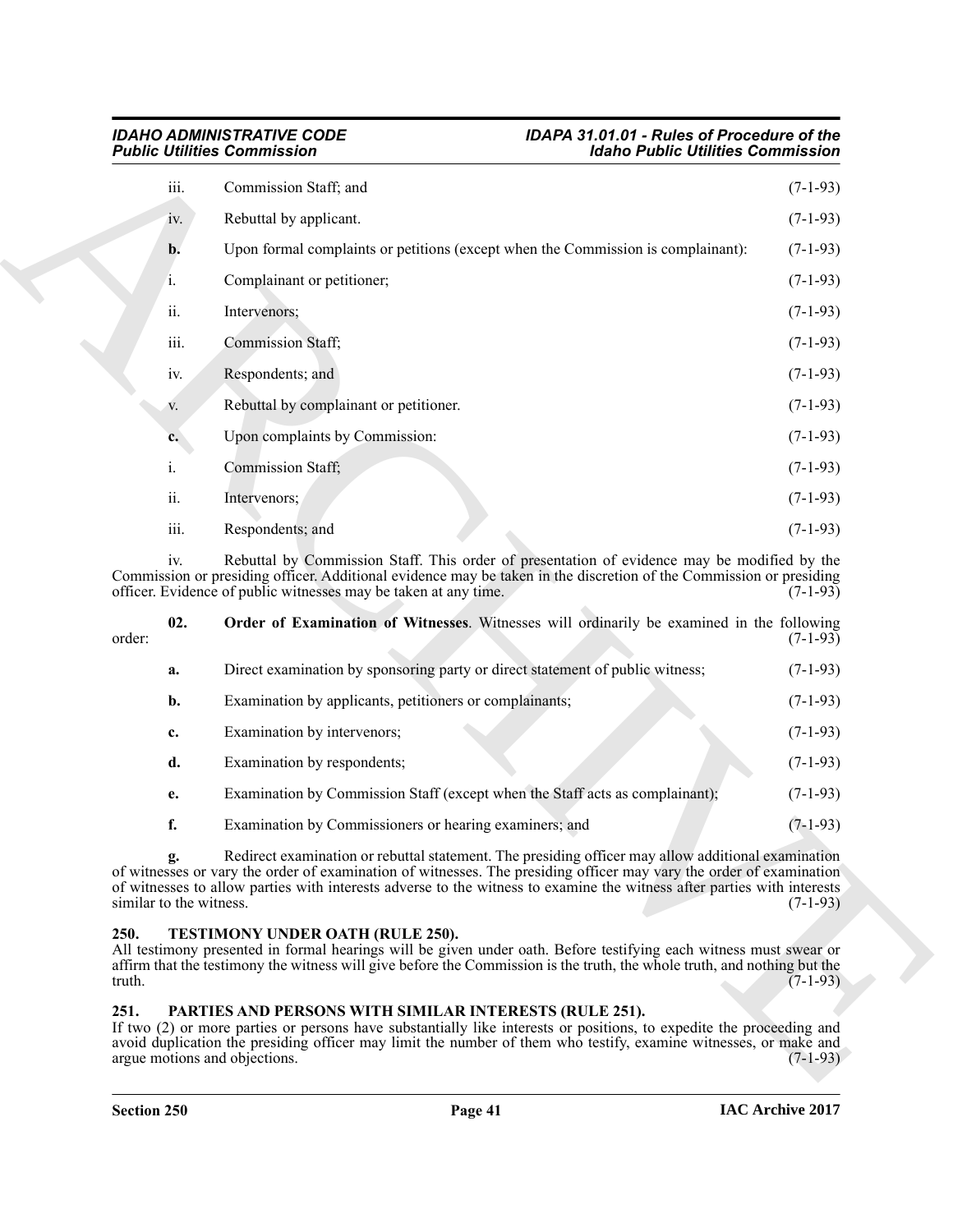#### <span id="page-41-6"></span><span id="page-41-0"></span>**252. CONTINUANCE OF HEARING (RULE 252).**

The Commission or presiding officer may continue proceedings for further hearing. When a hearing for an application described by Rule 121 is continued at the request of the applicant, the applicant may be required, as a condition of granting the motion for continuance, to consent to an order tolling the running of any suspension period if the Commission ultimately finds that a final order cannot be issued within the suspension period because the applicant's request for a continuance was granted. (7-1-93) applicant's request for a continuance was granted.

#### <span id="page-41-13"></span><span id="page-41-1"></span>**253. RULINGS AT HEARINGS (RULE 253).**

The presiding officer rules on motions presented at hearing. The presiding officer's rulings may be reviewed by the full Commission in determining the matter on its merits. In extraordinary circumstances, the presiding officer may refer or defer these matters to the full Commission for determination. (7-1-93)

#### <span id="page-41-7"></span><span id="page-41-2"></span>**254. ORAL ARGUMENT (RULE 254).**

The Commission may set and hear oral argument on any matter before it on reasonable notice according to the circumstances. (7-1-93)

#### <span id="page-41-5"></span><span id="page-41-3"></span>**255. BRIEFS -- PROPOSED ORDERS OF THE PARTIES -- STATEMENTS OF POSITION -- PROPOSED ORDER OF THE COMMISSION (RULE 255).**

In any proceeding, any party may move to file briefs, memoranda, proposed orders of the parties or statements of position, and the Commission or presiding officer may request briefs, proposed orders of the parties, or statements of position. The Commission or presiding officer may issue a proposed order and ask the parties for comment upon the proposed order. (7-1-93)

#### <span id="page-41-8"></span><span id="page-41-4"></span>**256. PROCEDURE ON MOTIONS (RULE 256).**

<span id="page-41-9"></span>**01. Argument**. The Commission may consider and decide prehearing motions with or without oral argument or hearing. If oral argument or hearing on a motion is requested and denied, the Commission must state its grounds for denying the request. (7-1-93)

**02. Requirements for Motion for Expeditious Substantive Relief**. A motion requesting substantive relief on fewer than fourteen (14) days' notice will not be acted upon on fewer than fourteen (14) days' notice unless it states:  $(7-1-93)$ 

<span id="page-41-11"></span>**a.** The facts supporting its request to act on shorter notice; and  $(7-1-93)$ 

**Foother Communistics**<br>
252. CONTRIBUTE CONTRAINT CONTRAINT 2521. The first of the first of the first of the state of the state of the state of the state of the state of the state of the state of the state of the state of **b.** 1) That at least one (1) representative of all parties has received actual notice of the motion, by telephone or personal delivery of the motion; or 2) stating the efforts made to reach representatives of those parties not contacted and what efforts will continue to be made to contact them. Except as otherwise provided in this paragraph, the Commission will allow at least two (2) days (excluding Saturdays, Sundays and legal holidays) after notification by telephone or actual receipt of the motion for parties to inform the Commission Secretary, either in writing personally delivered to the Secretary or by telephone, whether they support or oppose the motion and whether they desire to be heard on the motion in person, in writing or by telephone. Except in extraordinary circumstances in which the Commission states good cause for ruling on a motion without allowing two (2) days for parties to state their positions or to present their position on the motion either in person, in writing or by telephone, the Commission will not rule on a substantive motion. Whenever an order is issued in such extraordinary circumstances, it will expire in no more than seven  $(7)$  days.  $(7-1-93)$ 

<span id="page-41-10"></span>**03. Motions for Procedural Relief**. A motion requesting procedural relief on fewer than fourteen (14) days' notice is properly filed if it complies with provisions of Rule 256.02.a. and 256.02.b. The Commission may act on such a motion without waiting for responses of other parties. (7-1-93)

<span id="page-41-12"></span>**04. Support or Opposition to Prehearing Motion**. When a prehearing motion has been filed, all parties seeking similar substantive or procedural relief must join in the motion or file their own motions within seven (7) days after receiving the original motion. The party answering to or responding to the motion(s) will have fourteen (14) days from the time of filing of the last motion or joinder pursuant to the requirements of the previous sentence in which to respond, except as provided in Rule 256.02 and 256.03 of this rule. (7-1-93)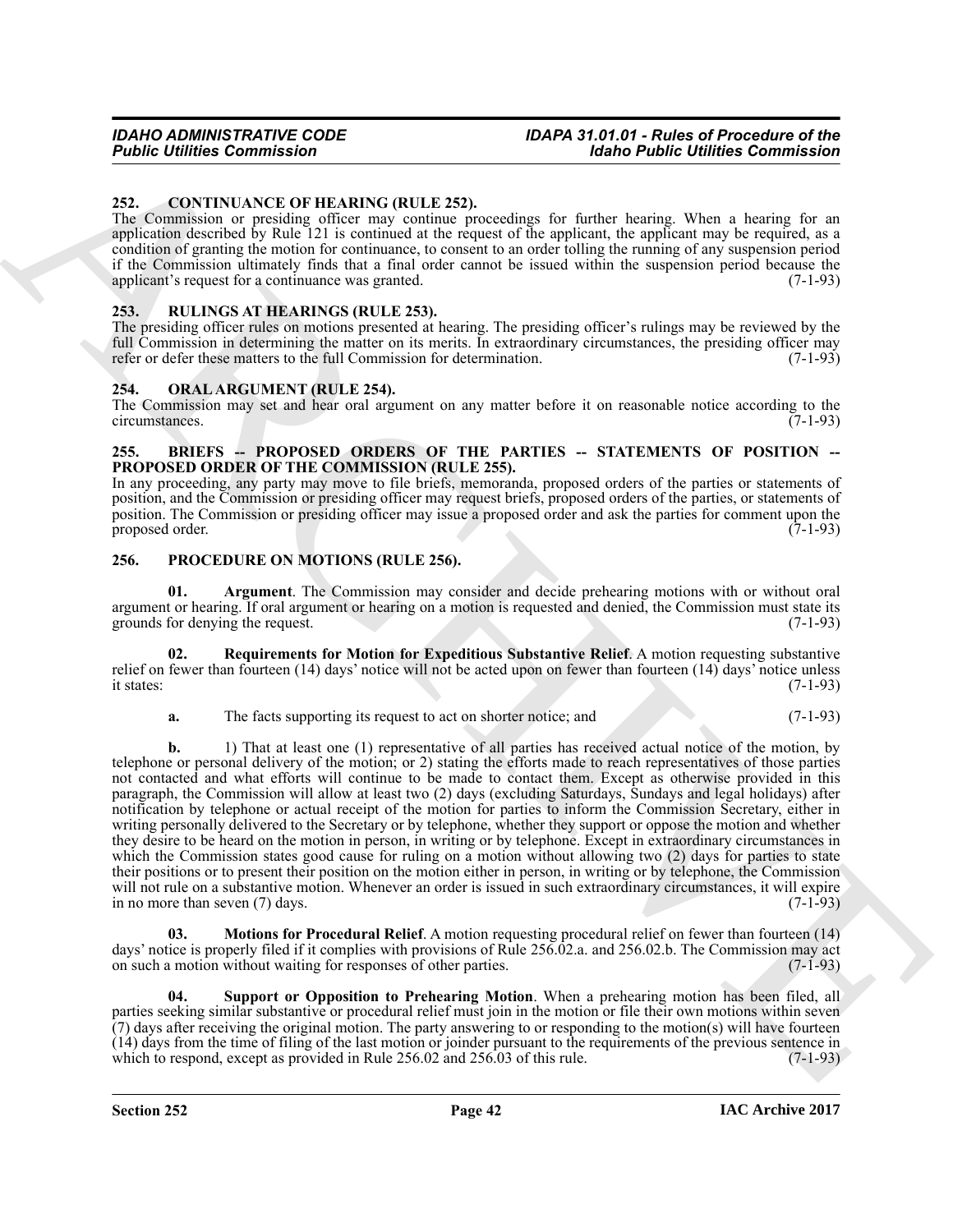#### <span id="page-42-13"></span><span id="page-42-0"></span>**257. JOINT HEARINGS (RULE 257).**

When the Commission participates jointly with a federal regulatory agency, the rules of practice and procedure of the federal agency govern. When the Commission participates jointly with an administrative body of another state or other states, the rules of the state where the hearing is held govern unless otherwise agreed upon by the participating agencies. Any person entitled to appear in a representative capacity for any of the agencies involved in a joint hearing may do so in such joint hearing. may do so in such joint hearing.

#### <span id="page-42-9"></span><span id="page-42-1"></span>**258. COMMISSIONERS -- HEARING EXAMINERS -- PROCEDURE (RULE 258).**

<span id="page-42-10"></span>**01. Officers Holding Hearings**. Hearings are held before one (1) or more Commissioners or one (1) or more hearing examiners appointed by the Commission. The presiding officer is designated by the Commission. Any<br>Commissioner or hearing examiner may administer oaths. (7-1-93) Commissioner or hearing examiner may administer oaths.

<span id="page-42-11"></span>**02. Procedure When Hearing Examiner Holds Hearing**. When a hearing examiner hears a proceeding, the examiner must prepare and file recommended findings of fact with the Commission Secretary and serve copies of them on all parties of record within fourteen (14) days after receipt of the hearing record, unless the examiner's recommended findings are stated on the record at hearing. Unless otherwise provided by order or notice, the Commission will issue its decision based upon its independent review of the record and of the hearing examiner's recommended findings of fact. (7-1-93)

#### <span id="page-42-5"></span><span id="page-42-2"></span>**259. ASSERTION OF RIGHT AGAINST SELF-INCRIMINATION AT HEARING -- IMMUNITY (RULE 259).**

<span id="page-42-6"></span>**01. Assertion of Right**. At hearing any person may assert the right not to testify or not to produce documents upon the ground that the testimony or production of documents may tend to incriminate the person or subject him or her to penalty or forfeiture. (7-1-93)

<span id="page-42-7"></span>**02. Granting of Immunity**. The Commission or any Commissioner may direct that person to testify or produce the document by written order or upon the record at hearing. In such case, that person shall not be prosecuted, punished or subjected to any forfeiture or penalty for or on account of any act, transaction, matter or thing concerning which the person shall under oath have testified or produced documentary evidence: provided, that no person so testifying shall be exempt from prosecution or punishment for any perjury committed by him or her in that testimony. (7-1-93) testimony. (7-1-93)

<span id="page-42-8"></span>**03. No Immunity Without Assertion of Right**. No immunity is granted under this rule or under Section 61-606, Idaho Code, in the absence of a specific assertion of the person's rights under Section 61-606, Idaho Code, and the Commission's or a Commissioner's written order or direction on the record at hearing compelling the person to testify or produce written documents and immunizing the person from prosecution, punishment, forfeiture or penalty according to this rule and Section 61-606, Idaho Code. No immunity granted under this rule or Section 61- 606, Idaho Code, shall extend to any public utility. (7-1-93)

#### <span id="page-42-15"></span><span id="page-42-3"></span>**260. SUMMARY OF POSITION(S) AND TESTIMONY (RULE 260).**

**Folding Communistics**<br>
25. July T. HAIMSC (RULL 25), a detection agents of the significant procedure and the significant of the significant of the significant of the significant of the significant of the significant of t Each utility shall make available to the public at all Commission hearings a brief written summary of the utility's position(s) and testimony filed in the case under consideration except when the Commission has determined that a summary is not necessary. If the utility is requesting a rate increase, its summary shall address the utility's need for additional revenue, the total dollar amount requested, and the proposed percentage increase or decrease in rates for each major customer class. The Commission Staff and intervenors shall also provide a brief summary of their recommendations and the testimony filed in the case under consideration. These summaries and presentations are provided solely for the convenience of the public and will not be allowed as evidence or form the basis for crossexamination of any witness. (5-8-09)

#### <span id="page-42-12"></span>**EVIDENCE RULES 261 THROUGH 270**

#### <span id="page-42-14"></span><span id="page-42-4"></span>**261. RULES OF EVIDENCE -- EVALUATION OF EVIDENCE (RULE 261).**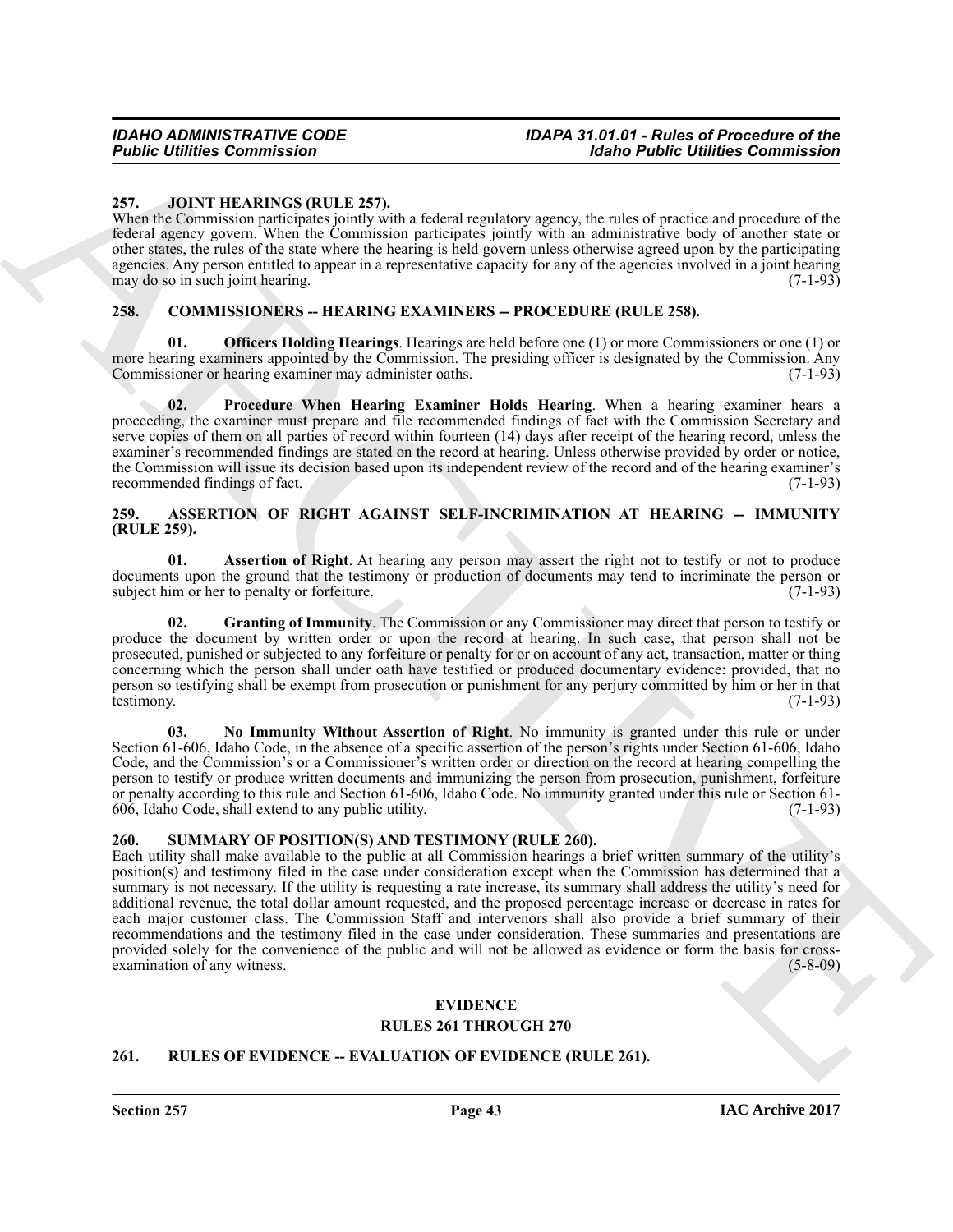For the transmission of the state of the state of the state of the both Collinson Commutation in the state of the state of the state of the state of the state of the state of the state of the state of the state of the sta The presiding officer at hearing is not bound by the Idaho Rules of Evidence. No informality in any proceeding or in the manner of taking testimony invalidates any order made, approved or confirmed by the Commission. Rules as to the admissibility of evidence used by the district courts of Idaho in non-jury civil cases are generally followed, but evidence (including hearsay) not admissible in non-jury civil cases may be admitted to determine facts not reasonably susceptible of proof under the Idaho Rules of Evidence. The presiding officer, with or without objection, may exclude evidence that is irrelevant, unduly repetitious, inadmissible on constitutional or statutory grounds, or inadmissible on the basis of any evidentiary privilege provided by statute or recognized in the courts of Idaho, and order the presentation of such evidence to stop. All other evidence may be admitted if it is a type generally relied upon by prudent persons in the conduct of their affairs. The Commission's expertise, technical competence and special knowledge may be used in the evaluation of the evidence.  $(7-1-93)$ 

#### <span id="page-43-6"></span><span id="page-43-0"></span>**262. DOCUMENTARY EVIDENCE -- INTRODUCTION OF RECORDS IN THE COMMISSION SECRETARY'S OFFICIAL FILE (RULE 262).**

Documentary evidence may be received in the form of copies or excerpts. Upon request, parties shall be given an opportunity to compare the copy with the original if available. When a party offers in evidence any portion of a transcript, exhibit, or other record from any other proceeding before the Commission, the portion offered must be specifically described and, if admitted, will be made an exhibit. The party offering the exhibit must comply with Rule 267. (7-1-93)

### <span id="page-43-8"></span><span id="page-43-1"></span>**263. OFFICIAL NOTICE (RULE 263).**

<span id="page-43-9"></span>**01. Matters That May Be Officially Noticed**. The Commission may officially note at hearing and in its orders:  $(7-1-93)$ 

**a.** (1) Its own orders, notices, rules, certificates and permits, and (2) those of any other regulatory (7-1-93) agency, state or federal;

**b.** (1) matters of common knowledge, (2) technical, financial, or scientific facts established and published in accepted authorities or in the Commission's specialized knowledge, and (3) matters judicially noticeable; and (7-1-93) (3-1-93)

**c.** Data contained in periodic reports of regulated utilities filed with the Commission or federal regulatory agencies. (4-5-00)

<span id="page-43-10"></span>**02. Procedure for Taking Official Notice**. When officially noting on its own motion matters described in Rule 263.01.b.(2) or 263.01.c. or adjudicative facts under Rule 263.01.b.(3) of this rule, the Commission will give the parties appropriate opportunity to respond or refute such matters noticed. Unless otherwise agreed by the parties and approved by the presiding officer, parties requesting the Commission to take official notice of documents must submit those documents to the Commission in the manner prescribed for documents in Rule 262. (7-1-93)

#### <span id="page-43-5"></span><span id="page-43-2"></span>**264. DEPOSITIONS (RULE 264).**

Depositions may be offered into evidence as allowed by Section 61-605, Idaho Code, and the Idaho Rules of Civil Procedure. (7-1-93)

#### <span id="page-43-7"></span><span id="page-43-3"></span>265. OBJECTIONS -- OFFERS OF PROOF (RULE 265).

Grounds for objection to the admission or exclusion of evidence must be stated briefly at the time the evidence is offered. Formal exceptions to rulings admitting or excluding evidence are unnecessary and need not be taken. An offer of proof for the record consists of a statement of the substance of the excluded evidence. When a party objects to the admission of evidence, the presiding officer will rule on the objection or the presiding officer may receive the evidence subject to the later ruling by the full Commission or refer to the matter to the full Commission evidence subject to the later ruling by the full Commission or refer to the matter to the full Commission.

#### <span id="page-43-11"></span><span id="page-43-4"></span>**266. PREPARED TESTIMONY (RULE 266).**

The presiding officer may order a witness's prepared testimony previously distributed to all parties to be incorporated in the transcript as if read if timely filed pursuant to an order, notice or rule requiring its filing before hearing. Without objection, the presiding officer may direct other prepared testimony to be incorporated in the transcript as if read. Admissibility of prepared testimony is subject to the Rule 261. (7-1-93)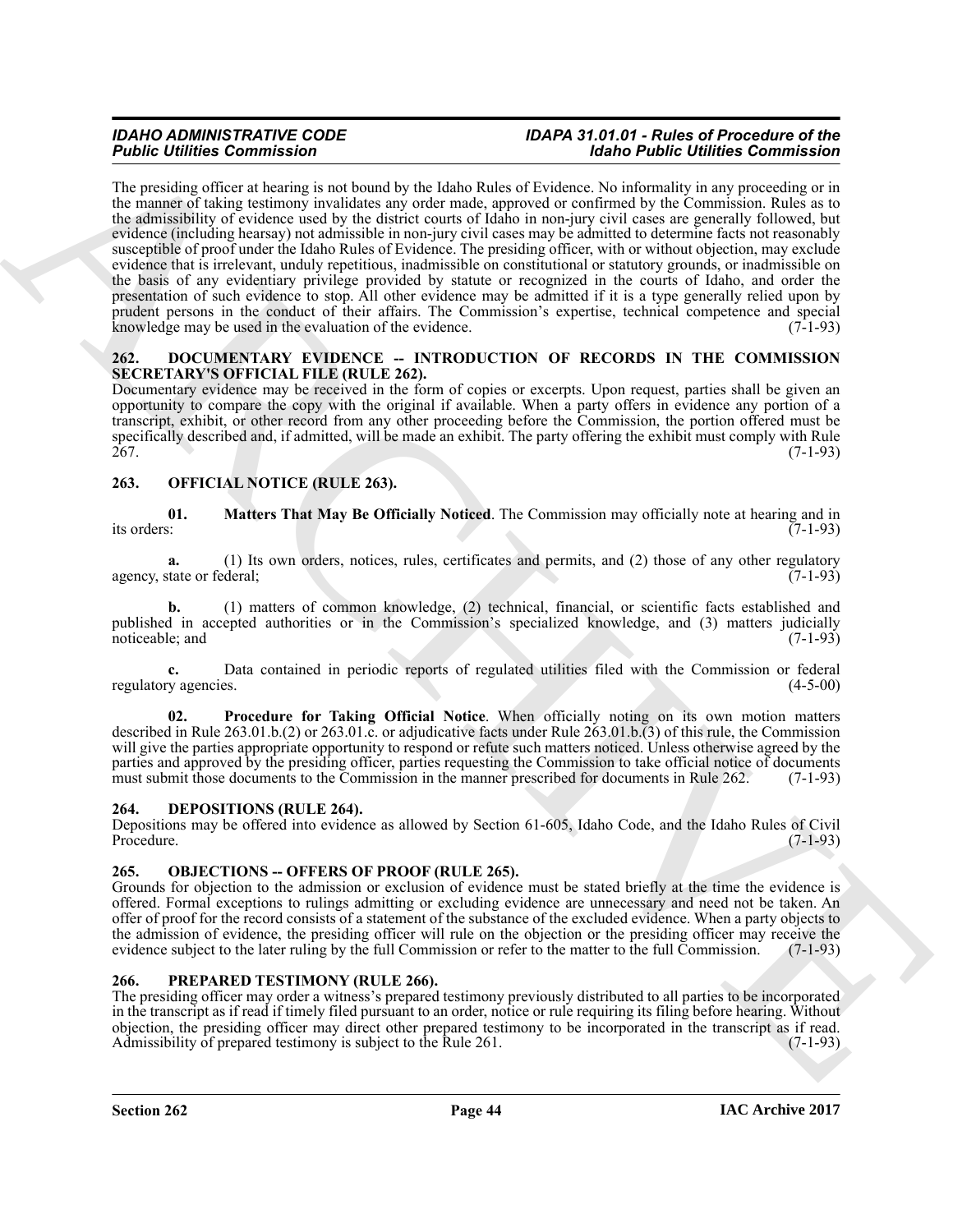#### <span id="page-44-1"></span><span id="page-44-0"></span>**267. EXHIBITS (RULE 267).**

<span id="page-44-4"></span>

<span id="page-44-3"></span>**01. Exhibit Numbers**. Exhibit numbers are assigned to the parties before hearing according to Rule  $230.$  (7-1-93)

**Folding Commission**<br>
24. **Example 12.** The state of the state of the state of the state of the state of the state of the state of the state of the state of the state of the state of the state of the state of the state of **02. Form of Exhibits**. Public exhibits offered at hearing must ordinarily be typed or printed on eight and one-half by eleven inch (8 1/2" x 11") white paper, except maps, charts, photographs and non-documentary exhibits may be introduced on the size or kind of paper customarily used for them. Exhibits that are trade secrets, confidential information or otherwise exempt from public review shall be printed on yellow paper. A copy of each documentary exhibit must be furnished to each party present, to the reporter, and to each Commissioner or hearing examiner, except for unusually bulky or voluminous exhibits that have previously been made available for the parties' inspection. Copies must be of good quality. (5-8-09) (5-8-09)

<span id="page-44-8"></span>**03. Timely Filing of Exhibits**. Exhibits offered as part of a party's direct case (except exhibits offered on redirect examination) must be timely filed. Exhibits filed pursuant to any order, notice or rule requiring their filing before hearing are timely filed. Otherwise, exhibits must be distributed or made available to all parties long enough before their introduction into evidence to allow the parties a reasonable opportunity to review them and to prepare to examine their substance, except those exhibits that update exhibits previously timely filed may be filed so long as fair opportunity is afforded other parties to examine the sponsoring witnesses about the updated material. (7-1-93)

<span id="page-44-6"></span>**04. Objection -- Admission**. Exhibits identified at hearing are subject to appropriate and timely objection before the close of proceedings. Exhibits to which no objection is made are automatically admitted into evidence without motion of the sponsoring party. (7-1-93) evidence without motion of the sponsoring party.

**05. Labeling of Exhibits**. All exhibits accompanying prepared testimony, exhibits introduced during direct examination of a party's witnesses, and, to the extent practicable, all other exhibits introduced at hearing must label the exhibit number, case number, party and witness sponsoring the exhibit, and any subdivisions within the exhibit, such as separate schedules or charts. Examples of labeling required by this rule are:

<span id="page-44-5"></span>Exhibit No. 101 Exhibit No. 507 Case No. XXX-X-XX-XX-XX<br>Case No. XXX-X-XX-XX P. Engineer, Staff L.Accountant, ABC Company Schedule 1, p. 1 of 3

Exhibits prepared for the proceeding must contain this labelling on each page of the exhibit. Exhibits reproducing previously existing documents may contain a cover page with this labelling, but need not be labelled on each page.  $(7-I-93)$ 

**06. Sources for Exhibits**. Exhibits prepared from data in workpapers, answers to discovery, periodicals, reports or other documentable sources of information must contain a statement of sources. Examples of the statements of sources required by this rule are: (7-1-93)

<span id="page-44-7"></span>P. Engineer, Workpapers -- Answer of XYZ Utility to First Tab A, pages 1 - 47 Production Request of ABC Company, Question 13

<span id="page-44-2"></span>Moody's Public Utility -- XYZ Utility, FERC Form 1 (1993) Manual p. 402a 1993 Vol. 1, p. 606

Exhibits especially prepared for introduction into evidence in a proceeding (i.e., exhibits not otherwise prepared or in existence) should be descriptively titled to show their contents and purpose. (7-1-93)

**07. Certain Exhibits Require Presiding Officer's Approval**. Neither motion pictures, slides, opaque projections, video tapes, audio tapes nor other materials not capable of duplication by still photograph or reproduction on paper shall be presented as exhibits without prior approval of the presiding officer. Writing, sketching and drawing

**Section 267 Page 45**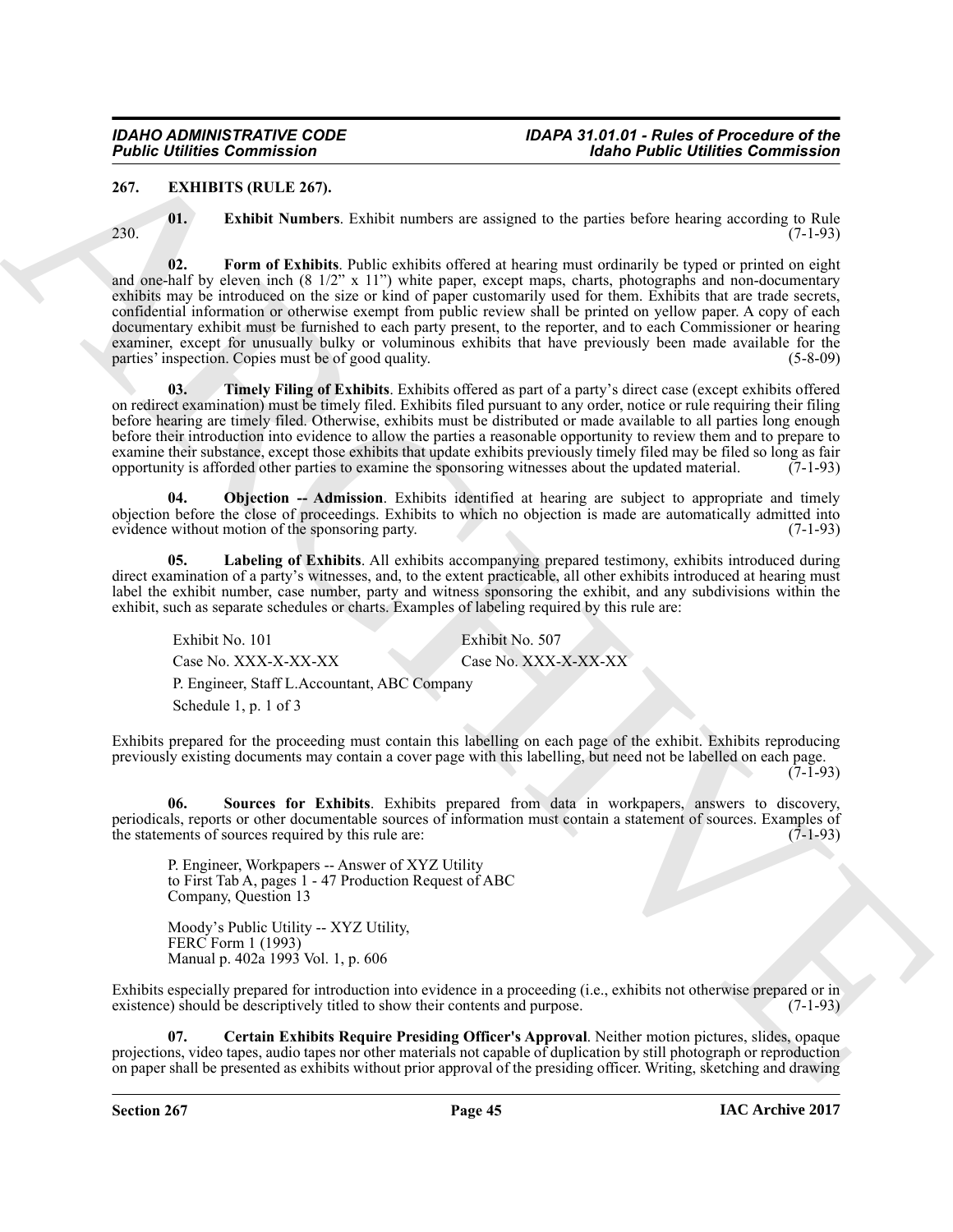on blackboards or other similar surfaces by witnesses presenting testimony do not constitute an exhibit or evidence in the proceeding unless the writing, sketching or drawing is reproduced, photographed, or otherwise preserved for the record. (7-1-93) record.  $(7-1-93)$ 

#### <span id="page-45-0"></span>**268. -- 270. (RESERVED)**

#### <span id="page-45-12"></span>**SETTLEMENTS RULES 271 THROUGH 280**

#### <span id="page-45-9"></span><span id="page-45-1"></span>**271. PASSIVE SETTLEMENTS (RULE 271).**

Settlements in formal proceedings in which a party agrees to concur in, accept, or not to oppose another party's positions previously on record with the Commission are called passive settlements. Any party may reach a passive settlement with any other party on any issue without prior notification to the Commission or any other party.(7-1-93)

#### <span id="page-45-10"></span><span id="page-45-2"></span>**272. PROCEDURES FOR ACTIVE SETTLEMENTS (RULE 272).**

Settlements in formal proceedings in which one (1) or more parties negotiate an agreement differing from positions of one (1) or more of the parties previously on record with the Commission are called active settlements. Any party other than the Commission Staff may enter into an active settlement with any party other than the Commission Staff without prior notification to the Commission or other parties. The Commission Staff, however, is precluded from entering into an active settlement without first notifying all other parties and the Commission that it intends to begin or has begun settlement negotiations. The Commission Staff must give all other parties an opportunity to participate in or be apprised of the course of the settlement negotiations before a final settlement agreement is reached. Settlement negotiations are confidential, unless all participants to the negotiation agree to the contrary. (5-8-09)

#### <span id="page-45-13"></span><span id="page-45-3"></span>**273. SUGGESTION FOR OR INQUIRY ABOUT SETTLEMENTS (RULE 273).**

Through notice or order or on the record at prehearing conference or hearing, the Commission or an individual Commissioner may inquire of the parties in any proceeding whether settlement negotiations are in progress or contemplated or invite settlement of an entire proceeding or certain issues. In issuing such an invitation for settlement, the Commission or an individual Commissioner may indicate acceptable ranges of settlement, preclude certain issues from settlement, or otherwise inform the parties of his, her or their views on settlement in aid of securing a just, speedy and economical determination of the issues presented to the Commission. Neither the Commission nor individual Commissioners will indicate ex parte their views on the merits of any proposed settlement. (7-1-93)

#### <span id="page-45-8"></span><span id="page-45-4"></span>**274. CONSIDERATION OF SETTLEMENTS (RULE 274).**

For contribute Commute and the state of the state of the state of the state of the state of the state of the state of the state of the state of the state of the state of the state of the state of the state of the state of Settlements must be reviewed under this rule. When a settlement, be it active or passive, is presented to the Commission, the Commission will prescribe procedures appropriate to the nature of the settlement to consider the settlement. For example, the Commission may summarily accept settlement of an essentially private dispute that has no significant implications for regulatory law or policy or for other utilities or customers upon the written request of the affected parties. On the other hand, when one (1) or more parties to a proceeding is not party to the settlement or when the settlement presents issues of significant implication for other utilities, other customers or the public interest, the Commission may convene an evidentiary hearing to consider the reasonableness of the settlement and whether acceptance of the settlement is just, fair, and reasonable, in the public interest, or otherwise in accordance with law or regulatory policy.

#### <span id="page-45-7"></span><span id="page-45-5"></span>**275. BURDENS OF PROOF (RULE 275).**

Proponents of a proposed settlement carry the burden of showing that the settlement is reasonable, in the public interest, or otherwise in accordance with law or regulatory policy. In any instance in which parties or affected persons oppose the settlement, proponents of the settlement should be prepared to call witnesses and argue in favor of the settlement. Opponents of the settlement should be prepared to examine supporting witnesses, offer their own witnesses, or argue against the settlement. The Commission may require the development of an appropriate record in support of or opposition to a proposed settlement as a condition of accepting or rejecting the settlement. support of or opposition to a proposed settlement as a condition of accepting or rejecting the settlement.

#### <span id="page-45-11"></span><span id="page-45-6"></span>**276. SETTLEMENT NOT BINDING (RULE 276).**

The Commission is not bound by settlements. It will independently review any settlement proposed to it to determine whether the settlement is just, fair and reasonable, in the public interest, or otherwise in accordance with law or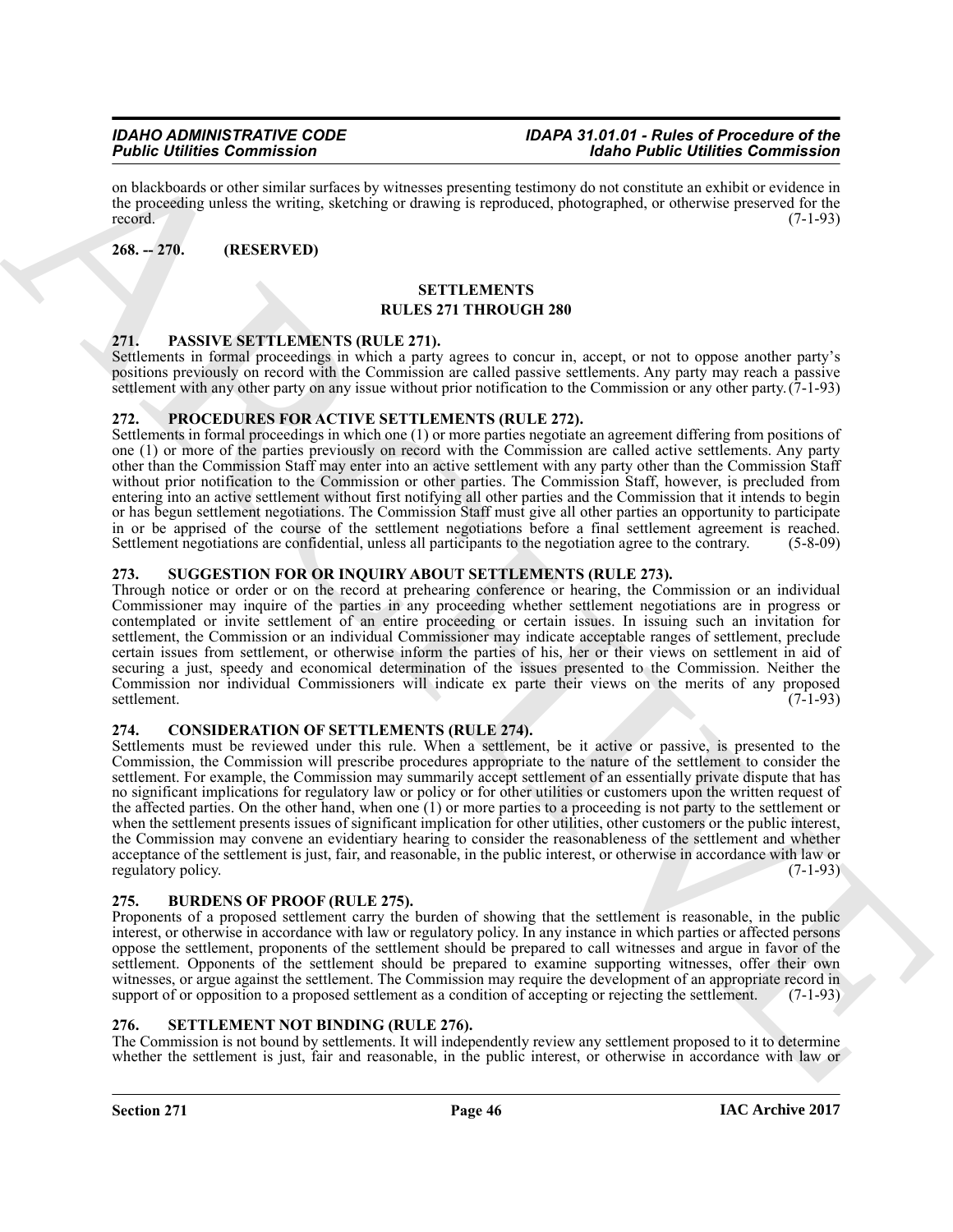regulatory policy. When a settlement is presented for decision, the Commission may accept the settlement, reject the settlement, or state additional conditions under which the settlement will be accepted. In the last instance, the parties will have twenty-one (21) days to state their acceptance or rejection of the additional conditions imposed by the Commission. If the Commission rejects the settlement or if the Commission's conditional acceptance of a settlement is rejected by the parties to the settlement, the Commission will notify the parties of procedures to be followed to decide the issues for which settlement was rejected by the Commission. (7-1-93)

#### <span id="page-46-6"></span><span id="page-46-0"></span>**277. CONSENT AGREEMENTS NOT SETTLEMENTS (RULE 277).**

Consent agreements proscribing or prescribing certain conduct under Rule 58 are not settlements under this rule. (7-1-93)

#### <span id="page-46-1"></span>**278. -- 280. (RESERVED)**

#### <span id="page-46-7"></span>**OFFICIAL RECORDS AND FILES RULES 281 THROUGH 290**

#### <span id="page-46-8"></span><span id="page-46-2"></span>**281. RECORDS FOR DECISION -- RELATIONSHIP TO OFFICIAL FILE (RULE 281).**

The Commission bases its decisions and issues its orders on the hearing record (excluding exhibits denied admission), the Commissioners' record and items officially noted. The hearing record and the Commissioners' record are part of the Commission Secretary's official file.

#### <span id="page-46-9"></span><span id="page-46-3"></span>**282. THE COMMISSION SECRETARY'S OFFICIAL FILE (RULE 282).**

<span id="page-46-10"></span>**01. Documents in File**. The Commission Secretary's official file for a proceeding is the public file maintained by the Commission Secretary. This file includes all documents filed with regard to a proceeding, whether filed by parties or other persons, and includes (but is not limited to) pleadings, discovery and related materials, briefs, proposed orders, statements of position, correspondence concerning the proceeding directed to the Commission, a Commissioner, or the Commission Secretary (whether by parties or persons not parties), prepared testimony and exhibits, workpapers, transcripts, exhibits presented at hearing, orders, notices, press releases, and other matters pertaining to or related to a proceeding and included in the public files of that proceeding by the Commission Secretary. (7-1-93)

<span id="page-46-11"></span>**02. Public Records**. Except as provided in Rules 26, 67, 233, and 287, which refer to statutory exemptions from disclosure, all material in the Commission Secretary's Official File is subject to inspection, examination and copying under Section 74-102, Idaho Code. In particular, information obtained in an application for a certificate issued by this Commission inquiring into a person's fitness to be granted or to retain a certificate is not exempted from examination or copying under Sections  $74-106(8)$  and  $74-106(9)$ , Idaho Code, but may be exempted under other statutes. under other statutes.

#### <span id="page-46-15"></span><span id="page-46-4"></span>**283. THE HEARING RECORD (RULE 283).**

For Commission Commission Commission (Action Commission Commission Commission Commission Commission Commission Commission Commission Commission Commission (Action Commission Commission Commission Commission Commission Com The hearing record in a proceeding consists of all transcripts of hearings, conferences, arguments and other proceedings on the record and of all exhibits identified, offered, admitted or denied admission at hearing or prehearing conference. Workpapers, requests for discovery, answers to discovery and other documents filed with the Commission Secretary and served on the parties, whether or not discussed at hearing, are not part of the hearing records unless introduced as exhibits at hearing. The Commission or an individual Commissioner may add to the hearing record by reference to any document in the Commission Secretary's official file, but only after notifying the parties of that intention and giving them reasonable opportunity to object, review, examine, and rebut or contest the document. (7-1-93)

#### <span id="page-46-12"></span><span id="page-46-5"></span>**284. THE COMMISSIONERS' RECORD (RULE 284).**

**01. Documents in File**. The Commissioners' record in a proceeding automatically includes all pleadings, orders, notices, briefs, proposed orders and position papers. The Commission may add documents officially noticed to the Commissioners' record. (7-1-93)

<span id="page-46-14"></span><span id="page-46-13"></span>**02. Materials Available at Hearing**. The Commissioner(s) or hearing examiner(s) conducting a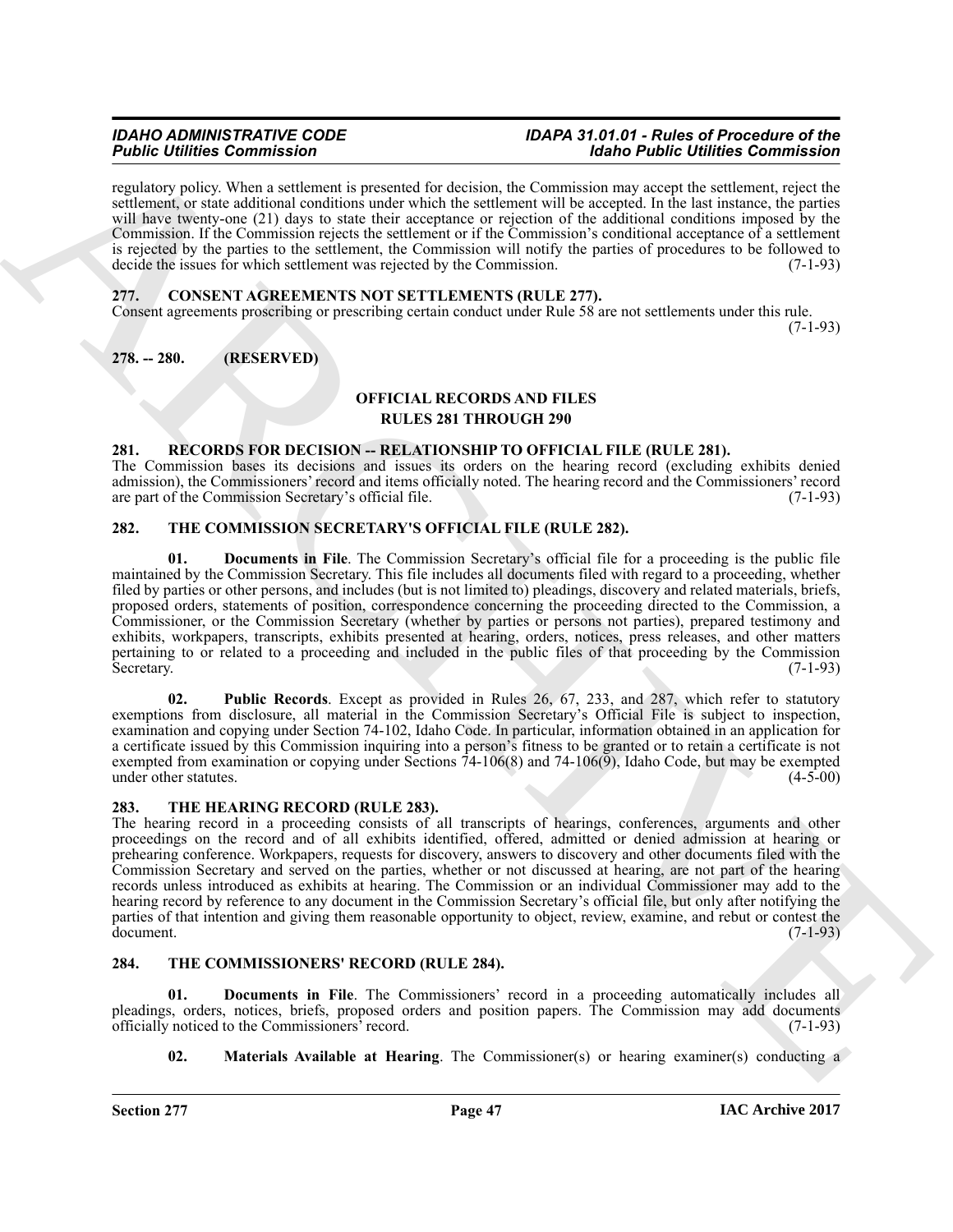hearing will have the Commissioners' record and all prepared testimony and exhibits available at hearing. Parties desiring to refer to additional documents at hearing should notify the Commission Secretary and all other parties of their intention so that these other documents will be available to the Commissioner(s) or hearing examiner(s) at hearing or should themselves provide copies at hearing to all other parties and to the Commissioner(s) or hearing  $\alpha$  examiner(s). (7-1-93)

#### <span id="page-47-2"></span><span id="page-47-0"></span>**285. THE REPORTER (RULE 285).**

The reporter at all hearings, conferences, arguments and other proceedings on the record must transcribe all oral proceedings on the record and collect all exhibits identified at hearing. Except as otherwise directed by the Commission, presiding officer at hearing, or the Commission Secretary, the reporter must file the complete hearing record of transcripts and exhibits with the Commission Secretary within fourteen (14) days of the close of hearing.

(7-1-93)

#### <span id="page-47-3"></span><span id="page-47-1"></span>**286. TRANSCRIPTS (RULE 286).**

<span id="page-47-4"></span>**01. Form of Transcripts -- Cover Sheet**. Transcripts must be prepared on white eight and one-half by eleven inch (8 1/2" x 11") paper. The lines of each page shall be double-spaced with a minimum of twenty-five (25) lines and a maximum of thirty (30) lines per page. Quotations, citations and parenthetical notes may be single-spaced. Each line shall be numbered on the left margin. The cover page of each volume of transcript must show the title of the proceeding, the case number, the presiding officer, the time and place of hearing, and other information as shown in the following example:

### **BEFORE THE IDAHO PUBLIC UTILITIES COMMISSION**

(TITLE OF PROCEEDING) )

CASE NO. XXX-X-XX-XX ) )

> ) (COMMISSIONER Able Baker, Presiding)

(HEARING OFFICER Charlie Dog, Presiding)

(Date, e.g., January 21, 1983)

(Hearing Room, e.g., Commission Hearing Room)

<span id="page-47-6"></span>(Address, e.g., 472 West Washington, Boise, Idaho)

#### (4-7-11)

For Contribution Commute and Theoretical Contribution Contribution Commute and the specific different of the contribution contribution of the specific different of the specific different of the specific different of the s **02. Volumes of Transcript -- Indices to Volumes**. Each day of hearing must be transcribed in a volume or volumes separate from other days of hearing. Each volume of transcript must begin with a list of the parties who appeared that day and their representatives at hearing that day. This list must be followed with a list of all witnesses whose testimony is reported in that volume, showing the pages at which each witness's testimony begins, what party (if any) called the witness, the pages upon which each other party's examination begins, the pages upon which each Commissioner's or hearing examiner's examination begins, and the pages upon which redirect examination or any party's, Commissioner's or hearing examiner's re-examination begins. These lists must be followed with a list showing all exhibits identified in that volume of transcript (including exhibits accompanying prepared testimony), the pages upon which they are first identified, and, if any exhibits are denied admission, the pages upon which the exhibits are denied admission. (7-1-93) pages upon which the exhibits are denied admission.

<span id="page-47-5"></span>**03. Matters Included in Transcript**. The transcript must contain all discussions on the record while the hearing is in order. Unless otherwise directed by the Commission, the presiding officer, or the Commission Secretary, prepared testimony must be included in the transcript without change or retyping. Witness's corrections to prepared testimony should be made by distributing replacement pages to the reporter and describing those corrections on the record and/or distributing an errata sheet; unless otherwise directed, no corrections other than replacement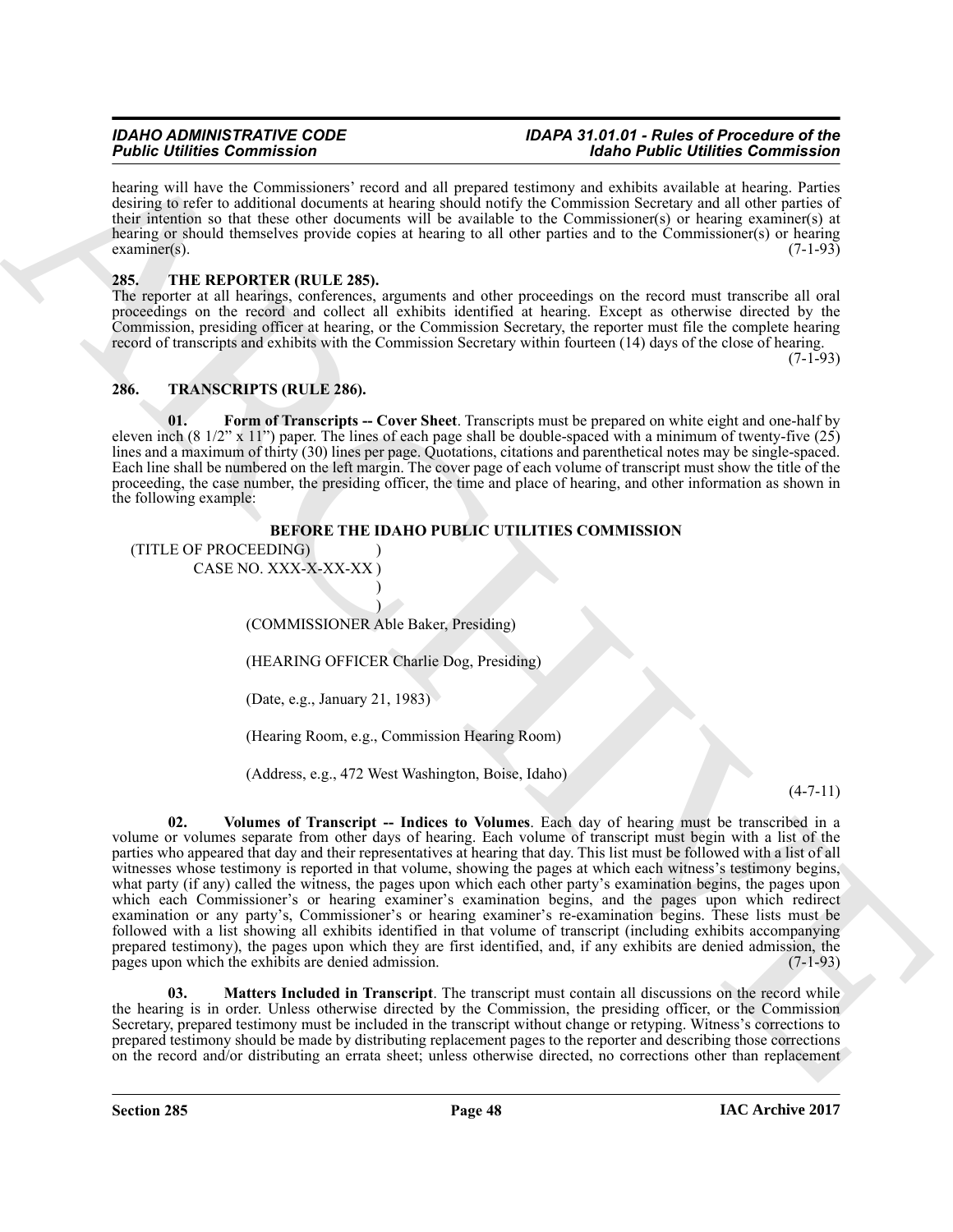pages will be made in the prepared testimony before it is incorporated in the transcript, except the reporter may make minor corrections by interlineation in the prepared testimony. Witnesses may have seven (7) days after hearing to distribute replacement pages to all parties and to the reporter, unless the Commission, the presiding officer or the Commission Secretary otherwise directs. (7-1-93)

<span id="page-48-5"></span>**04. Marginal Notes**. The testimony of all witnesses reported in the transcript must be designated in the lower right margin by the witness's surname and the party sponsoring the witness's testimony. Witnesses not sponsored by any party must be designated "Public." The type of testimony must be shown following the witness's surname as "Di" (direct or redirect), "X" (examination by any party not sponsoring the witness), or "Com" (examination by a Commissioner or hearing examiner). Examples of the designations required by this Rule follow:

<span id="page-48-8"></span>

| Accountant, Di; | Accountant, Com; Ratepayer, X |
|-----------------|-------------------------------|
| ABC Company     | ABC Company Public            |

Discussions on the record that are not testimony or examination may be labeled "argument," "decision," "colloquy," etc., to describe what is reported. (7-1-93) etc., to describe what is reported.

**Finding Example Commutes and the system of the system of the finding Example Commute and the system of the system of the system of the system of the system of the system of the system of the system of the system of the s 05. Volume Size -- Number of Pages**. Transcript volumes should not exceed three hundred (300) pages unless the transcript can be completed in three hundred fifty (350) pages or less. Transcript volumes and pages of all proceedings on the record, including prehearing conferences, hearings, arguments, and any other proceedings on the record, must be numbered consecutively. For example, if a prehearing conference on the record preceded a hearing, the transcript volume and page numbers of the hearing would be numbered consecutively with that of the prehearing conference. (3-16-04)

<span id="page-48-6"></span>**06. Number of Copies -- Binding**. The reporter shall prepare an original and one (1) copy of the transcript for the Commission. The original of each transcript shall be filed with the Commission Secretary unbound but each volume shall be separated (if applicable). Copies of the transcript shall be fastened at the left margin in spiral<br>or plastic-type binding, so as to open as flat as possible. or plastic-type binding, so as to open as flat as possible.

<span id="page-48-3"></span>**07. Compressed Transcript**. Any party may request a compressed transcript having no more than four (4) pages of regular transcript on a page. Each volume of compressed transcript shall contain no more than two hundred (200) pages unless the transcript can be completed in two hundred fifty (250) pages or less. A compressed transcript may be duplexed. The pagination shall be horizontal as follows:

 $(4 - 7 - 11)$ 

<span id="page-48-4"></span>**08. Computer-Searchable Transcript**. Any party may request a computer-searchable disk of the written transcript. The disk shall be in Adobe Acrobat (PDF) or other searchable format agreed upon by the reporter and the party ordering the disk. (4-7-11)

<span id="page-48-7"></span>**09. Purchase of Transcript**. Any party or other person may request and pay for a copy of a transcript or portions of the transcript from the reporter. (3-16-04)

#### <span id="page-48-2"></span><span id="page-48-0"></span>**287. SEALED TRANSCRIPTS (RULE 287).**

At the direction of the Commission or the presiding officer, the reporter shall prepare a separate transcript volume(s) of closed proceedings involving trade secrets, confidential information or other matters exempt from public disclosure. The reporter shall file the separate transcript volume(s) under seal. Sealed transcripts shall be separately stored in a secure location with limited access and safeguarded from unauthorized disclosure. (4-5-00)

#### <span id="page-48-1"></span>**288. -- 300. (RESERVED)**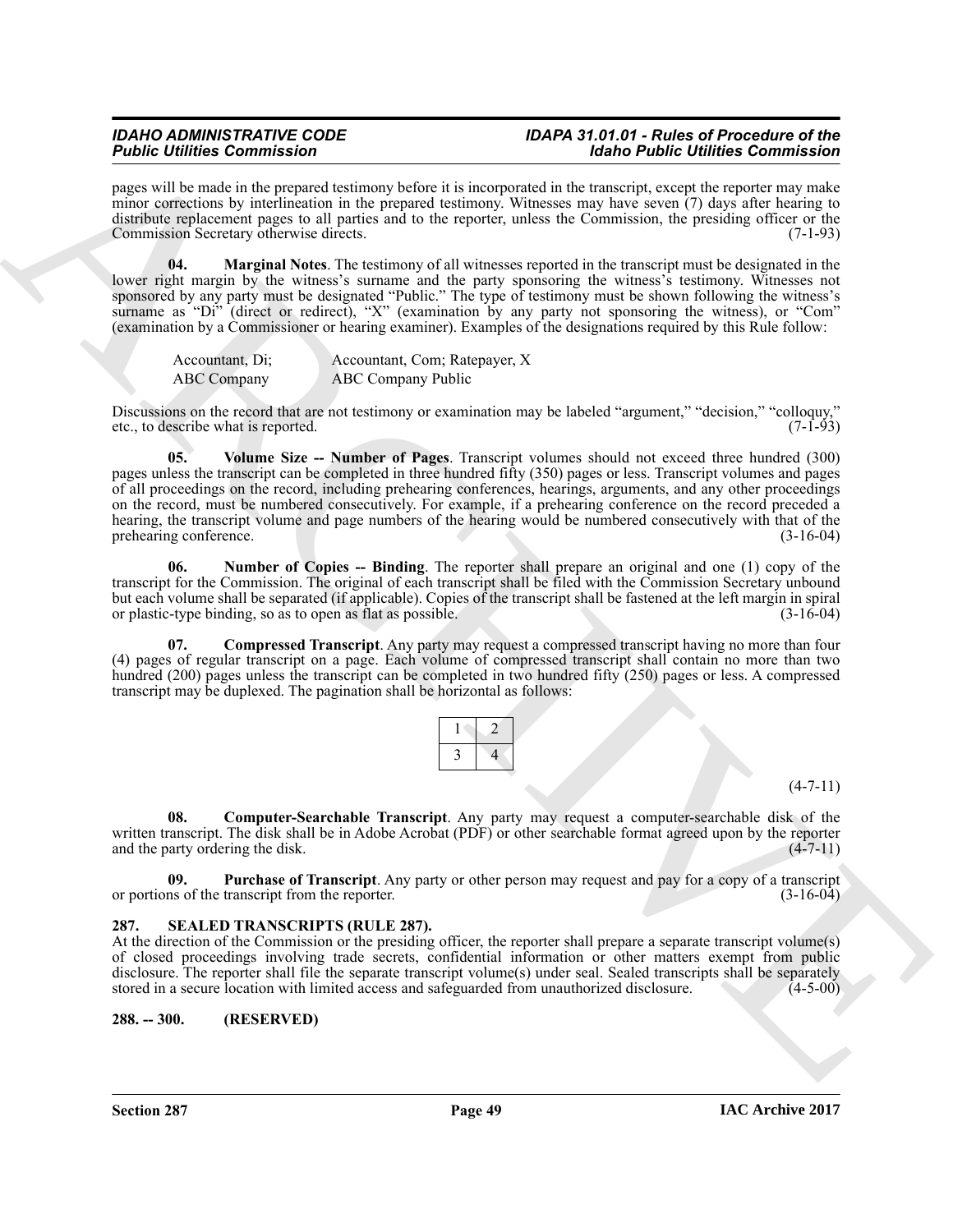#### <span id="page-49-11"></span>**PART 4 - ORDERS AND REVIEW OF ORDERS Rules 301 Through 400**

#### **DEFAULTS**

#### **RULES 301 THROUGH 310**

#### <span id="page-49-7"></span><span id="page-49-0"></span>**301. FAILURE TO ANSWER OR APPEAR AT HEARING -- DEFAULTS (RULE 301).**

After an applicant's, petitioner's, complainant's or moving party's failure to appear at the time and place set for hearing, the Commission may dismiss the petition, application, complaint or motion. When a respondent that has been properly served fails to answer or appear at hearing, the Commission may order any relief against the respondent authorized by law. (7-1-93) respondent authorized by law.

#### <span id="page-49-1"></span>**302. -- 310. (RESERVED)**

#### <span id="page-49-6"></span>**DECISIONS AND ORDERS**

#### **RULES 311 THROUGH 320**

#### <span id="page-49-13"></span><span id="page-49-2"></span>**311. SUBMISSION FOR DECISIONS (RULE 311).**

**Folding Commission**<br> **PART 4 - ORDER SAD HAVEVE OF ORDER SAD EVALUE OF THE SECTION CONDUCTS (FOR APPEAR AT THE ARCHIVES COMMISSION CONDUCTS)**<br> **PART 4 - ORDER SAD HAVEVE OF ORDER SAD PROVIDED AND ARCHIVES (FOR APPEAR AT** A proceeding is submitted for decision upon filing of the hearing record with the Commission Secretary, filing of timely briefs, filing of timely orders proposed by the parties and timely written comments or exceptions, oral argument, or receipt of recommended findings of fact of the hearing examiner, whichever is last, but no later than twenty-eight (28) days after hearing is closed when a hearing is held, except when all Commissioners participating in the decision have heard the case themselves, they need not await the filing of the hearing record to consider the case submitted for their decision. The Commission (or a hearing examiner presiding over an uncontested matter) may issue a final decision earlier or rule from the bench, but a bench ruling will be followed by written order. (7-1-93)

#### <span id="page-49-12"></span><span id="page-49-3"></span>**312. PROPOSED ORDERS BY COMMISSION (RULE 312).**

The Commission may issue a proposed order in any proceeding. Any party may file exceptions and briefs to a proposed order within twenty-one (21) days from its date of service, unless a different time is designated by the Commission. Any party may file and serve answers and accompanying briefs to the exceptions within seven (7) days after service of the exceptions. The Commission may adopt or revise the proposed order in response and issue a final order accordingly. The proposed order is not an order of the Commission unless it is adopted by order. In that case, the order of adoption is the final order for all purposes. (7-1-93)

#### <span id="page-49-4"></span>**313. -- 320. (RESERVED)**

#### <span id="page-49-10"></span>**INTERLOCUTORY ORDERS -- FINAL ORDERS -- REVIEW OR STAY OF ORDERS RULES 321 THROUGH 330**

#### <span id="page-49-8"></span><span id="page-49-5"></span>**321. INTERLOCUTORY ORDERS (RULE 321).**

**01. Defined**. Interlocutory orders are orders that do not finally decide all previously undecided issues presented in a proceeding, except the Commission may by order decide some of the issues presented in a proceeding and provide in that order that its decision on those issues is final and subject to review by reconsideration and appeal, but is not final on other issues. Unless an order contains one (1) of the paragraphs set forth in Rule 323 or a paragraph<br>(7-1-93) substantially similar, the order is interlocutory.

<span id="page-49-9"></span>**02. Certain Orders Always Interlocutory**. The following orders are always interlocutory: orders suspending rates, fares, tolls, rentals, charges, classifications, contracts, practices, rules or regulations under Section 61-622, Idaho Code; orders initiating complaints or investigations; orders joining, consolidating or separating issues, proceedings or parties; orders granting or denying intervention; orders scheduling prehearing conferences, discovery, hearing, arguments or deadlines for written communications; orders proposing modified procedure; orders compelling or refusing to compel discovery. (7-1-93)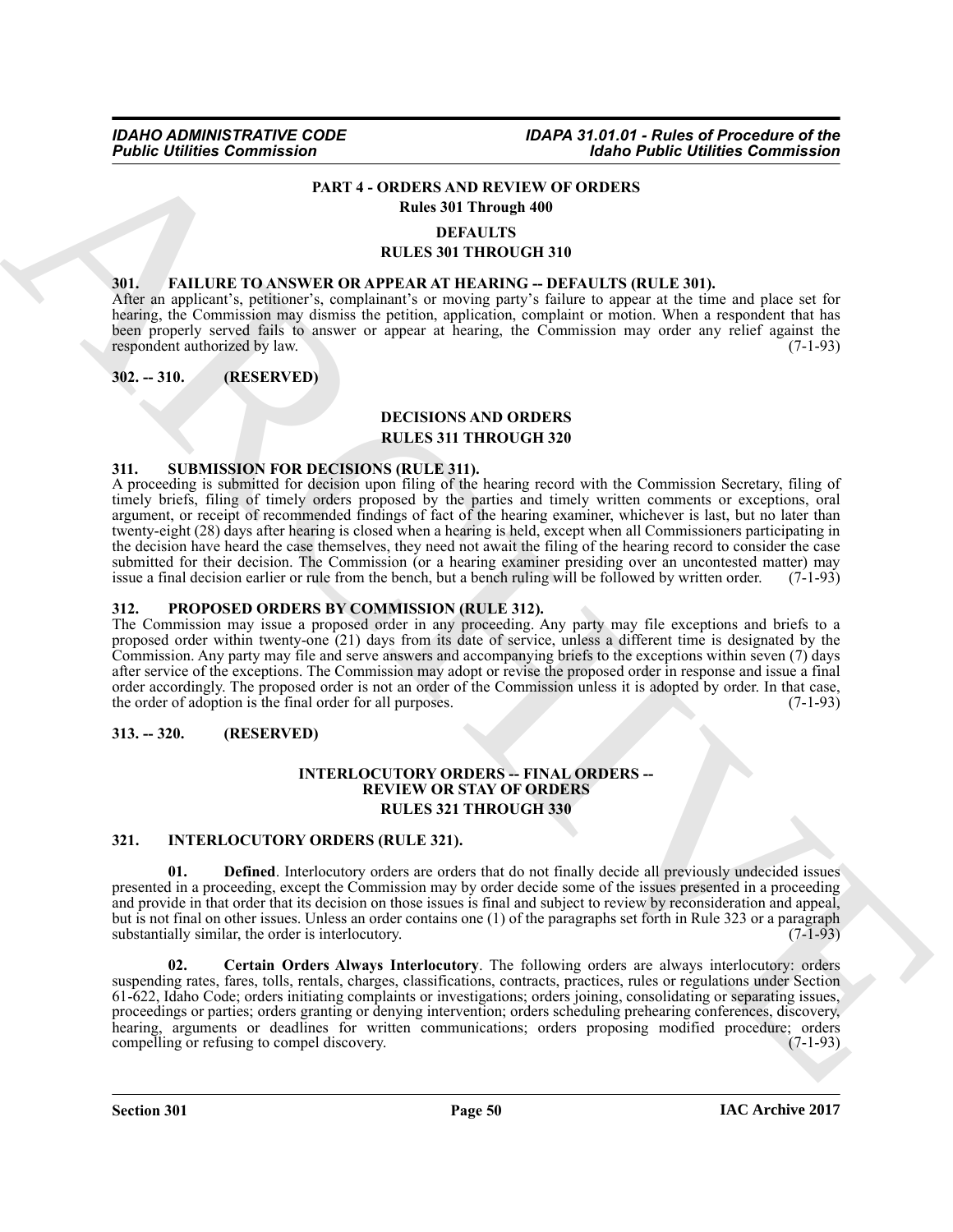<span id="page-50-11"></span>**03. Review of Interlocutory Orders**. Interlocutory orders may be reviewed pursuant to Rules 322,  $324$  and  $325.$  (7-1-93)

#### <span id="page-50-14"></span><span id="page-50-0"></span>**322. REVIEW OF INTERLOCUTORY ORDERS (RULE 322).**

Any person may petition to review any interlocutory order. The Commission may rescind, alter or amend any interlocutory order on its own motion, but will not on its own motion review any interlocutory order affecting any party's substantive rights without giving all parties notice and an opportunity for written comment. (7-1-9 party's substantive rights without giving all parties notice and an opportunity for written comment.

#### <span id="page-50-6"></span><span id="page-50-1"></span>**323. FINAL ORDERS (RULE 323).**

<span id="page-50-7"></span>**01. Paragraphs Designating Final Orders**. Final orders are all orders and only those orders containing one (1) of the following paragraphs or a paragraph substantially similar: (7-1-93)

**Folding Commission**<br>
22.1 **EVALUATION COMMISSION** (Eds.) **Commission** (The Commission Control of the Commission Commission Commission (Eds.) 22.<br>
22.1 **EVALUATION COMMISSION (ELE 232)**<br>
23.2 **EVALUATION CONTROL COMMODERS a.** THIS IS A FINAL ORDER. Any person interested in this Order (or in issues finally decided by this Order) or in interlocutory Orders previously issued in this Case No. xxx-x-xx-xx may petition for reconsideration within twenty-one (21) days of the service date of this Order with regard to any matter decided in this Order or in interlocutory Orders previously issued in this Case No. xxx-x-xx-xx. Within seven (7) days after any person has petitioned for reconsideration, any other person may cross-petition for reconsideration in response to issues raised in the petition for reconsideration. See Section 61-626, Idaho Code; or (7-1-93)

**b.** THIS IS A FINAL ORDER on reconsideration (or denying reconsideration). Any party aggrieved by this Order or other final or interlocutory Orders previously issued in this Case No. xxx-x-xx-xx may appeal to the Supreme Court of Idaho pursuant to the Public Utilities Law and the Idaho Appellate Rules. See Section 61-627, Idaho Code. Orders may be final on some issues and interlocutory on others. If so, the orders will explicitly designate the issues upon which they are final.  $(7-1-93)$ 

<span id="page-50-10"></span>**02. Service of Final Orders**. The Commission Secretary must indicate on every order subject to petition for reconsideration the date upon which the order was served on the representatives of parties listed in Rule 41. The Commission Secretary must indicate on every order subject to appeal the date upon which the order was filed and the date upon which the order was served on the representatives of parties listed in Rule 41. (7-1-93)

<span id="page-50-8"></span>**03. Petition to Designate Order as Final**. Whenever a party believes that an order not designated as a final order according to the terms of these rules should be a final order, the party may petition the Commission to designate the order as final. If an order is designated as final after its release, its effective date for purposes of reconsideration or appeal is the date of the order of designation. (7-1-93) reconsideration or appeal is the date of the order of designation.

<span id="page-50-9"></span>**04. Review of Final Orders**. Final orders may be reviewed pursuant to Rules 324, 325, 326, 331 and  $341.$  (7-1-93)

#### <span id="page-50-15"></span><span id="page-50-2"></span>**324. STAY OF ORDERS (RULE 324).**

Any person may petition the Commission to stay any order, whether interlocutory or final. Orders may be stayed by the judiciary according to statute. The Commission may stay any order on its own motion. (7-1-93)

#### <span id="page-50-5"></span><span id="page-50-3"></span>**325. CLARIFICATION OF ORDERS (RULE 325).**

Any person may petition to clarify any order, whether interlocutory or final. Petitions for clarification from final orders do not suspend or toll the time to petition for reconsideration or appeal a final order. A petition for clarification may be combined with a petition for reconsideration or stated in the alternative as a petition for clarification and/or reconsideration. The Commission may clarify any order on its own motion. (7-1-93)

#### <span id="page-50-12"></span><span id="page-50-4"></span>**326. RESCISSION, ALTERATION OR AMENDMENT OF FINAL ORDERS (RULE 326).**

<span id="page-50-13"></span>**01. Petition to Rescind, Alter or Amend a Final Order**. Any person may petition to rescind, alter or amend a final order pursuant to Section 61-624, Idaho Code. The petition to rescind, petition to alter, or petition to amend must state: (7-1-93)

**a.** That it is filed pursuant to Section 61-629, Idaho Code, after an order has been set aside or set aside in part on appeal, or (7-1-93)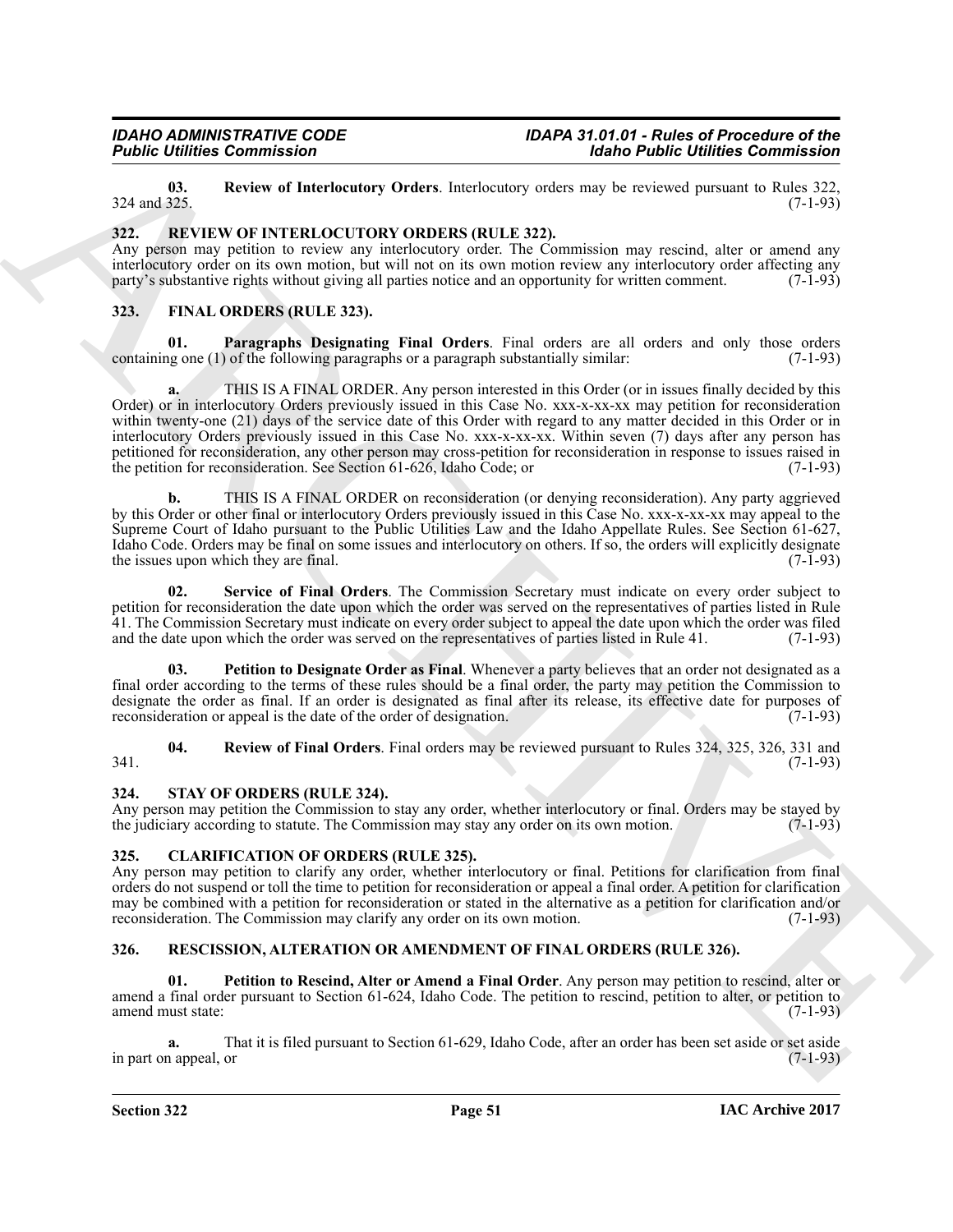**b.** That there have been changed circumstances or that new information has become available since the order was issued, or that there are other good and sufficient reasons for rescinding, altering, or amending the order. The Commission may dismiss as defective any such petition not complying with this rule and with Rule 53. (7-1-93)

<span id="page-51-10"></span>**02. Rescission, Alteration or Amendment of Final Order on Commission's Own Motion**. The Commission on its own motion may propose to rescind, alter or amend any final order. The Commission will give all interested persons notice of its proposal to rescind, alter or amend the final order and appropriate opportunity to be heard by evidentiary hearing or written submission. (7-1-93)

#### <span id="page-51-11"></span><span id="page-51-0"></span>**327. SUBSTANCE OF ORDERS (RULE 327).**

Unless prohibited by statute, the substance of orders and the relief provided by orders may differ from the relief requested or proposed by any party. The Commission's order may provide for any result supported by the record before the Commission without regard to whether each component of the order or any component of the order was specifically recommended by a party to the proceeding. (7-1-93)

#### <span id="page-51-1"></span>**328. -- 330. (RESERVED)**

#### <span id="page-51-9"></span>**RECONSIDERATION RULES 331 THROUGH 340**

#### <span id="page-51-3"></span><span id="page-51-2"></span>**331. PETITIONS AND CROSS-PETITIONS FOR RECONSIDERATION (RULE 331).**

<span id="page-51-7"></span>**01. Petition for Reconsideration**. Within twenty-one (21) days after the service date of issuance of any final order, any person interested in a final order or any issue decided in a final order of the Commission may petition for reconsideration. Petitions for reconsideration must set forth specifically the ground or grounds why the petitioner contends that the order or any issue decided in the order is unreasonable, unlawful, erroneous or not in conformity with the law, and a statement of the nature and quantity of evidence or argument the petitioner will offer if reconsideration is granted. See Section 61-626, Idaho Code. (4-5-00)

<span id="page-51-5"></span>**02. Cross-Petition for Reconsideration**. Within seven (7) days after any person has petitioned for reconsideration, any other person may cross-petition for reconsideration in response to any issues raised in the petition for reconsideration. Cross-petitions for reconsideration must set forth specifically the ground or grounds why the cross-petitioner contends that the order or any issue decided in the order is unreasonable, unlawful, erroneous or not in conformity with the law, and a statement of the nature and quantity of evidence or argument that the cross-<br>petitioner will offer if reconsideration is granted. See Section 61-626, Idaho Code. (4-5-00) petitioner will offer if reconsideration is granted. See Section 61-626, Idaho Code.

<span id="page-51-8"></span><span id="page-51-6"></span>**03. Methods of Reconsideration Requested**. The petition or cross-petition must state whether the petitioner or cross-petitioner requests reconsideration by evidentiary hearing, written briefs, comments, or interrogatories. (7-1-93) interrogatories.

**Former Communistics**<br> **Former Communistics**<br>
The flucture of the sign of the control interesting the control interesting and the sign of the sign of the sign of the sign of the sign of the sign of the sign of the sign of **04. Timely Filing -- Mailbox Rules**. A petition for reconsideration is timely within the meaning of Section 61-626, Idaho Code, if it is filed with the Commission or postmarked no later than twenty-one (21) days after the date of service of the final order. Whenever a petition for reconsideration is mailed, rather than personally delivered, and it is not postmarked within eighteen  $(18)$  days from the date of service of the final order, the petitioner should notify the Commission Secretary and all other parties by telephone that the petition for reconsideration has been mailed. A cross-petition for reconsideration is timely filed within the meaning of Section 61-626, Idaho Code, if it is filed with the Commission or postmarked no later than seven (7) days after the petition for reconsideration to which it responds is received in the Office of the Commission Secretary. Whenever a cross-petition for reconsideration is mailed, rather than personally delivered, and is not postmarked within four (4) days from the date of receipt of the petition for reconsideration by the Commission Secretary, the cross-petitioner should notify the Commission Secretary and all other parties by telephone that the cross-petition for reconsideration has been mailed. (4-5-00)

<span id="page-51-4"></span>**05. Answers to Petitions for Reconsideration**. Answers to petitions for reconsideration (pleadings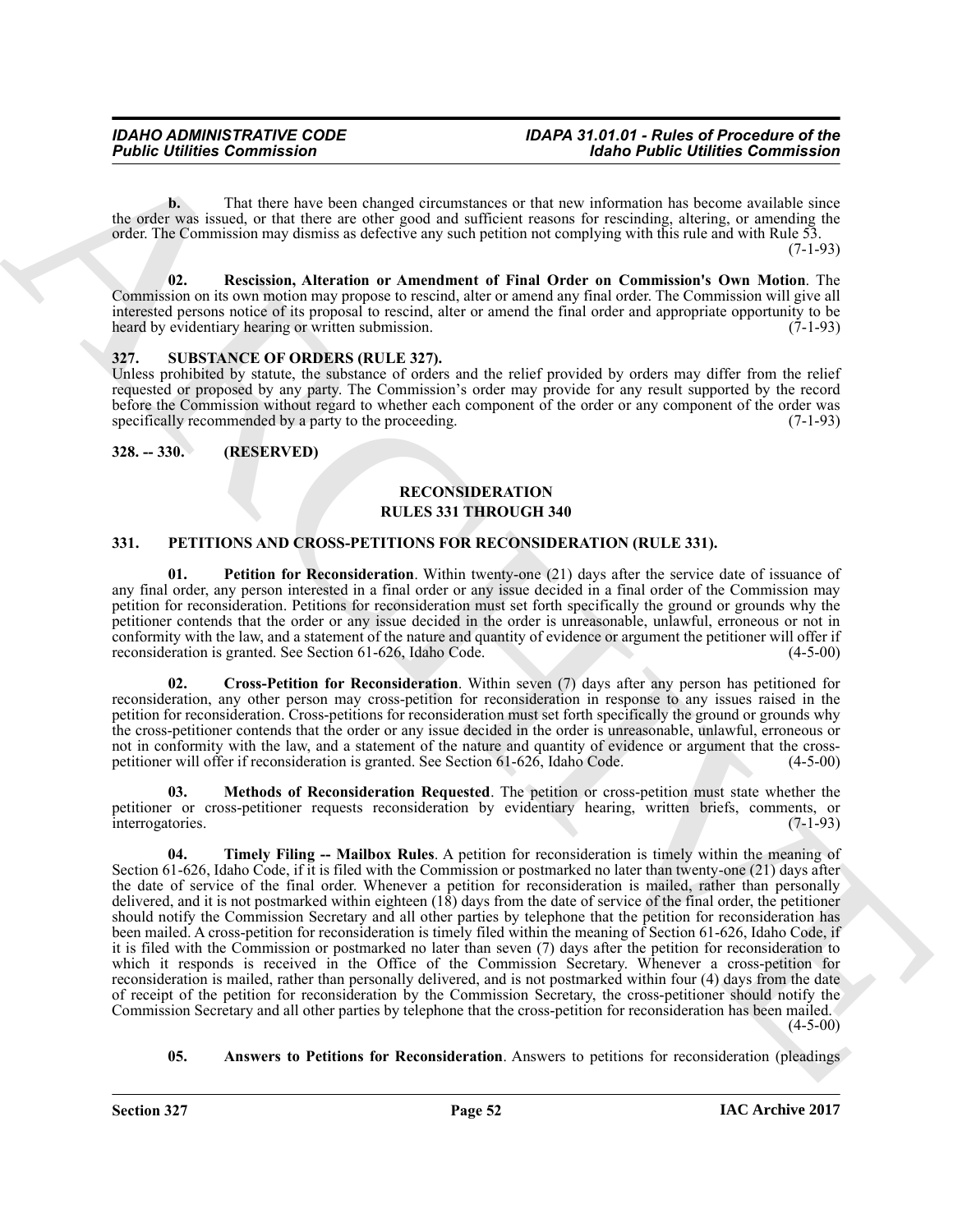that disagree with a petition for reconsideration, but do not ask for affirmative relief from the Commission's orders) must be filed according to the procedures for cross-petitions for reconsideration. (7-1-93) must be filed according to the procedures for cross-petitions for reconsideration.

#### <span id="page-52-11"></span><span id="page-52-0"></span>**332. PROCEDURE AT RECONSIDERATION (RULE 332).**

**Fig. Contribute Commission**<br>
And the party stills a provide the state of the state of the state of the state of the state of the state of the state of the state of the state of the state of the state of the state of the The Commission may grant reconsideration upon petition of any interested person or upon its own motion. Prehearing conferences may be convened before reconsideration. Reconsiderations by rehearing are conducted in accordance with the procedure at other hearings, except that parties whose petitions are granted are treated as complainants or petitioners under Rule 249. When the order for reconsideration finds that the grounds upon which the petition is granted present only issues of law and not of fact or issues of fact not requiring hearings, the Commission may direct that these grounds be considered on reconsideration by submission of briefs, memoranda, written interrogatories or written statements and not by further submission of evidence at hearing. Grounds for reconsideration or issues on reconsideration that are not supported by specific explanation may be dismissed. Rule 311 determines when a matter that is reconsidered is finally submitted for purposes of Section 61-626, Idaho Code.

 $(7-1-93)$ 

#### <span id="page-52-6"></span><span id="page-52-1"></span>**333. EFFECT OF FILING PETITION FOR RECONSIDERATION (RULE 333).**

Filing a petition for reconsideration does not excuse compliance with any order nor stay the effectiveness of any order, unless otherwise ordered. Petitions to stay may accompany or precede petitions for reconsideration. (7-1-93)

<span id="page-52-2"></span>**334. -- 340. (RESERVED)**

#### <span id="page-52-5"></span>**APPEAL RULES 341 THROUGH 350**

#### <span id="page-52-7"></span><span id="page-52-3"></span>**341. PERSONS WHO MAY APPEAL (RULE 341).**

<span id="page-52-9"></span>**01. Parties Aggrieved by Order Following Petition for Reconsideration**. After a petition for reconsideration is denied, or, if the petition is granted, then after the rendition of the decision on reconsideration, the state of Idaho or any party aggrieved may appeal from any such order of the Commission by filing with the Commission Secretary a notice of appeal conforming to the requirements of the Idaho Appellate Rules within the time provided by the Idaho Appellate Rules. See Section 61-627, Idaho Code. (7-1-93)

<span id="page-52-8"></span>**02. Parties Aggrieved by Denial of Petition for Reconsideration**. No person is a party aggrieved by an order denying reconsideration unless the person is a party that petitioned for reconsideration and presented the ground(s) and issue(s) on which it contends it was aggrieved by earlier orders of the Commission as issue(s) on reconsideration pursuant to Rule 331 and the Commission denied reconsideration on some or all of those issues.

(7-1-93)

<span id="page-52-10"></span>**03. Parties Aggrieved Following Reconsideration**. No party is aggrieved by an order issued on reconsideration unless: (7-1-93)

**a.** The party petitioned or cross-petitioned for reconsideration, its petition or cross-petition was granted, and the order issued on reconsideration did not grant the relief requested in the party's petition or crosspetition for reconsideration with regard to some or all of the grounds and issues on reconsideration presented in its petition or cross-petition; or  $(7-1-93)$ 

**b.** The party did not petition or cross-petition for reconsideration, but stated on the record, by motion, or by brief that it opposed any alteration or change in the Commission's earlier order(s) on some or all of the grounds associated with issue(s) on reconsideration, and the order issued on reconsideration altered or changed the earlier order(s) with regard to some or all of the grounds or issues on reconsideration that the party opposed. (7-1-93)

#### <span id="page-52-4"></span>**342. NOTICE OF APPEAL (RULE 342).**

The notice of appeal must be filed with the Commission Secretary as provided in the Idaho Appellate Rules. A notice of appeal is not considered filed for any purpose when it is mailed, but is only considered filed when it is received by the Commission Secretary. (7-1-93)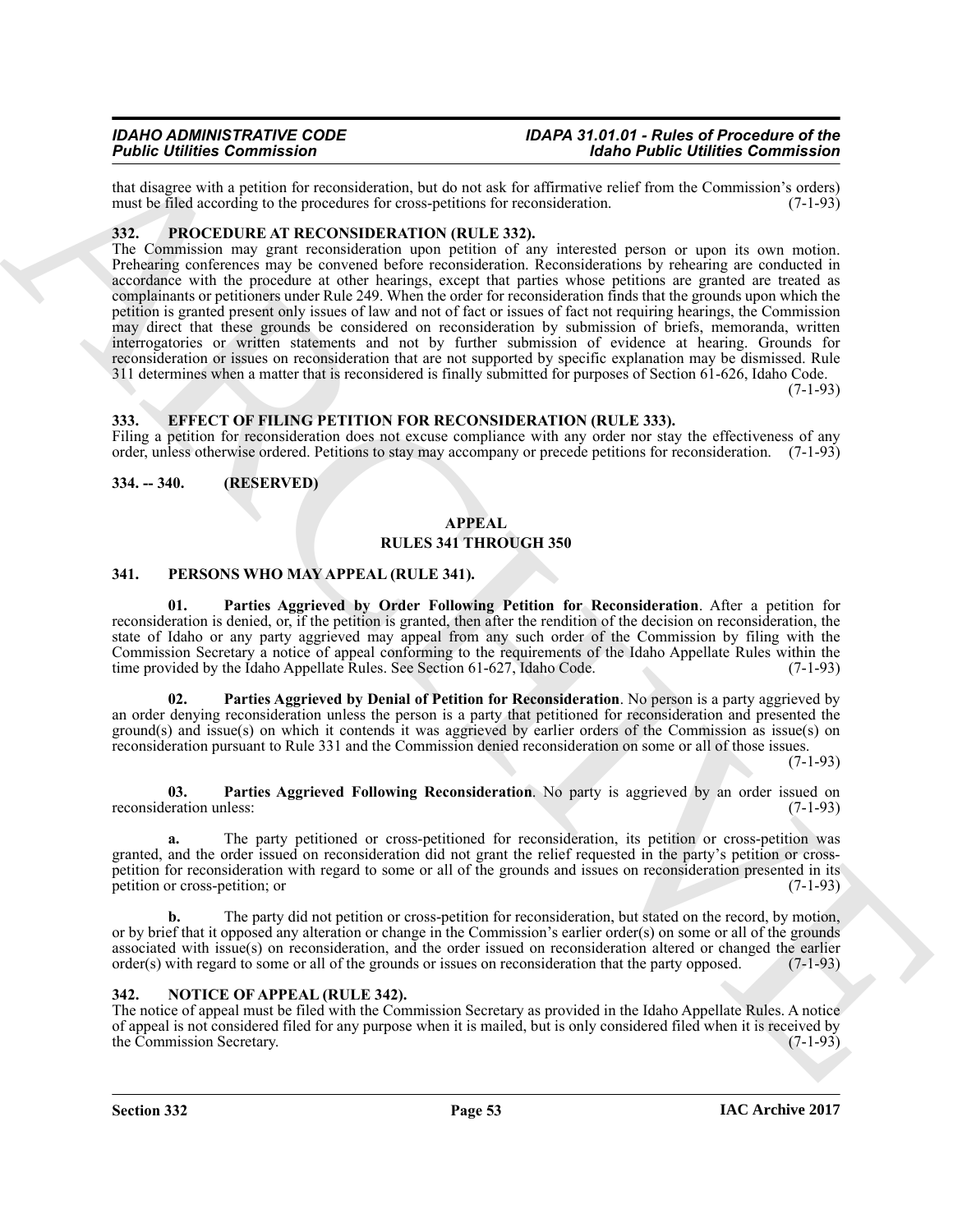#### <span id="page-53-10"></span><span id="page-53-0"></span>**343. PREPARATION OF APPELLATE RECORD (RULE 343).**

The Commission by order may correct the title of an appeal to properly designate all parties as appellants, crossappellants, respondents, or cross-respondents and to omit those designations for parties before the Commission who are not parties on appeal. All requests for a transcript on appeal must be served on the reporter and on the Commission Secretary. Reporter's fees under Idaho Appellate Rule 24(c) should be paid directly to the reporter, not to the Commission Secretary. The Secretary's fees under Idaho Appellate Rule 27(b) for preparation of the agency's record are the same fees provided in that rule for the clerk of the district court to charge for preparation of the clerk's record.  $(4-5-00)$ 

<span id="page-53-1"></span>**344. -- 350. (RESERVED)**

#### <span id="page-53-11"></span>**SETTLEMENT OF APPEAL FROM THE COMMISSION RULES 351 THROUGH 360**

#### <span id="page-53-9"></span><span id="page-53-2"></span>**351. DISMISSALS (RULE 351).**

Settlements in which appellants or cross-appellants from orders of the Commission agree to dismiss appeals, crossappeals, or issues on appeal or cross-appeal without requiring the alteration, amendment or rescission of any Commission order are called dismissals. Any party may dismiss any appeal, cross-appeal, or issue on appeal or crossappeal without any involvement of the Commission. Dismissals are governed solely by the procedures established by the Supreme Court of Idaho. (7-1-93)

#### <span id="page-53-12"></span><span id="page-53-3"></span>**352. SETTLEMENTS CALLING FOR COMMISSION ACTION (RULE 352).**

Settlements in which one (1) or more parties agree to dismiss an appeal, cross-appeal, or issue on appeal or crossappeal in conjunction with the alteration, amendment or rescission of a Commission order are called settlements calling for Commission action. If any party to an appeal wishes to attempt to negotiate a settlement calling for Commission action, it must notify the Commission and all other parties to the appeal of its intention to do so. If the Commission believes that settlement negotiations are in the public interest, it may authorize the Commission Staff to enter into settlement negotiations. In conducting those negotiations, the Staff must abide by Rule 272 with regard to active settlements of issues before the Commission. Settlement negotiations are confidential, unless all participants to the negotiation agree to the contrary. (7-1-93)

#### <span id="page-53-13"></span><span id="page-53-4"></span>**353. SUGGESTION FOR INQUIRY ABOUT SETTLEMENTS (RULE 353).**

In authorizing the Staff to enter into settlement negotiations for a settlement calling for Commission action, the Commission may invite settlement of the entire appeal (including cross-appeals) or of certain issues. The authorization must be in writing and served upon all parties, but need not be done by notice or order. In authorizing negotiation for settlement calling for Commission action, the Commission or individual Commissioners may indicate acceptable ranges of settlement, preclude certain issues from settlement, or otherwise inform the parties of its views on settlement of an appeal calling for Commission action in aid of securing a just, speedy and economical settlement negotiation. Neither the Commission nor individual Commissioners will indicate ex parte their views on the merits of any proposed settlement. (7-1-93)

#### <span id="page-53-8"></span><span id="page-53-5"></span>**354. CONSIDERATION OF SETTLEMENT ON APPEAL (RULE 354).**

For Commission Commission Control in the system of the behaviour commission commission commission of the system of the system of the system of the system of the system of the system of the system of the system of the syst When a settlement of an appeal calling for Commission action is presented to the Commission, the Commission will prescribe procedures appropriate to the nature of the settlement to consider the settlement. For example, the Commission may accept settlement of essentially private disputes that have no significant implications for regulatory law or policy or for other utilities or customers summarily upon the written request of the affected parties. On the other hand, when one (1) or more parties to the appeal is not party to the settlement or when the settlement presents issues of significant implication for other utilities, other customers or the public interest, the Commission may convene an evidentiary hearing to consider the reasonableness of the settlement and whether acceptance of the settlement is in the public interest. In all cases, the Commission will follow the procedure established by Section 61- 624, Idaho Code, with regard to alteration, amendment or rescission of any order affected by the settlement. (7-1-93)

#### <span id="page-53-7"></span><span id="page-53-6"></span>**355. BURDENS OF PROOF (RULE 355).**

Proponents of a proposed settlement carry the burden of showing that the settlement is reasonable, in the public interest, or otherwise in accordance with law or regulatory policy. In any instance in which parties or affected persons oppose the settlement, proponents of the settlement should be prepared to call witnesses and argue in favor of the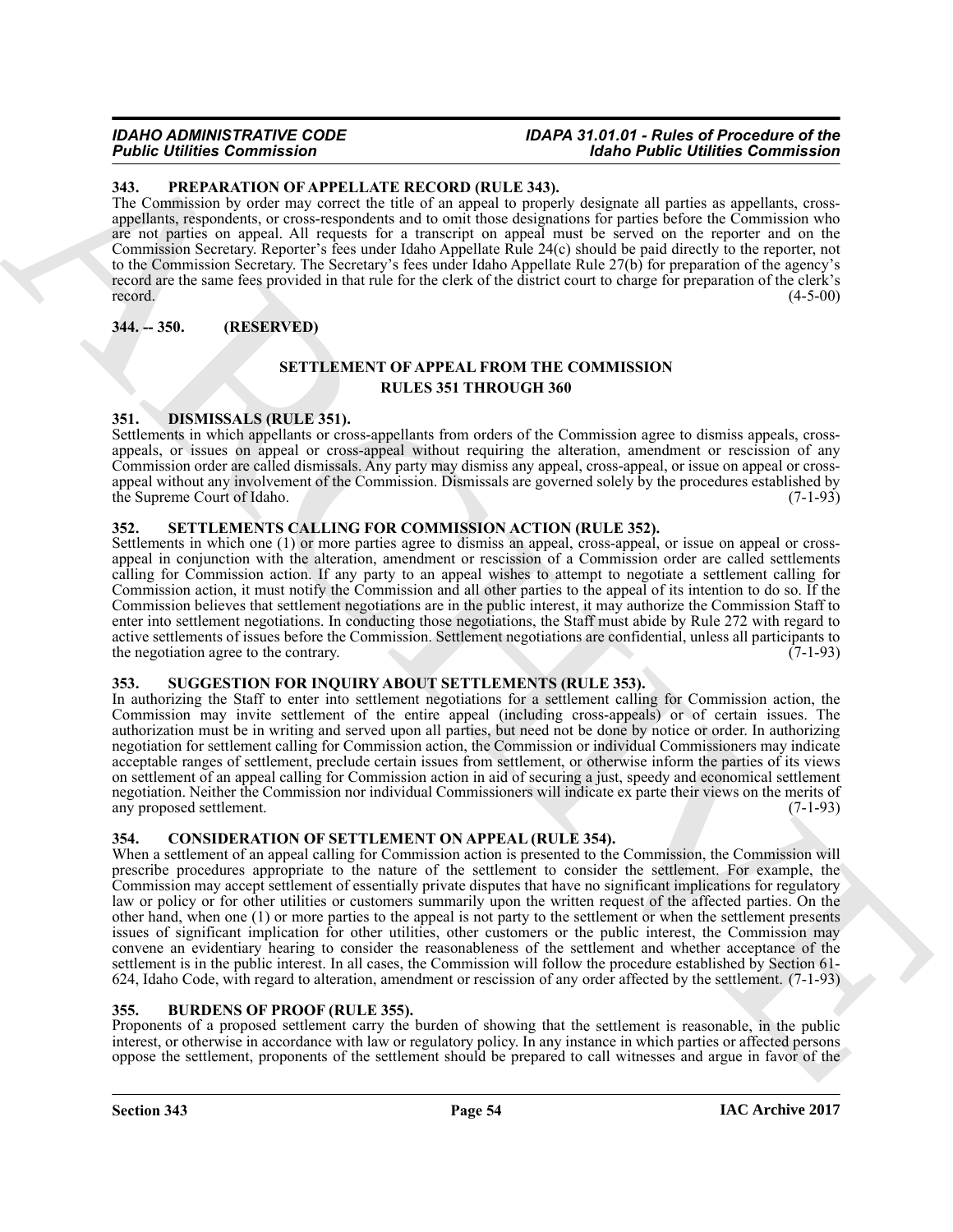settlement. Opponents of the settlement should be prepared to examine supporting witnesses, offer opposing witnesses or argue against the settlement. The Commission may require the development of an appropriate record in support of or opposition to a proposed settlement as a condition of accepting or rejecting the settlement. (7-1-93)

#### <span id="page-54-4"></span><span id="page-54-0"></span>**356. SETTLEMENTS NOT BINDING (RULE 356).**

**Figure 10** in the state of the state of the state of the state of the state of the state of the state of the state of the state of the state of the state of the state of the state of the state of the state of the state o The Commission is not bound by settlement agreements. It will independently review any settlement proposed to it to determine whether the settlement is just, fair and reasonable, in the public interest or otherwise in accordance with law or regulatory policy. When a settlement agreement is presented to the Commission for its approval, the Commission may accept the settlement, reject the settlement, or state additional conditions under which the settlement will be accepted. In the last instance, the parties will have twenty-one (21) days to state their acceptance or rejection of the additional conditions imposed by the Commission.  $(7-1-93)$ 

#### <span id="page-54-1"></span>**357. -- 400. (RESERVED)**

#### **SUBCHAPTER C -- RULEMAKING RULES 401 THROUGH 500**

#### <span id="page-54-2"></span>**401. ADOPTION OF ATTORNEY GENERAL'S RULES OF PROCEDURE FOR RULEMAKING (RULE 401).**

The Commission hereby adopts the Attorney General's Idaho Rules of Administrative Procedure for rulemaking, IDAPA 04.11.01.800 et seq., as its rules for all procedure regarding rulemaking.  $(7-1-93)$ 

#### <span id="page-54-3"></span>**402. -- 999. (RESERVED)**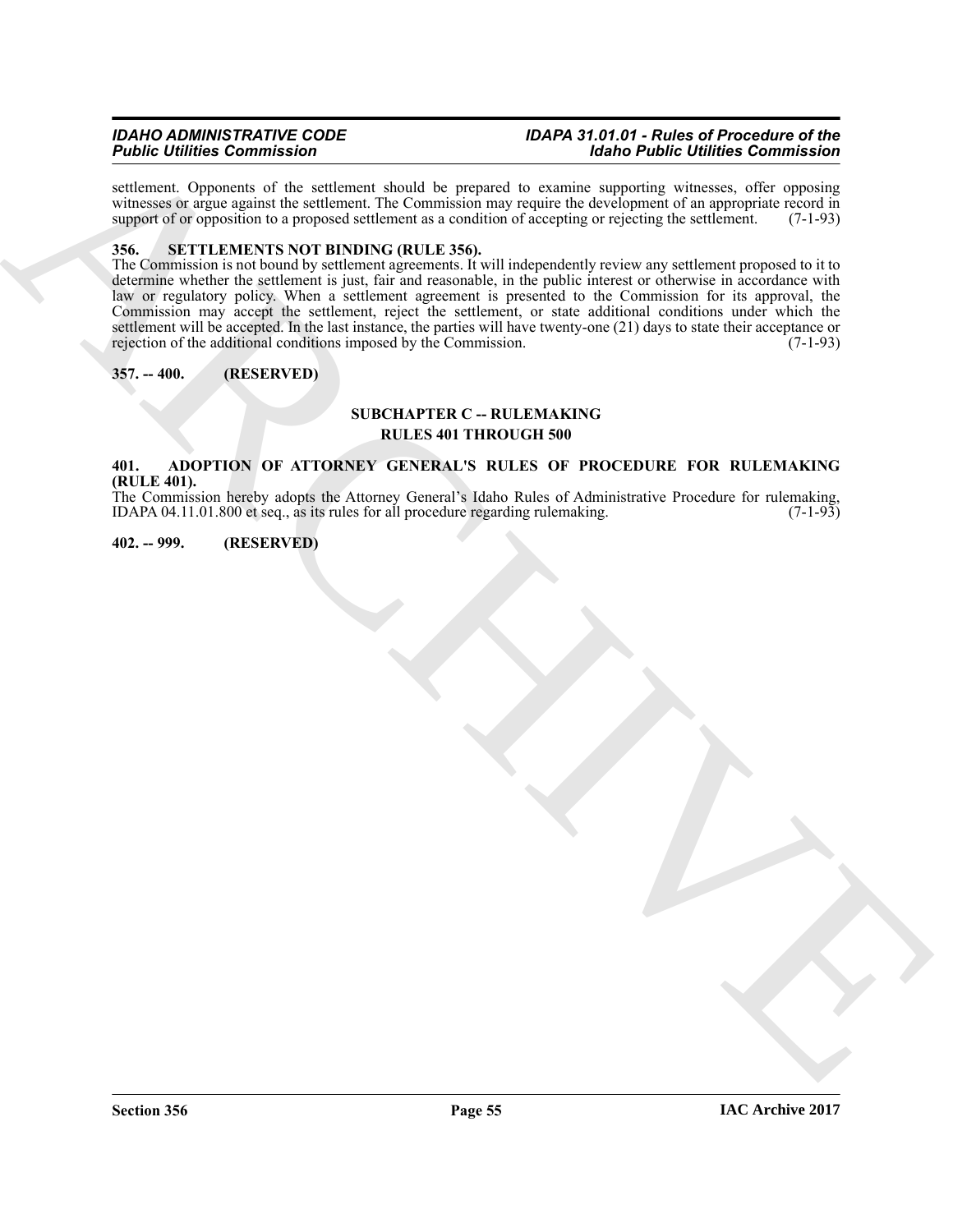## *Subject Index*

#### **A**

[A](#page-35-3)rchive [C](#page-37-6)ommute 3: Starter into the startes of the startes of the content of the startes of the startes of the startes of the startes of the startes of the startes of the startes of the startes of the startes of the start Action By Commission 33 Amendments To Pleadings 19 Answers To Production Requests Or Written Interrogatories & To Requests For Admission 36 Filing of Answers 36 When Answers Not Filed 36 Answers--Defined--Form & Contents-- Time For Filing 15 Answers Defined 15 Answers to Complaints or Petitions 15 Answers to Motions 16 Appeal 53 Applicants 11 Application For New Competitive Local Exchange Carrier (CLEC) – Form & Content 23 Compliance with Commission Rules 24 Conservation of Telephone Numbers 24 Financial Information 24 Interconnection Agreements 24 Name, Address & Form of Business 23 Services & Territory 23 Tariff & Customer Contact 24 Tariffs & Price Lists 24 Application To Approve Interconnection Agreements 28 Contested Agreements 28 Uncontested Agreements 28 Applications Filed With Other Agency 31 Applications For Approval To Issue Securities 29 Applications For Certificates Of Convenience & Necessity & Interconnection Agreements 21 Applications For Intervenor Funding 32 Applications To Change Rates Or Rules 24 Applications--Defined--Form & Contents 14 Clarification or Construction of Orders, Rules or Statute 14 Form & Content 14 Initiation of Proceeding 14 Intervention Are Called "Petitions" 14 Modification, Amendment or Stay of Existing Orders or Rules 14 Pray for the Action Sought 14 Public Information 14

Reconsideration 14 Refer to Provisions 14 Request for Intervenor Funding 14 State Facts 14 Assertion Of Right Against Self-Incrimination At Hearing-- Immunity 43 Assertion of Right 43 Granting of Immunity 43 No Immunity Without Assertion of Right 43 Assertion Of Right Against Self-Incrimination During Discovery-- Immunity 38 Assertion of Right 38 Granting of Immunity 38 No Immunity Without Assertion of Right 39 Assertions That Discovered Material Is Protected From Public Inspections -- Procedures 38 Assertion of Protection 38 Procedures 38 Awards 32 Order Awarding Intervenor Funding 32 Payment of Awards 33 Recovery of Awards of Intervenor Funding 33

#### **B**

Briefs--Proposed Orders Of The Parties- -Statements Of Position--Proposed Order Of The Commission 42 Burdens Of Proof 54 Burdens Of Proof, Settlements 46

#### **C**

Cable Pole Attachments 31 Cases In Which Intervenors May Apply For Funding 32 Clarification Of Orders 51 Commission Secretary -- Communications With Commission - - Timely Filing 8 Case Information 9 The Commission Secretary 8 Timely Filing 9 Commission Staff 11 Commissioners--Hearing Examiners-- Procedure 43 Officers Holding Hearings 43 Procedure When Hearing Examiner Holds Hearing 43 Complainants 11 Computation Of Time 9 Conduct At Hearings, Miscellaneous

Procedure 40 Conduct Required 13 Conference At Hearing, Miscellaneous Procedure 40 Conference Proceedings Privileged 34 Consent Agreements Not Settlements 47 Consent Agreements--Defined--Form & Contents 16 Definition of Consent Agreement 16 Form & Content of Consent Agreement 16 Consideration Of Settlement On Appeal 54 Consideration Of Settlements 46 Consolidation Of Proceedings, Hearings, Miscellaneous Procedure 40 Contested Cases 10 Continuance Of Hearing, Miscellaneous Procedure 42

#### **D**

Decisions & Orders 50 Defective, Insufficient Or Late Pleadings 19 Definitions, IDAPA 31.01.01, Rules Of Procedure Of The Idaho Public Utilities Commission 7 Depositions 35 Depositions, Hearings 44 Designation As General Rate Case In Notice Of Application 26 Rates, Charges, & Service 26 Revenue Requirement 26 Discontinuance Of Telecommunications Service 10 Discovery -- Related Prehearing Procedure 34 Discovery Authorized 35 Dismissals, Appeal 54 Documentary Evidence--Introduction Of Records In The Commission Secretary's Official File 44 **E**

Effect Of Filing Petition For Reconsideration 53 Evidence 43 Exemption 31 Exhibit Numbers--Prepared Testimony & Exhibits 37 Exhibits 45 Certain Exhibits Require Presiding Officer's Approval 45 Exhibit Numbers 45 Form of Exhibits 45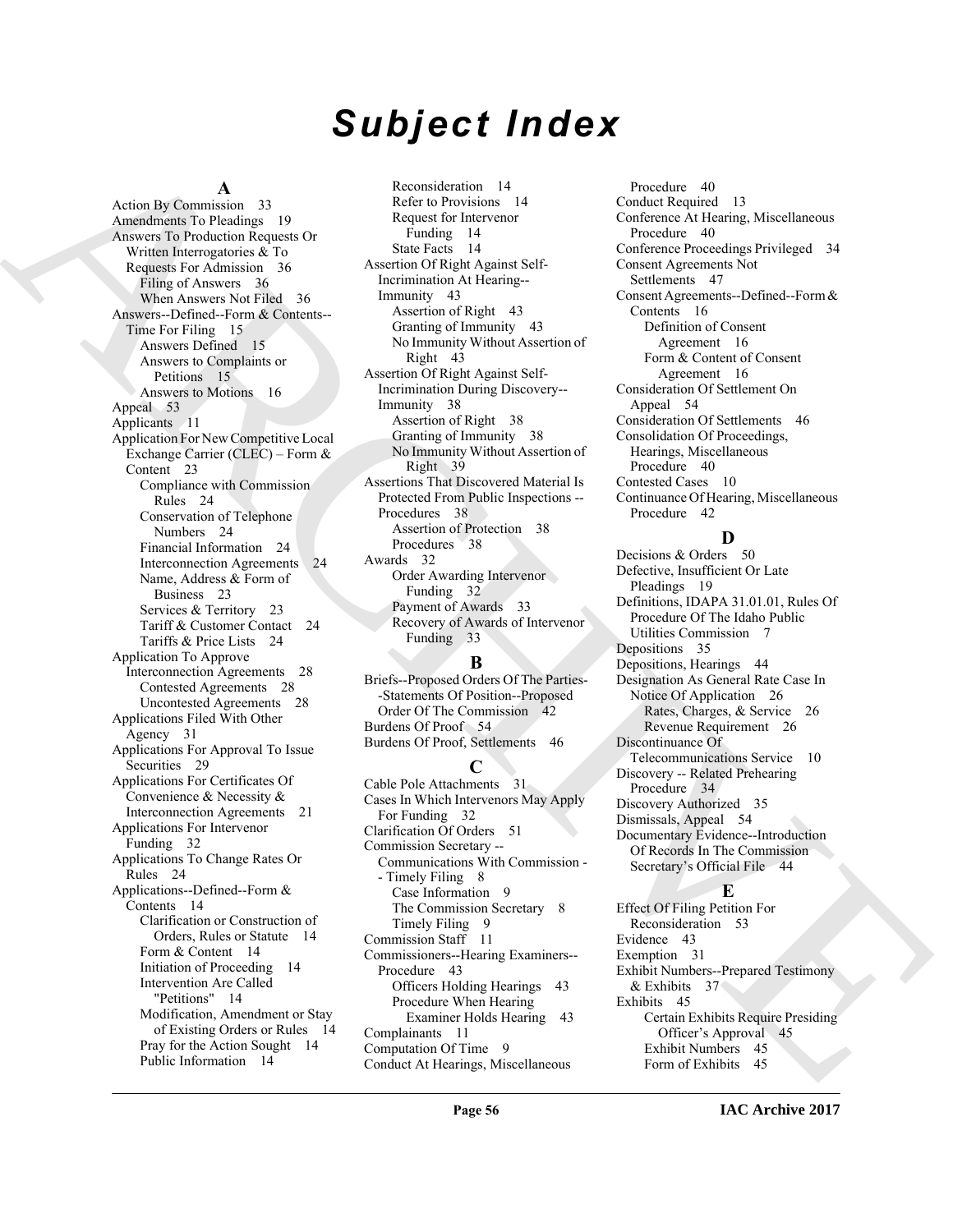#### *Subject Index (Cont'd)*

Labeling of Exhibits 45 Objection -- Admission 45 Sources for Exhibits 45 Timely Filing of Exhibits 45

#### **F**

Locality of Franchise Company of [A](#page-38-5)ngles [C](#page-31-14)ompany (and the Company of Angles Company of Angles Company (and the Company of Angles Company of Angles Company of Angles Company of Angles Company of Angles Company of Angles Com Facilities At Or For Hearing & ADA Requirements, Hearings, Miscellaneous Procedure 39 Failure To Answer Or Appear At Hearing -- Defaults 50 Fees Must Be Paid Before Order Issued 31 Filing & Service Of Discovery & Related Documents 37 Filing Documents With The Commission--Number Of Copies-- Facsimile Transmission (FAX) 16 FAX & Electronic Filings 17 Filing Discovery 17 Printed Filings 16 Reducing the Number or Changing the Form of Filing 17 Filing, Service, Amendment & Withdrawal Of Documents 16 Final Orders 51 Paragraphs Designating Final Orders 51 Petition to Designate Order as Final 51 Review of Final Orders 51 Service of Final Orders 51 Form & Contents -- Existing Utility 22 Cost Estimates & Revenue Requirements 23 Description of Construction or Expansion 22 Financial Statement & Construction Timelines 23 Map 22 Statement & Explanation 22 Form & Contents Of Application To Change Rates 25 Grounds for Returning or Dismissing Application 25 Proposals Based upon Computer Modeling 25 Utility Applications to Change Rates 25 Form & Contents Of Application To Issue Securities 29 A Full Description of the Securities 29 A Statement of the Proposed 30 A Statement of the Purposes 30 Description 29 Financial Statement 30

Proposed Order 30 Statement of Explanation 30 Statement of Public Notice Application 30 Form & Contents Of Petition For Declaratory Orders 21 Contents of Petition 21 Form of Petition 21 Form & Contents Of Petition For Intervenor Funding 32 Explanation of Cost Statement 32 Itemized List of Expenses 32 Statement of Difference 32 Statement of Proposed Findings 32 Statement of Recommendation 32 Statement Showing Class of Customer 32 Statement Showing Costs 32 Form & Contents Of Petitions To Intervene 20 Form & Contents--New Utility 21 Cost of Service 22 Financial Statement 22 Financing of Construction 22 Maps 22 Name, Address & Form of Business 21 Proposed Operations 22 Written Explanation Why Service Is Proposed 22 Form Of Documents 17 Example 18 Identification of Parties 18 Information to be Listed 17 Original Documents 18 Form Of Tariffs 28 Formal Complaints -- Defined -- Contents & Process 15 Name the Respondent 15 Process 15 Refer to Applicable Provisions 15 State the Facts 15 State the Relief Desired 15 Formal Proceedings 11 Former Employees--Restriction On Representation Of Parties 13 Further Proceedings 10

#### **G**

Granting Petitions To Intervene 20

#### **H**

Hearing--Modified Procedure-- Summary Action, Application To

Issue Securities 31 Hearings -- Miscellaneous Procedure 39 How Hearings Are Held 39 All Hearings Presumed Open 39 Methods of Conducting Hearings 40 **I** Identification Of Communications 9 Informal & Formal Proceedings 10 Informal Files May Be Investigative Records 11 Informal Inquiries Or Complaints 15 Informal Procedure 10

Informal Proceedings Defined 10 Informal Proceedings Do Not Exhaust Administrative Remedies 10 Information Exempt From Public Review - Definitions - Form - Procedures 19 Definitions 19 Form 19 Procedure 19 Protective Agreements 20 Initial Pleading By Party--Listing Of Representatives 12 Designation of Representative Required 12 Number of Representatives 12 Interlocutory Orders 50 Certain Orders Always Interlocutory 50 Defined 50 Review of Interlocutory Orders 51 Intervenors 11 Intervention -- Public Witnesses 20

### **J**

Joint Hearings, PUC & Federal Regulatory Agency 43

#### **K**

Kinds & Scope Of Discovery Listed 34 Depositions 34 Production Requests or Written Interrogatories 34 Requests for Admission 34 Statutory Examination & Audit 35 Subpoenas 34

#### **M**

Motions--Defined--Form & Contents-- Time For Filing 15 Pray for the Relief Sought 15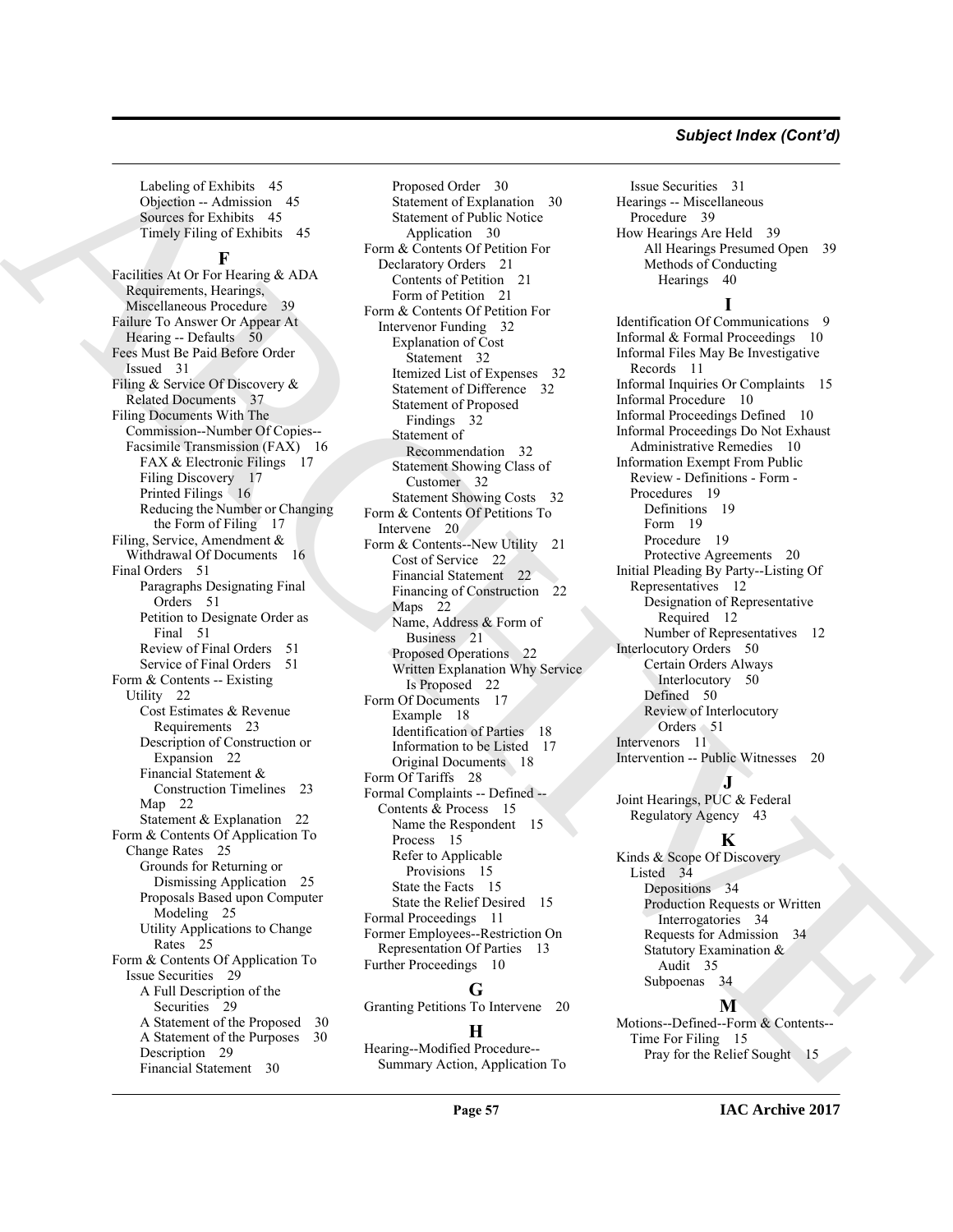#### *Subject Index (Cont'd)*

Refer to Provisions 15 State the Facts 15

#### **N**

Notice Of Application--Orders 23 Notice Of Hearing 39 Contents of Notice 39 Timing of Notice 39 Types of Formal Hearings 39 Notice Of Intent To File A General Rate Case 25 Exceptions for Trackers or Annual Cost Adjustments 26 Which Utilities Must File Notice 25 Notice Of Modified Procedure 33 Distribution of Notice 33 Notice of Modified Procedure 33 Notice Of Parties 13 Notice Of Petition For Declaratory Orders 21 Notice Of Prehearing Conferences Notices To Customers Of Proposed Changes In Rates 27 Customer Notice of a Change in Rates 27 Filing of a Press Release & Customer Notice 27 Press Release 27 Purposes & Effects of This Rule 27 Timely Distribution of Customer Notices 27 Timing of Notice for Trackers or Annual Cost Adjustments 27 Number Of Copies Filed 28 Approval 28 Electronic Tariffs 28 Printed Tariffs 28

#### **O**

Objections--Offers Of Proof, Hearings 44 Official Notice 44 Matters That May be Officially Noticed 44 Procedure for Taking Official Notice 44 Official Records & Files 47 Oral Argument 42 Order Granting Intervention Necessary 20 Order Of Procedure 40 Order of Examination of Witnesses 41 Order of Presentation of Evidence 40 Orders & Review Of Orders --

Defaults 50 Orders Granting Intervention-- Opposition 20 Orders Resulting From Prehearing Conferences 34

#### **P**

[AR](#page-24-6)[C](#page-52-8)[H](#page-52-9)[I](#page-27-14)[V](#page-27-16)[E](#page-46-8) Parties -- Other Persons 11 Parties Listed 11 Passive Settlements 46 Payment Of Fees & Remittances 9 Annual Regulatory Fees 9 Payments 9 Persons -- Persons Not Parties -- Interested Persons -- Public Involvement 11 Interested Persons 12 Persons & Person Not Parties 11 Public Involvement 12 Persons Who May Appeal 53 Parties Aggrieved by Denial of Petition for Reconsideration 53 Parties Aggrieved by Order Following Petition for Reconsideration 53 Parties Aggrieved Following Reconsideration 53 Petitioners 11 Petitions & Cross-Petitions For Reconsideration 52 Answers to Petitions for Reconsideration 52 Cross-Petition for Reconsideration 52 Methods of Reconsideration Requested 52 Petition for Reconsideration 52 Timely Filing--Mailbox Rules 52 Petitions For Declaratory Orders 21 Pleadings -- In General 14 Pleadings Listed--Miscellaneous 14 Post-pleading Procedure -- Modified Procedure 33 Prehearing Conferences 34 Preliminary Procedure At Hearing, Miscellaneous Procedure 40 Preparation Of Appellate Record 54 Prepared Testimony & Exhibits 37 Computer-Searchable Copies of Testimony 38 Format for Prepared Testimony 37 Number of Copies--Filing & Service 38 Prepared Testimony May be Required 37 References to Exhibits 38

Prepared Testimony, Hearings 44 Procedure At Reconsideration 53 Procedure On Motions 42 Argument 42 Motions for Procedural Relief 42 Requirements for Motion for Expeditious Substantive Relief 42 Support or Opposition to Prehearing Motion 42 Procedures For Active Settlements 46 Proceedings Governed 8 Production Requests Or Written Interrogatories & Requests For Admission 35 Form of Requests 35 Numbers of Requests 35 Time for Objection & Answer 35 When Requests May Be Used 35 Prohibition On Application By Competitor, Intervenor Funding 32 Proof Of Service 18 Proposed Changes To Rates Or Rules-- Effective Date--Notice Of Application--Suspension 26 Notice of Application 26 Statutory Notice of Rate Changes 26 Suspension of Proposed Rate Changes 26 Proposed Orders By Commission 50 Protests & Comments 33 Public Witnesses 21 Public Workshops On Applications To Increase Rates 28 Exemptions 28 Notice & Location of Workshop 28 Public Workshop 28 Purposes Of Prehearing Conferences 34

#### **R**

Reconsideration 52 Record Of Conference 34 Records For Decision--Relationship To Official File 47 Representation Of Parties 12 Administrative Proceedings 12 Attorney Representation 13 Quasi-Judicial Proceedings 12 Representatives Of Parties 12 Requests For Expeditious Action 31 Rescission, Alteration Or Amendment Of Final Orders 51 Petition to Rescind, Alter or Amend a Final Order 51 Rescission, Alteration or